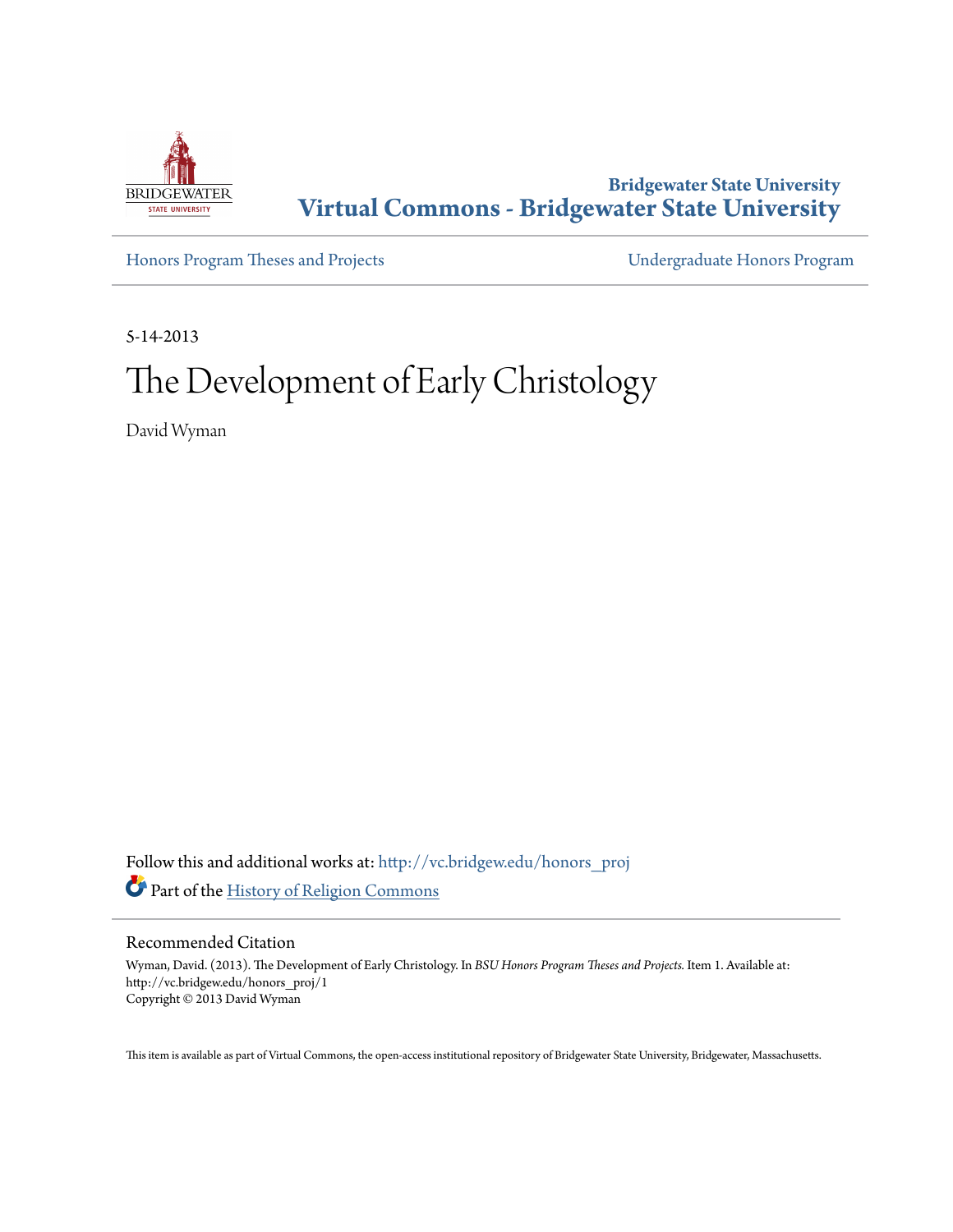# THE DEVELOPMENT OF EARLY CHRISTOLOGY

David Wyman

## Submitted in Partial Completion of the

Requirements for Commonwealth Honors in History

Bridgewater State University

May 14, 2013

Dr. Michael Ierardi, Thesis Director Dr. Kevin Kalish, Committee Member Dr. Jeffrey Webb, Committee Member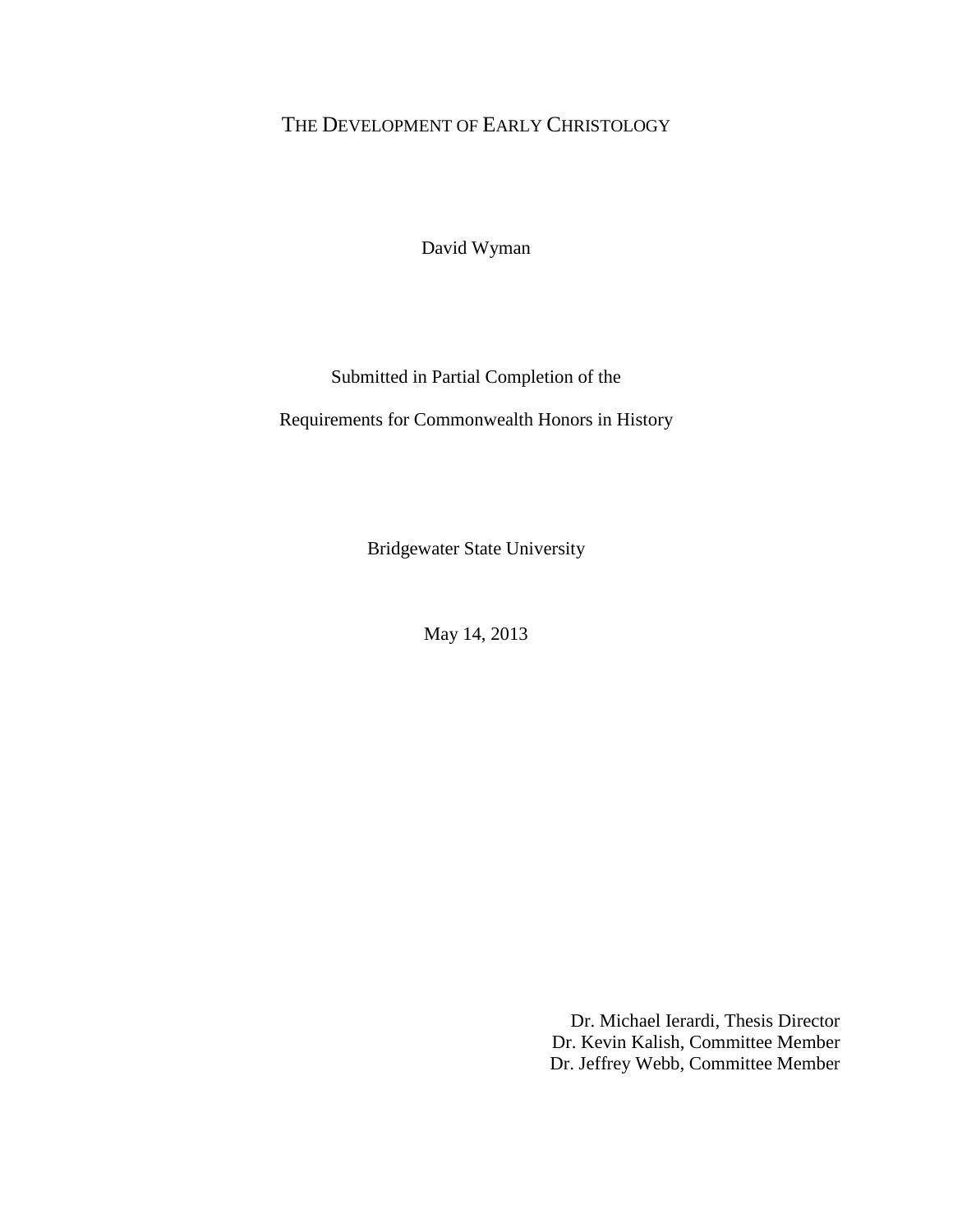# **CONTENTS**

| 1 Introduction                                                             | $\overline{2}$ |
|----------------------------------------------------------------------------|----------------|
| Pliny and Ignatius – How can we explain these texts?                       | $\overline{2}$ |
| 2 Preliminary Consideration: First Century Jewish Monotheism               | 5              |
| <b>3 Evolutionary Model</b>                                                | 6              |
| Wilhelm Bousset and James D.G. Dunn                                        | 6              |
| 4 Christ in the New Testament: The "Big Three" and the "Johannine Christ"  | 14             |
| Introduction                                                               | 14             |
| 1 Corinthians 8:6                                                          | 14             |
| Colossians 1:15-17                                                         | 18             |
| Philippians 2:6-11                                                         | 23             |
| The "Johannine Christ" Compared to the Earliest Christ                     | 32             |
| 5 Chronology                                                               | 38             |
| Paul: Date of Letters and Chronology                                       | 38             |
| Brief History of the Early Jerusalem Church                                | 40             |
| <b>6 Jesus Devotion in Earliest Christianity</b>                           | 48             |
| Prayer                                                                     | 49             |
| <b>Invocation and Confession</b>                                           | 50             |
| <b>Baptism</b>                                                             | 51             |
| The Lord's Supper                                                          | 52             |
| Hymns                                                                      | 52             |
| Prophecy                                                                   | 53             |
| Christological Exegesis of the Old Testament                               | 53             |
| Nomina Sacra?                                                              | 54             |
| Summary                                                                    | 55             |
| <b>7 Paul and Jerusalem</b>                                                | 57             |
| <b>Common Creedal Confessions</b>                                          | 57             |
| Aramaisms and Historical Interaction Between Paul and Jerusalem the Church | 62             |
| A "Conspicuous" Silence                                                    | 71             |
| Summary                                                                    | 75             |
| <b>8 Conclusion</b>                                                        | 75             |
| <b>Appendix A: Yahweh Texts with Jesus as Referent</b>                     | 77             |
| <b>Appendix B: Category of Divine Identity</b>                             | 80             |
| <b>Bibliography</b>                                                        | 85             |
| <b>Index of Ancient Sources</b>                                            | 88             |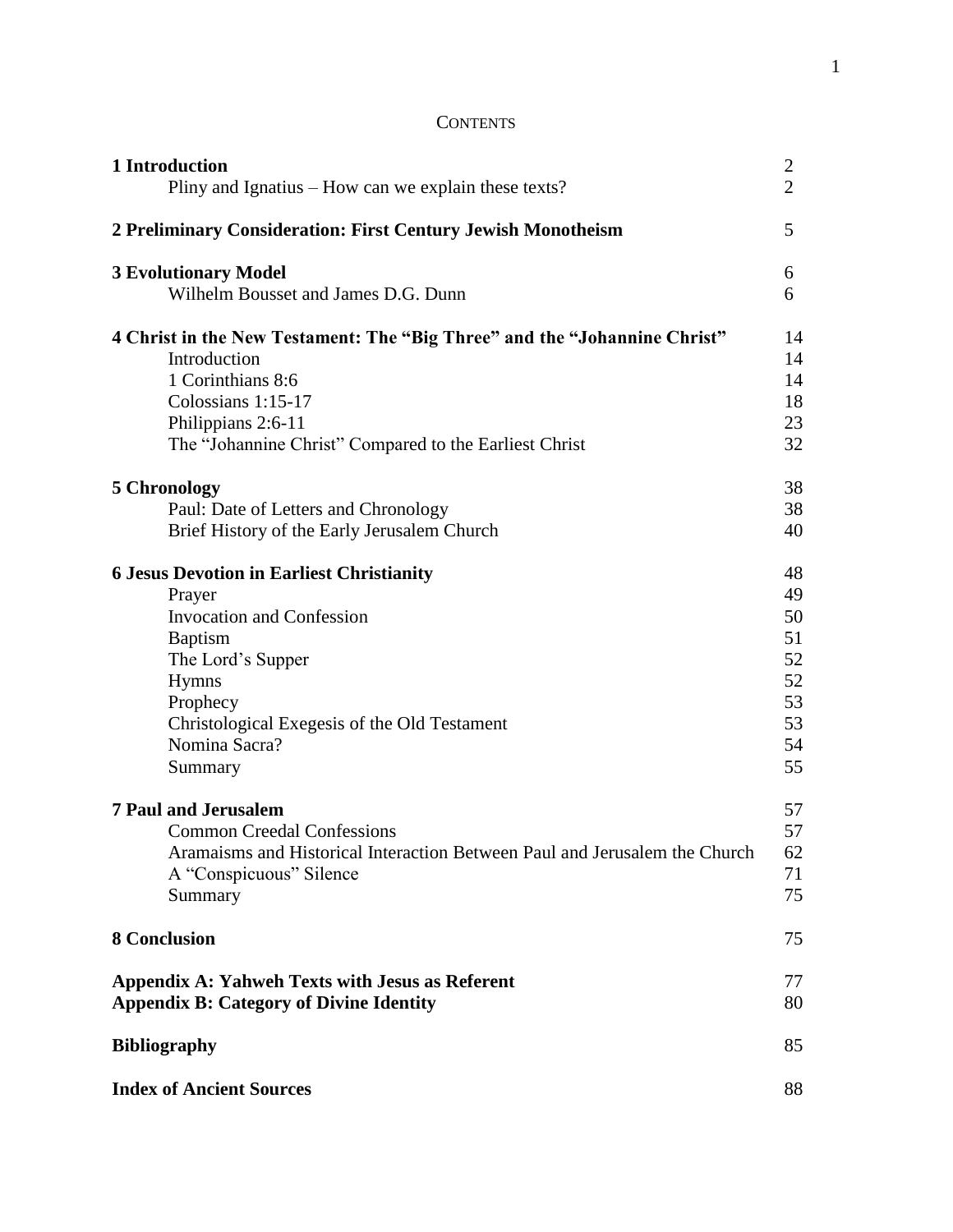#### **Introduction**

 $\overline{a}$ 

#### *Pliny and Ignatius – How can we explain these texts?*

Around 112 CE Pliny the Younger, governor of Bithynia-Pontus, wrote to the emperor Trajan concerning the trials of Christians in his region. Christianity had spread not just in the cities but also into the villages and rural regions (Pliny  $10.96.9$ ).<sup>1</sup> The temples Pliny observed were left almost completely deserted. Christians caused a negative economic effect on the buying and selling of meat. The temple priests could not sell the sacrificed meat to the venders in the market because Christians refused to eat sacrificed meat. Demand for meat declined so that the priests could not make the profit of selling it to wholesale merchants (Pliny 10.96.10). To find out if the individuals accused were Christians he ordered them to call upon the gods, do reverence to and worship the image of the emperor and the deities, and curse Christ, a thing that he is told genuine Christians would not do (Pliny 10.96.5). If individuals who complied with his commands and said that they were former Christians, Pliny would ask them to explain their former practices so that Pliny would see if they stood trial for the name "Christian" alone or for some actual crime associated with it. He writes that among their practices was that they would meet before daybreak on an appointed day "to recite a hymn antiphonally to Christ, as to a god" (Pliny 10.96.7).

There are a number of striking features to this letter. First, geographically Christianity had spread throughout Bithynia-Pontus, even into the rural areas, with a serious economic effect by 112 CE. This is around eighty years after the birth of that small Jewish sect in Jerusalem 28- 33 CE. Second, a mark of true Christians was that they did not worship or do obeisance to any other deity, did not make pagan temple sacrifices, and refused to curse Christ. Presumably the

<sup>&</sup>lt;sup>1</sup>I use the translation in Henry Bettenson and Chris Maunder, ed., *Documents of the Christian Church: Fourth Edition* (Oxford: Oxford University Press, 2011), 3-4.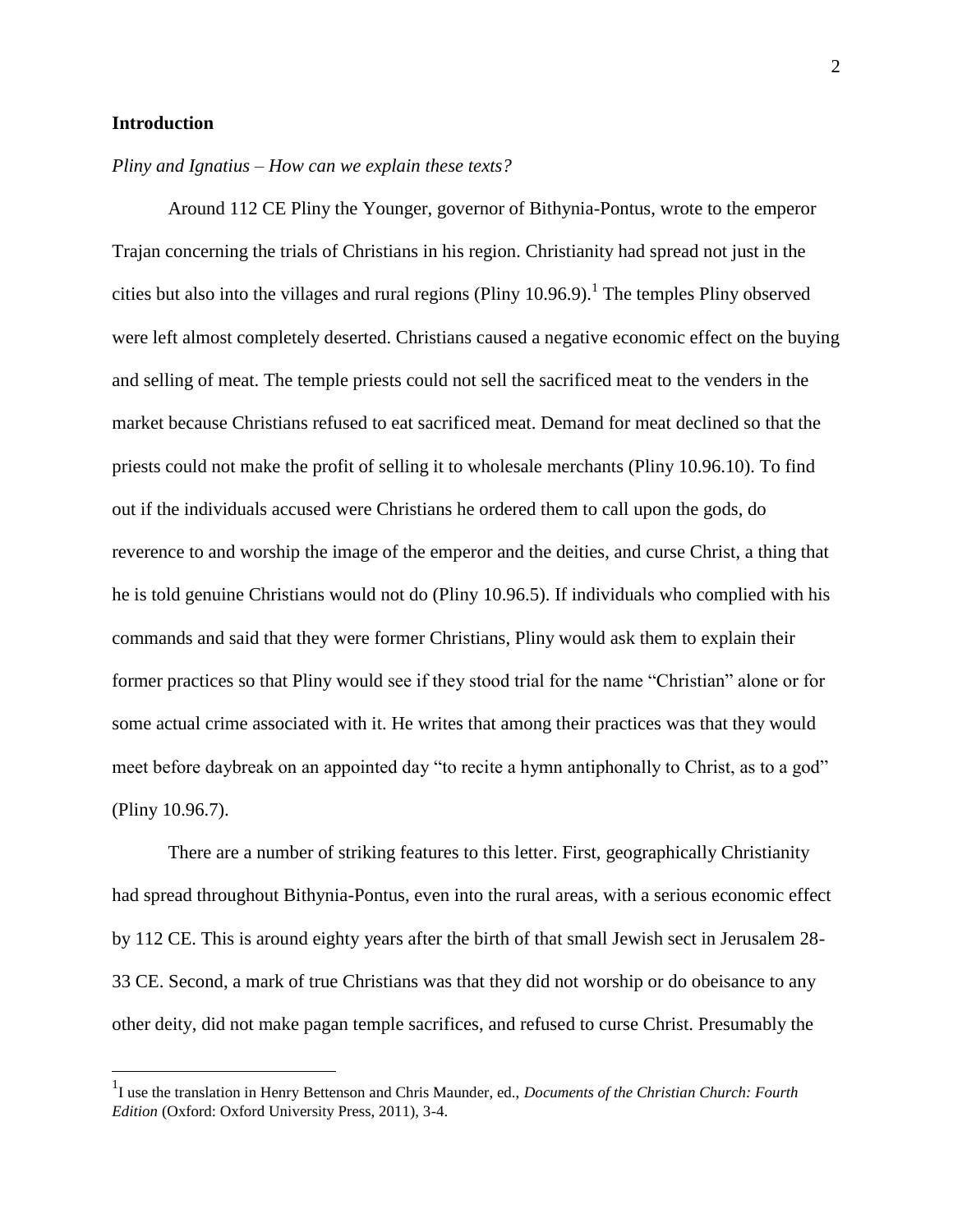majority of people living in this region were Gentiles, yet they adopted the exclusive monotheism characteristic of Judaism (through Christianity) and the devotion to Christ characteristic of the earliest Christians. Thus, part of becoming a Christian was repudiating the mentality of polytheism and adopting a specifically Christian monotheistic mentality. Third, it gives a glimpse into one of the ways that Christians revered Christ. They recited "a hymn antiphonally" in a way the pagans saw exalted him to the status of "a god." The act of singing a hymn gives *context* to how they viewed Jesus and this is how pagan onlookers could infer the status attributed to Christ by Christians. But the precise *content* of those antiphonal hymns remains a mystery given only this data.

But a letter from Ignatius of Antioch just five years earlier could give some insight into the possible content of those hymns mentioned by Pliny. On his way to martyrdom in Rome to face the beasts around 107 CE Ignatius of Antioch wrote a series of letters to churches along the way. He dispatched one to a church in Ephesus. In this letter he combats a number of false teachings and warns the Ephesians to avoid false teachers who "have a wicked and deceitful habit of flaunting the Name about, while acting in a way unworthy of God" (Ign. to Eph. 7).<sup>2</sup> He then sets forth a corrective by way of common reminder in the form of a Christological hymnlike statement.<sup>3</sup> It reads:

There is only one physician – of flesh yet spiritual, born yet unbegotten, God incarnate, genuine life in the midst of death, sprung from Mary as well as God, first subject to suffering then beyond it – Jesus Christ our Lord (Ign. to Eph 7).

Other statements in his letter give this hymn a broader Christological context. He writes of "Jesus Christ, our God" (Ign. to Eph. Intro), "Christ, who was "descended from David according

<sup>&</sup>lt;sup>2</sup> Thos who believe Christ only seemed ( $\delta$ o $\kappa \in \omega$ ) to take human flesh but in reality did not. I use the translation in Cyril C. Richardson, ed., *Early Christian Fathers* (New York: Touchstone, 1996) 89-90.

<sup>3</sup> Many scholars see this passage as a hymn and Maxwell Staniforth translates it in hymnal form in *Early Christian Writings*, trans., Maxwell Staniforth (London: Penguin Books, 1968), 63.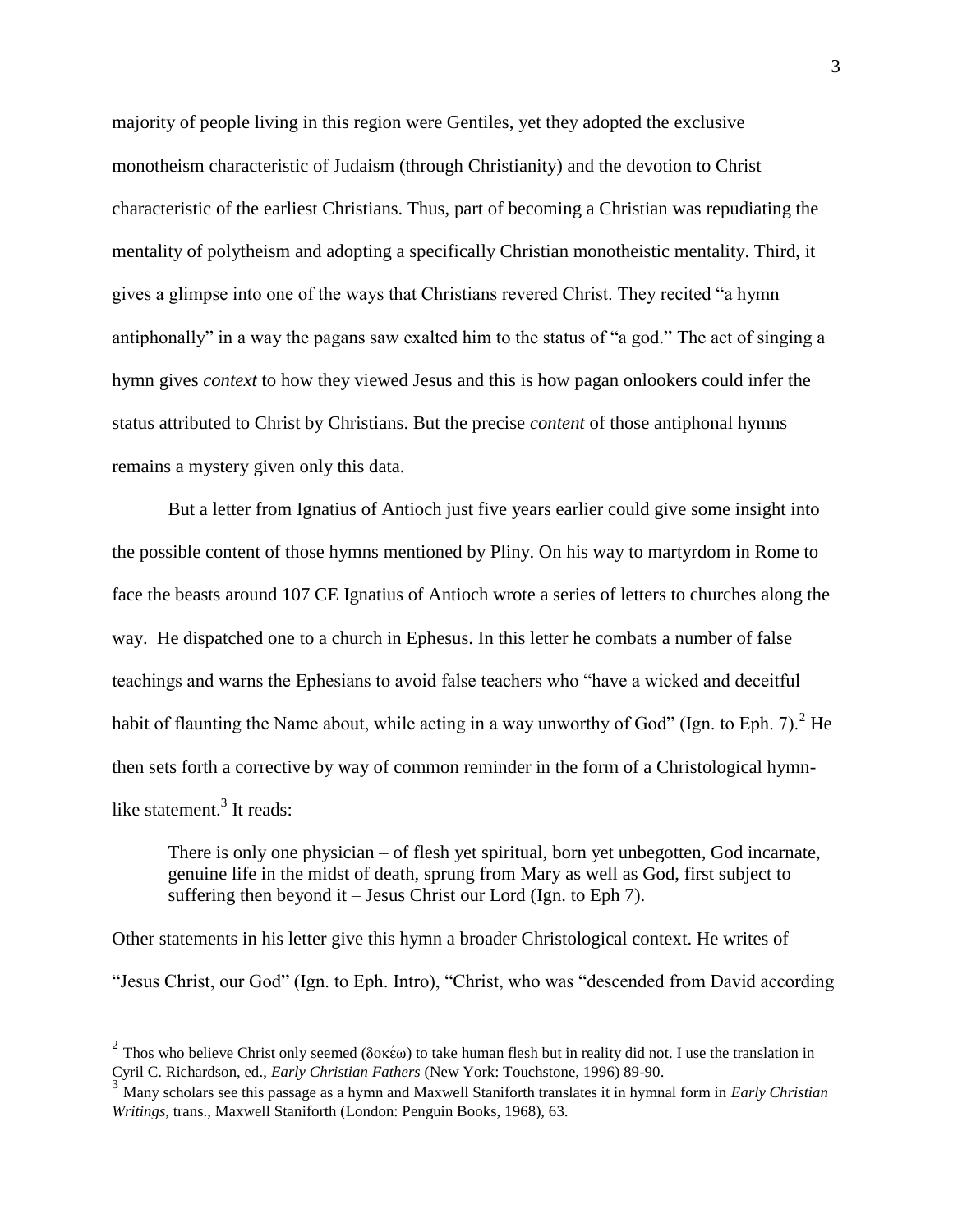to the flesh" and is Son of man and Son of God" (Ign. to Eph. 20), "our God, Jesus the Christ, was conceived by Mary, in God's plan being sprung both from the seed of David and from the Holy Spirit" (Ign. to Eph. 18).<sup>4</sup> He quotes liberally from the Christian scriptures, both Old and New Testaments.<sup>5</sup> A generation after the death of the last apostles an elder in Asia Minor draws heavily from the writings of his believing predecessors to support his own Christological position and to exhort his fellow believers in Ephesus. Ignatius clearly believes in the deity and humanity of Christ, the incarnation of the Son, that he is of the seed of Mary and of God. The God-man suffered, bled, and died. He refers to the creed-like Christological formula of Romans 1:3 twice, and this may indicate his knowledge that it was indeed a creed of sorts. It is very likely that the passage in verse 7 was sung as a hymn because of its condensed form, Christological content similar to other "Christ hymns,"<sup>6</sup> and existence of the practice among contemporary Christians such as those in Bithynia-Pontus.

Two contemporary sources, one hostile and one Christian, geographically separated, attest that Christians sang hymns to Christ and wrapped up in the content of the hymn is the exalted Christ as true deity.<sup>7</sup> The historian must explain these texts. Why do these phenomena seem so widespread? How do Gentiles come to adopt this view of Jesus as true deity while also maintaining monotheism? There are two broad approaches historians take. The first approach argues that the worship of Jesus as (a) God occurred because Gentile influence came into an

<sup>&</sup>lt;sup>4</sup> Importantly, he also mentions "God's blood," important to combat Docetism since they believe Jesus did not die on the cross because he did not possess a real physical human body (Ign. to Eph. 1).

 $<sup>5</sup>$  He makes clear reference to John 6:33, Prov. 3:34 (Ign. to Eph. 5), Rom. 8:5, 8 (Ign. to Eph. 8), 1 Thess. 5:17, Col.</sup> 1:23 (Ign. to Eph. 10), 1 Tim. 1:5 (Ign. to Eph. 14), Matt. 12:33 (Ign. to Eph. 14), Ps. 33:9, 1 Cor. 3:16 (Ign. to Eph. 15), 1 Cor. 6:9-10 (Ign. to Eph. 16), 1 Cor. 1:20 (Ign. to Eph. 18), Rom 1:3 (Ign. to Eph. 18, 20), Rom. 6:4 (Ign. to Eph. 19).

 $6$  E.g. Phil. 2:5-11.

 $<sup>7</sup>$  Hymns were also sung to the Father about and through Christ. Ignatius mentions that the love of the Ephesians is</sup> like a hymn to Christ and then mentions also that they should sing this love in unison to the Father through Christ (Ign. to Eph. 4).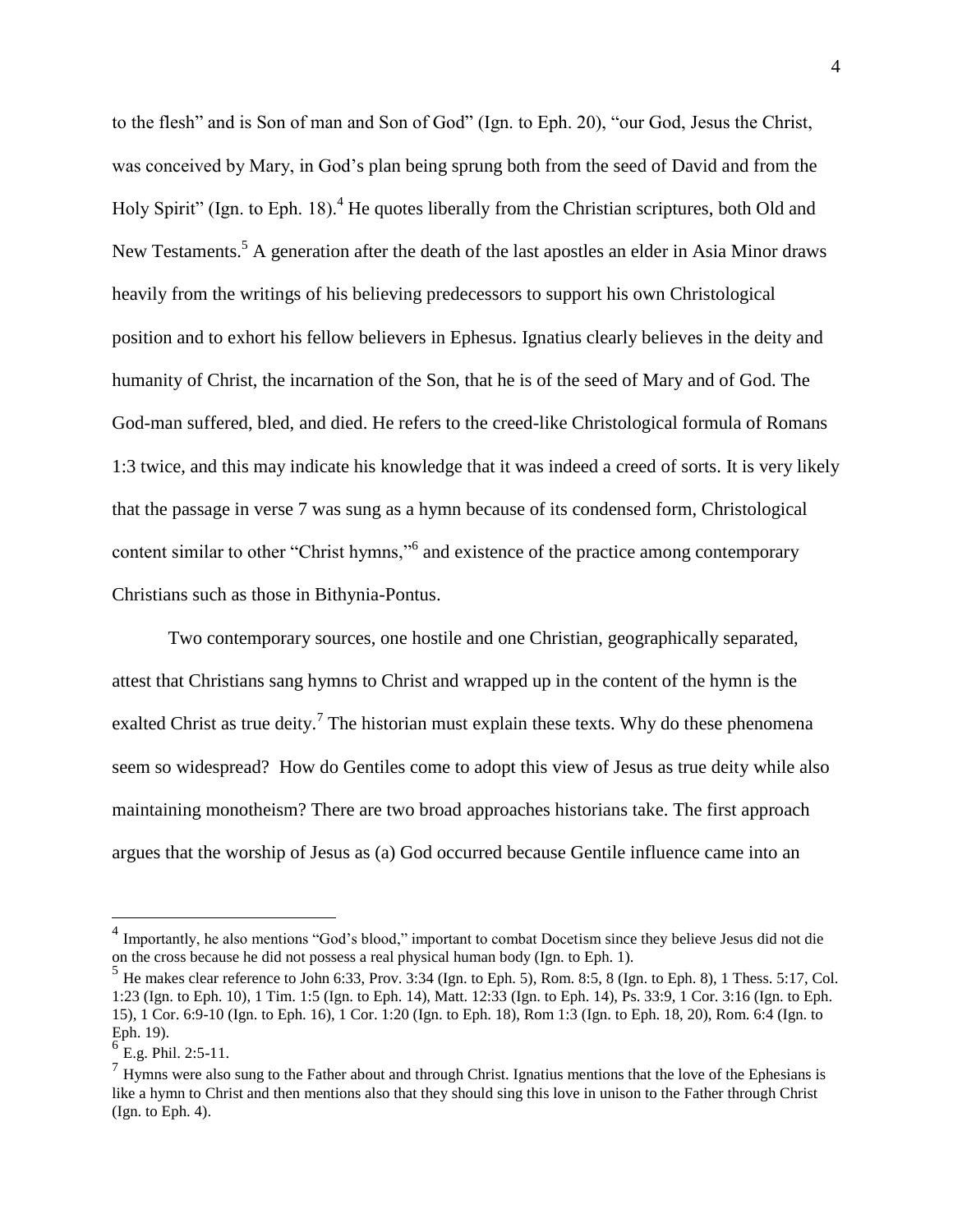originally "pure" Christianity that did not believe in a truly divine Jesus. Gentile influence is usually (though not always) argued to have occurred gradually over the course of many decades. The Gospel of John, some argue, represents the pinnacle of Christological development in the first century, when Christians for the first time incorporated Jesus into their conception of true deity. This is often described as an "evolutionary" model. The second view argues that the earliest Christians, Jew and Gentile, believed Jesus was true deity. This common belief spread organically and all subsequent Christological development is based upon of that original belief.<sup>8</sup> This is the "originalist" approach. This paper will argue that the evolutionary view seriously lacks explanatory power given the relevant data. The evidence compels the conclusion that a "high" Christology of Jesus as true deity occurred among the first believers in Jerusalem.

#### **Preliminary Consideration: First Century Jewish Monotheism**

 $\overline{a}$ 

Observant Jews of the first century melded together practice and belief. They selfconsciously worshiped the one true God and sought to obey him exclusively. <sup>9</sup> Their use of the Shema, "Hear, O Israel: The LORD [Yahweh] our God, the LORD [Yahweh] is one" (Deut 6:4) and the Ten Commandments (Ex. 20:1-17; Deut. 5: 6-21) evidence this understanding of selfconscious exclusive monotheism. Observant Jews would recite the Shema twice daily (Josephus, AJ.  $4.8.13$ ).<sup>10</sup> Jesus taught that the Shema is the greatest commandment, as did the scribe who agreed with him. (Mark 12:29-30). Decades after the death of Jesus, the apostle Paul reaffirmed the centrality of monotheism and the implications for Christian worship (e.g. 1 Cor. 8-10). Jews

 $8<sup>8</sup>$  This view nicely explains Docetism and Ebionism as derivative of the same source. Docetism: Jesus was divine, but not really human. Ebionism: Jesus was human, but not divine.

<sup>9</sup> Richard Bauckham, *Jesus and the God of Israel: God Crucified and Other Studies on the New Testament's Christology of Divine Identity*, (Grand Rapids, Michigan: William B. Eerdmans Publishing Company, 2008), 3.

<sup>10</sup> See also, Shaye J. D. Cohen, *From the Maccabees to the Mishnah*, (Louisville, KY: Westminster John Knox Press, 1988), 69-70.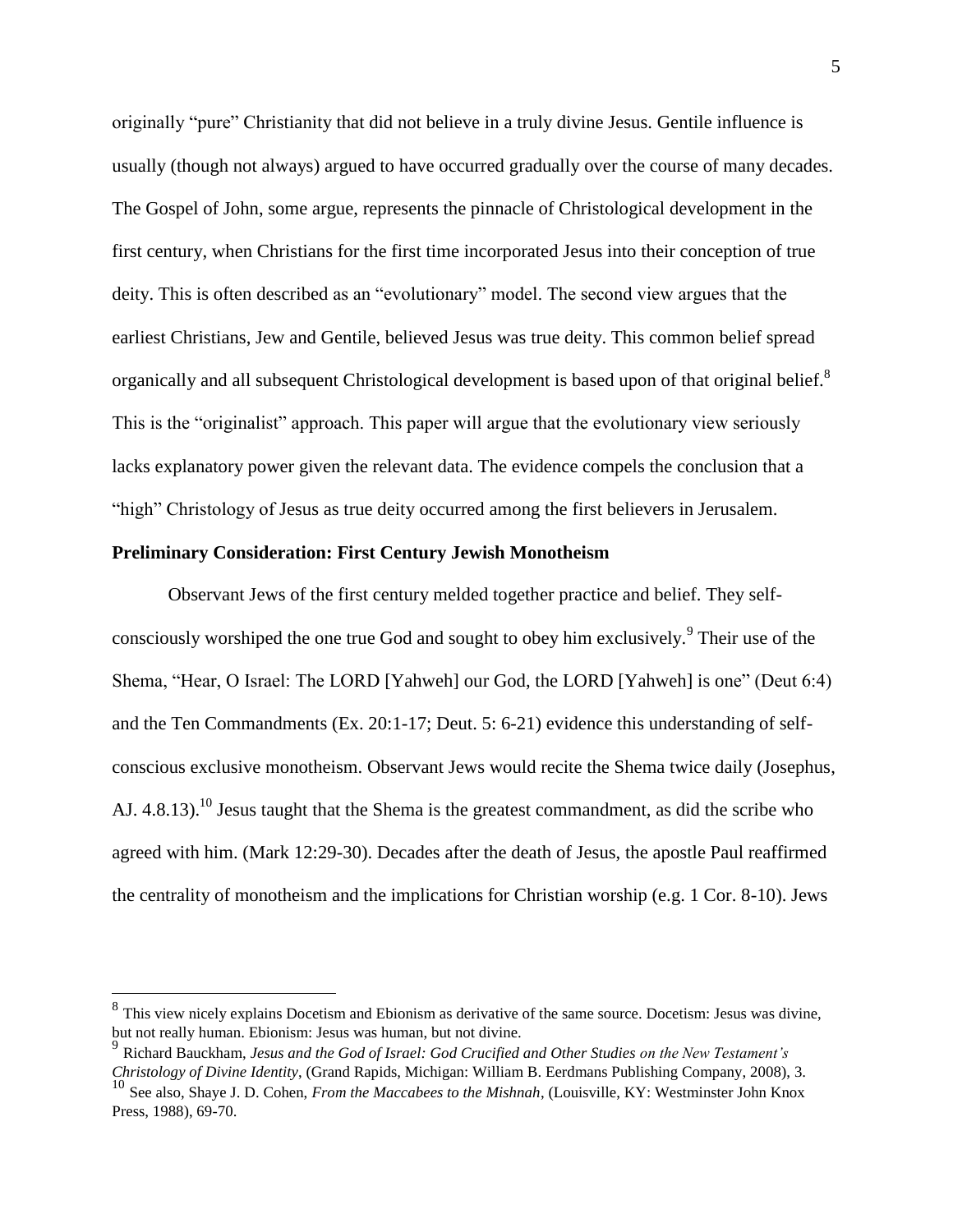and Christians (who were originally predominantly Jewish) of the first century sought to conduct their entire lives with reference to obedience to the one Yahweh.

#### **Evolutionary Model**

#### *Wilhelm Bousset and James D.G. Dunn*

Much of nineteenth and twentieth-century scholarship, influenced by the "History of Religions School," dealt with this by postulating an evolutionary model of Christology. That is, while Jesus was not initially thought of as divine after his death, over the next few decades with the influx of Hellenists (Greek-speaking Jews) and Gentiles syncretism set in and Jesus gained the status of deity through apotheosis like other pagan demigods and divinized heroes. Indeed, "common to all of the evolutionary proposals is the claim that the worship of Jesus as divine cannot have been a part of the devotional pattern that characterized earliest strata and circles of Jewish Christians."<sup>11</sup> The most influential proponent of an evolutionary model was Wilhelm Bousset, whose *Kurios Christos* (1913) argued along those lines. Bousset's impressive scholarship and the intuitive difficulty of acknowledging that a group of first-century Jews in Jerusalem worshiped a recently crucified man as divine alongside God contributed to the widespread influence of the evolutionary model. Bousset has not been without his critics, who argue that his model presents an inadequate picture of early Christianity and contains serious flaws.<sup>12</sup> A brief critique of the model Bousset proposes is appropriate.

Bousset did have positive methodological influences. He emphasized the importance of Jewish and pagan backgrounds and the development of Christology.<sup>13</sup> Jewish and pagan

<sup>11</sup> Larry W. Hurtado, *How on Earth Did Jesus Becomes a God? Historical Questions about Earliest Devotion to Jesus*, (Grand Rapids, Michigan: William B. Eerdmans Publishing Company, 2005), 15.

<sup>12</sup> Larry W. Hurtado, "New Testament Christology: A Critique of Bousset's Influence," *Theological Studies* (1979): 306-17. See also Larry W. Hurtado, *Lord Jesus Christ: Devotion to Jesus in Earliest Christianity* (Grand Rapids, Michigan: William B. Eerdmans Publishing Company, 2003), esp. 5-18.

<sup>13</sup> Hurtado, "Critique," 307.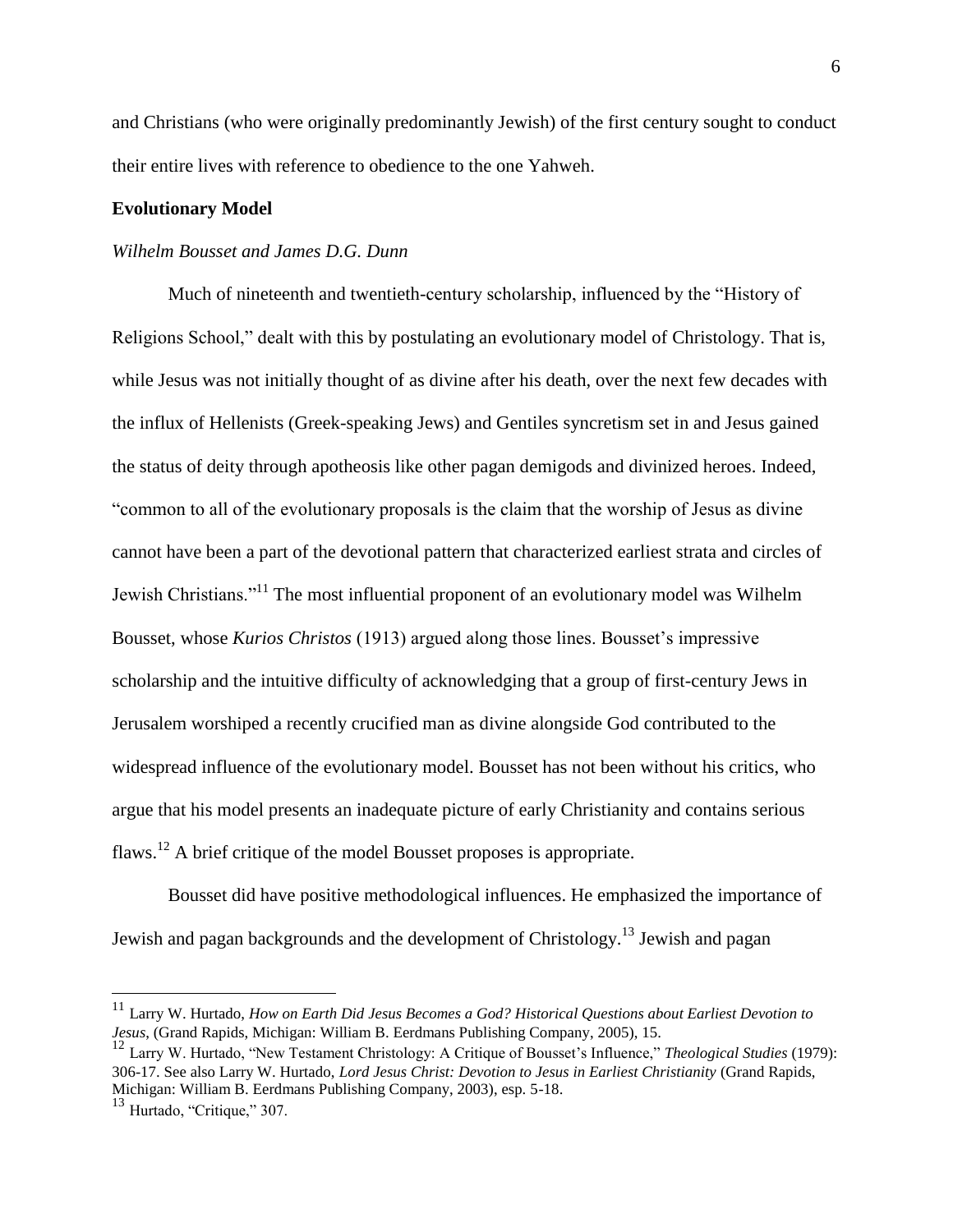backgrounds provide necessary data to inform the political, intellectual, cultural, and religious contexts of the development of Christology in a given geographic or demographic region. Not an entirely separate category is examining how Christology developed over time. Tracing historical development of Christology remains foundational in order to understand how Jesus was viewed (e.g. Messiah, deity, Lord, Christ) and why they occurred in given contexts. Despite his methodological contributions his basic explanation possesses serious problems.

The division of earliest Christianity (pre-Pauline) into Jewish Christianity and Hellenistic Christianity proves central to Bousset's model. He argues that apocalyptic Son of Man Christology characterized the early Palestinian community and that the title  $\kappa \nu \rho \nu o \varsigma$  (Lord) could only have entered through a non-Palestinian, dominantly pagan religious setting.<sup>14</sup> This bifurcation proves simplistic and inaccurate. The linguistic evidence shows that a multilingual setting in early Palestine with the influence of Greek in all sectors of the population.<sup>15</sup> This Hellenizing influence in the Palestinian-Jewish setting makes it almost impossible to rid it of Hellenistic influence in the first century. Since even well after Pauline influence Jewish Christians dominated the entire Church and his letters reflect a well-developed Christology that predates him,<sup>16</sup> any conception of a pre-Pauline "purely" Hellenistic-Gentile community fails.<sup>17</sup>

Bousset argues that the title "Son of Man" was not a self-designation used by Jesus, but it was a well-known eschatological title of a heavenly figure that the first followers of Jesus attributed to him as a confessional title.<sup>18</sup> The implication is that early believers felt free to take popular cultural titles and figures and then attribute them to Jesus whether he did so himself or

<sup>&</sup>lt;sup>14</sup> Hurtado, "Critique," 307.

<sup>15</sup> Hurtado, "Critique," 308-9.

 $^{16}$  See below.

<sup>&</sup>lt;sup>17</sup> Hurtado, "Critique," 309. Paul lists names in a number of closing greetings to his epistles. The names show explicit Jewish dominance, see: Rom 16:1-23; 1 Cor. 16:12-19; Col. 4:7-16; 1 Thess. 1:1; 2 Thess. 1:1; Titus 3:12- 13.

<sup>&</sup>lt;sup>18</sup> Hurtado, "Critique," 310.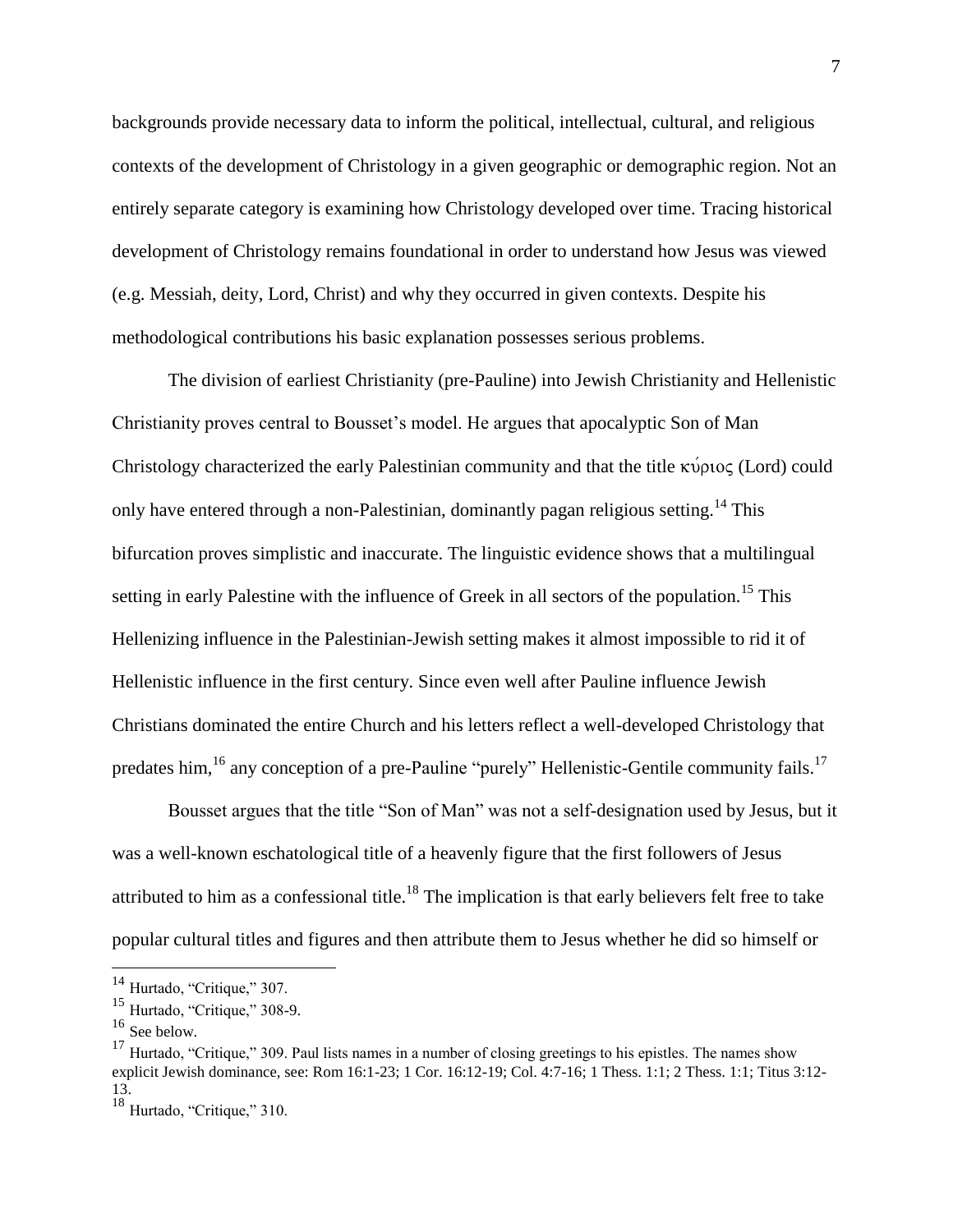not. Both these assertions are problematic. First, "Son of Man" bears no significance as a title or connotes any well-known figures of the time. In fact, no living Jew in the time of Jesus and the following decades, other than Jesus, was ever identified with the Danielic Son of Man figure (Dan. 7:13-14).<sup>19</sup> Second, early Christians did not incorporate it into any confessional statements. This suggests it was not a well-known title in first-century Judaism of a heavenly figure that early Jewish Christians then gave to Jesus.<sup>20</sup> On the contrary, the evidence indicates that Jesus used the title "Son of Man" as another way of speaking about himself as Messiah in a way unique to his time. $2<sup>1</sup>$ 

In short, Bousset argues that the title "Lord" represented the "Hellenization" of Christianity by a later (by a few years) stage of Gentile Christianity. Summarized, his views on the title "Lord" include the following. (1) The title is characteristic of Pauline literature, not the material reflected in the Gospels. (2) It was characteristic of the mystery cults for their cult deities. (3) It does not come from an Aramaic milieu because "Mar" (Lord) was never used as a suffix for a divine title. (4) Even if Aramaic-speaking Jews referred to Jesus as "Mar," it did not possess any divine connotations.<sup>22</sup> A brief response to these assertions is due. The title "Lord" reflects the Jewish religious vocabulary as opposed to the pagan usage. This is seen in "maranatha" in 1 Cor. 16:22 that Paul adopts from his Aramaic-speaking predecessors. Early Christians used the nomen sacrum "Lord"  $(K\Sigma)$  that adopted Jewish scribal habits of writing the divine name YHWH in a special way (see below). Likewise, Greek-speaking Jews used the title

<sup>19</sup> Ben Witherington III, "Jesus as the Alpha and Omega of New Testament Thought," in *Contours of Christology in the New Testament*, ed. Richard N. Longenecker (Grand Rapids, Michigan: William B. Eerdmans, 2005), 25.  $20$  Hurtado, "Critique," 310.

<sup>21</sup> Hurtado, "Critique," 311-12. For a discussion on Jesus and the title "Son of Man," see Paul Barnett, *Jesus and the Rise of Early Christianity: A History of New Testament Times*, (Downers Grove, Illinois: Intervarsity Press, 1999), 162-170.

<sup>22</sup> Hurtado, "Critique," 312-13.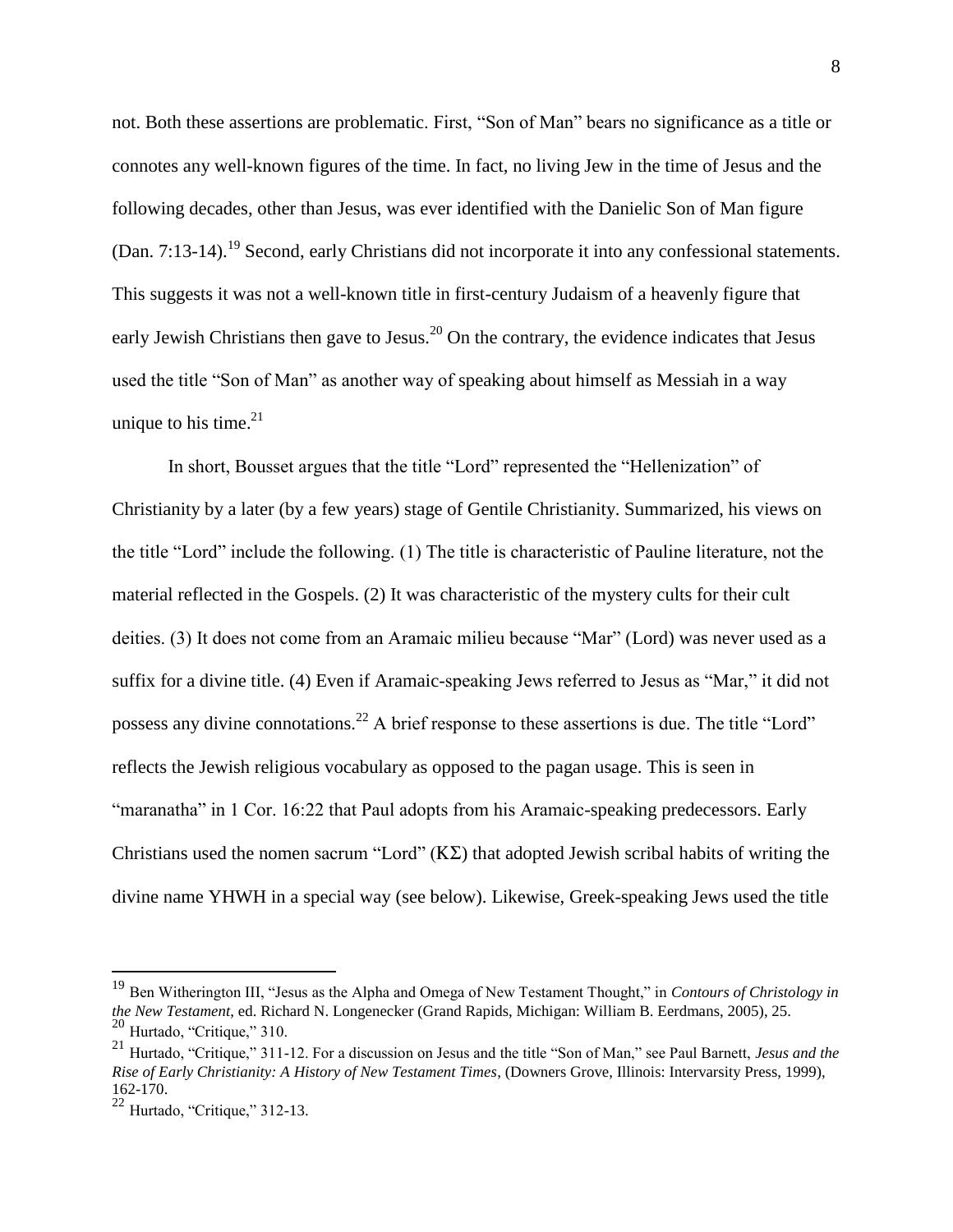κύριος (Lord) in place of the Tetragrammaton when reading the biblical texts aloud.<sup>23</sup> It is clear that Paul draws from the Old Testament for his usage of "Lord" and not from the pagan religious cults of the day. This is also seen in his usage of Lord with reference to Jesus in a number of strongly monotheistic and Jewish-colored texts (e.g. Phil. 2:9-11; 1 Cor. 8:4-6). Thus, the title "Lord" comes from the Jewish religious vocabulary and not the pagan use in mystery cults or emperor veneration.

The reappraisal of Bousset has driven some to opt for different types of evolutionary models that possess significant differences. One significant proponent of an evolutionary approach is James D.G. Dunn, who argues that Jesus worship did not occur among the earliest Christians but instead arose towards the end of the first century among the community reflected in the Gospel of John.<sup>24</sup> I will focus on the argument set out by Dunn in his book, *Did the First Christians Worship Jesus?<sup>25</sup>* In his endeavor to determine the *whom* of earliest Christian worship Dunn asks the question of whether Jesus was included. He approaches the question in several ways,  $^{26}$  three of which are: (1) Was Jesus a monotheist? (2) What does it mean that Jesus is Lord? (3) Was Jesus called god/God? $^{27}$ 

Dunn sees the question of whether Jesus was a monotheist as relevant because it probes whether Jesus himself would have approved of his followers if they worshiped him. The factors of Jesus' upbringing by pious Jewish parents who recited the Shema regularly, attended synagogue, and familiarity with the Temple rightly lead Dunn to conclude that, not surprisingly,

<sup>23</sup> Hurtado, *Lord Jesus Christ,* 21.

<sup>24</sup> James D.G. Dunn, *Did the First Christians Worship Jesus: The New Testament Evidence*, (Louisville, KY: Westminster John Knox Press, 2010).

 $^{25}$  I will focus mainly on chapter 4 since it is contains the longest and most substantial in scope.

<sup>26</sup> Dunn, *Worship*, 92-146.

<sup>&</sup>lt;sup>27</sup> Dunn also includes sections on Jesus as Logos/Wisdom of God/life-giving Spirit, the worship of the Lamb in Revelation, and Jesus as the last Adam, mediator, and heavenly intercessor.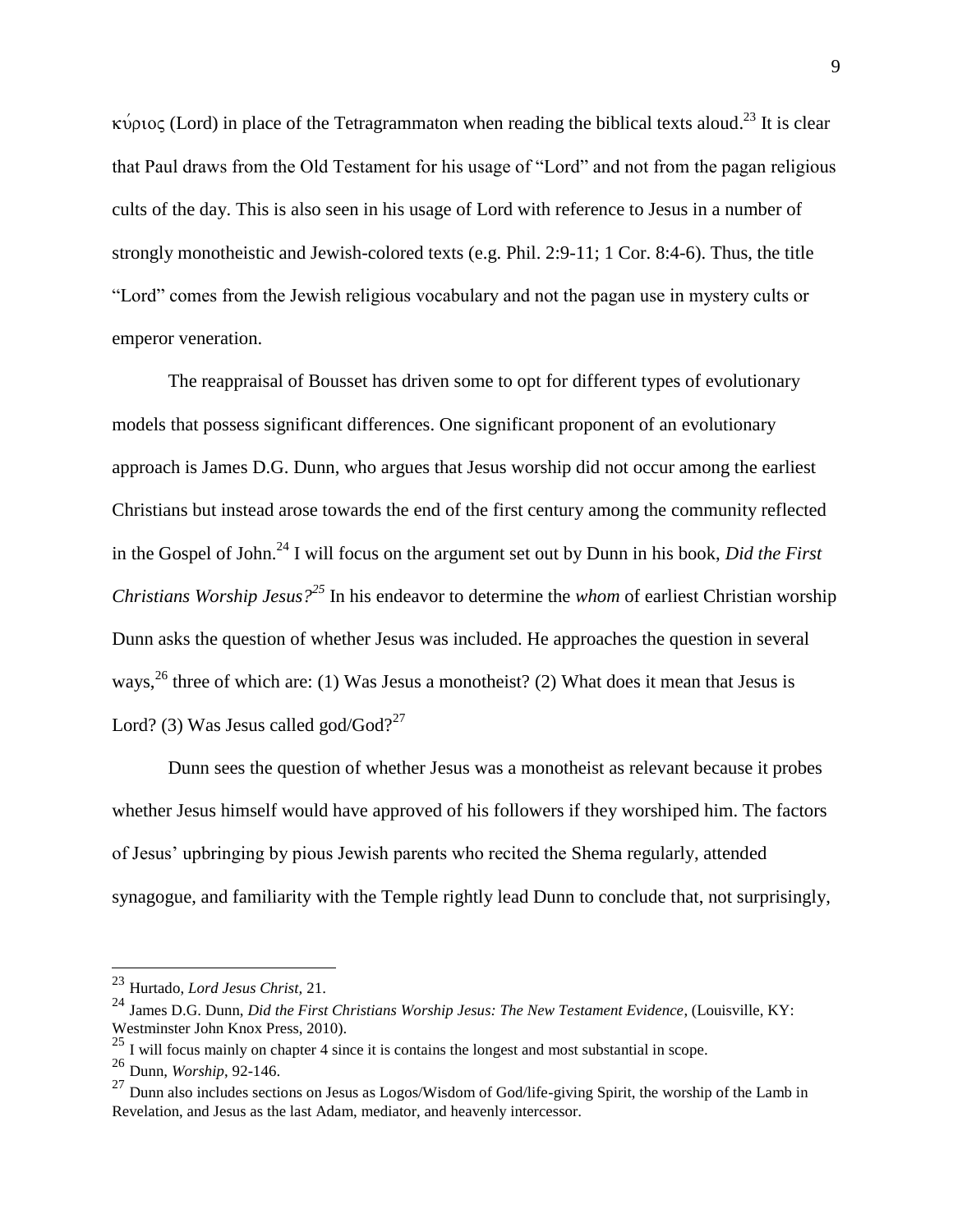Jesus was a devout Jew who believed that "God is one."<sup>28</sup> The Shema shaped Jesus' own theology fundamentally, and humans owed obedience to the God of Israel alone because he was alone the ruler over all. In short, Jesus was indeed a monotheist.<sup>29</sup> According to Dunn, Jesus made three distinct impressions on his followers. (1) Jesus was God's son in a unique way by addressing God as "Abba," and the earliest Christians adopted this usage. (2) Jesus possessed a large degree of self-asserted authority even to the level of spokesman for God.<sup>30</sup> (3) Jesus spoke of himself as the Son of Man with reference to Daniel 7:13-14 in a way that in some degree challenged the status and authority possessed by God alone.<sup>31</sup> So, Dunn concludes that Jesus was a monotheist and thus presumably would not accept worship. He also left his disciples with an impression that in him God uniquely revealed himself and they could come before God through Jesus as an older brother of sorts.<sup>32</sup> His conclusion is unsurprising and would meet little resistance, but the usefulness of the question remains dubious. Of course Jesus was a monotheist, what else would he have been – a pagan, an atheist, a rogue deity? While Dunn reaches fairly sound conclusions he stops short and does not give the rest of the evidence in the Gospels its due. Thus, he effectively shortchanges the Gospels and draws unduly limited conclusions on Jesus' own self-understanding and impression on his disciples.

Dunn discusses several passages where Old Testament texts that refer to Yahweh are "repurposed" by applying them to Jesus (Rom. 10:13; 1 Cor. 1:2; Phil 2:5-11; 1 Cor. 8:6). He rejects the notion that Paul believes that Jesus is Yahweh and instead takes the position that Yahweh has given Jesus unique saving power, that he occupies a place at his right hand, or that

<sup>28</sup> Dunn, *Worship*, 94-5.

<sup>29</sup> Dunn, *Worship*, 96-8.

<sup>&</sup>lt;sup>30</sup> Dunn, *Worship*, 99-100. He notes the "You have heard it said...but I say..." sayings of Matthew 5 and how Jesus often prefaced his sayings with "Amen" instead of closing with it as evidence of this self-asserted authority. <sup>31</sup> Dunn, *Worship*, 100-101. Dunn sees Mark 14:61-64 as the most important reference where Jesus is charged with

blasphemy.

<sup>32</sup> Dunn, *Worship*, 101.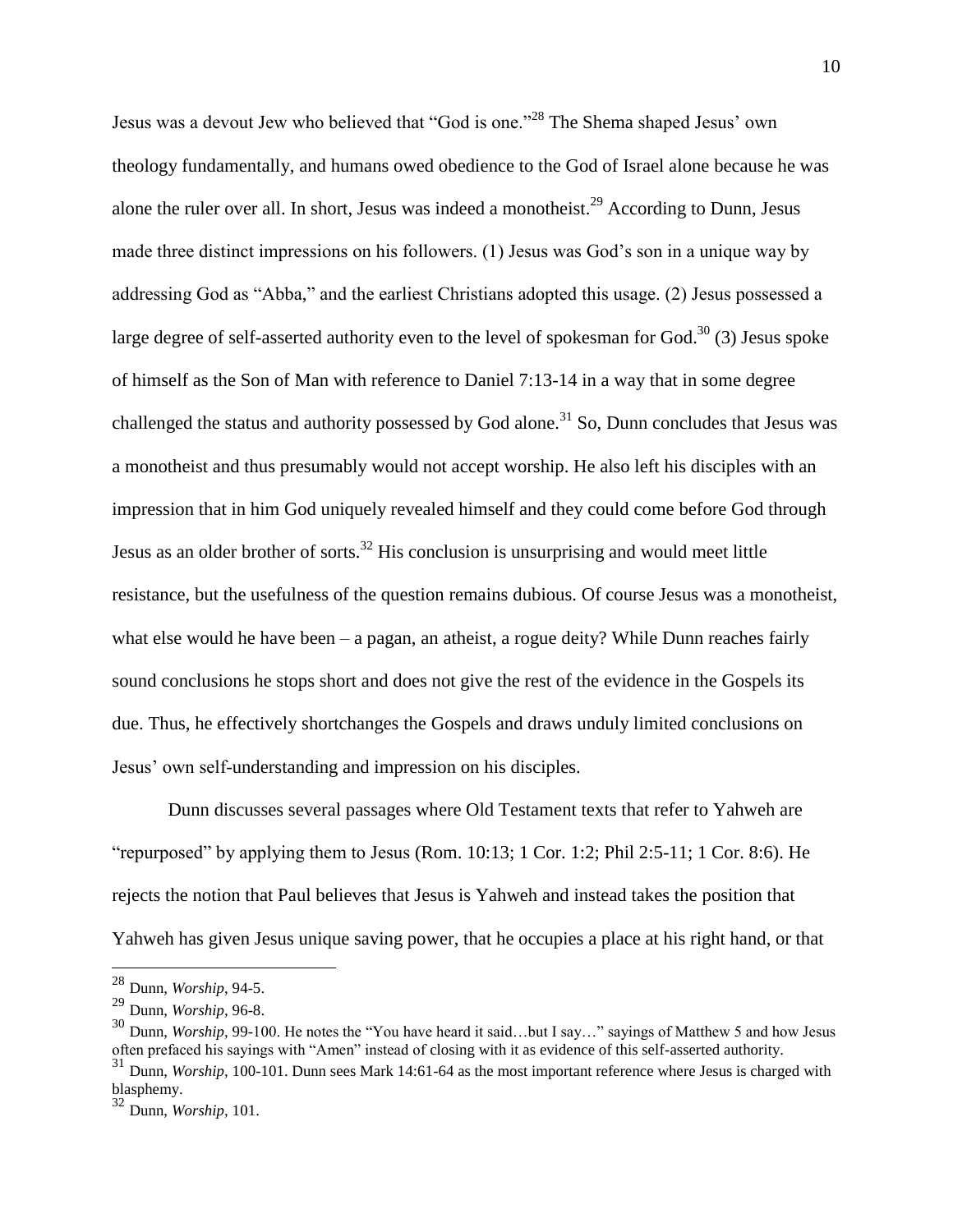the exalted Jesus embodies and executes that saving power.<sup>33</sup> While noting that the incorporation of Isaiah 45:21-23 in Philippians 2: 5-11 as a reference to Jesus is "astonishing," he resists the conclusion that Jesus is to receive worship as God receives worship. Instead he suggests that the confession of Jesus as Lord in the way in which obeisance to God was expressed and that Jesus was on the divine side of the act of worship to the one God.<sup>34</sup> Dunn believes Paul (1 Cor. 8:6) has incorporated Jesus into the Shema. Jesus is addressed as Lord as not in terms of "Divine Identity," but as mediating agent through whom everything and every believer have being.<sup>35</sup> The title "Lord" in statements like "the God … of our Lord Jesus Christ" (2 Cor. 1:3; Eph 1:3) does not so much identify Jesus with God but instead it distinguishes Jesus from God.<sup>36</sup> He connects this with 1 Corinthians 15:24-28 where the Son, after all things are subjected to him, will then be subjected to the Father. This indicates then that any honor and glory due to Jesus the Lord is ultimately an expression to God.<sup>37</sup> Dunn's approach to the Yahweh texts is, much like his discussion of whether Jesus was a monotheist, again inadequate and shortchanges the evidence. The attribution of Yahweh texts to Jesus suggests a more revolutionary usage than Dunn allows, especially in light of the context in which they are used. The wide range of cultic practices with reference to Jesus (e.g. prayer, baptism, hymns, invocation/confession) indicates that the earliest Christians made room in the unique identity of God for Jesus.<sup>38</sup>

The question of whether Jesus was referred to specifically as "God" ( $\theta \epsilon \acute{o} \varsigma$ ) necessarily comes into the discussion of early Christology and Jesus-devotion. The syntax of Romans 9:5,

<sup>33</sup> Dunn, *Worship*, 105.

<sup>34</sup> Dunn, *Worship*, 105-7.

<sup>&</sup>lt;sup>35</sup> Dunn, *Worship*, 109. This is contra Bauckham who argues that the only possible way Paul can maintain monotheism here is to include Jesus in the unique identity of the one God (Bauckham, *Jesus and the God of Israel*, 28).

<sup>&</sup>lt;sup>36</sup> Dunn, *Worship*, 110. Dunn complains that Bauckham simply ignores this material and Hurtado only refers to it briefly.

<sup>37</sup> Dunn, *Worship*, 111-12.

<sup>&</sup>lt;sup>38</sup> See below for a more detailed discussion.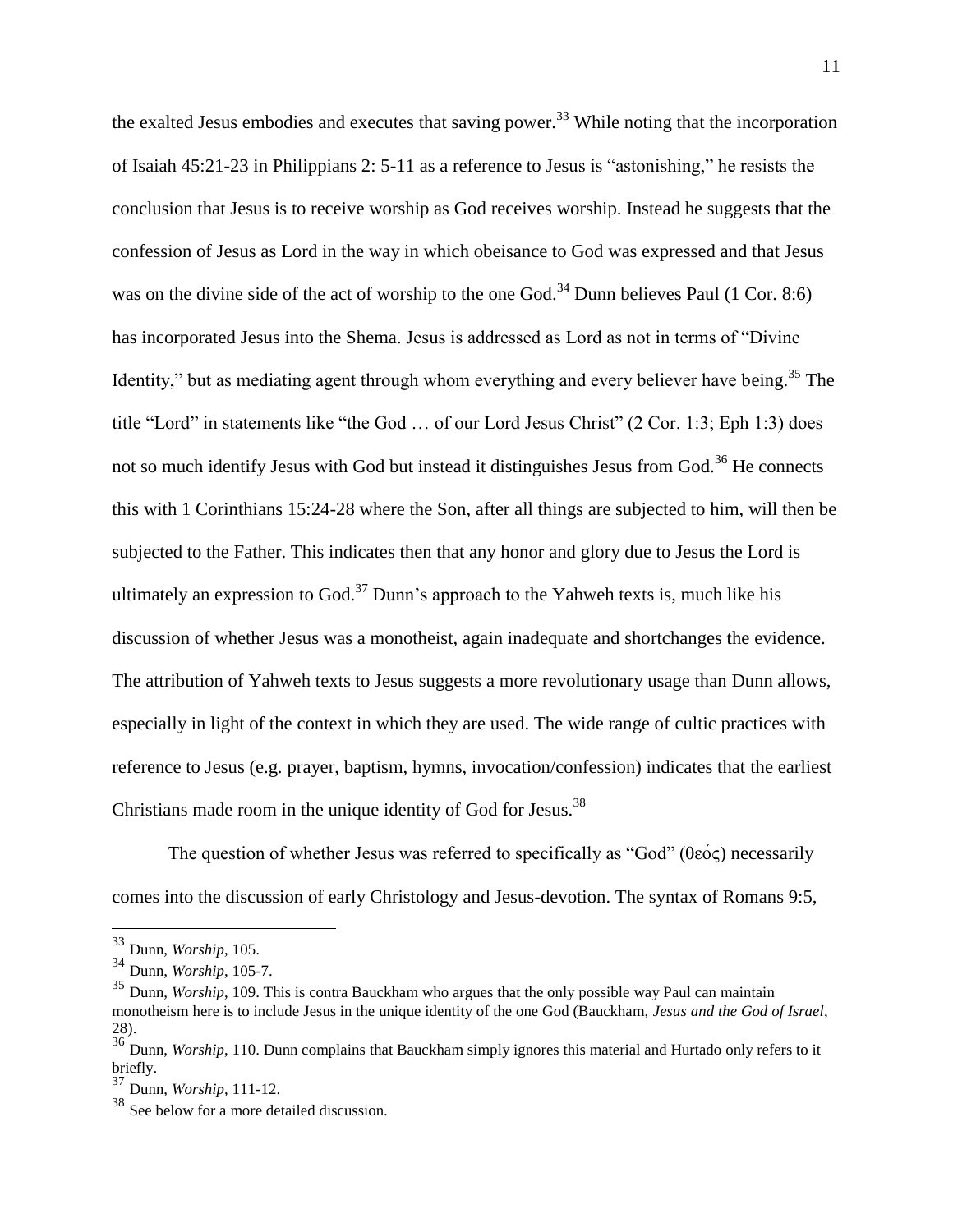Dunn concedes, strongly suggests that one should read the text as a doxology to Christ as God. But he suggests an alternative reading that opens up the possibility that it is a doxology to God (the Father), but he ultimately decides that the passage is unclear as to whom it is directed.<sup>39</sup> He then argues that one should understand Titus 2:13, which calls Jesus "our great God and Savior Jesus Christ," as envisioning Jesus as the visible manifestation of the invisible God rather than as God or a god "as such."<sup>40</sup> Jesus as "Emmanuel, God with us" (Matt. 1:23), "the Word" and "God" in John (John 1:1; 18, 20:28), and "God" as indicated by Hebrews application of Psalm 45:6-7 to Jesus, refer to the "godness" of Jesus as that which fully represents God and that which makes God known and present (Heb. 1:8-9).<sup>41</sup> Much of Dunn's argumentation seems to confuse categories by equating God "as such" with "the Father," and thus limiting (once again) the category of God. No doubt "God" was the dominant title used for the Father throughout the New Testament corpus, but its application to Jesus in a few instances shows that the New Testament authors had a fuller understanding of the term than Dunn allows. This forces him to push Jesus out of the category of God in terms of divine identity.<sup>42</sup> Part of the problem, I think, is that Dunn misunderstands the category of divine identity.<sup>43</sup>

That Dunn's approach is seriously flawed is shown not least by his inconsistency in answering his own question, "Did the first Christians worship Jesus?" That is, he states, "'Generally no, or 'Only occasionally', or 'Only with some reserve'" and then "Christ seems to have been thought of [...] in at least some degree the object of worship, but also as the enabler or

<sup>39</sup> Dunn, *Worship*, 132-33.

<sup>40</sup> Dunn, *Worship*, 133.

<sup>41</sup> Dunn, *Worship*, 134-36.

 $^{42}$  Dunn also fails to discuss the significance of the Granville Sharp Construction in Titus 2:13 and does not even mention 2 Peter 1:1, which also contains the construction.

 $43$  For an explanation of the category of Divine Identity, see Appendix B.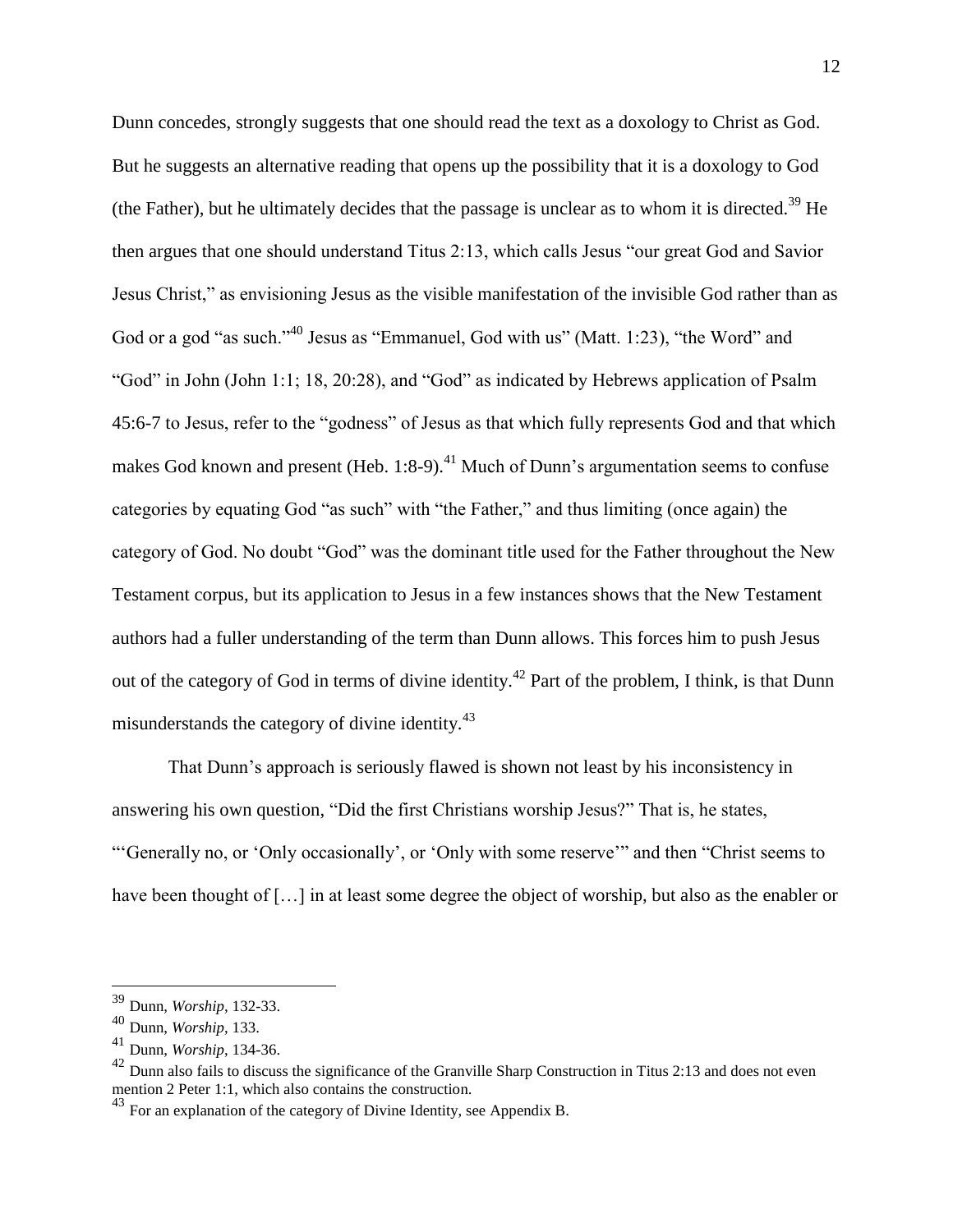medium of effective worship."<sup>44</sup> He later states that the evidence "discourages an unequivocal 'Yes', and points at best to a qualified 'Yes', or perhaps more accurately a qualified No!"<sup>45</sup> This tension leads Dunn to characterize that the question as "too narrow and may be misleading" and "rather naïve."<sup>46</sup> He tries to develop more focused questions, but in the end he decides to answer the original so-called "narrow", "misleading," and "naïve" question. His basic conclusion is:

The dominant answer for Christian worship seems to be that the first Christians did not think of Jesus as to be worshipped in and for himself. He was not to be worshipped as wholly God, or fully identified with God, far less as a god. If he was worshipped it was worship offered to God in and through him, worship of Jesus-in-God and God-in-Jesus.<sup>47</sup>

Had he used the more focused questions he proposes, his conclusions may have been more focused as well. Dunn lets his worries about "Jesus-olatry" skew his conclusions by not recognizing Jesus-worship as real worship simply because it is always with reference to God the Father.<sup>48</sup> His conclusions seem to stem from viewing worship of Jesus "as such" ("real" worship?) as necessarily replacing worship of God the Father or worshipping Jesus apart from God.<sup>49</sup> Worship of Jesus need not replace God in order to qualify as worship. One must not import foreign definitions of worship into the first century Jerusalem milieu; rather, one should let the historical context determine the nature of worship to a first-century Jewish monotheist. A related critique involves his assumption that monotheism, to be monotheism, must be in some

<sup>44</sup> Dunn, *Worship*, 28.

<sup>45</sup> Dunn, *Worship*, 59.

<sup>46</sup> Dunn, *Worship*, 57-8.

<sup>47</sup> Dunn, *Worship*, 146.

<sup>48</sup> Dunn, *Worship*, 147. Indeed, "Jesus-olatry" may be a real concern in some churches, but Dunn lets his concern for it dominate his thinking to the degree that it skews his conclusions.

<sup>49</sup> Dunn, *Worship*, 58. He indicates that the question "Did the first Christians worship Jesus?" implies that "the issues was whether Jesus had somehow replaced a remote God, so that worship was now to be directed to him, perhaps even to him rather than to God."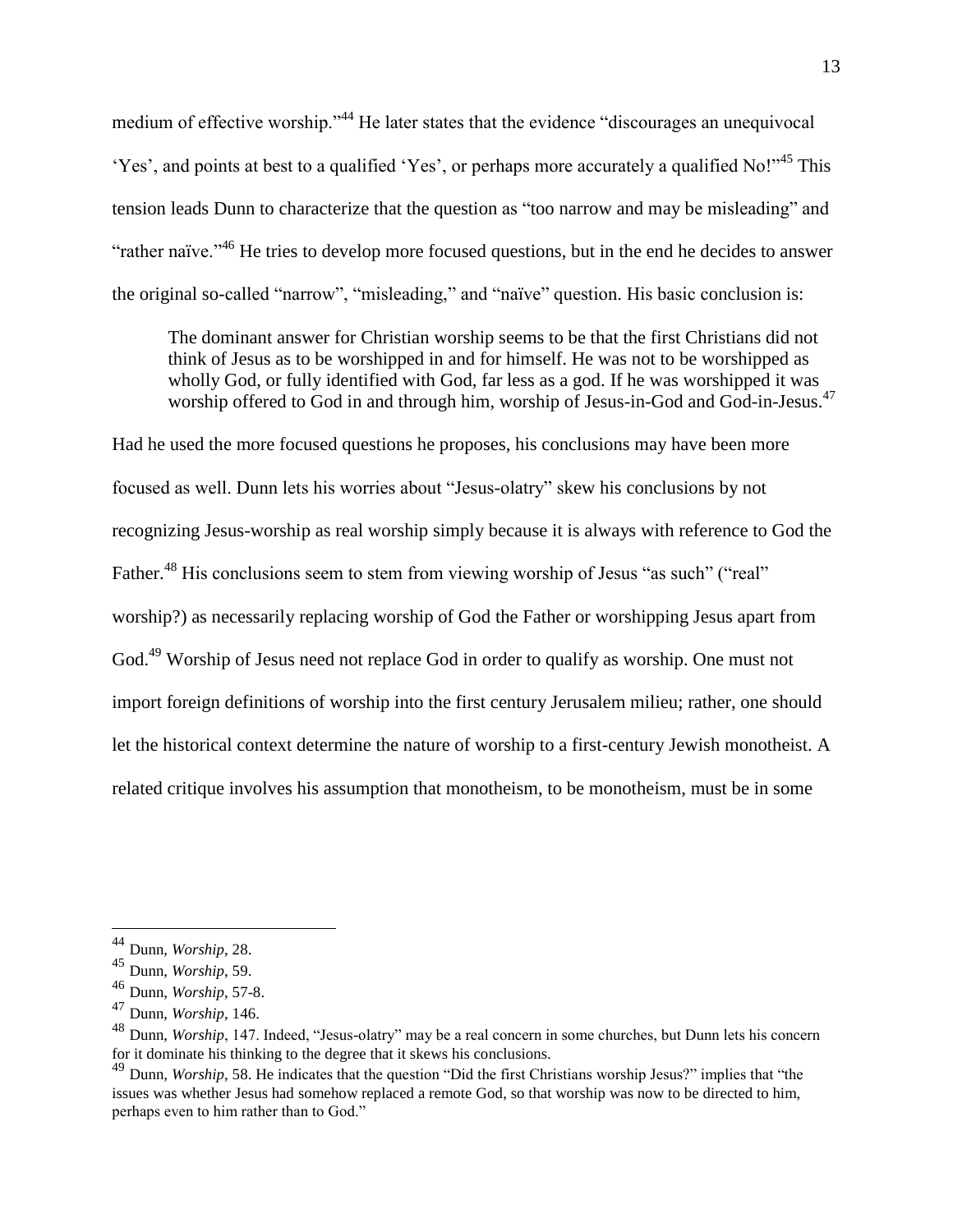sense unitarian. This no doubt influences his concern for "Jesus-olatry" and definition of worship. $50$ 

# **Christ in The New Testament: The "Big Three"<sup>51</sup> and the "Johannine Christ"** *Introduction*

Three Pauline Christological texts oblige the historian to reconsider the entire evolutionary scheme: 1 Corinthians 8:6, Colossians 1:15-17, and Philippians 2:6-11. I call them the "Big Three" because they represent the clearest and most concentrated expressions of Pauline Christology and display an incredibly exalted view of Christ. If these texts share the supposedly unique characteristics attributed to Jesus in Johannine Christology, then the evolutionary view is seriously undermined. In that case, the historian must either reformulate the evolutionary scheme *ad hoc*, or shift to a fundamentally different approach by considering the explanatory power of originalist view.

## **1 Corinthians 8:6<sup>52</sup>**

 $\overline{a}$ 

Paul instructs the Corinthians regarding a number of issues related to idolatry and Christian worship practices in 1 Corinthian 8-14. His first concern is about "food offered to idols" (1 Cor. 8:1). Apparently some Christians had been eating food sold in the market that had been offered to idols or they were even accepting invitations to dinners in pagan temples (1 Cor. 8:10). Some Christian did this in good conscience because they "know that an idol has no real existence" and "that there is no God but one" and thus felt no compulsion to abstain from eating

<sup>50</sup> For a closer discussion of Dunn, see Nick Norelli, review of *Did the First Christians Worship Jesus?: The New Testament Evidence*, by James D.G. Dunn, Rightly Dividing the Word of Truth, http://rdtwot.files.wordpress.com/2010/07/book-review\_dunn\_did1.pdf.

<sup>51</sup> Hebrews 1:1-14 could also get included in this to make it the "Big Four," but I limit my primary exegesis to the Pauline corpus because this paper primarily focuses on Paul and the implications of his Christology on the understanding of earliest Christology as a whole.

<sup>52</sup> The most likely date for 1 Corinthians is 55 CE while Paul was in Ephesus. See D.A. Carson and Douglas J. Moo, *An Introduction to the New Testament*, (Grand Rapids, Michigan: Zondervan, 2005), 447-448.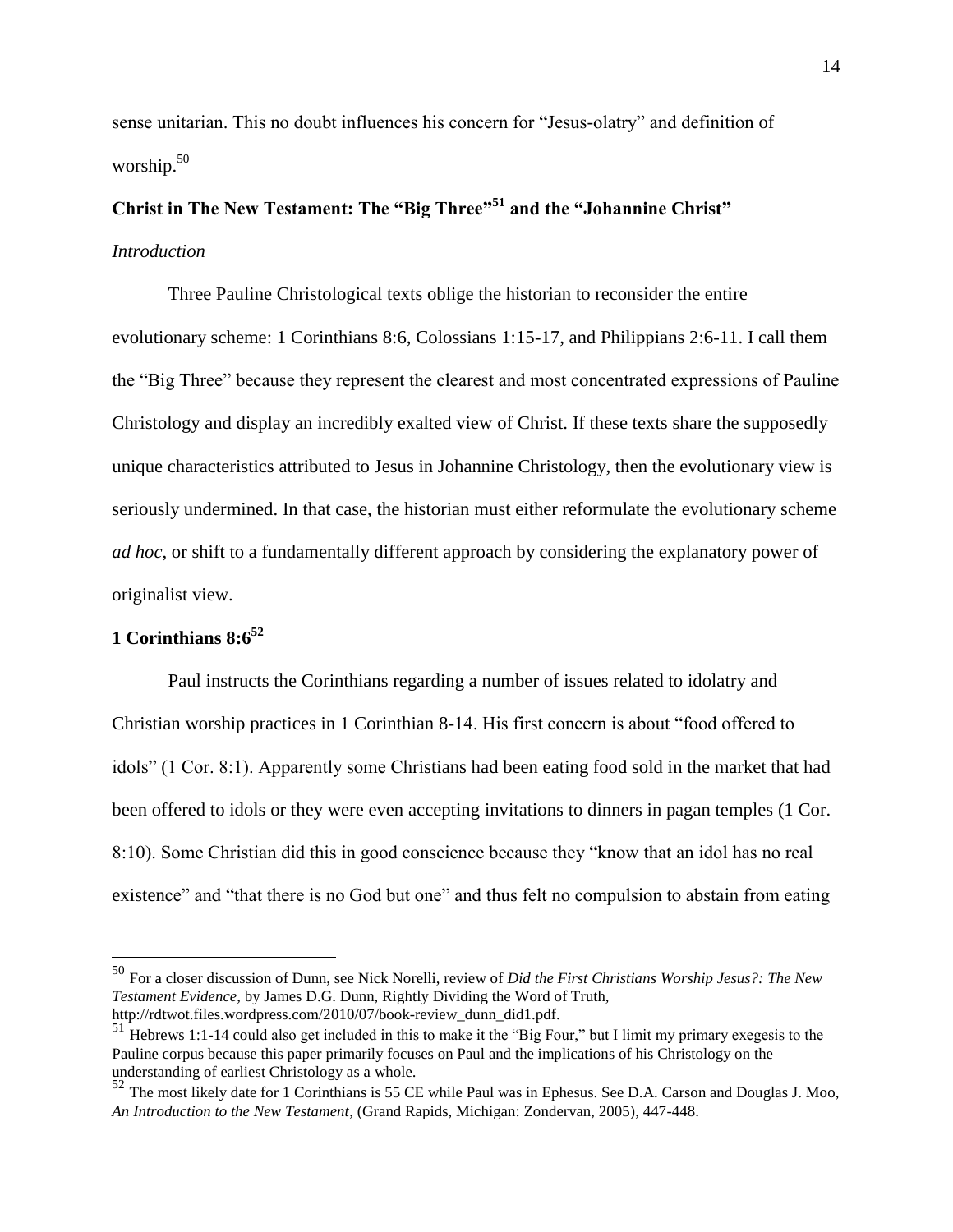the meat (1 Cor. 8:4). Others, with a weak conscience, however, were "defiled" when they ate sacrificed meat or saw other believers eating sacrificed meat (1 Cor. 8:7). Paul responds by redirecting the issue to love of God and love of neighbor based on the Shema (Deut. 6:5). That is, loving God characterizes Christians, not merely theological knowledge.<sup>53</sup> Loving God entails complete rejection of any flirtation with idolatry and devotion to God the Father and Jesus Christ (1 Cor. 8:6). There is also a social aspect to loving God that is brought out by the love of neighbor. That is, if a "strong" believer by eating sacrificed meat wounds the conscience of another believer, that "strong" believer sins against his brother (1 Cor. 8:12). Paul exhorts the Corinthians that if eating certain food makes a brother stumble then refrain from eating it (1 Cor. 8:13).

Paul, in the midst of his instruction, contrasts the fact that there is only one God to the fact that the surrounding pagan religions possess many gods. He disdainfully references the pagan deities as "so-called gods in heaven or on earth – as indeed there are many gods and many lords" in Greco-Roman religion (1 Cor. 8:5). The full contrast with Christian belief and devotion is brought out in verse 6:

Yet for us there is one God, the Father, from whom are all things and for whom we exist, and one Lord, Jesus Christ, through whom are all things and through whom we exist (1 Cor. 8:6). άλλα' ἡμῖν ετς θεὸς ὁ πατὴρ

 $\vec{e}$ ξ ού τα πάντα και ημείς εις αυτόν, και είς κύριος Ιησούς Χριστός δι' ού τα πάντα και ημείς δι' αυτού.

 $\overline{a}$ 

Paul sharply distinguishes Christianity and the exclusive belief in one God and one Lord from the polytheism of pagan religion. It is clear that he incorporates the exclusive monotheistic

<sup>53</sup> Roy E. Ciampa and Brian S. Rosner, "1 Corinthians," in *Commentary on the New Testament Use of the Old Testament*, ed. G.K. Beale and D.A. Carson, (Grand Rapids, Michigan: Baker Academic, 2007), 716. There is reciprocal relationship between loving God and theological knowledge.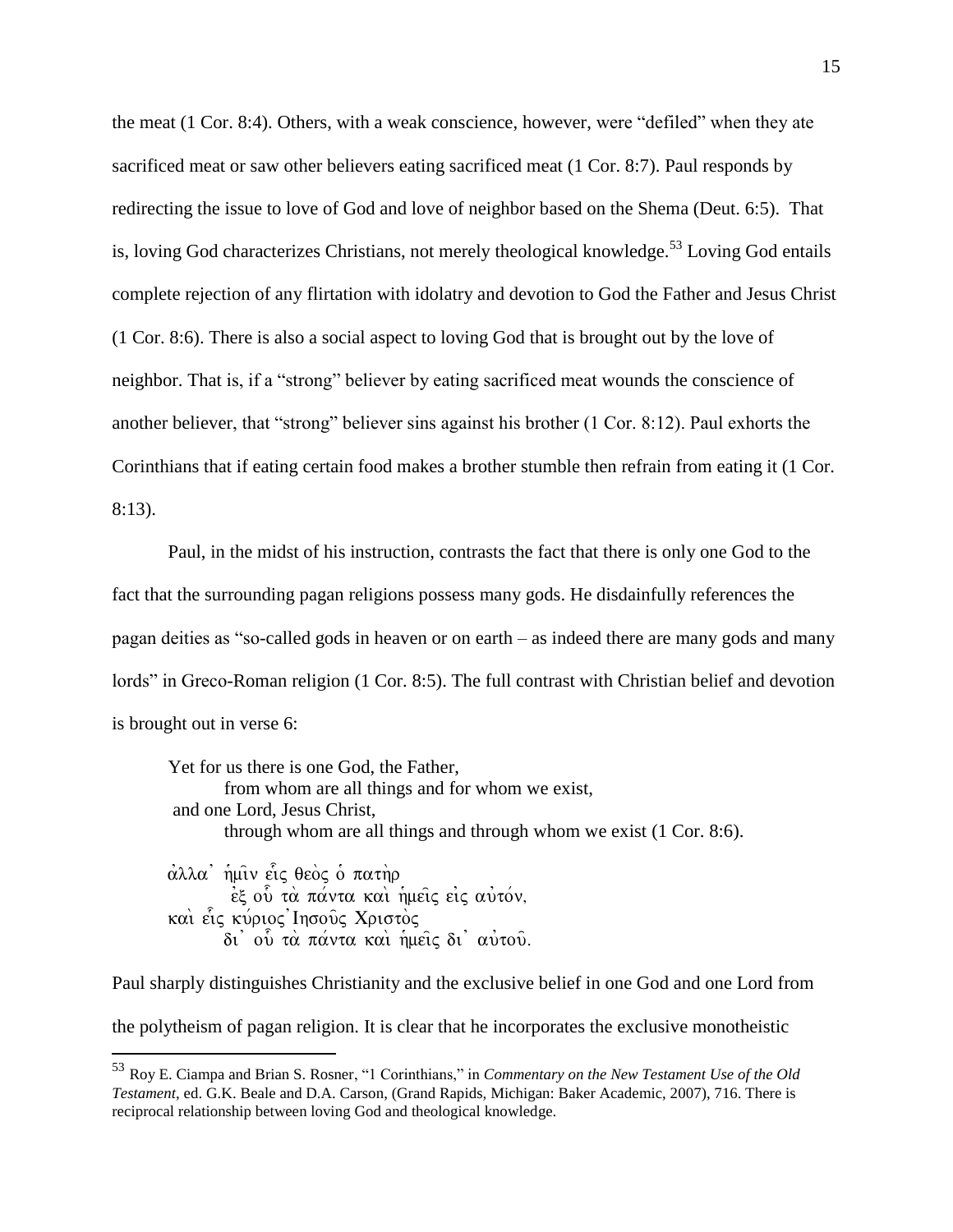confession of Israel, the Shema, which Jesus emphasized two decades before Paul (Mark 12:29- 30). Yet in 1 Corinthians, Paul recasts the Shema to include the historical person Jesus Christ in that affirmation of monotheism. He reassures the Corinthians that their theology is correct, that there is only one God over against the many pagan gods and lords.<sup>54</sup> But at the same time Paul insists that the "one God" of the Shema includes the one Lord. The key words "Lord," "God," and "one" are taken from the Shema in which both "Lord" and "God" refer to the deity who is "one." Paul has identified "God" as "the Father" and "Lord" as "Jesus Christ" and has added an explanatory phrase to each.<sup>55</sup> "God" is "the Father" "from whom are all things and for whom we exist," and the "Lord" is "Jesus Christ" "through whom are all things and through whom we exist." Because Paul rearranges the words already present in the Shema and does not *add* the word "Lord," he consciously maintains monotheism while at the same time he avoids ditheism (two gods).<sup>56</sup> The impact is clear: "in this one text Paul has simultaneously reaffirmed strict Jewish monotheism and embedded Christ within the very definition of that one God/Lord of Israel."<sup>57</sup> As in the Old Testament posits loyalty to Yahweh was central to the Jewish identity, Paul asserts that loyalty to Yahweh for Christians entails loyalty to God the Father and to the Lord Jesus Christ.<sup>58</sup>

The use of Greek prepositions elaborates Paul's adaptation of the Shema. He does this by describing the relationship between the named figure, whether the Father or Jesus Christ, and all creation, and then between the named figure and believers. Regarding the Father, "all things"

<sup>54</sup> Gordon D. Fee, *Pauline Christology: An Exegetical-Theological Study*, (Peabody, Massachusetts: Hendrickson Publishers, 2007), 91.

<sup>55</sup> Ciampa and Rosner, "1 Corinthians," 717.

<sup>56</sup> Bauckham, *Jesus and the God of Israel*, 28.

<sup>57</sup> Ciampa and Rosner, "1 Corinthians," 717.

<sup>&</sup>lt;sup>58</sup> I am not saying that Paul asserts that Yahweh is some different figure than God the Father or Jesus Christ. Rather, God that Father is Yahweh, and the Lord Jesus is Yahweh. That is, they are distinct persons, but share the same divine nature.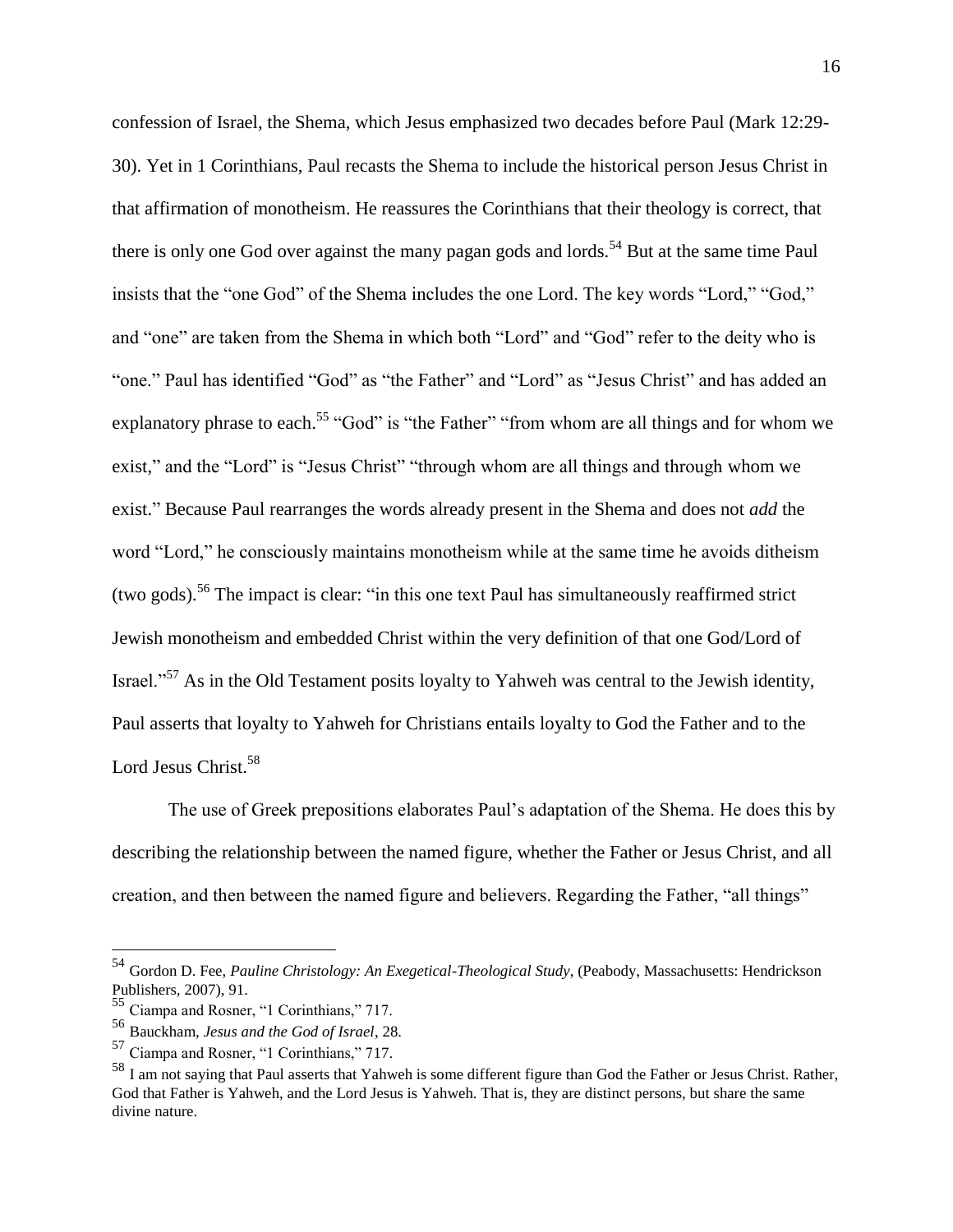were created by him and he is the goal or purpose of believers. But regarding Jesus Christ, "all things" were created through him and believers live through him. Paul uses the preposition  $\vec{ec}$ with reference to Jesus in Colossians 1:16 and Hebrews 2:10. This demonstrates that the Father and Son overlap in their function as goal or purpose of believers (and in Col. 1:16 of all creation). Paul explicitly identifies the Father as the source and Jesus Christ as the agent in the creation of "all things." That is, "all things" were created by God the Father and through Jesus Christ. This places Jesus at the beginning of Genesis 1 as one who preexisted the created order as a divine person.<sup>59</sup> Furthermore, the assertion that Christ is an agent of creation seems quite unnecessary, since there is nothing Christological at stake.<sup>60</sup> Paul does not try to demonstrate or prove Christ's creative agency; rather, "he simply assumes it by assertion."<sup>61</sup> One implication to this is that he also assumes that the preexistence of Jesus is uncontroversial and presupposed among the churches to which he writes. Indeed, the preexistence of Jesus and his role as agent in creation is so central to the person of Jesus that Paul incorporates it into the primary traditional Jewish monotheist creed.

#### *Summary*

 $\overline{a}$ 

Paul presents Jesus as Christ and Lord, agent of creation who existed before all things, and, along with God the Father, the person whom Christians owe complete devotion. He does this by reformulating the Shema Christologically. Jesus and the Father are distinct figures, but Paul is able to affirm them both in an exclusive monotheistic passage because they share the

<sup>&</sup>lt;sup>59</sup> Dunn rejects that preexistence of Christ is in this passage. He asserts that it is Divine Wisdom that is preexistent and that Christ is the embodiment of that Wisdom. The problem with this view is that this ignores what Paul actually says, i.e. *Jesus Christ* is agent of creation. See Hurtado, *Lord Jesus Christ*, 126. Fee strongly rejects the notion that Paul identifies Christ and personified Wisdom in this passage and in his letters as a whole. See Fee, *Pauline Christology*, 93, 595-619.

<sup>60</sup> Fee, *Pauline Christology*, 92.

<sup>61</sup> Fee, *Pauline Christology*, 92.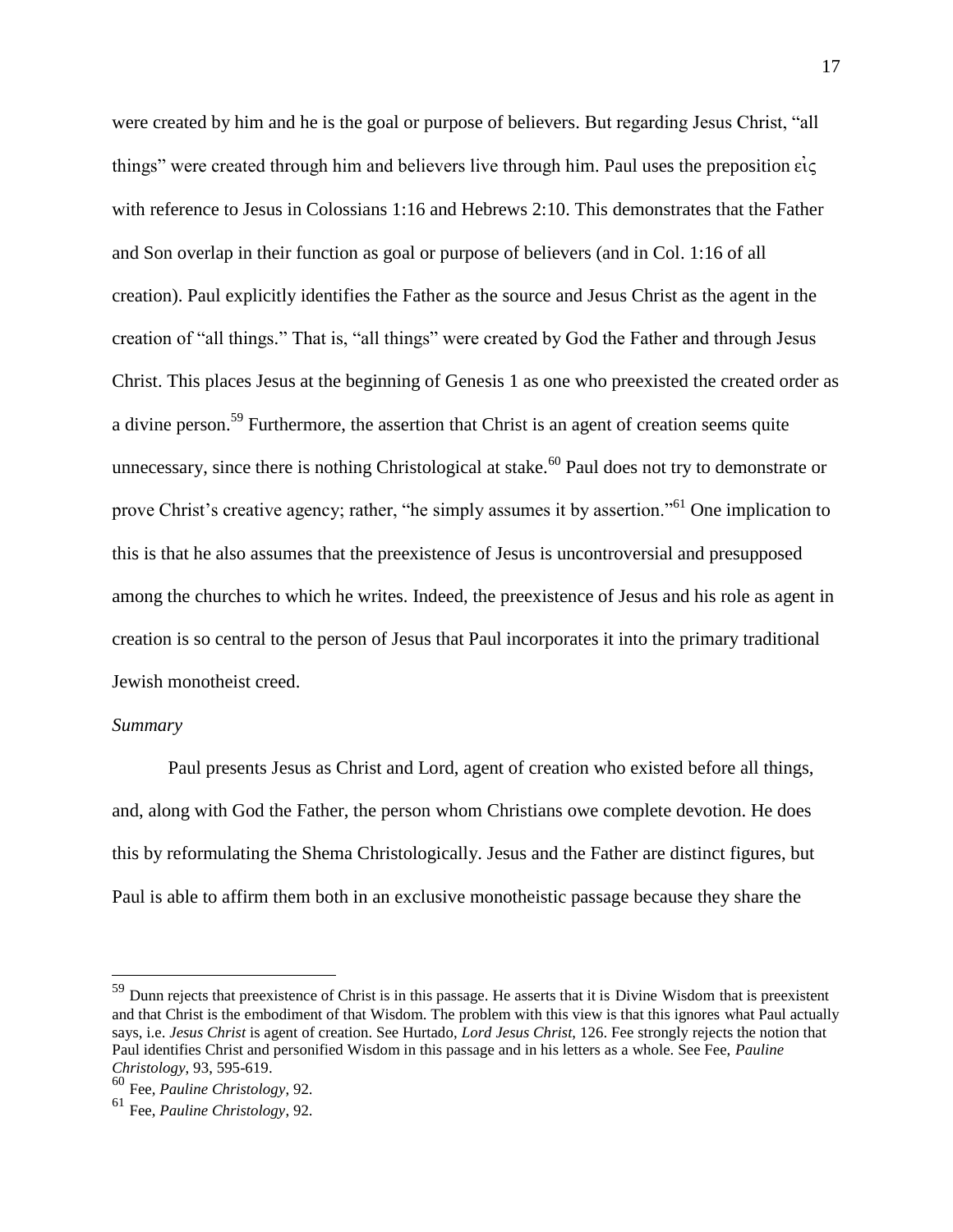same divine nature.<sup>62</sup> If Jesus was not by his nature true deity, how can Paul identify him as the one Lord of Shema? Additionally, this passage exemplifies the Christological exegesis that early Christians practiced as a part of their devotion to Jesus alongside God the Father (see below). That is, Paul takes an Old Testament text about Yahweh and interprets it by identifying the historical person Jesus Christ as Yahweh. This text demonstrates that Paul was not just an avid monotheist, but included Jesus in his monotheistic confession. Given that Paul and the earliest believers had substantial agreement about the gospel (see below), the Christology in this passage must hark back to the original Jerusalem community. This seriously undercuts the evolutionary contention that it took until the end of the first century for Jesus to gain recognition as divine.

#### **Colossians 1:15-17**

#### *Authorship*

 $\overline{a}$ 

The opening of the letter to the Colossians attests that the author is "Paul, an apostle of Christ Jesus" (Col. 1:1). It also ends with the author stating, "I, Paul, write this greeting with my own hand" (Col. 4:18). But since the nineteenth century many scholars have questioned the authenticity of this letter as a Pauline epistle. The three main objections to Pauline authorship are its language, theology, and its relation to Ephesians.<sup>63</sup> It is argued that since Colossians contains many hapax legomena (words occurring only once in the New Testament), the language supports the assertion that Paul did not write it. Such an objection to Pauline authorship carries little weight partly because the phenomenon of hapax legomena occurs in the rest of Paul's letters. The difference of vocabulary may also partly be accounted for by the specific occasion of the letter and the need to oppose this specific heresy. The theological objection to Pauline authorship focuses on the absence of the characteristic Pauline terms "justification," "law," and "salvation."

 $62$  Or. as Bauckham argues, God and Christ share the divine identity because they are both portrayed as sovereign over all creation and creator of all creation. See Appendix B.

<sup>63</sup> My line of argumentation basically follows that of Carson and Moo, *Introduction*, 517-521.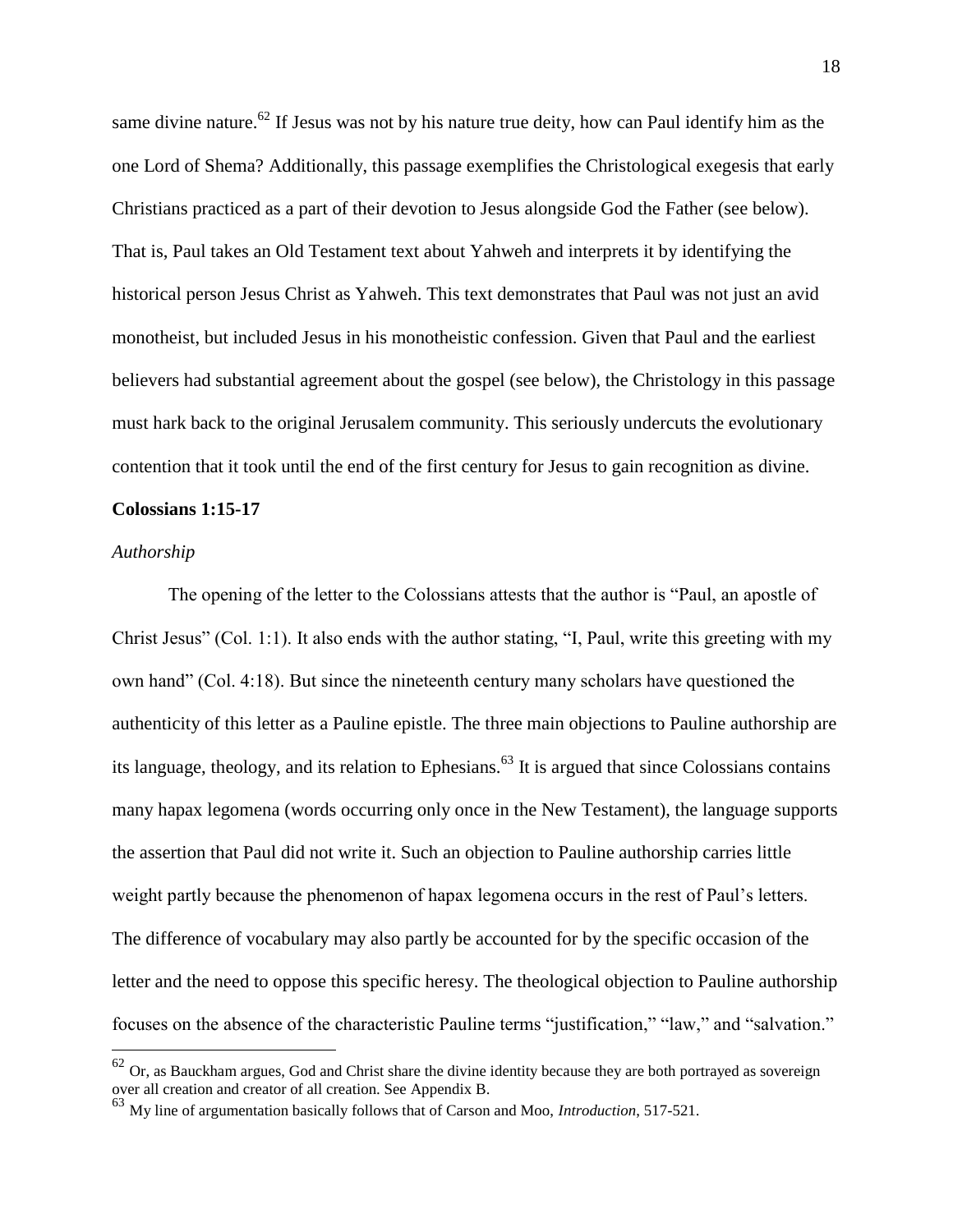This argument undercuts its own aim though, since surely if somebody wanted to write a pseudonymous Pauline letter they would at least include the key Pauline doctrines. So the argument may actually be used as an argument for Pauline authorship. Likewise, the "cosmic Christ" in Colossians (esp. Col. 1:15-20) is already seen in the undisputed letters (1 Cor. 8:6; Phil 2:10). Finally, some argue that Pauline eschatology in Colossians differs from the undisputed letters because it is a "realized eschatology" (Col. 2:12-13; 3:1). This argument, however, is based on a misreading of the text. While the language differs slightly, it parallels Romans 6:1-14 quite well as an exhortation that Christians should live the "resurrection life" of faith until their transformation to a state of glory. Some scholars argue that a single author would not produce two letters, Colossians and Ephesians, with such similar content. Is it so far out to consider that a single author could deal with similar issues for different audiences? It is curious indeed to reject the authorship of one letter because it is resembles another. Overall the objections prove highly subjective and leave little or no room for Paul to have new thoughts given new situations and problems. Pauline authorship is also supported when one compares the named people in Colossians and Philemon, an undisputed letter. Greetings are sent from Aristarchus, Mark, Epaphras, Luke, and Demas in both letters (Col. 4:10-14; Philem. 23-24). Also, the slave Onesimus, who is the main subject of the letter to Philemon, is referred to in Colossians as "one of you" (Col. 4:9) and in Philemon as "our fellow soldier" (Philem. 2). Thus the named persons in Colossians strongly support Pauline authorship. One might argue that a pseudonymous letter would try to include names mentioned other Pauline letters. If that is the case, then why did they not include key Pauline doctrines as well? Pauline authorship provides a much more consistent and straightforward explanation of the objections than positing some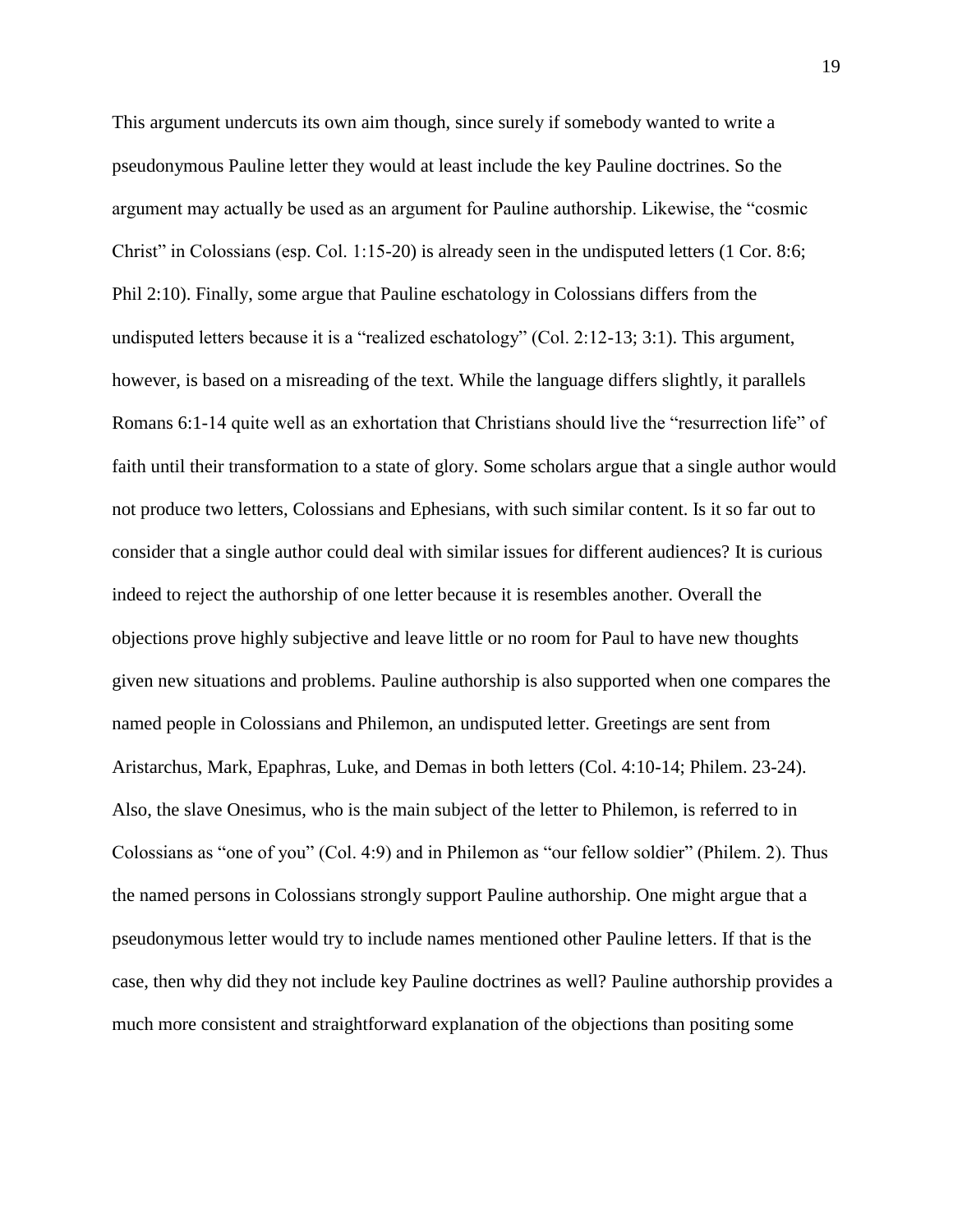group of pseudonymous writers. In light of these considerations, doubting the Pauline authorship of Colossians is difficult.

#### *Dating*

The most likely date for this letter is in the late 50s or if from Rome 60/61 since Colossae would have been leveled by an earthquake in 60 or 61 CE (cf. Tacitus, *Annals* 14.27). Whether from Rome or elsewhere it is clear that Paul wrote Colossians during one of his imprisonments (Col. 4:10, 18). Christology found in this letter therefore represents genuine Pauline Christology situated some 20-30 years after the death of Christ in 33 CE.

#### *Exegesis*

Before exegesis of versus 15-17 begins, one must understand the broader context of the letter and the immediate context that precedes it in versus 9-14. Broadly, a false teaching was infecting the church in Colossae associated with "philosophy and empty deceit, according to human tradition" (Col. 2:8). It appears that some people required certain cultural practices that vilified the physical body and promoted asceticism (Col. 2:16-23). In the context that immediately precedes the passage, Paul remarks that he prays to God that the believers in Colossae might fill up in knowledge of God's will and spiritual wisdom and understanding in order "to walk in a manner worthy of the Lord" and increase in the knowledge of God (Col. 1:9- 10). He then urges the Colossians to give thanks to God the Father because, not only has he qualified the Colossians to share in the "inheritance of the saints," he has delivered believers from the "domain of darkness and transferred us to the kingdom of his beloved Son" in whom they have "redemption, the forgiveness of sins" (Col. 1:11-14). So the occasion of the "hymn" that follows is an exhortation to give thanks to the Father with regard to the person and work of the Son. The "hymn" then expounds on the Son's person and work. It reads: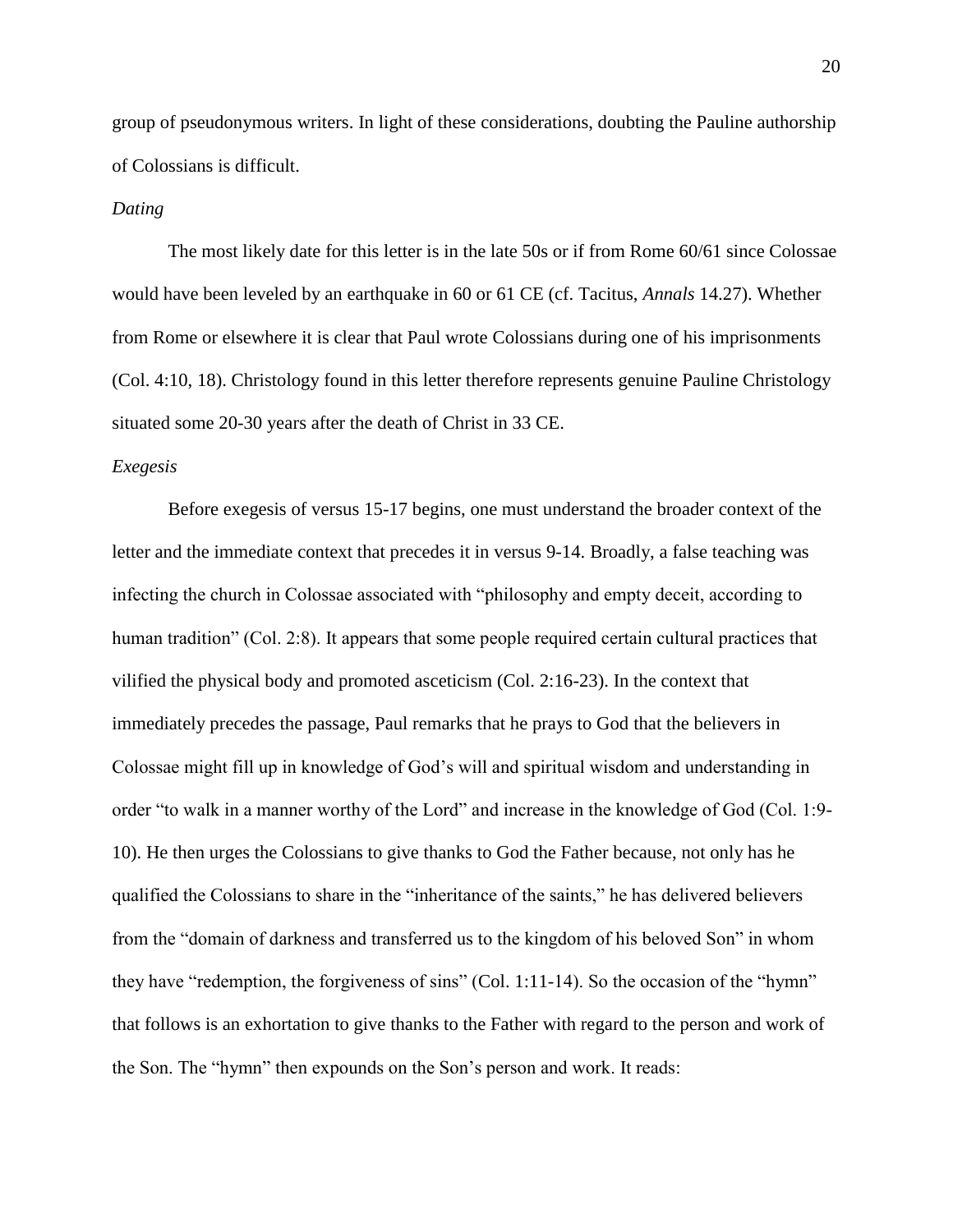<sup>15</sup>He is the image of the invisible God (είκων του θεου αφράτου), the firstborn of all creation ( $\pi \rho \omega \tau \omega \sigma \omega \sigma \omega \sigma \gamma \sigma \omega$ ). <sup>16</sup>For by him all things were created ( $\sigma \tau$  ev  $\alpha\dot{\alpha}\dot{\alpha}$  extivative  $\alpha\dot{\alpha}$   $\alpha\dot{\alpha}$  varianteed), in heaven and on earth, visible and invisible, whether thrones or dominions or rulers or authorities – all things were created through him and for him (τα πάντα δι' αύτου: και είς αύτον έκτισται). <sup>17</sup>And he is before all things and in him all things hold together (και αυτός έστιν προ πάντων και τά πάντα εν αυτώ συνέστηκεν).

The first things asserted about the Son regard his relation to God the Father and to all creation. That is, he is the image ( $\vec{e}$ *i* $\vec{f}$ *kwo*) of the invisible God and the firstborn ( $\pi \rho \omega \tau \acute{o} \tau \text{o} \kappa \text{o} \varsigma$ ) of all creation. Paul elsewhere talks about Christ, "who is the image of God" ( $\vec{e}$ i $\vec{k}$ w $\vec{v}$ ) and  $\vec{e}$ who makes the glory of the unseen God known (2 Cor. 4:4-6). Through the incarnation the Son, who was sent by the Father into the world (Gal. 4:4), alone bears the image of God perfectly that the first Adam defaced (Gen. 1:26-27; 3:1-24).<sup>64</sup> He is able to perfectly bear the image of God precisely because he is by his nature deity (Col. 1:19; 2:9). The next line concerns the relationship between the Son and all the created order. "Firstborn of all creation" refers to "supreme status above all created beings."<sup>65</sup> While "firstborn" sometimes denotes temporal priority (e.g. Luk. 2:7; Heb. 11:28), the primary focus here is the preeminence and privileged status of Christ over the created order.<sup>66</sup> This reflects the use of the word "firstborn" in the Old Testament where Yahweh regards Israel and Ephraim as his "firstborn" (Ex. 4:22; Jer. 31:9).<sup>67</sup> Seen in the Greco-Roman context, it also indicates that he is the heir who inherits the power and authority of his Father over creation. This is like the one who is legal heir, "firstborn," who receives the inheritance of the father.<sup>68</sup>

<sup>64</sup> Fee, *Pauline Christology*, 301.

<sup>65</sup> David W. Pao, *Colossians and Philemon: Zondervan Exegetical Commentary on the New Testament*, (Grand Rapids, Michigan: Zondervan, 2012), 95.

<sup>&</sup>lt;sup>66</sup> Temporal priority is present, but secondary. The term "firstborn is also used by Paul in Rom. 8:29 and he likely derived it from Ps. 89:27 (Ps. 88:28 LXX).

 $67$  Since, obviously, Israel was not the first nation to exist on the earth.

<sup>68</sup> Pao, *Colossians and Philemon*, 95.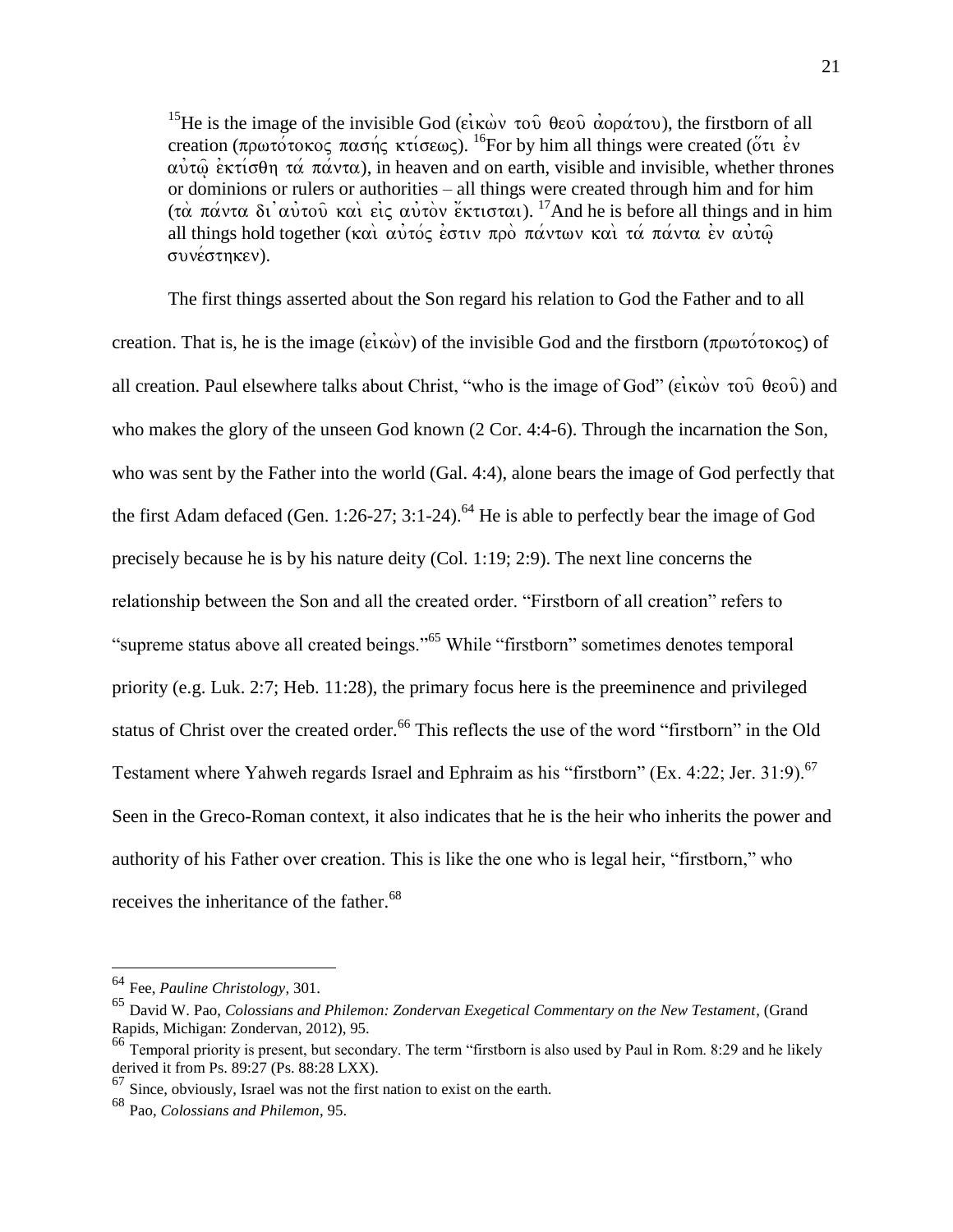Paul moves on to describe the unique role that the Son played in creation. The translation "by him" (ESV) interprets  $\dot{\epsilon}v$   $\alpha \dot{\nu} \alpha \dot{\omega}$  ("in him") in an instrumental sense. But it is best to let "in him" stand as the translation and view the phrases "through him" ( $\delta i \alpha \dot{\nu} \tau \delta \dot{\nu}$ ) and "for him" ( $\epsilon i \zeta$  $\alpha \dot{\nu} \dot{\alpha}$  as explaining the "in him" that precedes them. The scope of the authority of the Son spans the entire creation whether heaven or earth, visible or invisible. Nothing exists outside his authority. He is the divine agent of creation ( $\delta i \alpha \dot{v} \tau \dot{\alpha} \dot{\beta}$ ) and the goal or purpose of the created order ( $\epsilon i \zeta \alpha \dot{\nu} \dot{\tau} \dot{\alpha} \nu$ ). Paul attributes these two prepositions to God the Father and his relationship to "all things" ( $\tau\alpha$   $\pi\alpha$   $\nu\tau\alpha$ ) in Romans 11:36, but here he attributes both of them to the Son.<sup>69</sup> Similarly in 1 Corinthians 8:6 Paul asserts that believers live for the Father ( $\vec{e}$ ) (see above). That is, he is the goal. But in Colossians 1:16 Paul gives this position of goal to the Son.

The last line of the "hymn" reiterates the role of the Son in creation by stating that he *is*, not "was," "before all things" (αυτός έστιν προ πάντων). The temporal sense of προ remains due to Pauline usage elsewhere.<sup>70</sup> It also denotes his supremacy over all creation.<sup>71</sup> Thus the phrase emphasizes both his preexistence and preeminence over all creation. This is because he is the agent of its very existence.<sup>72</sup> The final phrase, that "in him all things hold together," enhances this supremacy of the Son as preexistent Creator and sovereign sustainer.

#### *Summary*

 $\overline{a}$ 

The Christology in this "hymn" attributes to Jesus a place outside the created order. He is agent of creation, goal of creation, existing prior to creation, and sovereign over creation. For Jewish monotheists to attribute these functions to a man recently crucified is without precedent.

<sup>&</sup>lt;sup>69</sup> Romans 11:36 reads, "For from him [God the Father] and through him (δι' αὐτοῦ) and to (εἰς αὐτὸν) him are all things. To him be glory forever. Amen."

<sup>&</sup>lt;sup>70</sup> Cf. Rom. 16:7; 1 Cor. 2:7; 4:5; 2 Cor. 12:2; Gal. 1:17; 2:12; 3:23; Eph 1:4; 2 Tim. 4:21; Titus 1:2.

<sup>71</sup> Pao, *Colossian and Philemon*, 98.

<sup>72</sup> Fee, *Pauline Christology*, 303.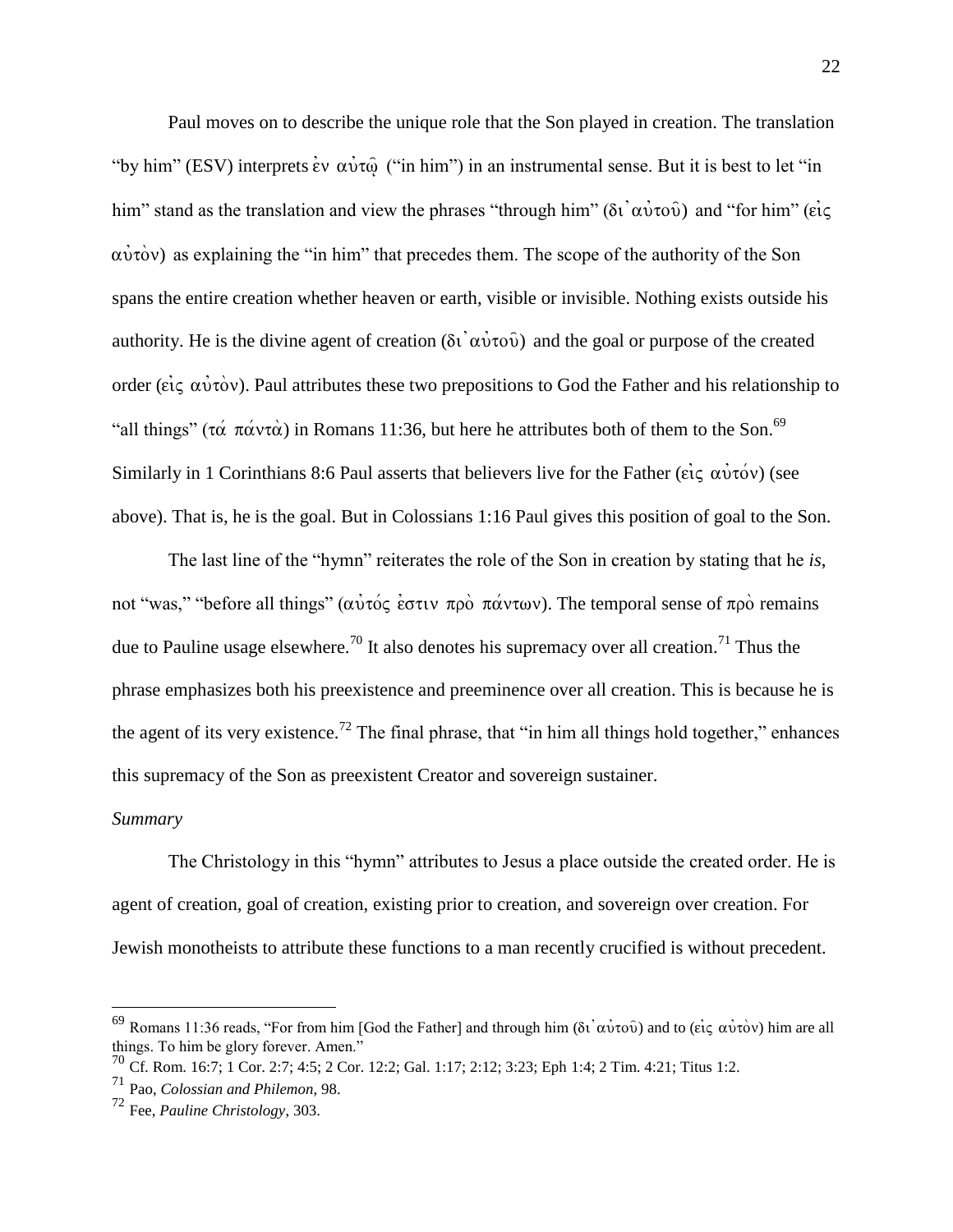Such exalted Christology found within three decades of the death of Jesus coming from the pen of Paul, an ardent Jewish monotheist whose Christology aligned with the original Jerusalem church (see below), poses serious problems for an evolutionary model. Paul attributes to Jesus here functions of Yahweh precisely because of his divine nature. It is no wonder that the earliest Christian devotional pattern included two figures, Jesus the Son and God the Father (see below). **Philippians 2:6-11<sup>73</sup>**

#### *Introduction*

 $\overline{a}$ 

It is important to consider the text of Philippians 2:6-11 in its context rather than its Christology in isolation. The preceding chapter situates the passage as an ethical exhortation in which Paul exhorts the congregation in Philippi to humility. After he explains that his imprisonment has served to advance the gospel (Phil. 1:12) and his desire that Christ get proclaimed (Phil. 1:18), he entreats them to live their lives "worthy of the gospel of Christ" (Phil. 1:27).<sup>74</sup> They should live in unity for the sake of the gospel even in the face of violent opposition like he himself has encountered (Phil. 1:27-29). He remarks that belief in Christ and suffering for his sake have both been granted to them (Phil. 1:29). Such language is reminiscent of Jesus' teaching that following him will entail suffering (Mark 8:34-35; cf. Mat. 5:10-11). Then he turns the discussion to offer words of encouragement and comfort (Phil. 2:1-2). This immediate context provides significant guidance to the exegesis of verses 5-11. Paul states in verse 3-4, "Do nothing from rivalry or conceit, but in humility count others more significant than yourselves. Let each of you look not only to his own interests, but also to the interests of others" (Phil. 2:3- 4). It is crucial to understand the following Christological passage in the context of Paul's exhortation to act with *humility*. In terms of Christians in Pauline communities, the social status

 $^{73}$  The date of Philippians is sometime in the mid-50s to early 60s depending on which imprisonment from which Paul wrote. See Carson and Moo, *Introduction*, 506-507.

<sup>74</sup> The likely date for this epistle is 61 CE during his Roman imprisonment.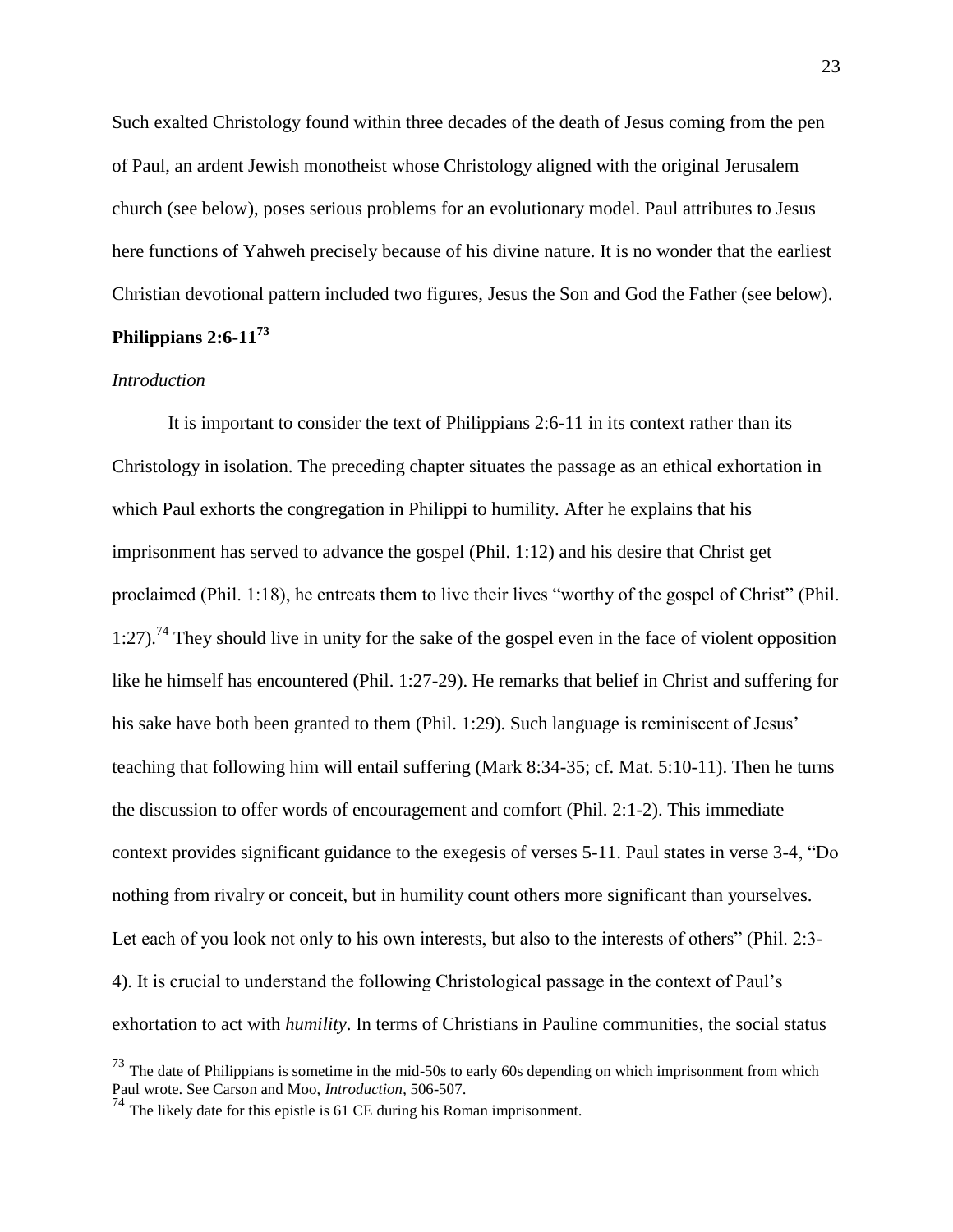of believers is a level playing field. For Paul there is neither Jew nor Greek, slave nor free, male nor female, all are one in Christ (Gal. 3:28; cf. Col. 3:11). Paul's overall ethical instructions regarding humility concerns putting aside rights that one already possesses. The Corinthians have the right to eat meat, but only if they do not harm the conscience of the weaker brother (1) Cor. 8-10). Humility entails counting others, who are equal in status, more significant than oneself and considering their interests in addition to one's own interests. Paul then illustrates what true and supreme humility looks like through the example of Christ Jesus:

 $6$ who, though he was in the form of God, did not count equality with God a thing to be grasped, <sup>7</sup>but emptied himself, by taking the form of a servant, being born in the likeness of men. <sup>8</sup>And being found in human form, humbled himself by becoming obedient to the point of death, even death on a cross. <sup>9</sup>Therefore God has highly exalted him and bestowed on him the name that is above every name,  $10<sub>so</sub>$  that at the name of Jesus every knee should bow, in heaven and on earth and under the earth,  $11$  and every tongue confess that Jesus Christ is Lord, to the glory of God the Father.  $6\degree$ ός έν μορφη θεού υπάρχων ούχ αρπαγμον ηγήσατο το είναι ίσα θεω,  $^7$ άλλ' έαυτὸν ἐκένωσεν μορφην δούλου λαβών, εν ομοιώματι ανθρώπων γενόμενος <sup>8</sup>καὶ σχήματι εὑρεθείς ὡς ἄνθρωπος **εταπείνωσεν εαυτον** γενόμενος υπήκοος μέχρι θανάτου, θανάτου δε σταυρού <sup>9</sup>διὸ καὶ ὁ θεὸς αὐτὸν ὑπερύψωσεν καί έγαρίσατο αύτω τὸ ὄνομα το υπερ π $\alpha$ ν όνομα,

 $^{10}\,$ ίνα έν $\tau\hat{\omega}$ ονόματι Ιησού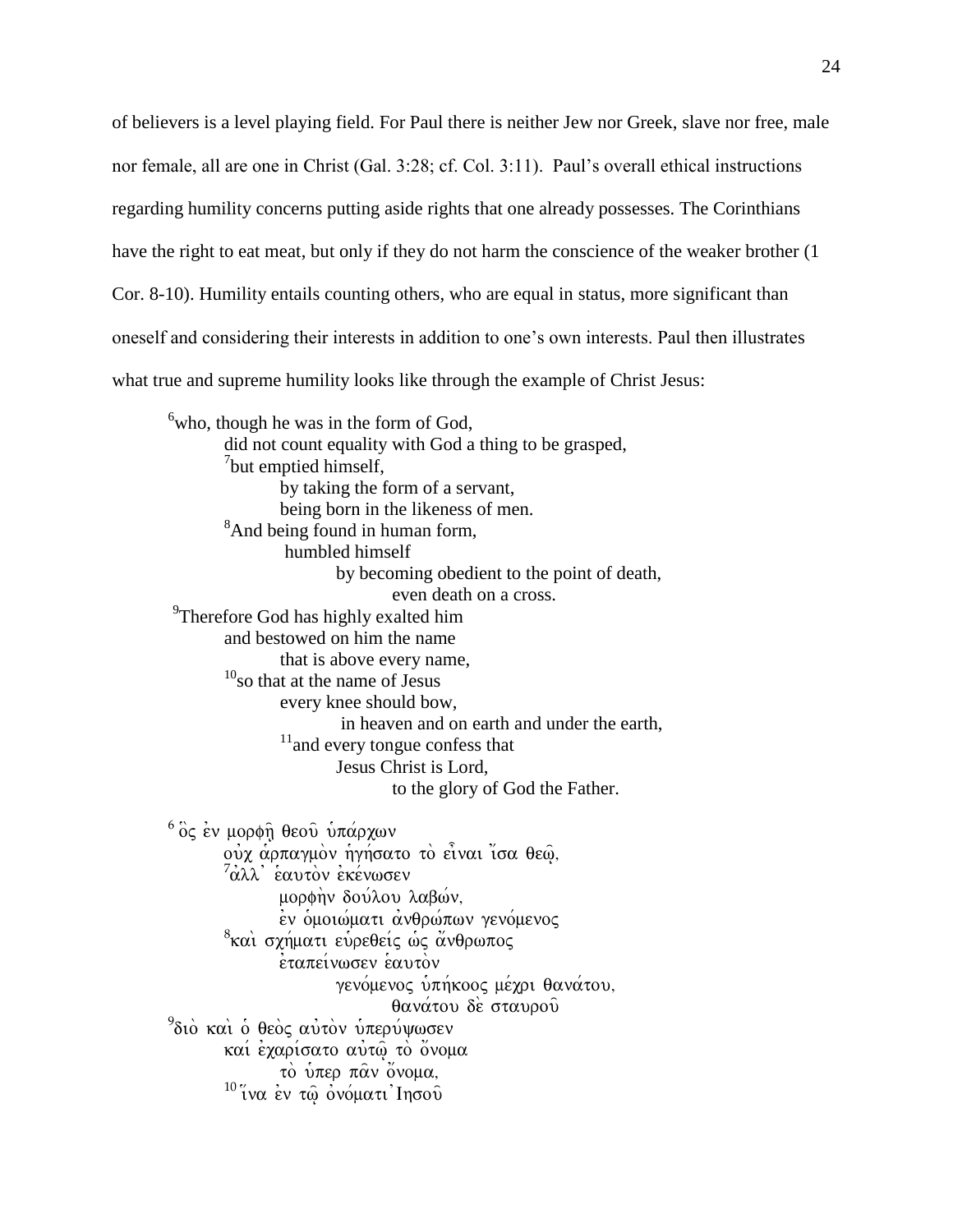παν γόνυ κάμψη επουρανίων και επιγείων και καταχθονίων  $11$ και πάσα γλώσσα εξομολογήσηται ότι κύριος Ιησούς Χριστός εις δόξαν θεού πατρός.

Many scholars argue that this passage preserves a pre-Pauline hymn that Paul incorporates to make an ethical application for the believers in Philippi.<sup>75</sup> Whether or not he takes a preexisting hymn here or composed this originally, it does not matter with regard to this point: Paul does not argue for this Christology. Rather, he expected that his readers affirm the Christology in this passage based on what they already knew and affirmed about Jesus.<sup>76</sup> If they did not affirm this Christology, that Jesus was equal in status with God (divine) and humbled himself through the incarnation, Paul makes a rather ill informed and vain ethical illustration of humility to the community in Philippi. Thus the Christology in this hymn dates back at least to the founding of the church in Philippi sometime in the 40s CE. Paul's own conversion took place around one year after the death of Jesus (c. 34 CE) and it was during that early period his Christology took shape and hardened. Therefore, the Christology in this hymn traces back to the convictions of the earliest Christians.<sup>77</sup>

#### *Exegesis*

 $\overline{a}$ 

Overall, there is a two-part structure passage of verses 6-11. It is in narrative form in which events take place in sequence. The two principal actors in the narrative are Christ and God the Father. Jesus is the subject of all the verbs in verses 6-8, but he is to object of all the verbs in

 $75$  Hurtado argues that "its highly compressed phrasing and its syntactical structure" are among the prominent features that signify that verses 5-11 are a hymn. He believes Paul incorporates a preexistent hymn. Bauckham believes that this is a Pauline composition. See Hurtado, *How on Earth?*, 84; Bauckham, *Jesus and the God of Israel*, 41.

<sup>76</sup> Hurtado, *How on Earth?*, 87.

<sup>77</sup> For a more detailed examination, see below.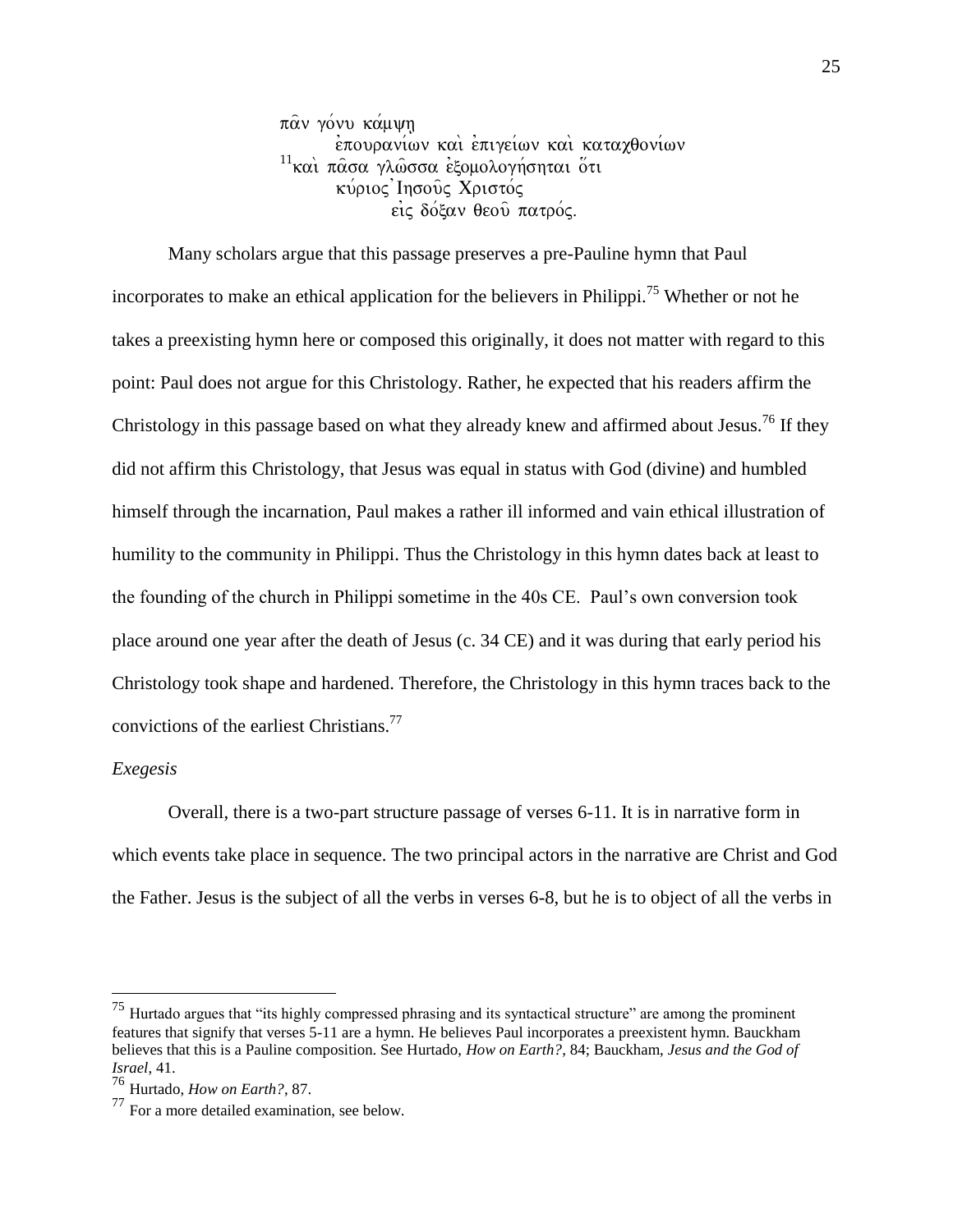9-11 while God is the subject.<sup>78</sup> Paul's use of Isaiah  $45:23$ , a strong exclusively monotheistic Old Testament text, demonstrates that the conceptual scheme and interpretive standpoint readers must bring to this passage is that of the biblical Jewish tradition.<sup>79</sup> Any attempt to read into the text proto-Gnosticism or Roman pagan religion fails to take the text seriously and robs it of it historical and exegetical context.

The "who"  $(\hat{o}\varsigma)$  links the content of the "hymn" with the historical figure from verse 5, "Christ Jesus." He, though he existed in the "form of God" (μορφη θεού υπάρχων), did not seek to take advantage of that equality he had with God (ov  $\dot{\gamma}$   $\dot{\alpha}$ ) $\sigma \pi \alpha \gamma \mu \dot{\alpha}$  h  $\gamma \dot{\gamma}$  $\sigma \alpha \tau$ ).<sup>80</sup> In 6a, Paul does not use the normal verb "to be" ( $\epsilon \in \mathfrak{u}$ ). He uses the less frequent term  $\psi \pi \alpha \rho \chi \omega$  that in this case seems to carry the full weight of its meaning, <sup>81</sup> "to exist (really). "He uses the participle  $\dot{v}\pi\dot{\alpha}\rho\chi_{0}v$ instead of the finite verb because Christ's always "being" so. $82$  One must also note the temporal contrast between the present participle  $\dot{v} \pi \dot{\alpha} \rho \chi \omega v$  in 6a and the aorist participle  $\lambda \alpha \beta \omega v$  in 7b. This indicates that before Christ took the form of a slave he already existed in the form of God.<sup>83</sup> In this passage Paul presupposes the personal preexistence of Christ "in the form of God."

One of the key exegetical questions is then, what does  $\mu$  op  $\hat{\theta}$  iform of God) mean? To start, one must note that the phrase "being equal with God" (τὸ εἶναι ἴσα θεώ) is here equivalent to or linked to "being in the form of God."<sup>84</sup> So "form of God" entails some sort of

<sup>78</sup> Hurtado, *How on Earth?*, 90.

<sup>79</sup> Hurtado, *How on Earth?*, 95.

<sup>&</sup>lt;sup>80</sup> It is best to take αρπαγμόν as part of an idiomatic expression with the verb ηγήσατο. And since it is a predicate accusative, it is appropriate, when compared to literature outside Philippians, to translate  $\alpha \pi \alpha \nu \mu \nu \nu$  "as something to take advantage of." See Gerald F. Hawthorne, "In the Form of God and Equal with God (Philippians 2:6)," in *Where Christology Began: Essays on Philippians 2*, ed. Ralph P. Martin and Brian J. Dodd (Louisville, Kentucky: Westminster John Know Press, 1998), 102. See also, Hurtado, *How on Earth?*, 96.

<sup>81</sup> Hawthorne, "In the Form of God and Equal with God," 97.

 $82$  Hawthorne, "Form of God and Equal with God," 97. Eiµi occurs over 200 times in the New Testament, while  $\dot{\nu}\pi\dot{\alpha}$ ρχω occurs only 60 times.

<sup>83</sup> Hawthorne, "Form of God and Equal with God," 97.

<sup>84</sup> Hurtado, *Lord Jesus Christ*, 123.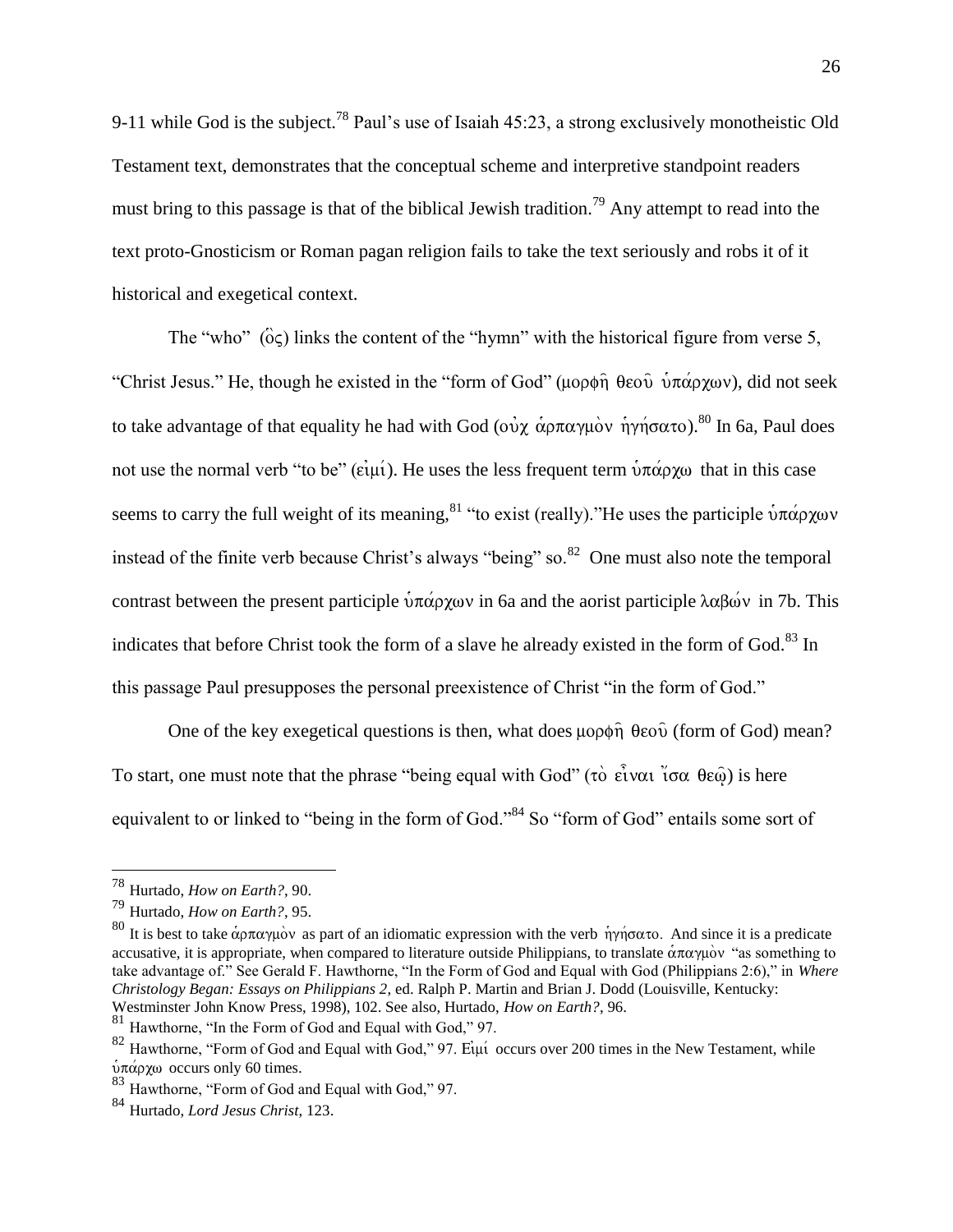equality of status with God before the incarnation. But Dunn and some others see here an allusion that amounts simply to Adam Christology.<sup>85</sup> The argument largely hinges on the semantic overlap between  $\mu$ op $\phi$  $\hat{\eta}$   $\theta$ εο $\hat{\nu}$  (form of God) and είκων  $\theta$ εο $\hat{\nu}$  (image of God) from Genesis 1:27.<sup>86</sup> He argues that since the contrast with Adam is in the context of an allusion, the fact that the words "form" ( $\mu$ o $\rho$  $\phi$  $\hat{\eta}$ ) and "image" ( $\epsilon$ i $\kappa$ ων) are different carries less weight against the Adamic reading at this point. Allusion then allows him to make an "imaginative jump" to bridge the gap between  $\mu$ op $\phi$  $\hat{\eta}$   $\theta$ εου $\hat{\nu}$  and είκων  $\theta$ εου $\hat{\nu}$  that is necessary for the Adamic reading.<sup>87</sup> So the interpretive implication of the Adam-Christ contrast is that while Adam grasped to "be like God" (Gen. 3:5), Christ did not grasp at such a status.<sup>88</sup> Is such a reading warranted though? Before one makes the "imaginative leap," one should note that words acquire their specific meanings with relation to other words in phrases and sentences.<sup>89</sup> One major problem in envisioning Adam Christology here is that  $\mu$ op $\phi$  $\hat{\eta}$   $\theta$ eo $\hat{\nu}$  is never used elsewhere in any allusion to Adam in the Septuagint or any other pre-Pauline writing.<sup>90</sup> That alone severely restricts the argument that Paul contrasts Adam and Christ here. Appealing to allusion or "an awareness of how allusion functions<sup>"91</sup> in order to sidestep serious critique becomes exponentially harder when the allusion has no basis in previous writing. It makes a rather unproductive allusion. There is also an immediate contextual consideration that militates against the Adamic reading. Remember that Paul, by the example of Christ, is illustrating to the Philippians how to act with *humility*. Dunn seems to ignore that it is not humble to not want to be equal with God. That is

 $85$  Bauckham believes, and for good reason, that reading Adam Christology in this passage has proved to serve as a red herring.

<sup>86</sup> James D.G. Dunn, "Christ, Adam, and Preexistence," in *Where Christology Began: Essays on Philippians 2*, ed. Ralph P. Martin and Brian J. Dodd (Louisville, Kentucky: Westminster John Know Press, 1998), 77.

<sup>87</sup> Dunn, "Christ, Adam, and Preexistence," 75.

<sup>88</sup> Dunn, "Christ, Adam, and Preexistence," 76.

<sup>89</sup> Hurtado, *Lord Jesus Christ*, 121; *How on Earth?*, 98-99.

<sup>90</sup> Hurtado, *Lord Jesus Christ*, 122; *How on Earth?*, 98-100.

<sup>&</sup>lt;sup>91</sup> Dunn, "Christ, Adam, and Preexistence," 75. I de-italicized the words.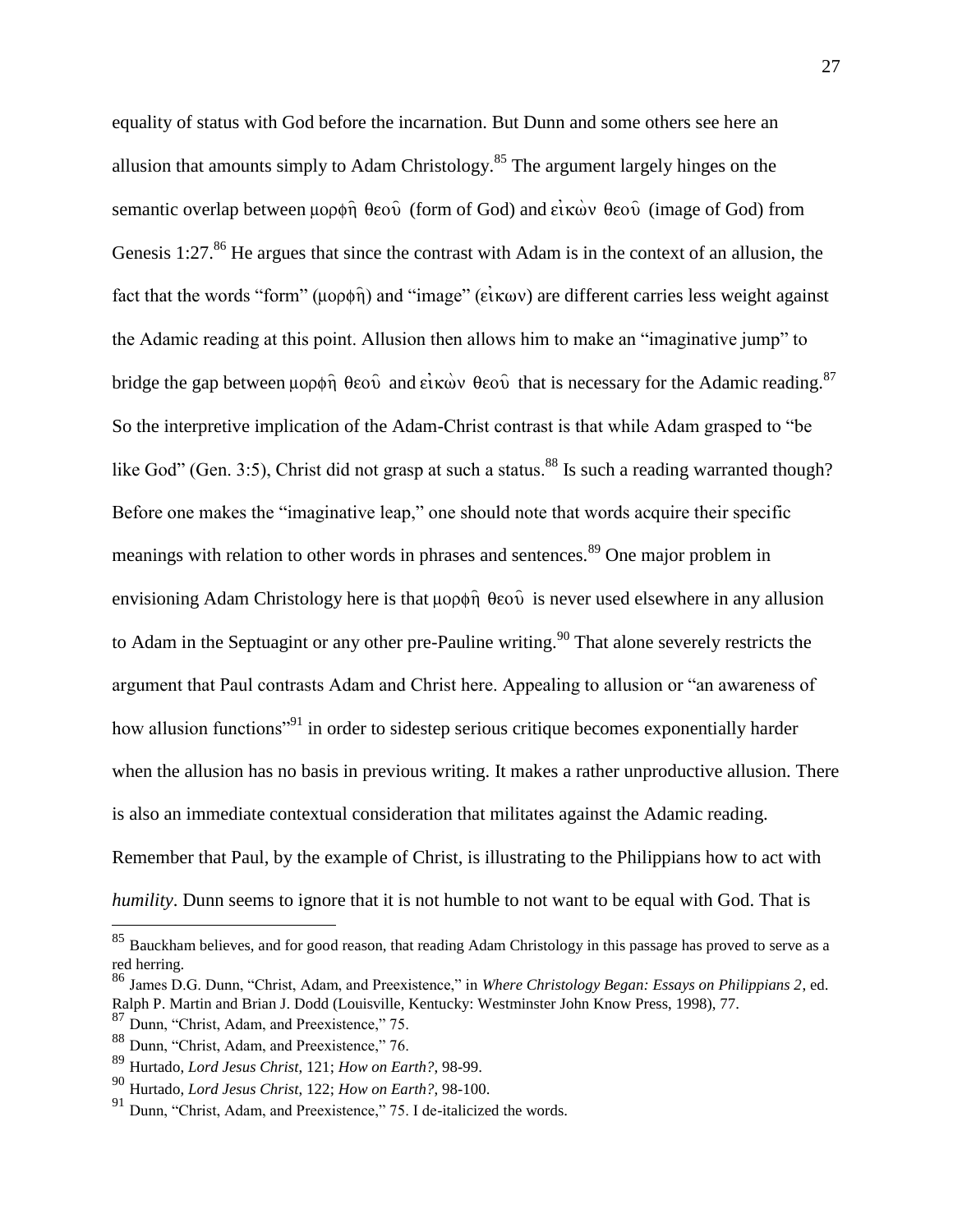simply refraining from blasphemy and foolish hubris. If Adam chose to not eat of the fruit, it would have been a right act of obedience and submission to God by not replacing God with himself as the ultimate arbiter of truth. It would not have been an act of humility. So if Jesus chose to not grasp at equality with God, and had no right to or was not equal with God in the first place, then the exaltation of Christ in 9-11 for refrain from blasphemy seems blatantly unwarranted. Does Christ really receive the divine name YHWH, "the name above every name" (Phil. 2:9), because he "humbly" refrained from committing blasphemy?<sup>92</sup> When one looks not just at the lexical meaning but also at the context in which this "hymn" is set, exegetical problems become much easier to solve. This brings us back to the point that "form of God" (μορφη $\hat{\theta}$  θεού) and "being equal with God" (τὸ εἶναι ἴσα θεω) inform each other. Here μορφη $\hat{\theta}$ refers to that which really and fully expresses the being that underlies it.<sup>93</sup> The phrase as a whole,  $\epsilon$ ν μορφή θεού, should be seen against the backdrop of the glory of God by which God was pictured in the Old Testament and intertestamental literature.<sup>94</sup> The passage pictures the preexistent Christ, equal with God the Father not simply in external appearance, but "as clothed in the garments of divine majesty and splendour. He was in the form of God, sharing God's glory."<sup>95</sup> This reading does much more justice to the concept of humility.

 $92$  Even if one accepts the thesis that the passage presents an Adam-Christ contrast, one need not reject that the passage presents the preexistence of the divine Christ. The preexistent Christ would contrast with Adam completely. While Adam sought a status to which he had no right (to be like God), Christ voluntarily put aside the status (equality with God) to which he had every right and indeed already possessed. See Lincoln D. Hurst, "Christ, Adam, and Preexistence Revisited," in *Where Christology Began: Essays on Philippians 2*, ed. Ralph P. Martin and Brian J. Dodd (Louisville, Kentucky: Westminster John Know Press, 1998), 84, 90.

<sup>93</sup> Hawthorne, "Form of God and Equal with God," 101.

<sup>94</sup> Hawthorne, "Form of God and Equal with God," 99-100, 101.

<sup>95</sup> P.T. O'Brien, *The Epistle to the Philippians*, in NIGTC (Grand Rapids, Michigan: Eerdmans, 1991), 210-11, as cited in Hawthorne, "Form of God and Equal with God," 101. This corresponds to John 17:5, "the glory I had with you before the world began," and Hebrews 1:3, "the radiance of God's glory and the exact representation of his being." See also, Bauckham, *Jesus and the God of Israel*, 42.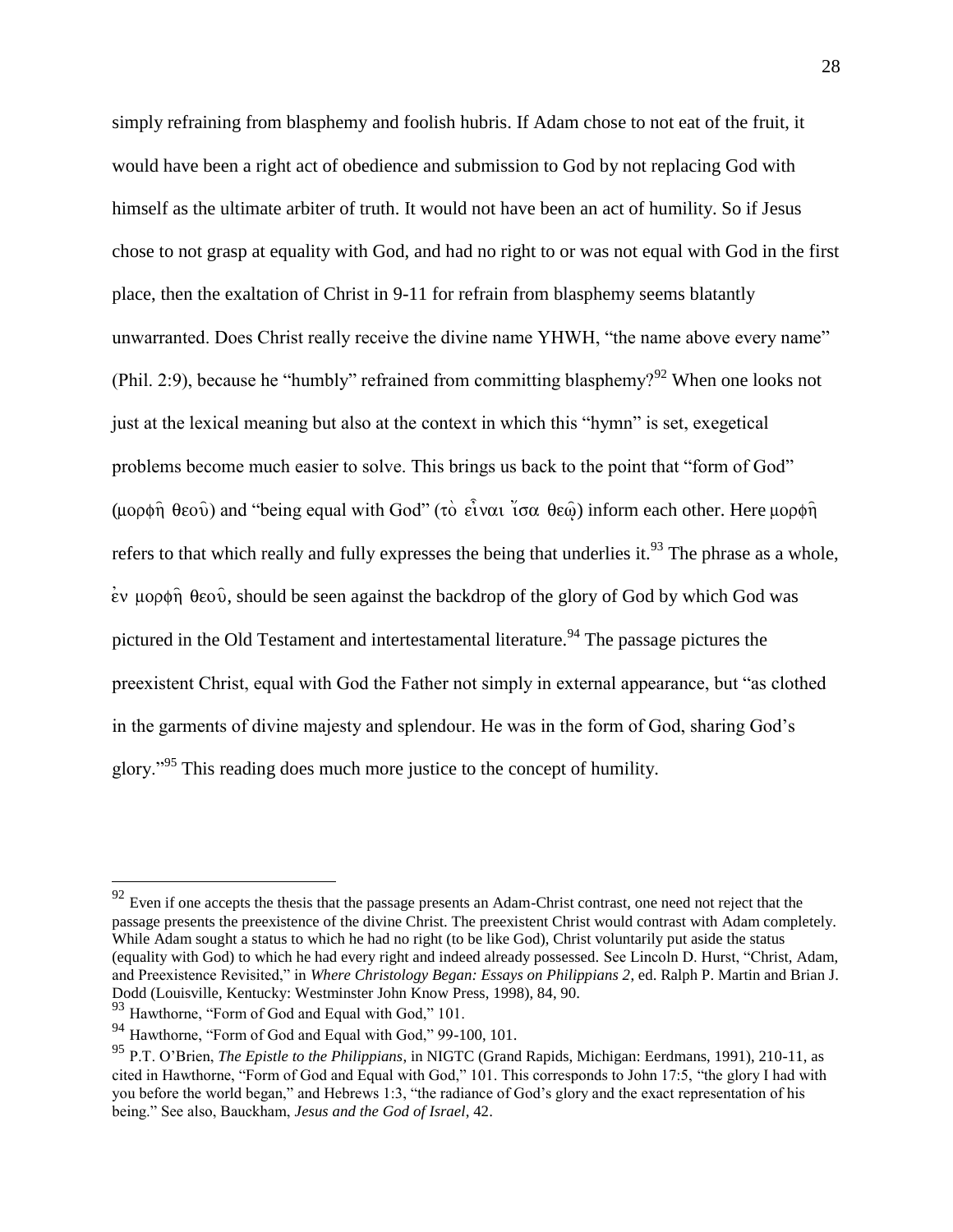He has equality with God and there is no threat of losing that equality; the issue is his attitude to it.<sup>96</sup> Instead of holding on to that equality, Christ made a voluntary act of selfhumiliation. Paul demonstrates this by using the reflexive pronoun  $\epsilon \alpha \nu \tau \dot{\alpha}$  (himself) and the aorist active verb  $\epsilon \kappa \epsilon v \omega \sigma \epsilon v$  (he emptied). Christ did this by taking on the form of a slave (μορφην δούλου λαβών).<sup>97</sup> The two parallel states of existence imply the Christ was in a prior/preexistent state as a person.<sup>98</sup> That is, Christ moves from state A, form of God ( $\mu$ o $\rho$  $\hat{\eta}$ ) θεου), to state B, form of a slave (μορφήν δούλου), by a voluntary act (εαυτον εκένωσεν).<sup>99</sup> His act of self-emptying in 7a parallels the act of humbling himself when in human form in 8b. Given the parallel, if his act in the form of a man was voluntary, then his act in the form of God was also voluntary.

While he was in the form of a man, he obediently humbled himself to the point of death, "even death on a cross" (Phil. 2:8). Christ's plunge into humiliation continues to the lowest level of human shame. The death he suffered was "like a slave or common criminal in torment, on the tree of shame."<sup>100</sup> It is this humiliating, shameful, and tortuous death that brings forth the last agonizing consequence of "taking the form of a slave" (μορφήν δούλου λαβών).<sup>101</sup> Indeed, this type of death stands in starkest contrast possible to the beginning of the hymn where Christ

<sup>96</sup> Bauckham, *Jesus and the God of Israel*, 41.

<sup>&</sup>lt;sup>97</sup> I am taking  $\lambda \alpha \beta \omega v$  as a participle of means. That is, Christ "emptied himself" by means of taking on "the form of a slave." For discussion, see Daniel B. Wallace, *Greek Grammar Beyond the Basics: An Exegetical Syntax of the New Testament* (Grand Rapids, Michigan: Zondervan, 1996), 630.

<sup>98</sup> Gathercole, *The Preexistent Son*, 25.

<sup>&</sup>lt;sup>99</sup> Dunn argues that the passage envisions Christ as Wisdom and not Christ preexistent as a divine person. See Dunn, "Christ, Adam, and Preexistence," 78-9. Dunn repeatedly reads Wisdom into Christological texts, especially in Pauline literature, but does so without warrant. For a critique of Wisdom Christology, see Fee, *Pauline Christology*, 595-619.

<sup>100</sup> Martin Hengel, *Crucifixion: In the ancient world and the folly of the message of the cross*, (Philadelphia: Fortress Press, 1977), 90.

<sup>101</sup> Hengel, *Crucifixion*, 62.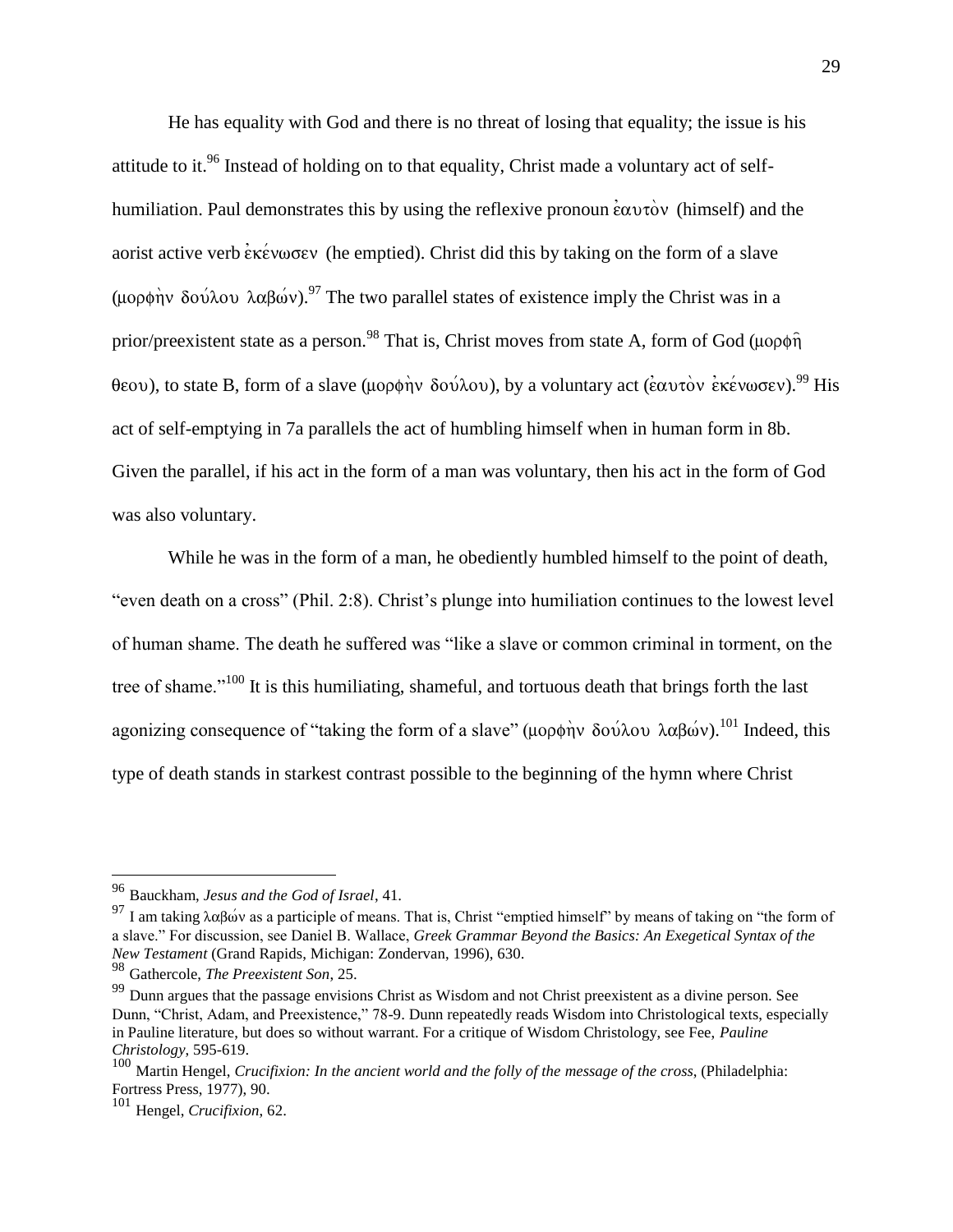shares equality with God clothed in divine glory in the form of God as a divine person.<sup>102</sup> The "hymn" depicts this sequence as a whole, the incarnation and the whole life lived, as the quintessential example of humility.

In response, indicated by the conjunction "therefore"  $(\delta \dot{\theta})$ , God highly exalted him ( $\dot{\theta}$ ) θεὸς αὐτὸν ὑπερύψωσεν) and bestowed on him "the name that is above every name" ( $\epsilon \gamma \alpha \rho i \sigma \alpha \tau$ )  $\alpha$   $\alpha$   $\alpha$   $\alpha$ )  $\alpha$   $\alpha$   $\alpha$ )  $\alpha$   $\alpha$   $\alpha$   $\alpha$   $\alpha$ )  $\alpha$   $\alpha$ ). God's response vindicates the obedience and humility of Christ.<sup>103</sup> This name is the divine name, YHWH, substituted by  $\kappa \nu \rho \nu o \varsigma$  in the Greek that reflects the Septuagint representation of the divine name. Apparently Paul and the Philippians have no problem that Jesus shares the divine name. It is important to note that Jesus remains a distinct figure from God the Father, yet they share the divine name. This should not surprise anyone familiar with the earliest Christian literature from the first century. The earliest Christians believed that Jesus possessed equality with God in his pre-incarnate state (Phil. 2:6; cf. Jn. 1:1; 17:5), was an agent in the creation of "all things" (Col. 1:15; 1 Cor. 8:6; cf. Jn. 1:3), and their pattern of devotion to him reflected a pattern that was previously restricted to God himself (see below).

As a result, the entire creation will confess the Lordship of Jesus to the glory of God the Father. Paul has worked into the text Isaiah 45:23 as a "Christological midrash" or Christological exegesis.<sup>104</sup> Isaiah 45 as a whole contains strong monotheistic statements and it is in the section of Isaiah often known as "the trial of the false gods" (Isa. 40-48). Yahweh states, "I am the LORD [Yahweh], and there is no other, besides me there is no God" (Isa. 45:5), and "I am the LORD, and there is no other. I form light and create darkness. I make well-being and create

<sup>102</sup> Hengel, *Crucifixion*, 62.

<sup>103</sup> Moisés Silva, "Philippians," in *Commentary on the New Testament Use of the Old Testament*, ed. G.K. Beale and D.A. Carson (Grand Rapids, Michigan: Baker Academic, 2007), 837.

<sup>104</sup> Hurtado, *How on Earth?*, 92.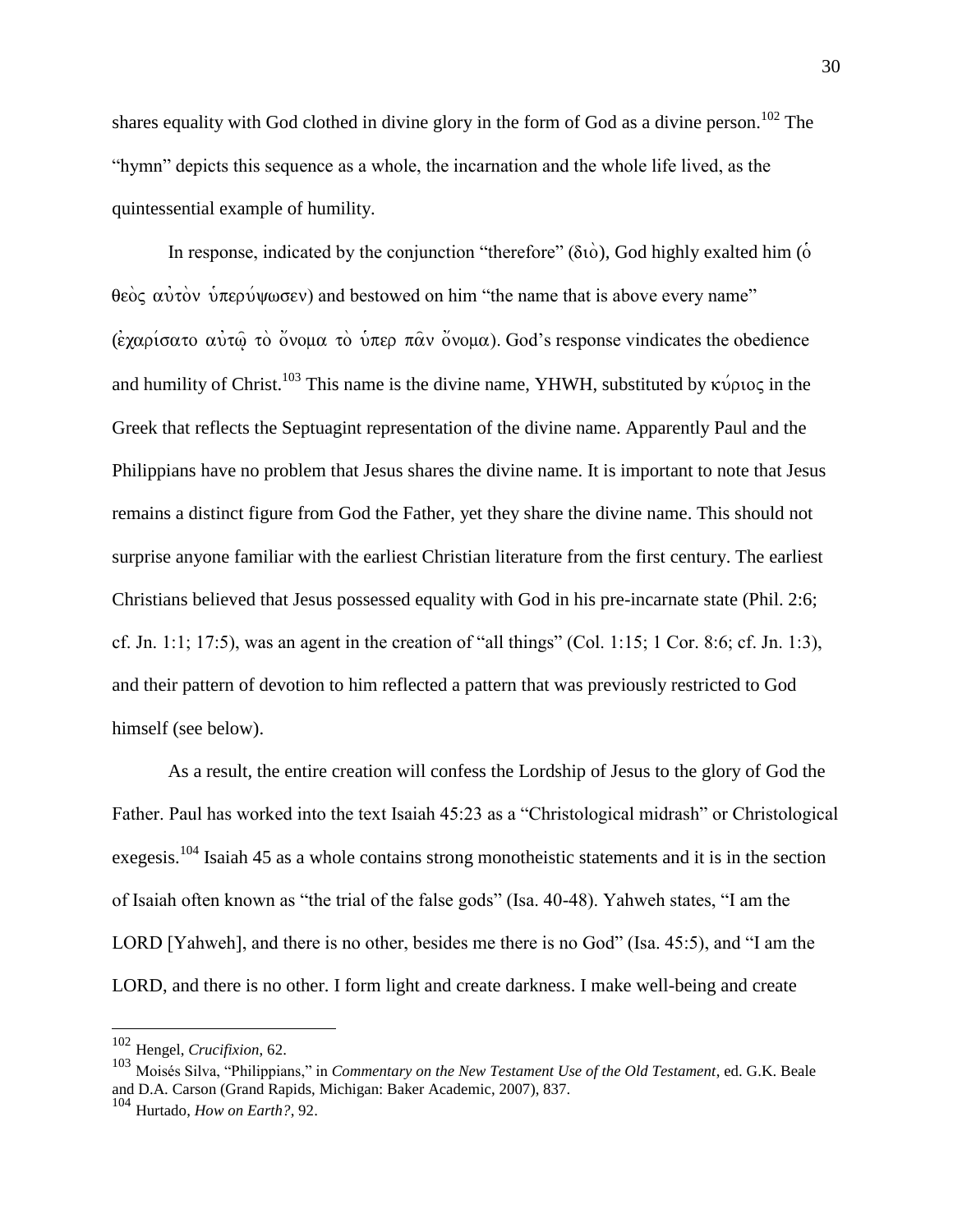calamity. I am the LORD [Yahweh], who does all these things" (Isa. 45:6c-7). Yet Paul, when he works Isaiah into the "hymn," applies the universal declaration of worship not to God the Father, but to Jesus (Phil. 2:11).<sup>105</sup> The text of Isaiah 45:23, Yahweh speaking, reads:

By myself I have sworn; from my mouth has gone out in righteousness a word that shall not return: 'To me every knee shall bow, every tongue shall swear allegiance.

κατ᾽ ἐμαυτοῦ ὀμνύω ἦ μὴν ἐξελεύσεται ἐκ τοῦ στόματός μου δικαιοσύνη οἱ λόγοι μου οὐκ ἀποστραφήσονται ὅτι ἐμοὶ κάμψει πᾶν γόνυ καὶ ἐξομολογήσεται πᾶσα γλῶσσα τῷ θεῷ (LXX)

Paul is not only stating the intention of God in exalting Christ, but that he will certainly carry it out. He does not directly or formally quote the OT here, "but has worked that quotation into his text by making it the purpose of the exaltation, the subjunctive is required after  $i\text{v}\alpha$ ."<sup>106</sup> But is this worship future or present? The future-or-present dichotomy is a false one; rather, it is both future and present.<sup>107</sup> In a future sense all people "in heaven and on earth and under the earth" will recognize the Lordship of Christ (Phil. 2:10). Either in subjection or voluntary submission, all will bow the knee. In the present, the exaltation of Christ means that Christians recognize that Christ is Lord and worship him in the life of the church.<sup>108</sup> For Paul and his readers the worship of Jesus did not compromise Jewish monotheism. On the contrary, Jesus Christ, who bears the divine name of the one Lord Yahweh, receives worship "to the glory of God the Father" (Phil.  $2:11$ ).<sup>109</sup>

*Summary*

 $105$  This is not to say that Jesus is worshipped to the exclusion of God the Father, but the worship of Jesus redounds to the glory of God the Father (Phil. 2:11).

<sup>106</sup> Wallace, *Grammar*, 474.

<sup>107</sup> Larry J. Kreitzer, "When He at Last Is First!," in *Where Christology Began: Essays on Philippians 2*, ed. Ralph P. Martin and Brian J. Dodd (Louisville, Kentucky: Westminster John Know Press, 1998), 119.

<sup>108</sup> Larry J. Kreitzer, "When He at Last Is First!," 119-120.

<sup>109</sup> Silva, "Philippians," 838.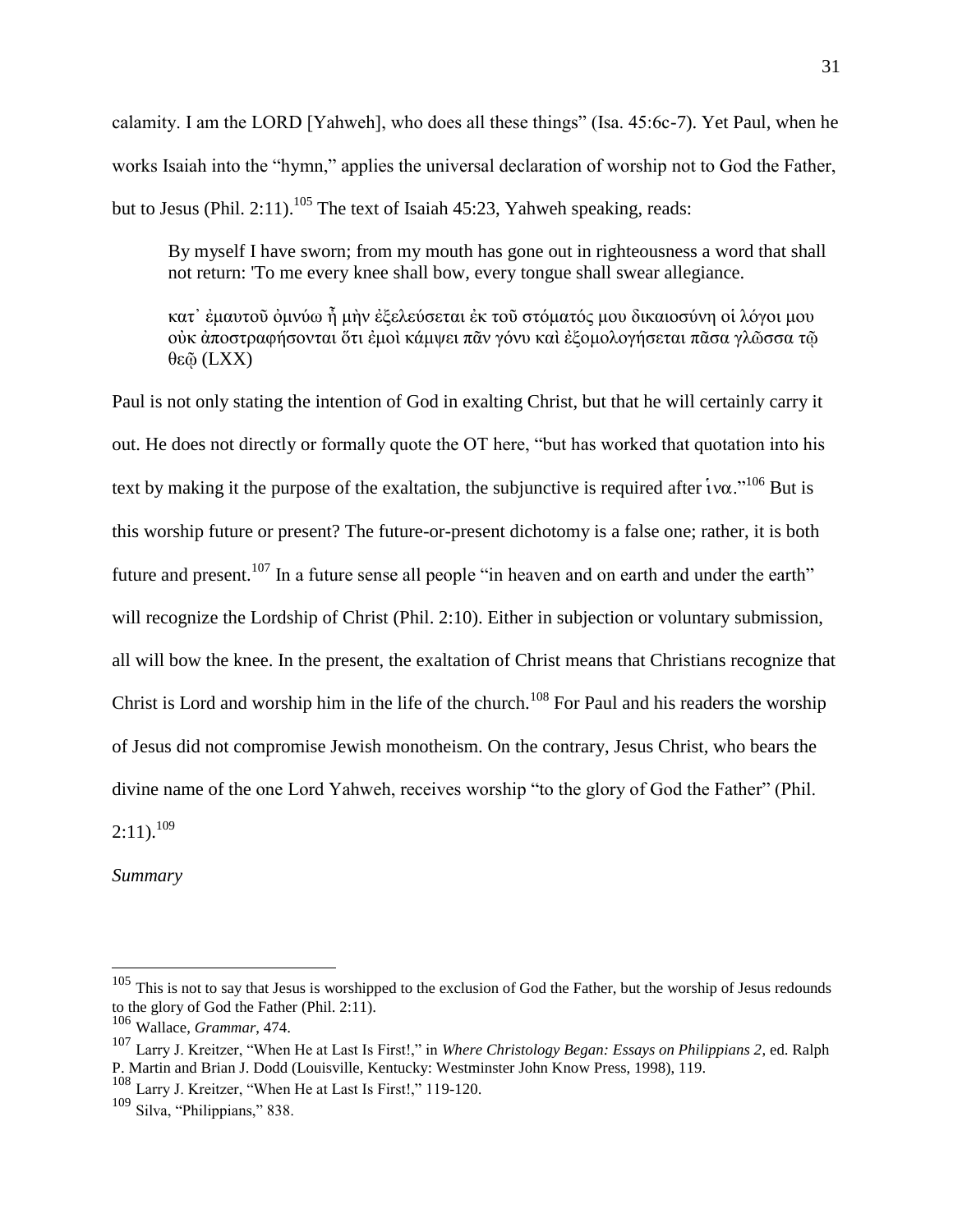This passage narrates the sequence of events from Jesus' preexistent state clothed in divine glory, his incarnation, to humiliation to the point of death, and finally his exaltation by God. Paul places this "hymn" in the midst of ethical instruction to humility. This demonstrates that the christological narrative in the "hymn" was known and accepted by the Philippians. Within the passage one finds Christ by his very nature deity and thus equal with God (Phil. 2:6). He voluntarily set aside his divine glory and took on human nature (Phil. 2:7). While on earth, he humbled himself to a death on a cross like a common criminal or slave (Phil. 2:8). But God vindicated his obedience by exalting him and giving him the name above every name, the divine name Yahweh (Phil. 2:9). Christians in the present recognize his Lordship and worship him to the glory of God the Father as a preview of the universal exaltation that will occur in the future (Phil. 2:10-11). Earliest Christians gave Jesus an exalted place that amounted to divine status and did so readily while they maintained their strict Jewish monotheistic roots and simultaneous worship of God the Father. Neither God nor Jesus was worshipped to the exclusion of the other, but with reference to each other. Most often, Jesus was the *content* and *occasion* of worship, while God the Father was the ultimate recipient. Such a radical innovation evidences that Christians, from the beginning, defined God with reference to Jesus, and Jesus with reference to God. Both figures bore the divine name, YHWH, yet remained distinct persons.

#### **The "Johannine Christ" Compared to the Earliest Christ**

#### *Introduction*

The objective of this section is to demonstrate that the highest Christology in the Gospel of John is already found in the earliest Christian literature. This is not an exhaustive Johannine Christology; rather, it is a treatment of selected texts that aptly represent the whole. Most scholars date the composition of the Gospel of John between 80-95 CE. Although there is a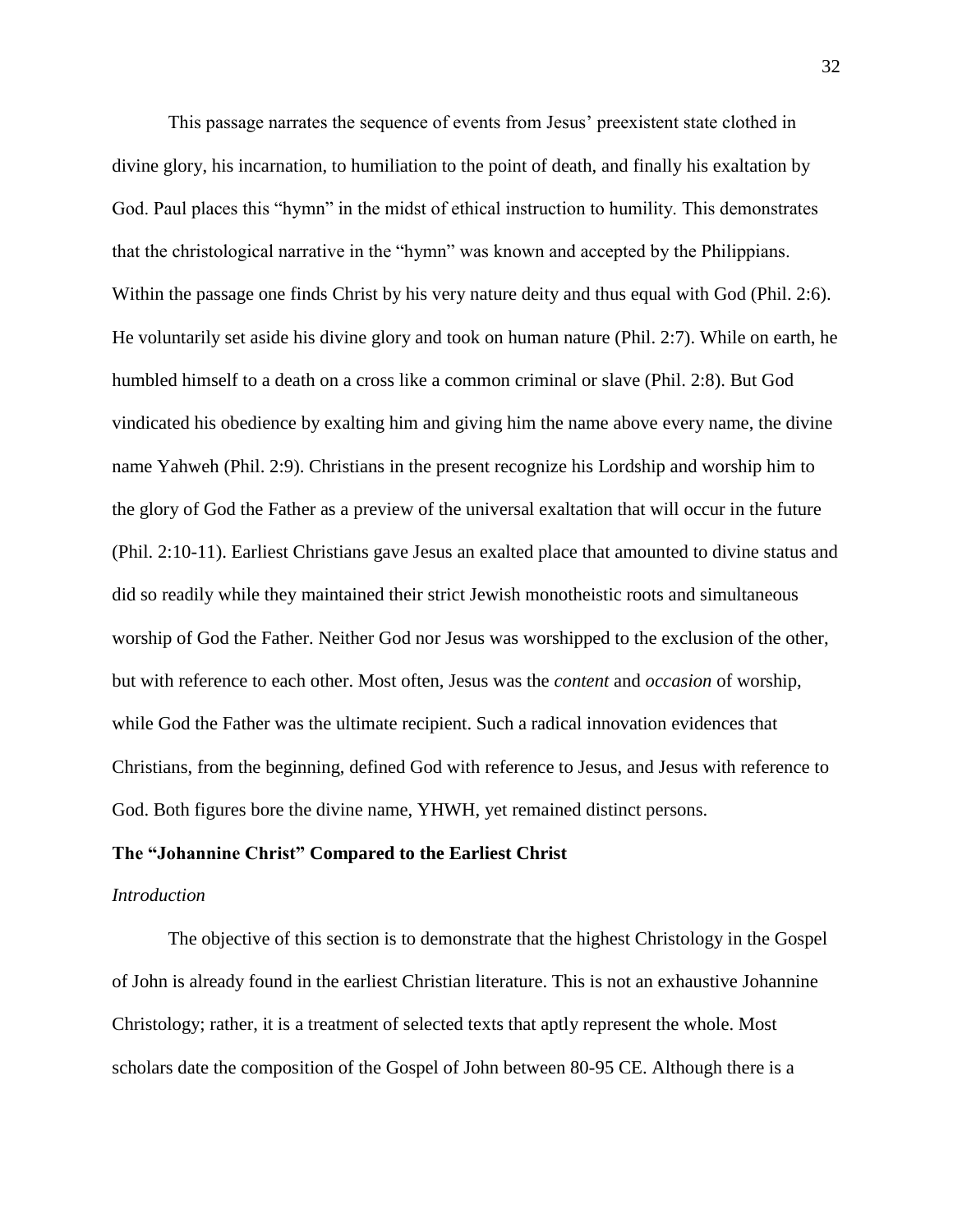(rising?) minority who have disputed the conventional date and argue for a pre-70 CE date, I will simply grant the later date for the sake of argument. It is often argued that the author(s) of John, writing after many decades of Christological development, produced a Gospel with the "highest" Christology. In this view, John represents the apex of Christology, where Jesus finally "becomes true deity." But is this the case? Or are all the supposedly unique features of Johannine Christology already definitional of the Christian movement since its inception? The exegesis of 1 Corinthians 8:6, Colossians 1:15-17, and Philippians 2:6-11 above provide the chief examples that the earliest Christology was in fact the "highest" Christology. The supposed Johannine Christological distinctives, like Christ as true deity, as creator of all things, and as bearing the divine name Yahweh, all occur prior to common dating of the Gospel of John

#### *By his Nature True Deity*

 $\overline{a}$ 

The Gospel of John opens with the famous line:

In the beginning was the Word, and the Word was with God, and the Word was God.

 $j$ Eν αρχη ήν ο λόγος, και ο λόγος ήν προς τον θεον, και θεος ήν ο λόγος (Jn. 1:1). The Word ( $\delta \lambda \acute{o} \gamma$ o $\varsigma$ ), later identified as pre-incarnate unique Son Jesus Christ (Jn. 1:14, 17-18), already existed however far back one pushes time. The imperfect tense of the verb  $\vec{\epsilon}$ uú ( $\hat{\vec{\eta}}$ v) indicates that the Word had an on-going existence in the past, that there was not a point in time when the Word was not. The Word existed "face to face" with  $(\pi \rho \dot{\circ} \varsigma)$  God. There are two distinct figures here, the Word (Jesus Christ) and God (the Father). John 1:1c then states that, "the Word was God" ( $\theta \overrightarrow{\text{e}} \circ \hat{\text{e}} \times \hat{\text{e}} \times \hat{\text{e}}$ ). Is John saying that the Word and God in John 1:1b are identical/convertible figures? Is it the Word = God and God = The Word?<sup>110</sup> First one must keep

 $110$  Such an interpretation would amount to a form of Sabellianism or modalism (i.e. God takes successive forms, the Father, then the Son, then the Spirit). The Gospel of John is the least likely place to find modalism. See Wallace, *Greek Grammar*, 268.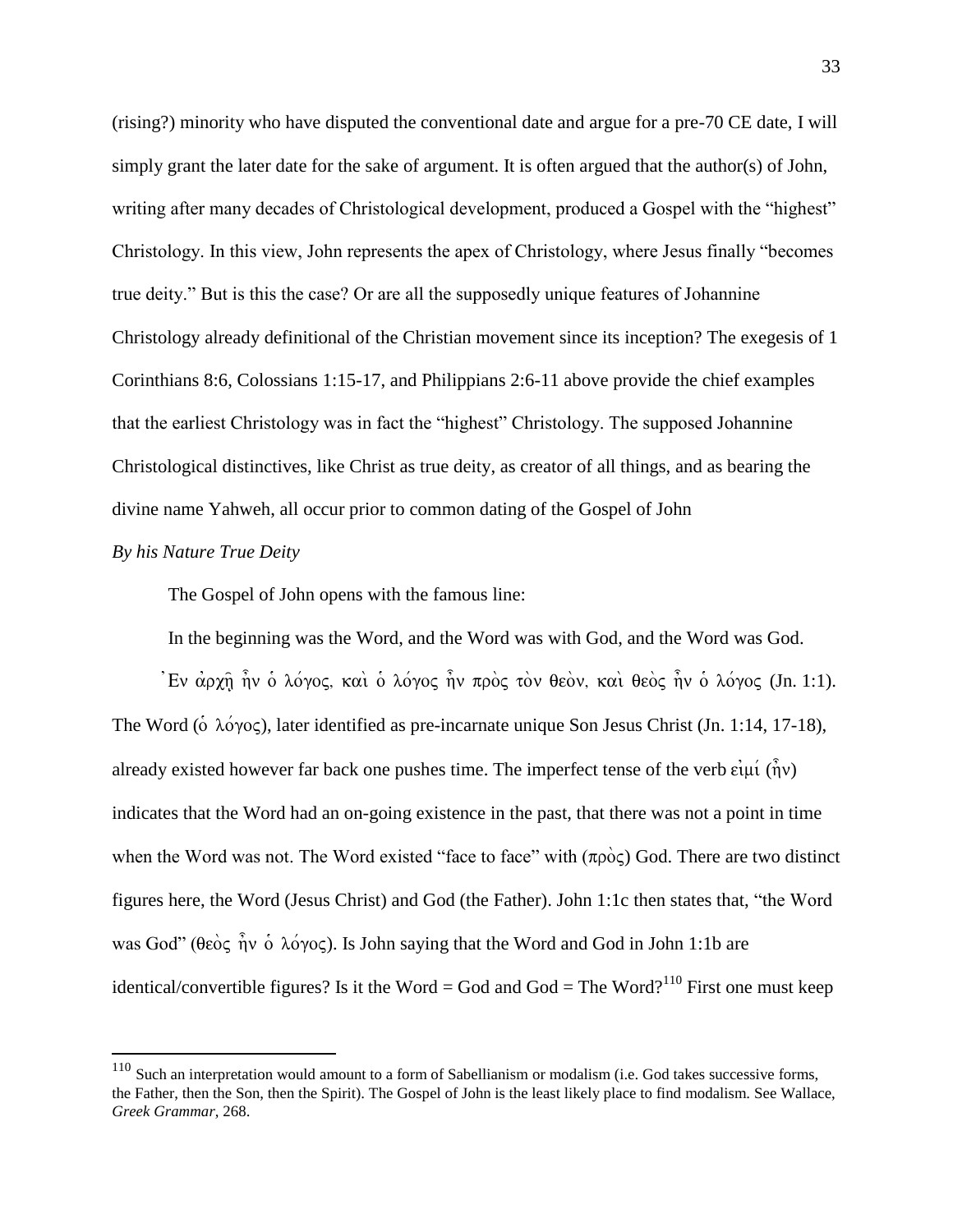in mind the previous clause, that the Word and God are distinct and in communion.<sup>111</sup> So, immediate context suggests that "the Word" and "God" are not the same person or equivalent expressions. If in John 1:1c  $\theta \overrightarrow{\rm e}$  should be definite, and therefore equate as convertible "the Word" and "God," it would mean that "the Word" is the Father. This clearly militates against the rest of the Johannine Prologue and the entire Gospel of John.<sup>112</sup> Grammatically and theologically (in the Gospel of John and the NT as a whole) the most coherent reading of John 1:1c is that  $\theta \hat{\textbf{e}}$ is qualitative.<sup>113</sup> That is, the Word is by his very nature true deity. He had all the qualities and attributes that "God" of 1:1b had from eternity yet he was distinct from the Father.<sup>114</sup> This construction was the most concise way John could have stated those two truths.<sup>115</sup> The "High" Priestly Prayer" of Jesus provides additional information about the preexistent state of Jesus. Christ prays to the Father:

And now, Father, glorify me in your own presence with the glory that I had with you before the world existed (Jn. 17:5).

Jesus was clothed in divine glory ( $\delta \acute{o} \xi \alpha$ ) with the Father in eternity past. The Gospel of John clearly expresses the conviction that Jesus preexisted the creation of the world where he shared divine glory in communion with the Father.

That Christ was true deity yet distinct from the Father, however, is not unique or new to the Gospel of John. Paul and his churches believed that the preexistent Christ existed in the "form of God" and was equal with God prior to his incarnation clothed in divine glory (Phil. 2:6- 7). Indeed, he is "the image of the invisible God" (Col. 1:15) who "is before all things" (Col.

 $111$  This is consistent throughout the Gospel of John. God (the Father) and Jesus are not the same person, although they are united in their purpose (e.g. Jn. 5:19-23; 6:37-40; 10:22-30).

<sup>112</sup> See especially Jn. 1:14-18.

<sup>&</sup>lt;sup>113</sup> Wallace, *Greek Grammar*, 266-69. Reading  $\theta \epsilon \dot{\theta}$  as indefinite or definite poses serious problems.

<sup>114</sup> Wallace, *Greek Grammar*, 269.

<sup>115</sup> Wallace, *Greek Grammar*, 269.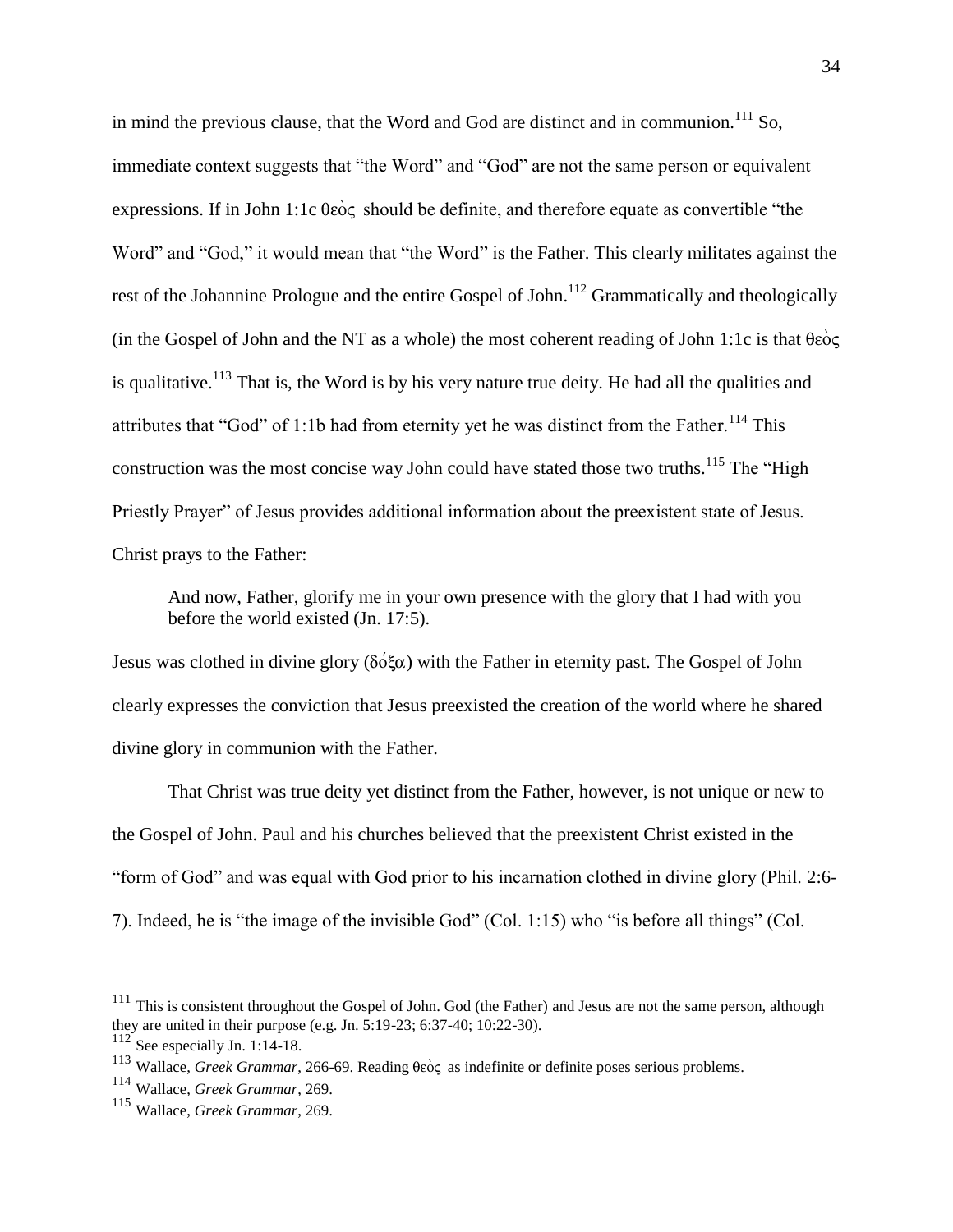1:17) and "in him the whole fullness of deity dwells bodily" (Col. 2:9). Paul even reworked the Shema to include Christ (1 Cor. 8:6). The author of the book of Hebrews, writing before 70 CE,  $^{116}$  calls the Son "the exact imprint of his [God's] nature" (Heb. 1:3). Thus the earliest Christian literature attests to the belief in the deity of Christ. If author(s) of John wrote toward the end of the first century, he does not add deity to Jesus; rather, he wrote consistently with the wide breath of Christian literature written before him.

## *Creator of All Things*

In the Prologue of John, Jesus is also depicted as the agent by which all things were created. It reads:

All things were made through him, and without him was not any thing made that was made.

 $\Pi \alpha$ ντα δι' αυτού εγένετο, και χωρις αυτού εγένετο ουδε έν ο γέγονεν (Jn. 1:3). There is no ambiguity in this text. The Word, pre-incarnate Jesus, was the one through  $(\delta t \alpha)$ whom "all things"  $(\pi \alpha \nu \tau \alpha)$  were created. His role as agent in creation is not unique to John, though. When Paul incorporates the Lord Jesus into the Shema he recognizes that "all things" (τα πάντα) were created through (διά) him (1 Cor. 8:6). Paul uses the same preposition διά to refer to Jesus as creator of "all things" ( $\tau \alpha$   $\pi \alpha \nu \tau \alpha$ ) in Colossians 1:16, but also uses the prepositions  $\dot{\epsilon}v$  (in, or by) and  $\dot{\epsilon}i\zeta$  (for) with regard to his role in creation. Two of those three prepositions ( $\delta t\alpha$ , eig), as noted earlier, were attribute to the Father's role in creation in Romans 11:36. The author of Hebrews quotes Psalm 102:25-27, a text that describes Yahweh's as the unique creator, with reference to Jesus. Well before the close of the first century Jesus was acclaimed as the creator of all things in the earliest Christian literature.

*Jesus Bears the Divine Name*

<sup>116</sup> Gathercole, *The Preexistent Son*, 31-33.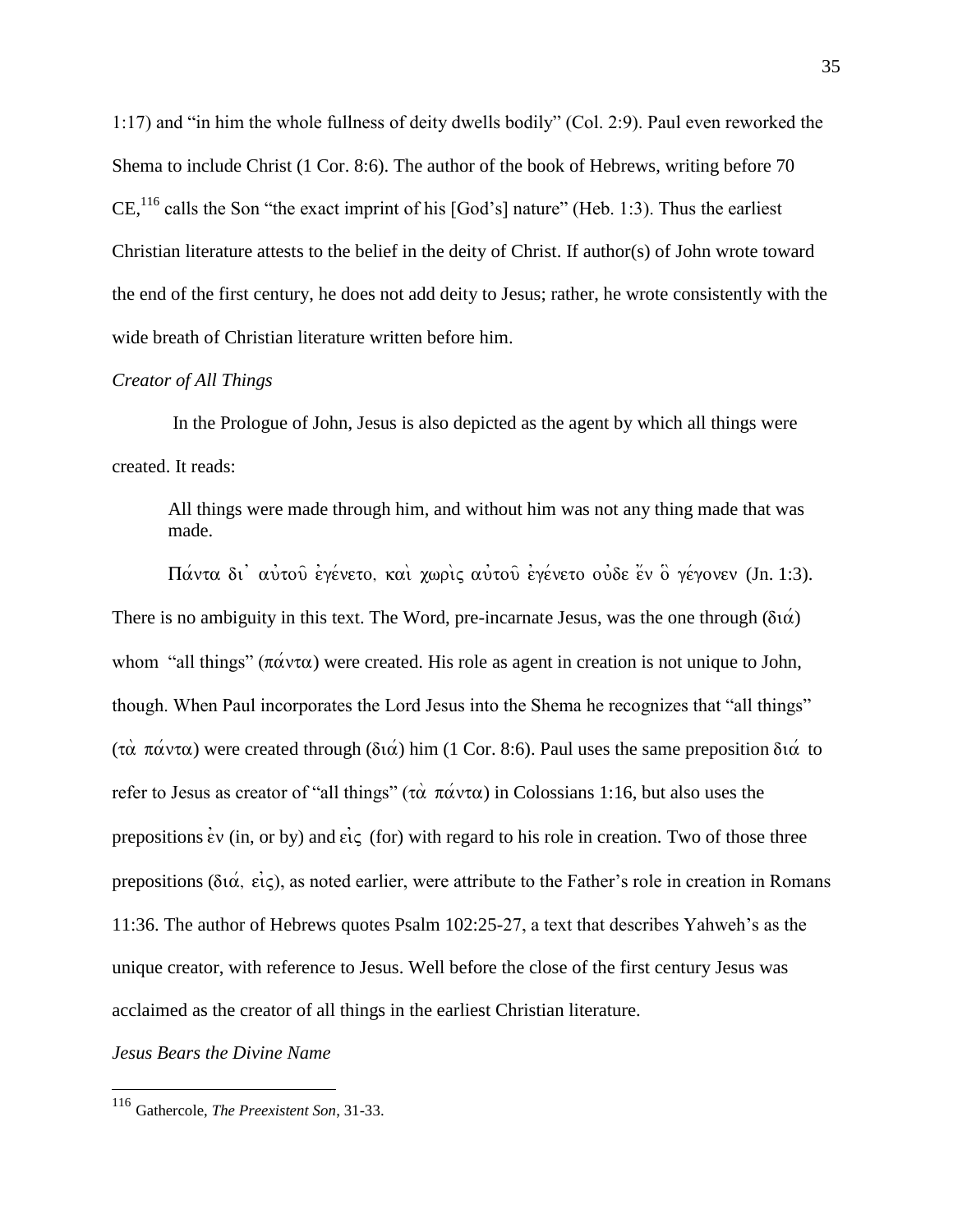John presents the deity of Christ through Jesus' use of the phrase "I am" ( $\epsilon \gamma \omega \epsilon \mu \nu$ ). It

occurs on four primary occasions:

I told you [Jewish authorities] that you would die in your sins, for unless you believe that I am he you will die in your sins ( $\hat{\epsilon}$ àv γὰρ πιστεύσητε ἐγώ εἰμί) (Jn. 8:24).

Jesus said to them [Jewish authorities], "Truly, truly, I say to you, before Abraham was, I am"  $(\pi \rho \nu)$  Aβ $\rho \alpha \alpha \mu$  γενέσθαι εγώ ειμί) (Jn. 8:58).

I am telling you [disciples] this now, before it takes place, that when it does take place you may believe that I am he (*ivα πιστεύσητε...εγώ ειμί*) (Jn. 13:19).

Jesus said to them [chief priests and Pharisees], "I am he" ( $\epsilon \gamma \omega$   $\epsilon \mu \nu$ ). [...] Jesus answered, "I told you that I am he"  $(\epsilon \gamma \omega \ \epsilon \nu \nu)$  (Jn. 18:5-6).

The consistent use of the phrase "I am" ( $\epsilon y \omega \epsilon \mu \nu$ ) on the lips of Jesus and the context of each

passage suggests that John attributes to Jesus claim to the divine name Yahweh. John likely

connects the use of  $\dot{\epsilon}$  v $\dot{\omega}$  eig $\dot{\mu}$  back to the Septuagint and draws from it. The key Septuagint texts

that use the phrase to identify Yahweh reside in Isaiah. Yahweh is the speaker in each of the

texts.

Who has performed and done this, calling the generations from the beginning? I, the LORD [Yahweh], the first, and with the last; I am he  $(\dot{\varepsilon}\gamma\dot{\omega} \dot{\varepsilon}\dot{\psi})$  (Isa. 41:4 LXX).

"You are my witness," declares the LORD [Yahweh] […] that you may know and believe me and understand that I am he ( $\tilde{i}$ να...πιστεύσητε...εγώ ειμί). Before me no god was formed, nor shall there be any after me (Isa. 43:10 LXX).

Even to your old age I am he ( $\epsilon y \omega$   $\epsilon \psi$ ), and to gray hairs I will carry you. I have made, and I will bear; I will carry and will save (Isa. 46:4 LXX).

Notice especially the parallels between John 13:19 and Isaiah 43:10. There is a strong grammatical parallel. With the extraneous words set aside, they both use the phrase  $\ddot{i}$  v $\alpha$  $\pi$ iotevonte e $\gamma\omega$  ei $\mu\acute{\nu}$  (so that you may believe I am). There is also a contextual parallel. In Isaiah 40-48, Yahweh challenges the false gods. One of his challenges is that they display their knowledge of future events, something only Yahweh can do (Isa. 41:21-22). In John, Jesus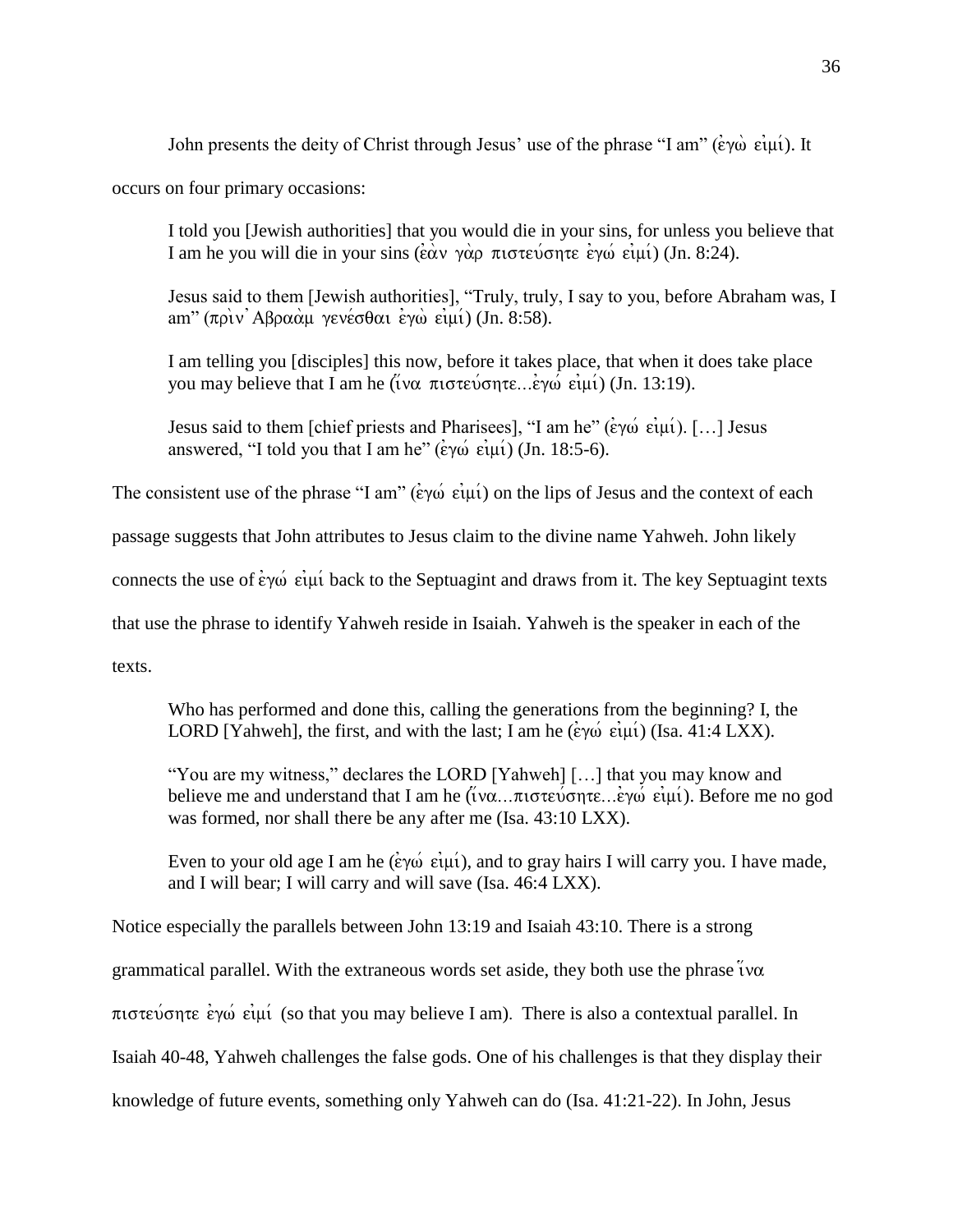explicitly tells his disciples that he tells them future events so that they may believe that  $\epsilon y \omega \epsilon \mu \nu$ (Jn. 13:18-19). John would have been hard-pressed to state his purpose, that Jesus claimed that he is Yahweh, more forcefully.

The application of Yahweh texts to Jesus stretches back to the earliest Christian literature, though.<sup>117</sup> As seen above, Pauline communities presupposed that Jesus bears the divine name and that all people owe him worship (Phil. 2:9-11). Thirty to forty years before John, Paul reworked the Shema, the traditional Jewish expression of Yahweh's divine uniqueness, to include Jesus (1 Cor. 8:6). He did so without violating monotheism and amidst strong antipolytheistic statements. Peter, in his Pentecost speech, applies Yahweh texts to Jesus (Joel 2:28- 32 in Acts 2:17-21, Ps. 16:8-11 in Acts 2:25-28). The opening chapter of Hebrews draws from Yahweh texts and applies them to Jesus. The author, using Yahweh texts, asserts that angels must worship Jesus and attributes to him the creation of the heavens and the earth (Deut. 32:43 in Heb. 1:6, Ps. 102:25-27 in Heb. 1:10-12). These verses represent only part of the rich body of material that predates the common date of John that attest to the application of the divine name to Jesus. The phenomenon occurs throughout the entire New Testament. This suggests that the application of the divine name to Jesus developed not over the course of many decades of theological reflection, but within the earliest period after the execution of Jesus (see below). *Conclusion*

When compared to the Gospel of John, the earliest Christian literature portrays Jesus in an equally exalted fashion. They both evidence the belief, even presuppose, that Christ was true deity, preexistent Creator, and bears the divine name, YHWH. The earliest Christology is the highest Christology. Concepts often thought unique to the Johannine corpus had been present

 $117$  See Appendix A for an extensive list of the New Testament use of Yahweh texts.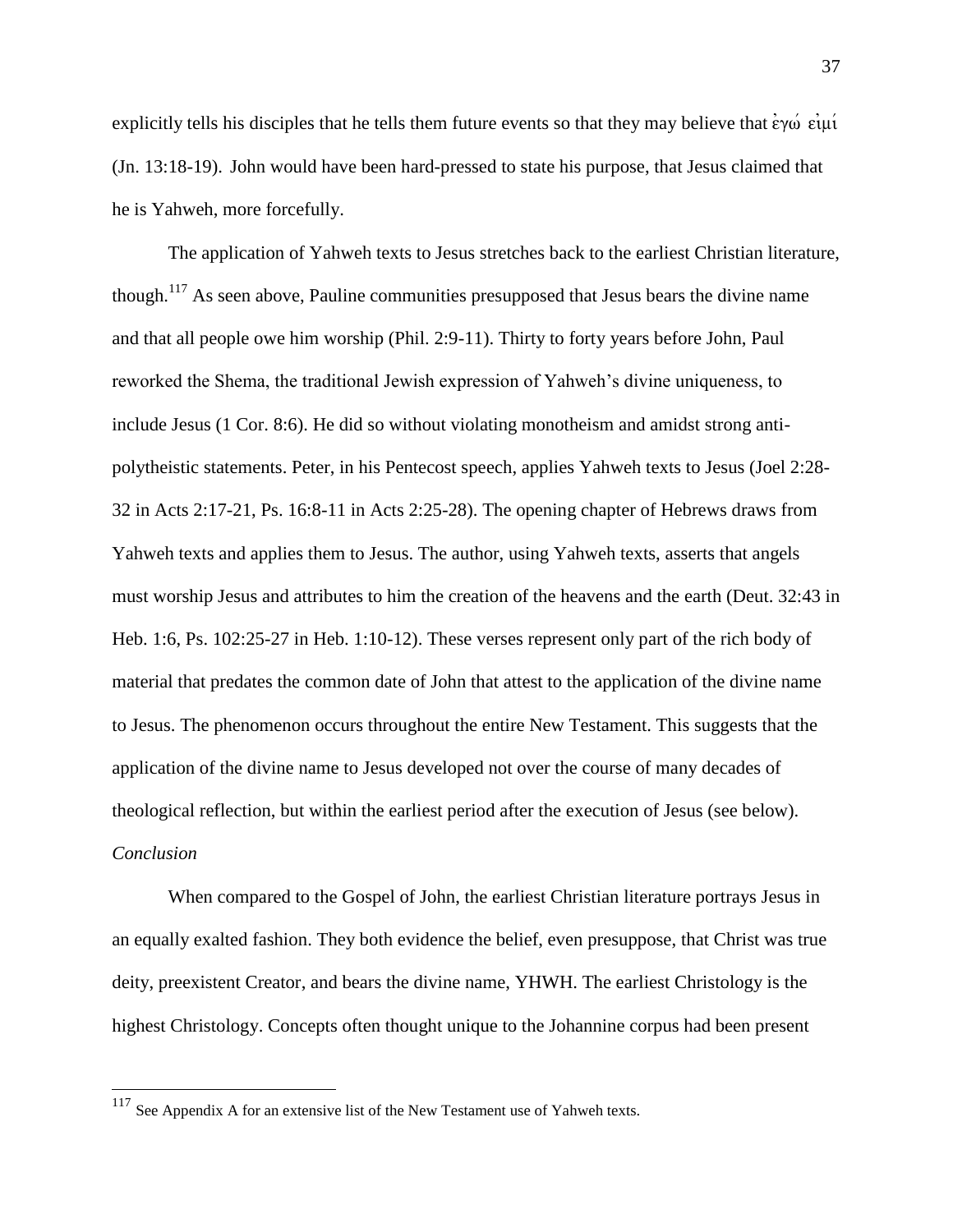already certainly in Paul and in the early Jerusalem community (see below). Pauline Christology completely undercuts the common evolutionary approach that posits that John first attributes deity to Christ. Therefore, evolutionary proponents must severely revise their thesis *ad hoc* to account for these glaring anomalies, or they must consider their thesis fundamentally flawed and reconsider their entire framework for discussing the historical development of Christology. The originalist position offers a compelling explanation that renders the evolutionary approach unnecessary and unwarranted.

## **Chronology**

 $\overline{a}$ 

# *Paul: Date of Letters and Chronology*

The chronology of the life of Paul, known before his conversion as Saul of Tarsus, indicates a rapidly formulated and early 'high' Christology and devotional practice toward Jesus normally reserved for God (the Father) alone. Paul wrote his first letters around 48-50 CE and continued writing letters for approximately the next 15 years until ca. 65 CE.<sup>118</sup> Thus, a scant 15 to 20 years separate the death of Jesus and the first Pauline letters.<sup>119</sup> This period witnesses a development that indicates, in terms of content and time, a "high" and rapidly formed Christology.<sup>120</sup> And since Paul presupposes a fully developed Christology throughout his letters, this indicates a prior knowledge by his readership and his own prior knowledge before he

<sup>118</sup> L. C. A. Alexander, "Chronology of Paul," in *Dictionary of Paul and His Letters*, ed. G.F. Hawthorne and R. P. Martin (Downers Grove, Ill.: Intervarsity Press, 1993), 115-123; Barnett, *Rise*, 19-20; Carson and Moo, *Introduction*, 359-70. I will work with the reasonable assumption of Pauline authorship of all 13 epistles attributed to him. Paul's first visit to Corinth can be dated solidly to 50 CE from where he wrote 1 Thessalonians, see Barnett, *The Birth of Christianity: The First Twenty Years*, (Grand Rapids, Michigan: William B. Eerdmans Publishing Company, 2005), 24-25.

<sup>119</sup> For discussions on dating the death of Jesus, see Barnett, *Rise*, 19-20; Carson and Moo, *Introduction*, 126-7. The two most plausible dates are Nisan 14/15 30 CE or Nisan 14 33 CE. The current discussion will work not assume a particular date, but take into account the relative aspect of importance and how it impacts chronology in general.

<sup>&</sup>lt;sup>120</sup> Hengel states that the time span is so short (between the death of Jesus and Paul's first letters) that the Christological development that occurs in that time period "can only be called amazing." Martin Hengel, *Between Jesus and Paul: Studies in the Earliest History of Christianity*, (Eugene, Oregon: Wipf and Stock Publishers, 1983), 31.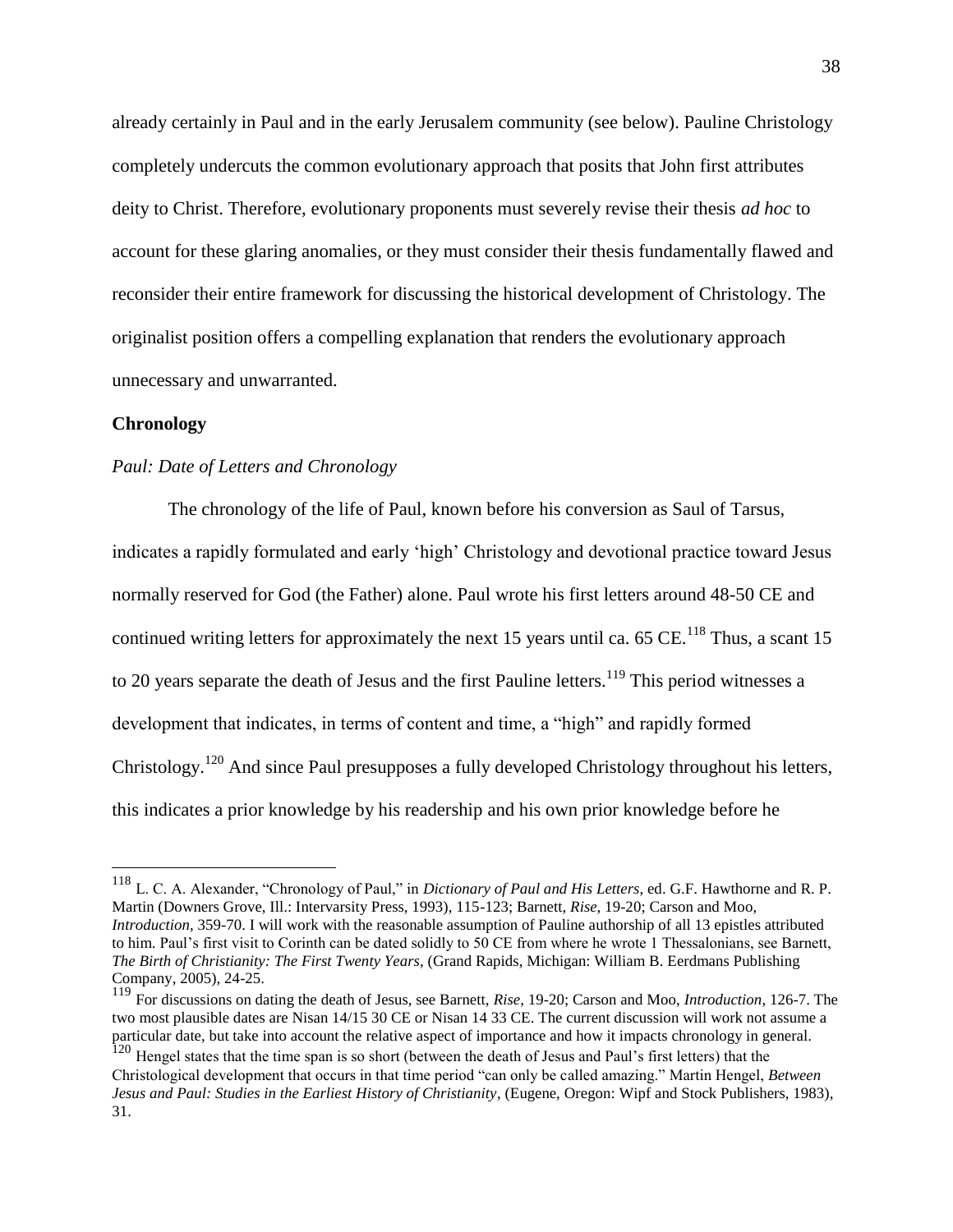founded some of those churches in the late  $40s$  to which he wrote.<sup>121</sup> One must consider the important conclusion once considering Pauline chronology. The letters of Paul fully *presuppose* Jesus as Messiah (Christ), Lord, and Son of God and a devotional pattern that accords Jesus a reverence that treats him as divine.<sup>122</sup> Indeed, "in essentials more happened in Christology within these few years [between Jesus' death and Paul's first letter] than in the whole subsequent seven hundred years of church history."<sup>123</sup> Because of the explosion of devotion to Jesus that took place early and was widespread by the time Paul set out on his Gentile mission, in the main Christological beliefs and devotional practices he advocated, Paul acted as a transmitter of tradition not an innovator.  $124$ 

But once one also takes account of the conversion of Paul, $^{125}$  which occurs at most a few years after the crucifixion of Jesus,<sup>126</sup> even more astonishing realizations arise.<sup>127</sup> Since Paul claims continuity and fellowship with the original Jerusalem church and visited the Jerusalem apostles, and we have no reason to doubt his truthfulness, $128$  one must conclude that the fully developed Christology in the Pauline letters exhibits the same basic content and form as that which began in the original Jerusalem community (see below). Before moving on to the

<sup>121</sup> Hengel, *Between Jesus and Paul*, 31. Hengel states that, "when he founded these communities, we must assume that all the essential features of Paul's christology were already fully developed towards the end of the 40s, before the beginning of his great missionary journey in the West." An examination of the Pauline corpus vindicates this assumption.

<sup>122</sup> Hurtado, *How on Earth?,*33. See also, Hurtado, *Lord Jesus Christ,* 98.

<sup>123</sup> Hengel, *Between Jesus and Paul*, 39-40.

<sup>124</sup> Hurtado, *Lord Jesus Christ*, 216.

<sup>&</sup>lt;sup>125</sup> The term 'conversion' is an appropriate designation because of the radical nature of Paul's change from a vehemently anti-Christian Pharisee to a spirited proponent of Christianity. It was not a mere 'call' as some might say, but the 'call' to preach to the Gentiles is certainly wrapped up in the conversion. See Barnett, *Paul: Missionary of Jesus*, (Grand Rapids, Michigan: William B. Eerdmans Publishing Company, 2008), 54-75; J. M. Everts, "Conversion and Call of Paul," in *Dictionary of Paul and His Letters*, 157-163; Hurtado, *Lord Jesus Christ*, 93-6.

<sup>&</sup>lt;sup>126</sup> It was most likely about one year after Jesus' death, either 31 or 34 CE, with an upper limit of about 3 years.

<sup>127</sup> Paul's most extensive account is in Galatians 1:11-2:21, but he also writes about it Philippians 3:1-11 and 1 Cor. 15:8-10. For the accounts by Luke in the book of Acts, see Acts 9:1-31; 21:37-22:21; 26:1-32, the latter two of which are written as speeches of Paul.

<sup>&</sup>lt;sup>128</sup> Indeed, such assertions by Paul could readily prove false upon examination by his contemporaries.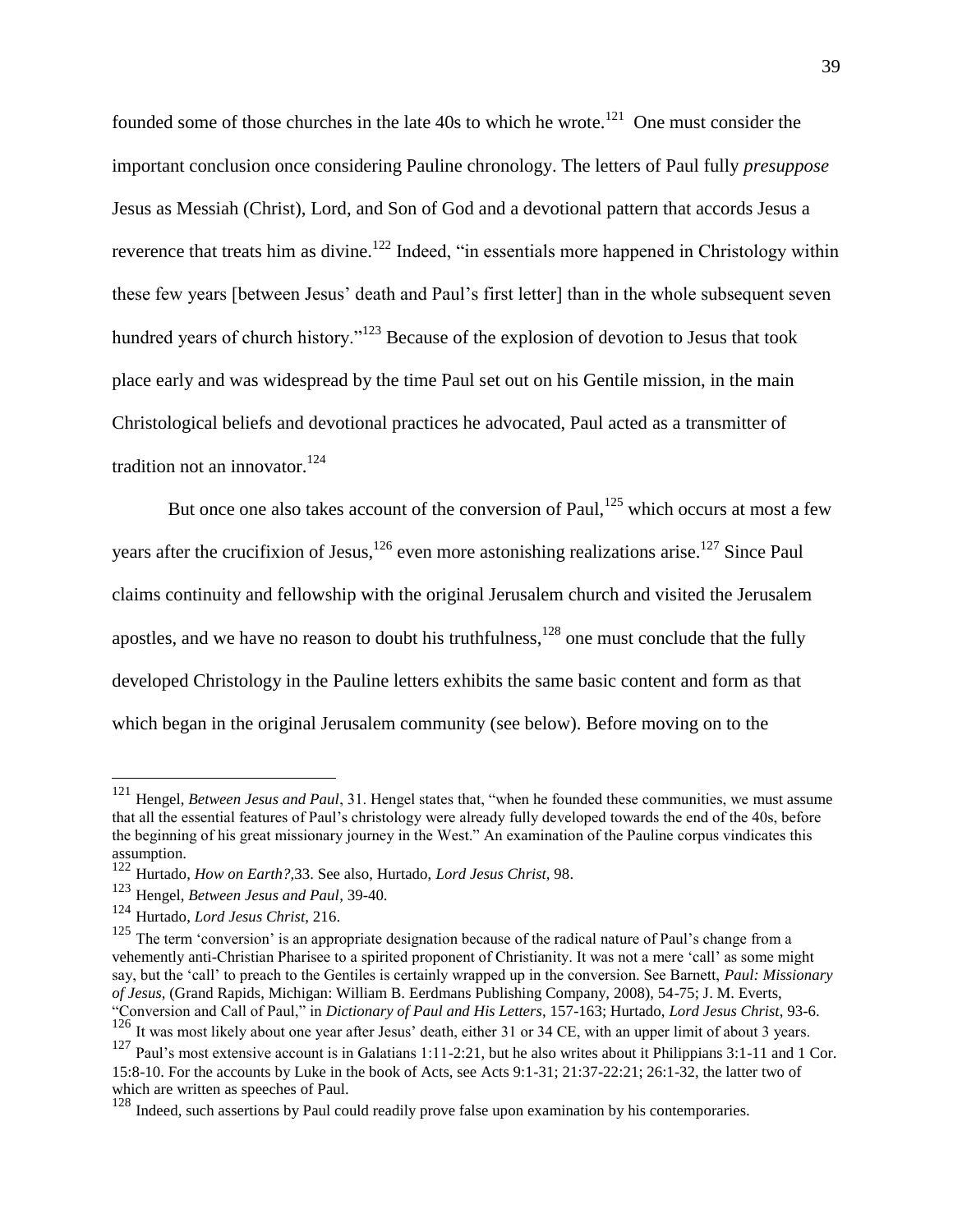implications of Paul's early conversion and content of his letters that indicate continuity with the earliest Christology, I will briefly trace the emergence of the earliest community of Christians in Jerusalem<sup>129</sup> in order to give historical context to the emergence of the new Jewish sect.

# *Brief History of the Early Jerusalem Church*

 $\overline{a}$ 

Before Pentecost the number of believers numbered about 120, mostly Galileans and included "the women and Mary the mother of Jesus and his brothers," headed by the Twelve.<sup>130</sup> This new Jewish sect was headquartered in the "upper room" in Jerusalem.<sup>131</sup> When Pentecost came, the 120 broke out in ecstatic speech that attracted not a few foreign Jews who had visited Jerusalem for the feast whose origins according to the Acts account spanned Mesopotamia, Asia Minor, Egypt, North Africa, Italy, Crete, and Arabia (Acts 2:9-11). Peter addressed them and urged his fellow Jews to seek salvation through the recently raised Davidic Messiah, Jesus of Nazareth. It is likely that some of them who became believers, those who "received [Peter's] word" and were baptized (Acts 2:41), numbered about three thousand according the book of Acts, returned to their homelands and therein established Christian communities while others joined the Jerusalem community. That those baptized departed without any instruction other than Peter's speech is unlikely. The desire for baptism presupposes knowledge of at least the central teachings necessary for baptism itself and a desire to know them more adequately. It is therefore

<sup>&</sup>lt;sup>129</sup> Though they were not yet called "Christians", the term is appropriate given that they were followers of Jesus of Nazareth who they proclaimed as Messiah, i.e. Christ.

The use of Acts as a historical source is necessary for reconstructing the birth of Christianity, as it is the only narrative source regarding the years between Jesus and Paul, and bears the marks as a reliable history given ancient historiographic methods. Though, its use must be tempered with critical caution. See Barnett, *Rise*, 208-210; Barnett, *Birth*, 187-205.

<sup>130</sup> Acts 1:13-15. For a historical reconstruction of the Jerusalem community and its scattering, see Barnett, *Rise*, 195-228. I generally follow that reconstruction there. The Twelve consisted of the original 11 minus Judas and with the addition of Matthias, who had "accompanied [the Twelve] all the time that the Lord Jesus went in and out among [them], beginning from the baptism of John until the day when he was taken up from us" in order to serve as an eyewitness to his resurrection (Acts 1:21-22). Luke puts "Peter and John and James" at the top of the list, which indicates their importance even within the Twelve.

<sup>&</sup>lt;sup>131</sup> Barnett, *Rise*, 196. Barnett notes, "archaeological research has revealed a number of large houses in Jerusalem; the existence of "the upper room" where one hundred and twenty people could meet is not inherently improbable."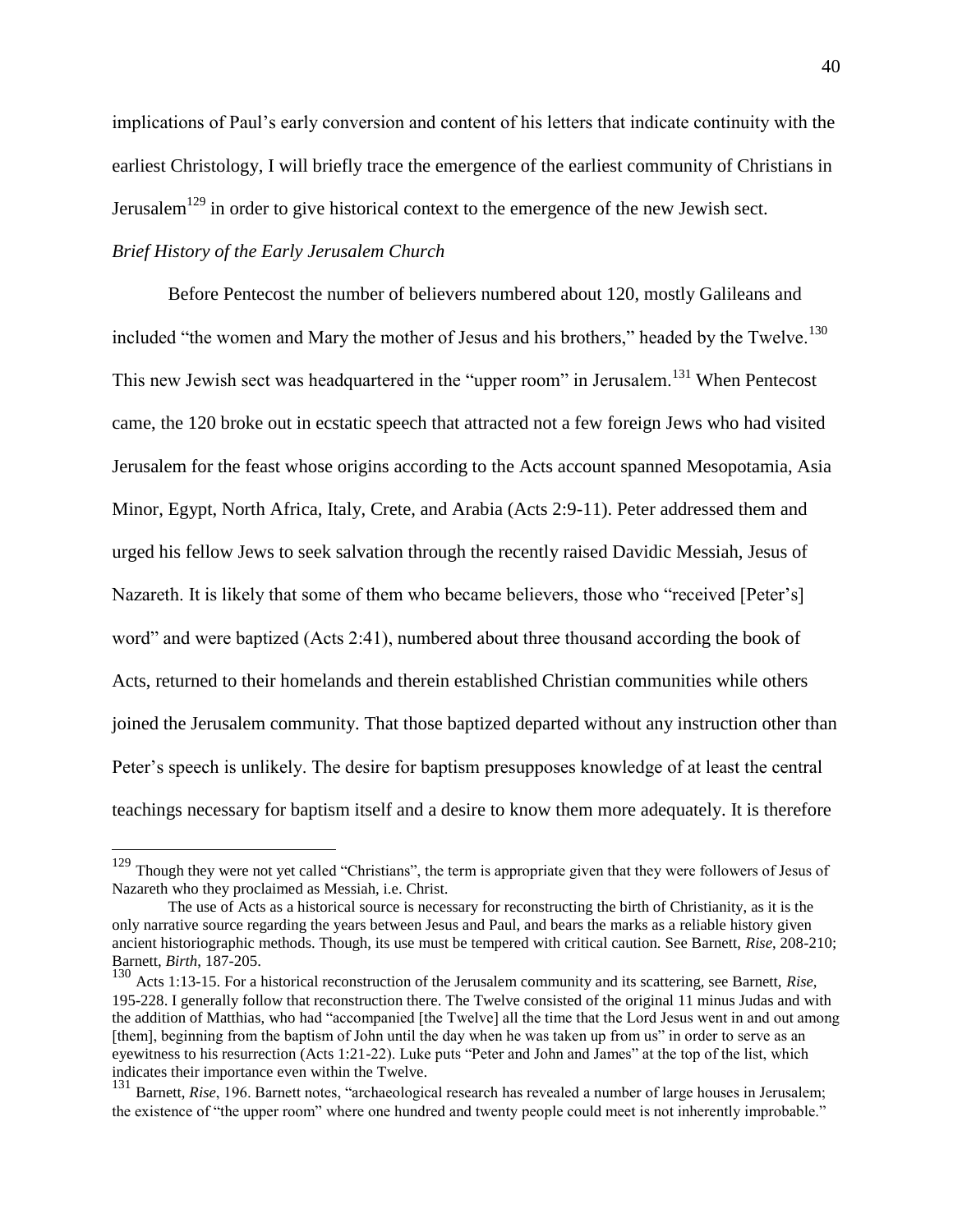likely that those who returned to their homes abroad did not do so immediately after Pentecost, but stayed for at least some further instruction in "the faith."

Given that those who were baptized first "received [Peter's] word" it stands to reason that this "word" included propositions regarding the identity of this Jesus of Nazareth character and what he did that demands a believer's obedience and praise. Looking at the content of the Pentecost speech and early Acts Christological material (as well as Pauline material) indicates that a person needed to affirm Jesus of Nazareth as "Christ" and "Lord" exalted at the right hand of the Father in fulfillment of Old Testament texts, not least of which were Psalm 110, 16, Joel 2, and Isaiah 53.<sup>132</sup> Bound up with this Jesus whom God raised was repentance and the forgiveness of sins (Acts 2:38). Their time in Jerusalem, however brief, included a devotion to "the teaching of the apostles," "fellowship," "the breaking of bread," and "the prayers" (Acts 2:42). The catechesis of new believers likely took the form of a more condensed "creed-like" formulation something like the condensed Christological affirmations in Romans 1:3-5, Galatians 4:4-5, or 1 Corinthians 15:1-11 (see below).<sup>133</sup> A case in point is Paul's baptism and catechesis by the disciples at Damascus after which he proclaimed Jesus as "the Son of God" and "that Jesus was the Christ" (Acts 9:20, 22). This episode indicates that in early Christian conversions baptism and catechesis went together. Therefore those who were baptized and returned to their homes departed with the basic Christological beliefs taught by the apostles in Jerusalem.

The growing Jerusalem community would meet at "Solomon's Colonnade" in the Temple and listen to the teaching of the apostles (Acts 3:11; 5:12-13). Their continued involvement in the temple evidences that it was a consciously Jewish sect (Acts 6: 8-9; 22:19; 26:11). They also

<sup>&</sup>lt;sup>132</sup> Other early christological exegesis of Old Testament texts in the first chapters of the Acts narrative include Deuteronomy 18, Psalm 118, 2, and Daniel 7.

<sup>&</sup>lt;sup>133</sup> I am not arguing that the creed-like affirmation of those baptized on Pentecost were the exact same as any of those 3 texts; rather, that they possess similar fixed form and content.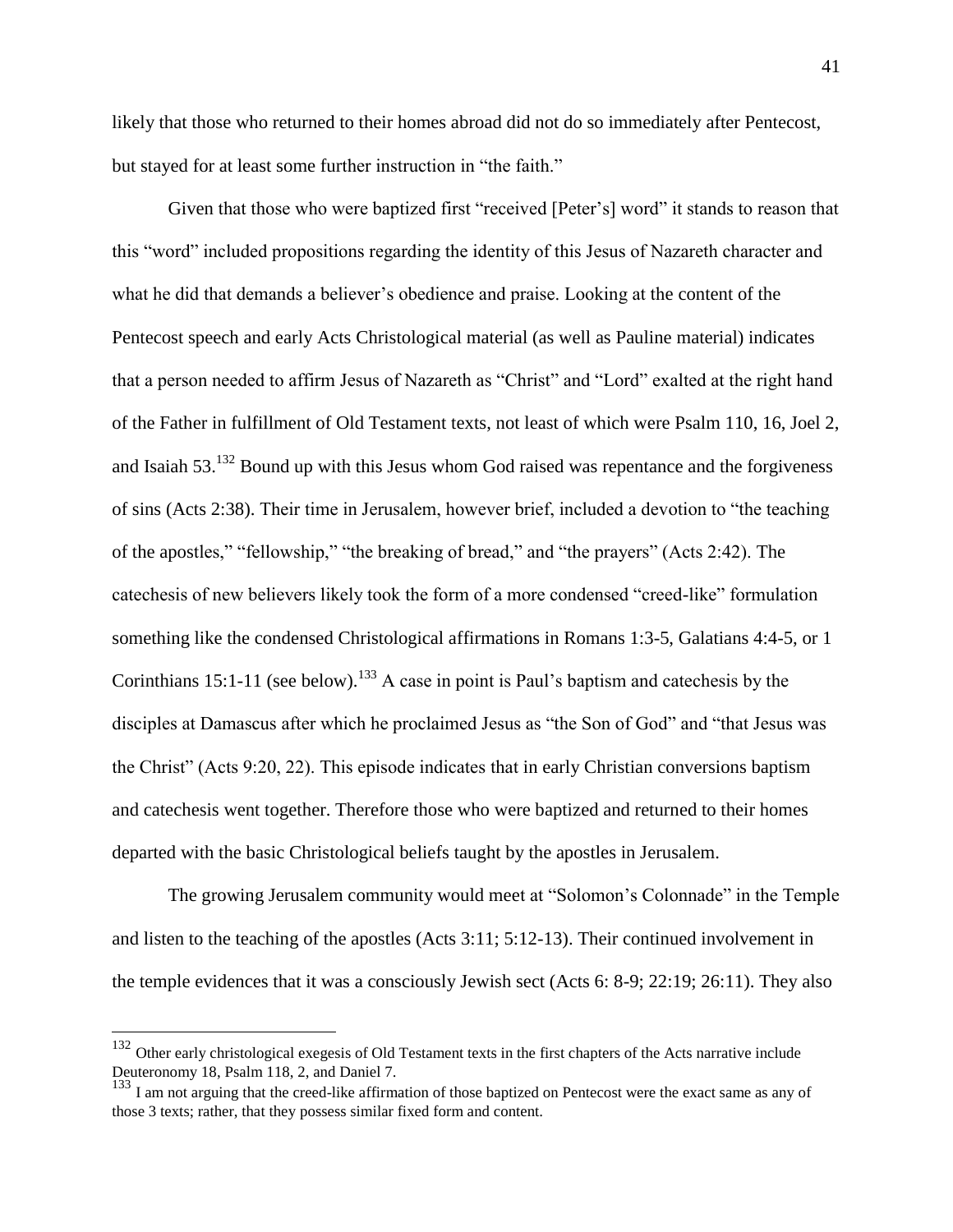met at their homes for "the breaking of bread" as instituted by Jesus himself. While the "Hebrews," who spoke Aramaic and likely knew some Greek, and "Hellenists," Greek-speaking Jews who likely knew some Aramaic, met together at the temple to worship together and receive instruction from the apostles, "the Hellenists lived in their original homes and continued to attend their Greek-speaking synagogues while the Hebrews were based at the upper room."<sup>134</sup> The apostles supported the widows of both groups at first (Acts 2:44; 4:32-5:2), but with the constant influx of new believers, particularly Hellenists, over time the community grew too large for the management of the Twelve. Eventually the community split into the Hebrews headed by the apostles, and the Hellenists headed by seven officers appointed to care for them.

Underlying the split was a linguistic difference no longer bridgeable as the community grew and from which the widow-support problem probably derived. The Aramaic-speaking and Greek-speaking Jewish Christians would have held worship in their respective languages, the Hebrews based in the Upper Room and the Hellenists at their homes and synagogues. Gathering as a single community at the Temple would have grown increasingly difficult to continue given the constant influx of new Greek-speaking Jews and that, in the long run, edification in a service held in a foreign language would not have measured up to the standard of proper service.<sup>135</sup> So, the holding of services in Greek apart from the Temple meetings led to the formation of a

<sup>134</sup> Barnett, *Rise*, 208. The influence of Hellenism makes the "Hebrews" knowledge of some Greek highly likely as it would be necessary in a community so permeated with Hellenistic culture since Alexander the Great in the  $4<sup>th</sup>$ century BCE even with strong Jewish nationalism. The Hellenists, as residents of Jerusalem, would doubtless know some Aramaic, contra Hengel who judges it "much less likely that we could expect Diaspora Jews who returned to Jerusalem to have learned Aramaic" because it was a "barbarian language" to even Diaspora Jews (Hengel, *Between Jesus and Paul*, 11).

The terms "Hebrews" and "Hellenists" comes from Luke 6:1 (see also, Acts 9:29) where the author references the complaints of the 'Ελληνισταί against the 'Εβραίοι, which are relatively rare terms and must indicate a linguistic difference between the Jews in Jerusalem in Luke. See, Hengel, *Between Jesus and Paul*, 6-11. <sup>135</sup> Hengel, *Between Jesus and Paul*, 14.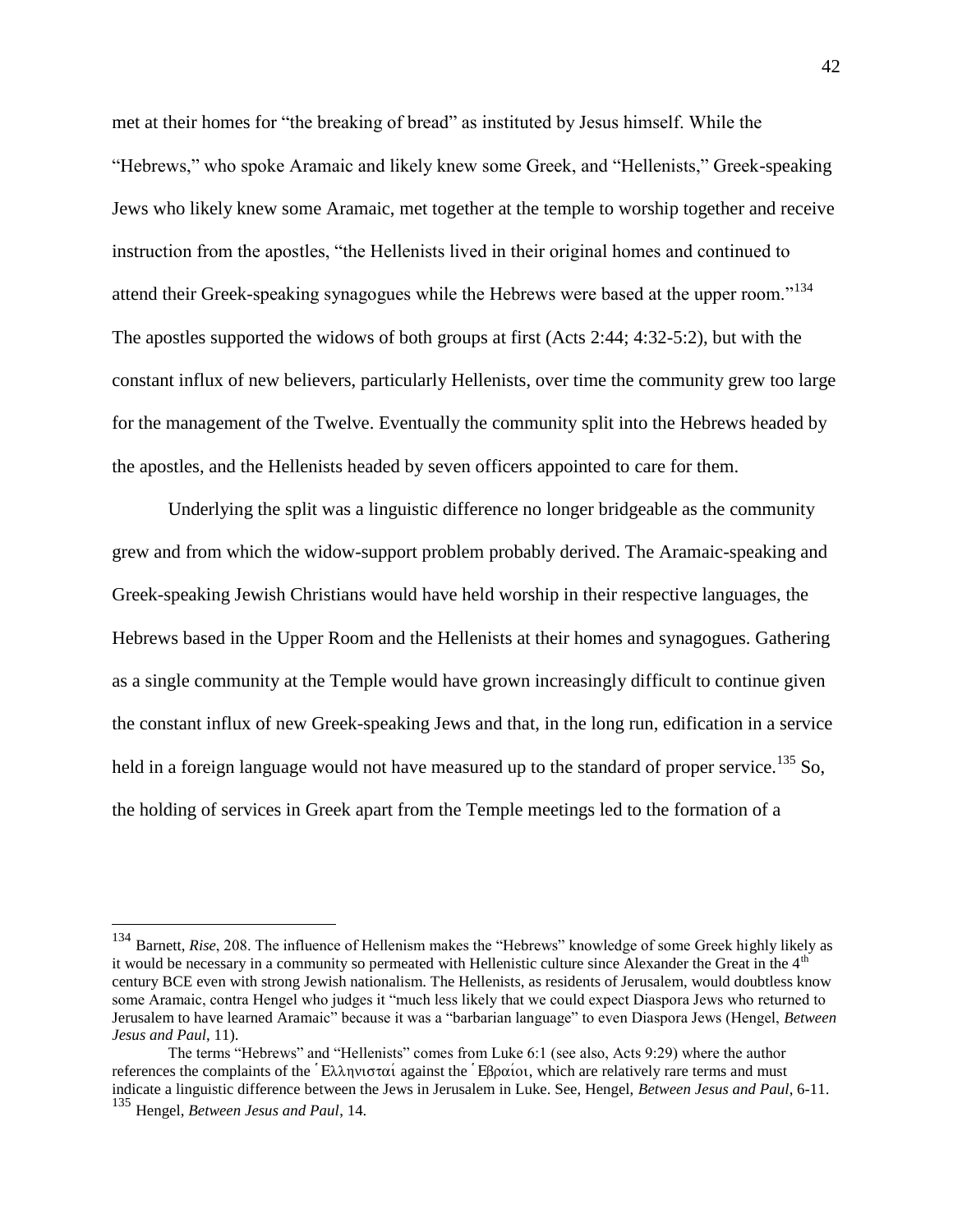"second community" in Jerusalem.<sup>136</sup> Alongside this is the simple dictum that, in general, eschatological enthusiasm and economic common sense contradict each other.<sup>137</sup> So the attempt to provide for the widows of both the "Hebrews" and "Hellenists" would have initially had organizational difficulties that contributed to the difficulty in maintaining such provisions as the number of believers grew. Thus the attempt to provide for a growing number of believers whose primary language differed would have led to those in charge of the dispensing of goods and money, the Twelve, to naturally focus on their Aramaic community primarily and the Hellenist community secondarily. The Hellenists felt the effects of secondary treatment and no doubt the Twelve felt the effects of pulling continued "double duty" having to provide both groups that would affect their "preaching the word of God" (Acts 6:2). Appointing seven Hellenist "men of good repute" alleviated the duties of the Twelve and at least in theory facilitated better provision for Hellenist widows. It is important to note that this split was not primarily theological, less so Christological; rather, it was due to *practical* reasons. 138

Therefore Christology arose not between a multiplicity of *rival* "Christologies" of separate Christologically competing Aramaic-speaking versus Greek-speaking Jewish communities; rather, a well-formed single original Christology emerges from a mixed and multilingual singular community in Jerusalem that spreads outward rapidly into other mixed communities in Caesarea, Damascus, Antioch, and other locations in Syria and Palestine.<sup>139</sup>

<sup>&</sup>lt;sup>136</sup> It does not follow that the two communities ceased communication altogether. The untranslated cries of prayer "Abba" and "maranatha" in Pauline texts, which he presupposes the practice thereof by his readership, evidences quite to opposite.

<sup>137</sup> Hengel, *Between Jesus and Paul*, 16. The believers in these communities may have quite deliberately lived hand to mouth per Jesus' command (Luk. 11:3; Mat. 6:11).

<sup>&</sup>lt;sup>138</sup> Though Acts indicates a possible eschatological element to the split regarding the necessity of the Temple and Jerusalem, and the Law of Moses. See Barnett, *Birth*, 71.

<sup>139</sup> Though I must note, I am not erasing any and all distinctions between Aramaic-speaking, bilingual Jews, and Greek-speaking Hellenists, but I am simply pointing out that exclusivity between them was not foundational for theology, especially Christology; rather, controversy regarding the law emerged primarily after the fairly unified Hebrew-Hellenist original Jerusalem community.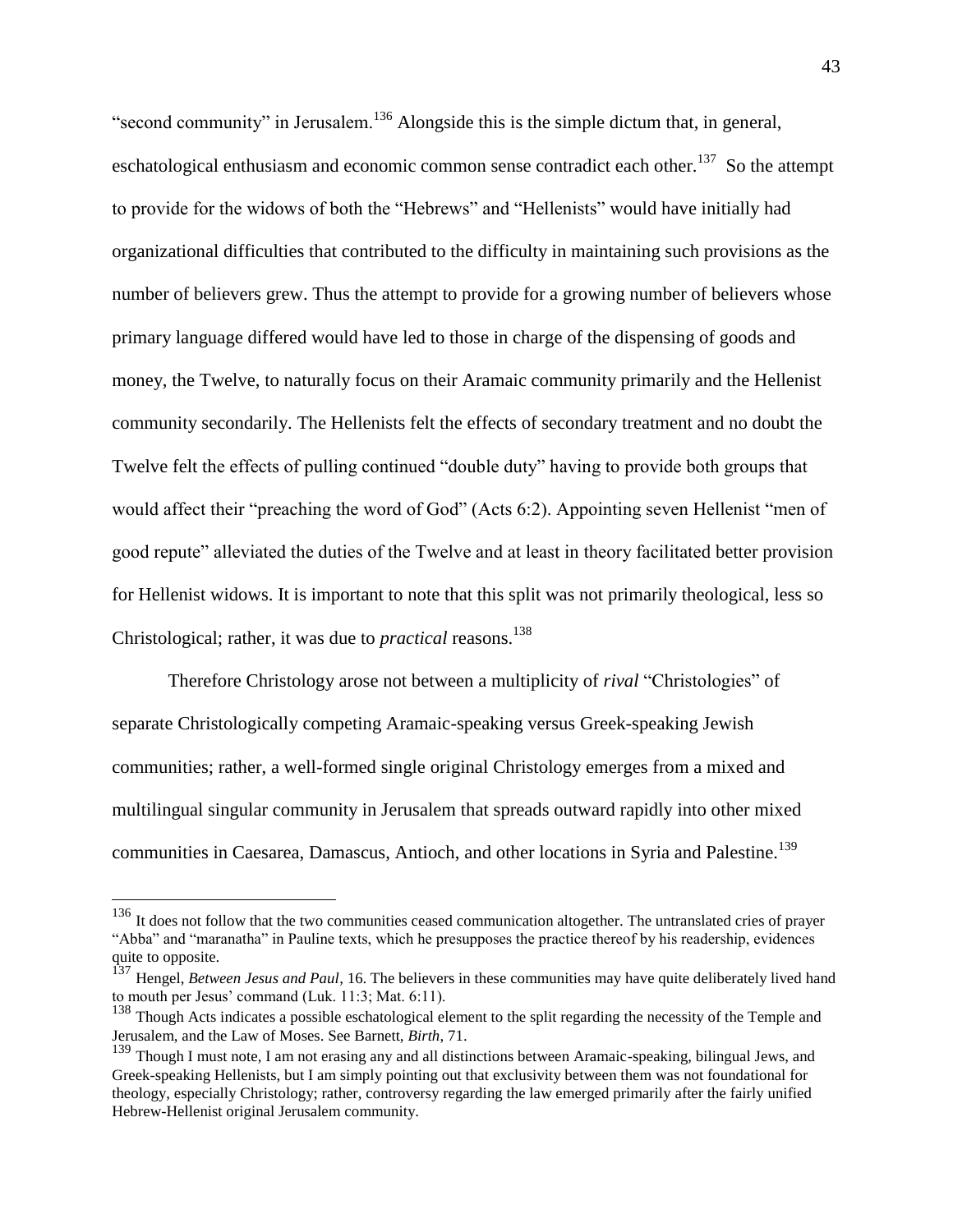That is, "we have no evidence that the two 'communities' [Hebrew and Hellenist] were strictly separated; quite independently, the letters of Paul and Acts show that the opposite was the case $^{1,140}$ 

The Hellenists in Jerusalem served as a launching pad to the Gentiles as they were expelled from Jerusalem by the persecutions led by Saul. The separation from the mother community in Jerusalem intensified concern to bring Greek-speakers to the Christian movement.<sup>141</sup> Through the medium of the Greek language the Jerusalem Hellenists provided the bridge between the Aramaic Jerusalem community and the rest of the Greek-speaking world by translating early teachings from Aramaic to Greek<sup>142</sup> or untranslated Aramaisms came into the subsequent Hellenist and Gentile communities such as "Abba" and "Maranatha."<sup>143</sup> Thus, though active only a brief time before the scattering, the Jerusalem Hellenists were "the 'needle's eye' through which the earliest Christian kerygma and the message of Jesus, which was indissolubly connected with it, found a way into the Graeco-Roman world."<sup>144</sup> In so doing, the Hellenists bridged the gap between Jesus and Paul by translating the Jesus traditions into Greek and paving the way for his gospel free from ritual law and cult.<sup>145</sup>

During this overarching period of the Jerusalem community, temple authorities occasionally arrested and imprisoned various apostles. The authorities beat them and warned them not to "speak in the name of Jesus" before they released them (Acts 4:1-22; 5:17-40). Soon though, despite the advice of the influential Gamaliel (Acts 5:34-39), major persecution broke

<sup>140</sup> Hengel, *Between Jesus and Paul*, 40. Hengel rightly posits that, "the ultimate roots of the Greek-speaking Jewish-Christian community may already go back to the group of followers of Jesus himself," e.g. John Mark, Barnabas.

<sup>141</sup> Hengel, *Between Jesus and Paul*, 16.

<sup>142</sup> E.g. 1 Cor. 15:1-11; Rom. 1:3-5; Gal. 4:4-5.

<sup>143</sup> Abba: Gal 4:6; Rom. 8:15; Maranatha: 1 Cor. 16:22.

<sup>144</sup> Hengel, *Between Jesus and Paul*, 27.

<sup>145</sup> Hengel, *Between Jesus and Paul*, 29.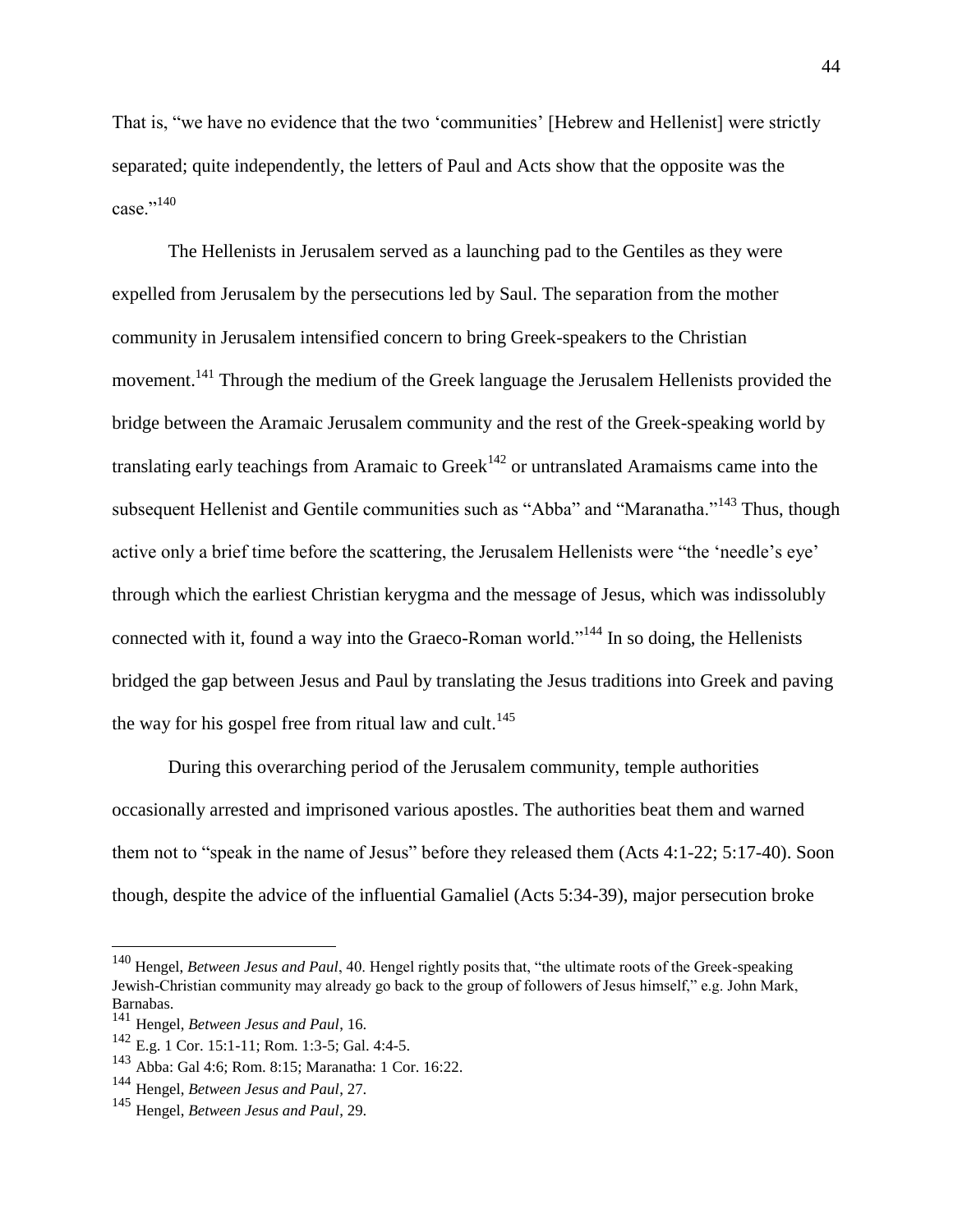out, headed by the Pharisee Saul of Tarsus.<sup>146</sup> This wave of persecutions scattered the Jerusalem community throughout surrounding cities (e.g. Damascus, Antioch). Since a general outline of the early Jerusalem community has been established, it is now easier to proceed in drawing out some implications and then expounding on its Christology and devotional practices that will provide more depth to the nature of the Jerusalem community.

The reason for the persecutions by temple authorities against the early believers sheds some light on the place of Jesus in the Jerusalem community. Was there something distinctively offensive about this new sect that warranted their destruction? While Dunn argues that the persecution arose because of violations of Halakhah traditions, but his conception does not match the data.<sup>147</sup> The book of Acts gives some insight: consistently the temple authorities would command Christians not to "speak in the name of Jesus" (Acts 4:17-18; 5:28, 40). Such proclamations of the apostles to "repent and be baptized […] in the name of Jesus Christ for the forgiveness of sins (Acts 2:38)," "in the name of Jesus Christ of Nazareth, rise up and walk (Acts 3:6, 16)," "by the name of Jesus Christ of Nazareth […] this man is standing before you" (Acts 4:10), "there is no other name under heaven […] by which we must be saved" (Acts 4:12), "signs and wonders are performed through the name of your holy servant Jesus" (Acts 4:30), indicate the centrality of "the name of Jesus" in the teaching and public preaching of the apostles. Luke writes that Paul had "authority from the chief priests to bind all who call on your [Lord Jesus'] name" (Acts 9:14). This indicates that recognizing those who "call on the name" of Jesus, a phrase normally reserved for YHWH (Joel 2:32), was in some way connected to the reason for their persecution. The temple authorities had some measure by which to identify Christians, that is, if they "call on the name" of Jesus, then they violate the law of Moses in a serious way related

<sup>&</sup>lt;sup>146</sup> I treat Paul's persecutions in more depth below.

<sup>147</sup> Dunn, *Origins*, 113-116.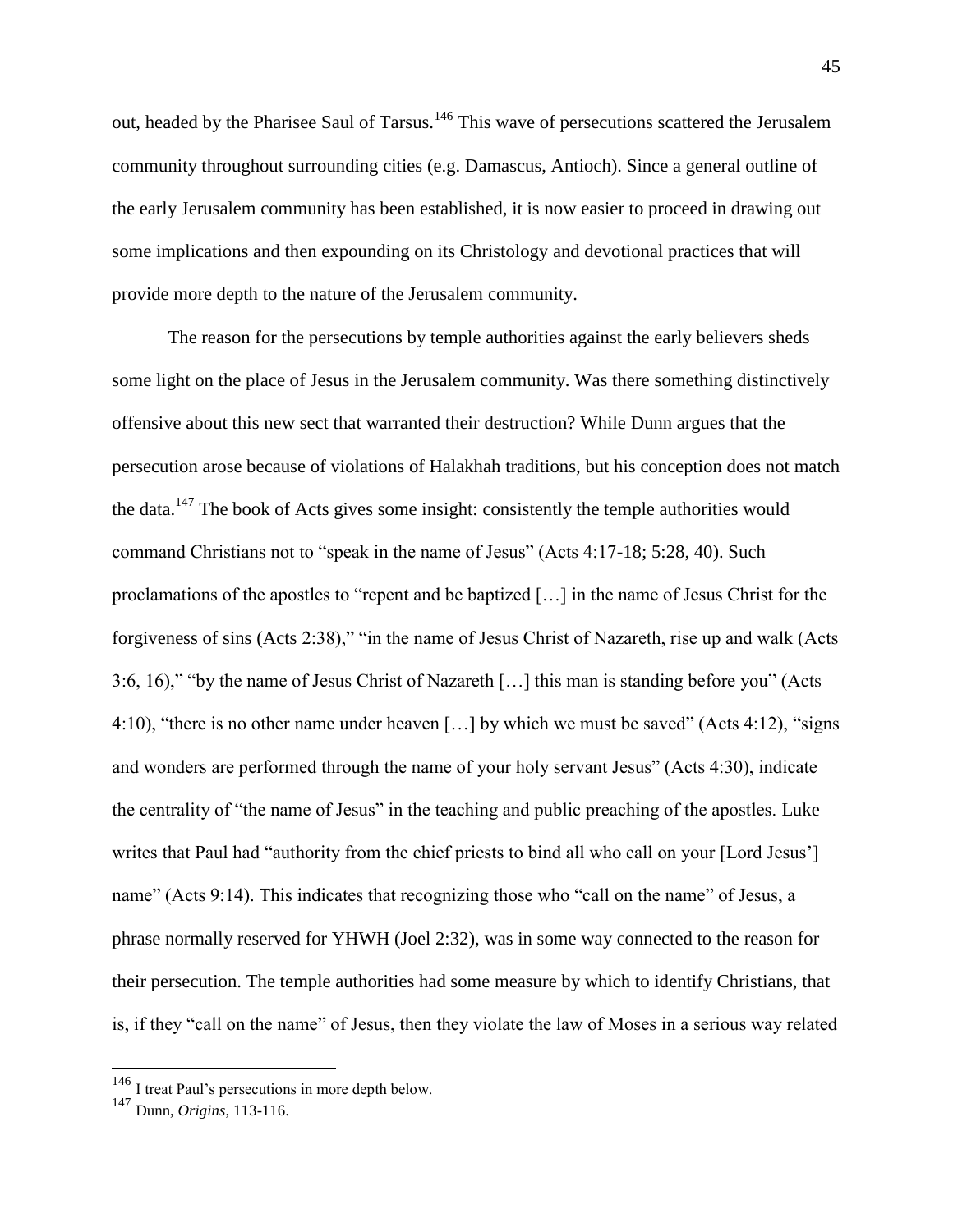to that action of calling. The letters of Paul provide additional evidence relevant to determining why the persecutions occurred.

Paul reveals some important autobiographical information in his letters, in particular regarding his former life as a Pharisee, before the appearance of the Lord Jesus that caused a radical shift in his view of Jesus. In his letter to the Galatians, he attests to his pre-conversion life:

For you have heard of my former life in Judaism, how I persecuted the church of God violently and tried to destroy it. And was advancing in Judaism beyond many of my own age among my people, so extremely zealous was I for the traditions of my fathers (Gal 1:13-14).

Further, in his epistle to the Philippians, he states that he was:

Circumcised on the eighth day, of the people of Israel, of the tribe of Benjamin, a Hebrew of Hebrews; as to the law, a Pharisee; as to zeal, a persecutor of the church; as to righteousness under the law, blameless (Phil 3:5-6).

Paul attests to himself as characteristically a "persecutor of the church,"<sup>148</sup> violently opposing the early community of Jesus followers. No viable reason exists to doubt the truthfulness of Paul regarding his former life as a Pharisee; rather, he uses his established past, known to his readership, to make theological application by example of his own life. This betrays no hint of dishonesty. The author of Acts uses the martyrdom of Stephen to characterize the depth of the persecution Paul inflicted on the early believers, making him complicit in the death of Stephen and the scattering of the original Jerusalem community (Acts 7: 57-8:3; 9:1-2). Importantly, Paul persecutes *fellow Jews* and he describes it in language that connotes harsh, violent actions that hearken back to the anti-Jewish violence of Antiochus IV "Epiphanes" (4 Maccabees 4:23; 11:4). The zeal of Paul echoes Phinehas of the Hebrew Bible (Numbers 25:1- 13), where Phinehas killed a fellow Jew for idolatrous association with other gods and peoples,

<sup>&</sup>lt;sup>148</sup> See also, 1 Cor. 15:9.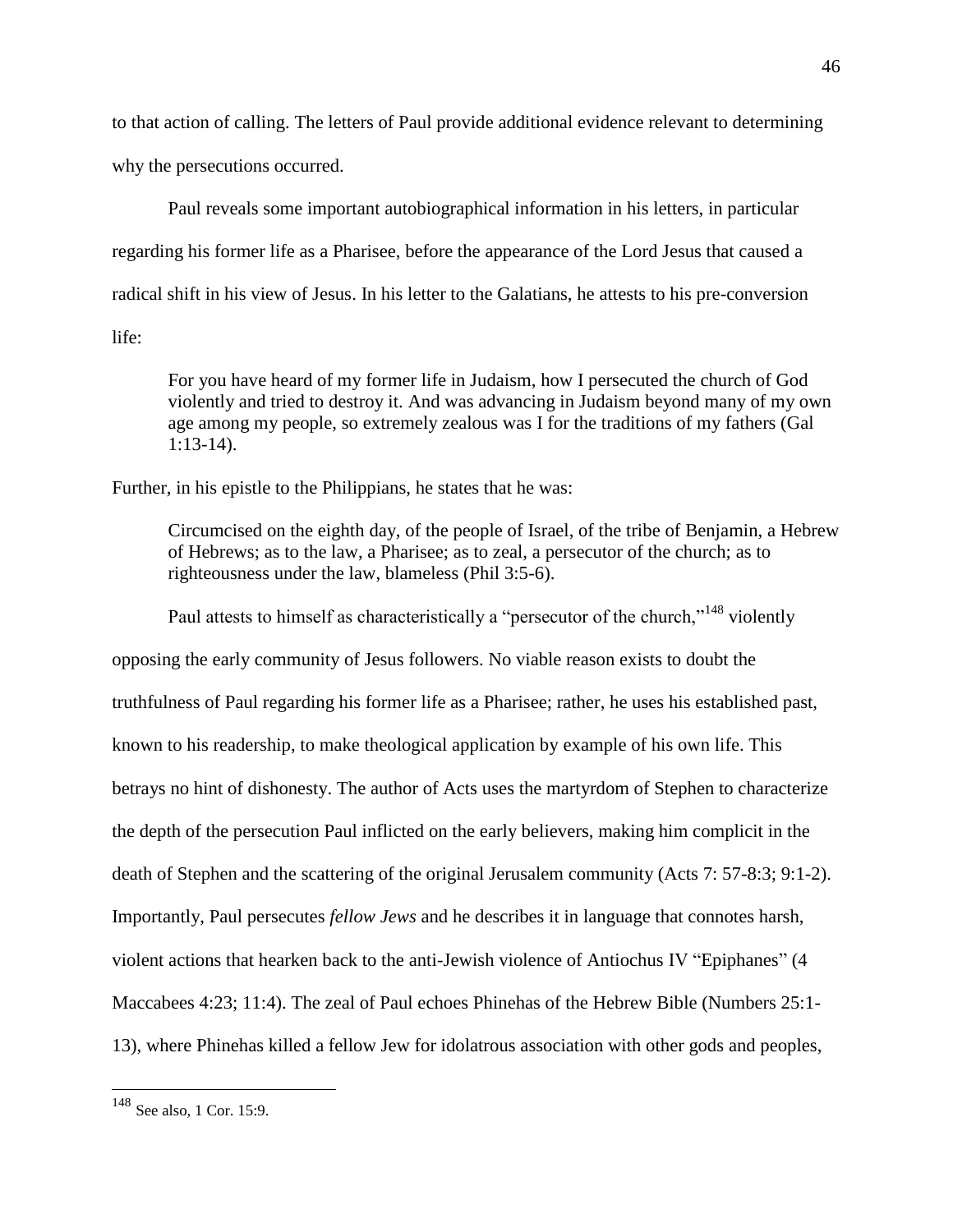serious religious crimes.<sup>149</sup> What could merit such opposition by Paul? If "those against whom Saul of Tarsus directed his zeal were engaged in some kind of behavior sufficiently outrageous and radical as to call for strong measures" such as idolatry, apostasy, seduction by a false prophet, and perjury, violent opposition seems a characteristically zealous response.<sup>150</sup> Thus, Paul appears to have been protecting "the religious integrity of his ancestral religion against what he regarded as inappropriate, even dangerous developments manifested in early circles of Jewish believers in Jesus."<sup>151</sup> Though Paul does not explicitly state the impetus for his persecution of the early followers of Jesus, it is likely that chief among his reasons are the outrageous claims about Jesus and reverence to him.<sup>152</sup> The persecution of Jews by Jewish temple authorities and Paul combined with the consistent characterization of the earliest Christians as those who "call on the name of Jesus" suggest that the motive to persecute concerned the claims and practices of the earliest Christians about Jesus.

#### **Jesus Devotion in Earliest Christianity**

The earliest observable forms of Christian worship possessed a "binitarian" or "dyadic" shape that show that Christians offered religious devotion and worship to God (the Father) and Jesus.<sup>153</sup> The word "worship" is itself subject to a certain degree of semantic range in both English and Koine Greek.<sup>154</sup> I use the term "worship" to mean "the actions of reverence intended

<sup>149</sup> Hurtado, *How on Earth*, 169.

<sup>150</sup> Hurtado, *How on Earth*, 169.

<sup>151</sup> Hurtado, *How on Earth*, 34.

<sup>152</sup> Hurtado, *How on Earth*, 34. Elsewhere, Hurtado remarks that, "the opposition to the early Jesus movement was heavily concerned with denial and refutation of its message, practices, and claims for Jesus" (Hurtado, *Lord Jesus Christ*, 76). He cites Galatians 3:13 and argues that this may well be Paul turning contemporary Jewish insults that Jesus was an cursed by God by using "cursed is everyone who is hanged on a tree" into a theological illustration of the redemptive work of Christ on the cross (Hurtado, *How on Earth?*, 34-5).

<sup>&</sup>lt;sup>153</sup> The Spirit was also bound up with this devotion as an agent of divine power as a mode of divine enablement and presence. See, Larry W. Hurtado, *At the Origins of Christian Worship: The Context and Character of Earliest Christian Devotion*, (Grand Rapids, Michigan: William B. Eerdmans Publishing Company, 1999), 63-4.

<sup>&</sup>lt;sup>154</sup> In the New Testament the words used for worship are λατρύω/λατρεία, θρησκεία, λειτουργέω/λειτουργία,  $\pi$ po $\sigma$ Kvvé $\omega$ . Their usage has semantic overlap, but  $\pi$ po $\sigma$ Kvvé $\omega$ , the most frequent of the terms, tends to have a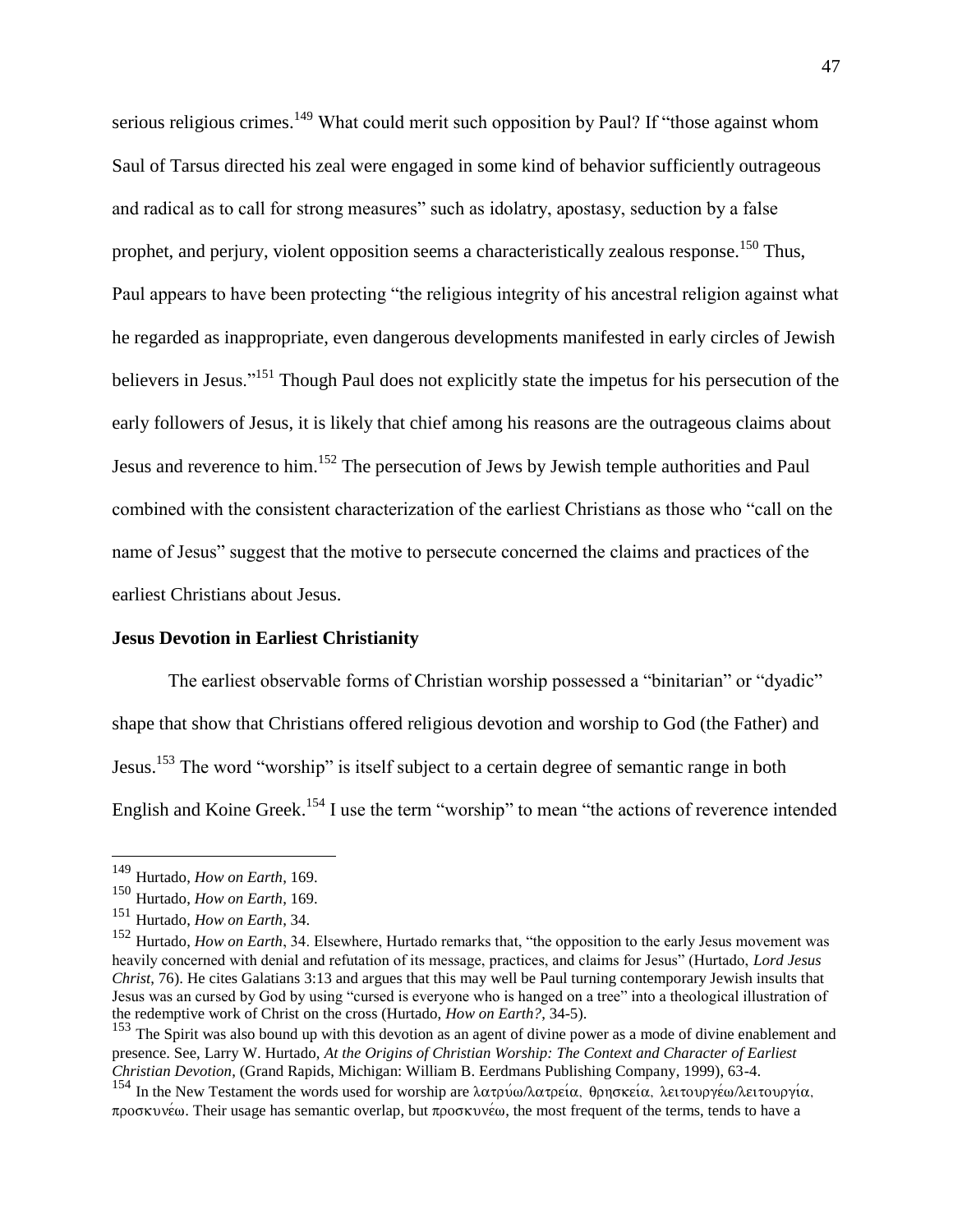to express specifically religious devotion of the sort given to a deity in the cultures or traditions most directly relevant to earliest Christianity."<sup>155</sup> Because the earliest Christian worship was consciously shaped by Jewish scruples about maintaining exclusive worship to the one true God of the biblical tradition, the earliest devotional practices involved a "two-ishness" that did not violate monotheism. Christians included Jesus alongside God (the Father) in their devotional pattern in a way that intended to maintain exclusive monotheism.<sup>156</sup> One must note that none of the features of the earliest Christian religious devotion individually provide conclusive evidence that the earliest Christians treated Jesus as true deity; rather, the wide range of devotional practices taken together give force to the phenomenon that is Jesus devotion.<sup>157</sup> Not only are there no real analogies for the devotional pattern as a whole let alone any single one of the devotional aspects.<sup>158</sup> An important corollary to this is that this pattern of devotional practices functioned to identify their devotional life and acted as distinguishing marks of a known religious movement.<sup>159</sup> These factors give context to the Christological statements found in the New Testament, but let us now proceed to outline the specific devotional practices.<sup>160</sup>

(1) Prayer.<sup>161</sup> While prayer in the New Testament is usually addressed to God the Father, prayers are often offered "through" Jesus (e.g. Rom 1:8) or in Jesus' name (e.g. John 16:23-

wider semantic range that ranges from obeisance to respected human figures to a deity/God. See, Hurtado, *Origins*, 65-68.

<sup>155</sup> Hurtado, *Origins*, 69.

<sup>156</sup> Hurtado, *Origins*, 69-70.

<sup>157</sup> Hurtado, *Origins*, 72.

<sup>&</sup>lt;sup>158</sup> The only possible partial analogies to prayer to Jesus or ritual invocation come from Jewish "magical" materials See, Hurtado, *Origins*, 72.

<sup>159</sup> Hurtado, *Origins*, 73.

<sup>&</sup>lt;sup>160</sup> The categories are not always mutually exclusive (e.g. the confession that "Jesus is Lord" can fit in the category of confession and, when appropriate, fit into the category of OT Christological exegesis).

<sup>161</sup> Hurtado, *Origins*, 74-76; *Lord Jesus Christ*, 138-40.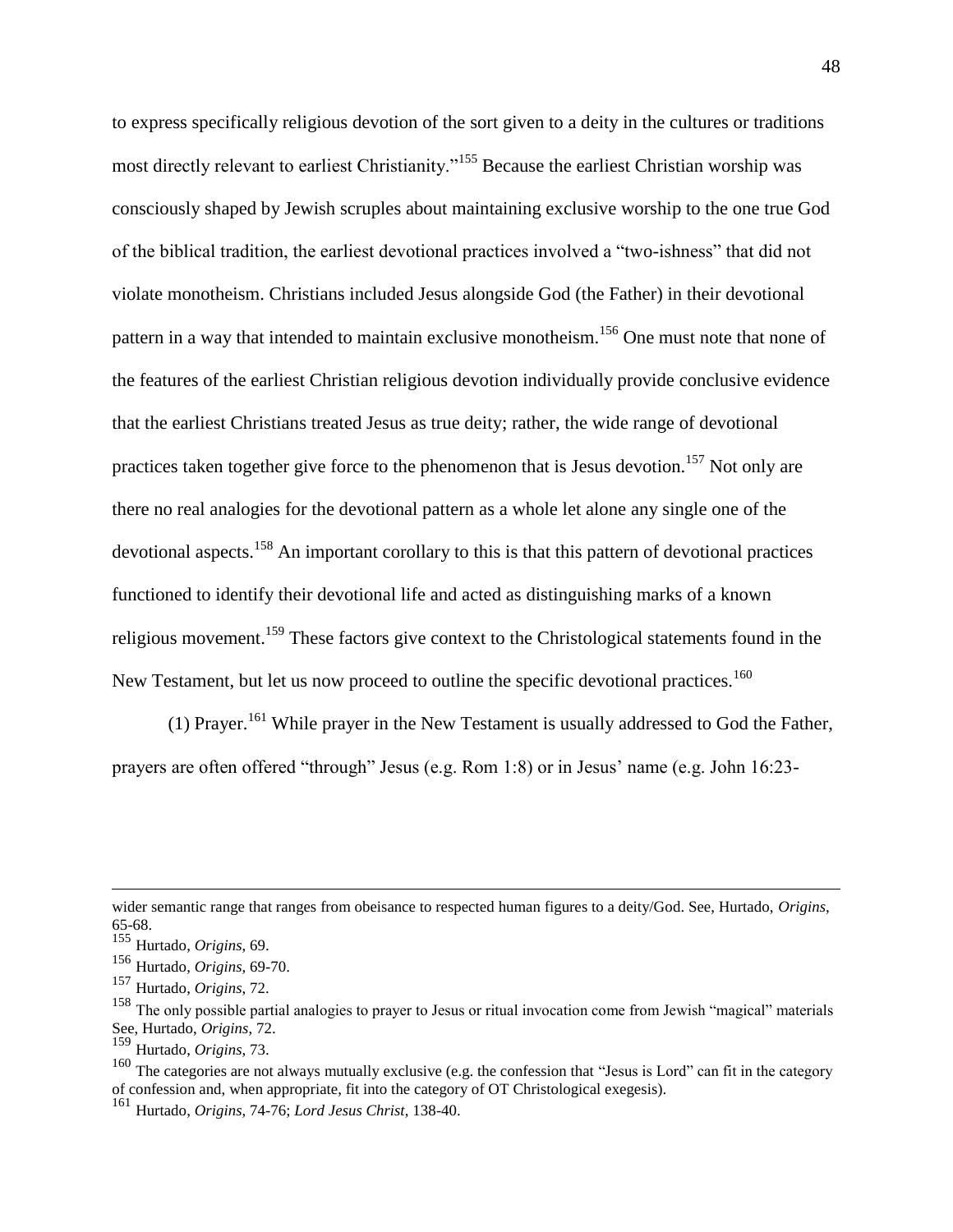24).<sup>162</sup> Paul sometimes uses pray-wish expressions that include God the Father and Jesus that evidence their belief that Jesus has the power to direct hearts (1 Thess. 3:11-13; 2 Thess. 2:16- 17; 3:5). These expressions likely reflect actual prayer practices. The salutations that often feature in Pauline epistles indicate that Jesus is a source of "grace and peace" alongside the Father (Rom. 1:7; 1 Cor. 1:3; 2 Cor. 1:3; Gal. 1:3; Phil. 1:2; 2 Thess. 1:2). In the case of the benedictions he is usually invoked alone as the source of grace (Rom. 16:20; 1 Cor. 16:23; Gal. 6:18; Phil. 4:23; 1 Thess. 5:28; 2 Thess. 3:18). And since these letters were read out loud to the congregations it shows that they reflect liturgical practices and characteristics of these groups. Thus in the earliest decades such practices that invoked Jesus alongside God as source of blessings was common and uncontroversial among believers. There is also evidence of prayer to Jesus alone. Paul references his appeals to "the Lord" in 2 Corinthians 12:8-9. Though this incident was likely private prayer, his recitation of the incident to his readership suggests that they were familiar with similar prayer appeals to the Lord Jesus. Luke records the event of Stephen's death where he cries out to Jesus in direct prayer (Acts 7:59-60). Once again, this personal prayer indicates that among Luke's readership such a prayer was uncontroversial. He likewise records that the pre-Pentecost community, to replace Judas in the Twelve, prayed to Jesus as Lord to providentially guide their casting of lots (Acts 1:24). The content of the various prayers to Jesus in the earliest New Testament material attributes divine prerogatives to him as the risen Lord who has power to dispense divine blessings and providentially guide events in space and time.

 $162$  This is novel as far as we can tell since there is no identifiable parallel of ancient Jewish prayer practice (Hurtado, *Origins*, 74).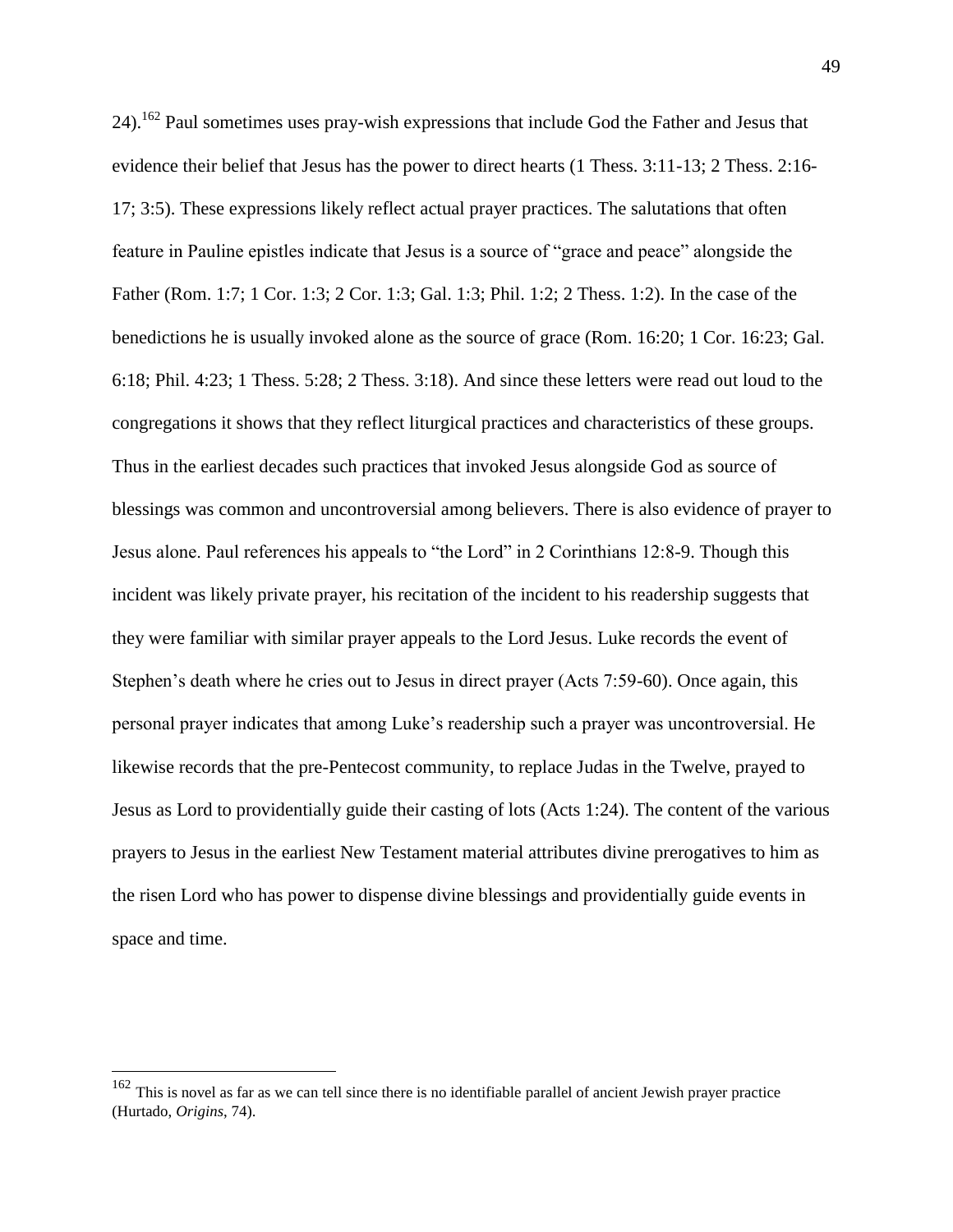(2) Invocation and Confession.<sup>163</sup> The invocation "Maranatha" in 1 Corinthians 16:22 takes prime place because of it is an untranslated Aramaic phrase written in Greek for a Greekspeaking Christian community. This shows that this expression was familiar among this community. Paul did not create this phrase, but he inherited it. The cry evidences that almost from the beginning of the early church Christians came to believe Jesus in terms of Psalm 110:1 that he is Lord seated at the right hand of the Father to whom they pray.<sup>164</sup> This appeal to Jesus has no known parallel in Jewish religion and such a place given to Jesus is a role otherwise reserved for God.

The place of Jesus as Lord alongside God the Father intensifies when put in their wider context in which confessions occur. For example, Romans 10:9-13 evidences a Christological confession that "Jesus is Lord" and identifies this confession with Joel 2:32 that states "everyone who calls on the name of the Lord will be saved." The Old Testament passage is a direct reference to Yahweh. Paul uses it in direct application to the exalted Jesus who is "Lord of all" who bestows the divine "riches" to those who call on his name (Rom.  $10:12$ ).<sup>165</sup> This resembles the "Carmen Christi" in Philippians 2:5-11 in which God bestowed the "name above every name" ("LORD" ( $\kappa\acute{\nu}$ ριος) in Septuagint, i.e. YHWH) on Jesus and universal recognition of his Lordship will occur (Phil. 2:9-11).<sup>166</sup> 1 Corinthians 12:3 also evidences the confession that "Jesus is Lord" in contrast with the unbelieving confession that "Jesus is accursed."<sup>167</sup> This confession is done in the context of the presence of the Spirit and is in the context of liturgical

<sup>163</sup> Hurtado, *Origins*, 76-81; *Lord Jesus Christ*, 140-43.

<sup>164</sup> Fee, *Pauline Christology*, 121-22.

<sup>165</sup> In the Old Testament, "to call upon the name of the LORD" is a ritual act of worship (Hurtado, *Origins*, 79). Jesus here exercises the divine prerogative. See Fee, *Pauline Christology*, 257-59.

<sup>166</sup> Joel 2:32 is also applied to Jesus in the Pentecost speech of Peter in Acts 2:21. The Philippians 2 passage uses Isaiah 45:23 in application to Jesus. The future universal recognition of his Lordship presupposes the current recognition of his Lordship by believers. See above.

<sup>&</sup>lt;sup>167</sup> The confession reads κύριος Inσοῦς while the parallel denial of Jesus reads ανάθεμα Inσοῦς.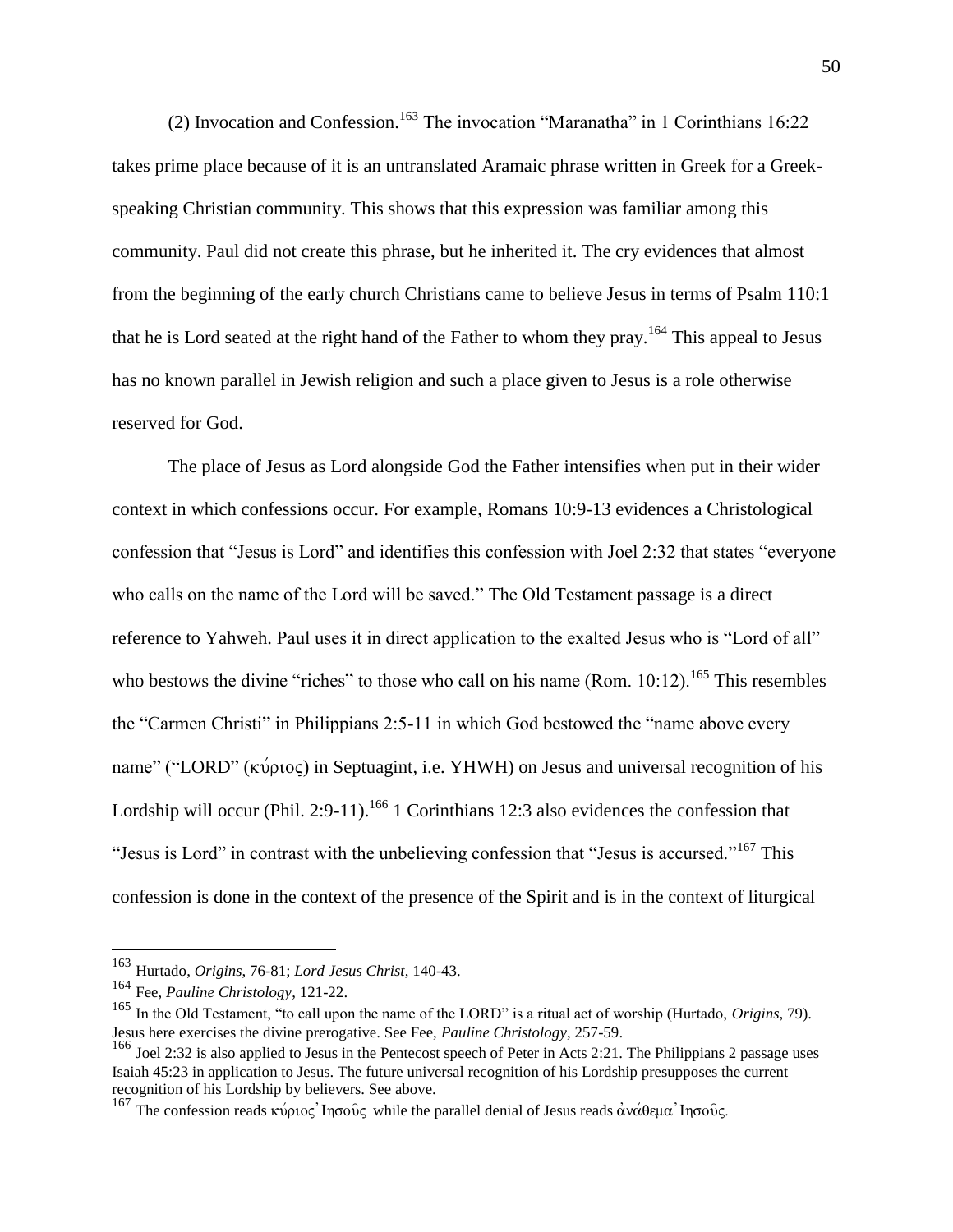concerns of Paul in the broader frame of the letter (1 Cor. 12-14). Given that just a few chapters before Paul reworks the Shema to include Jesus as Lord, this confession presupposes that "Jesus is Lord" is a phrase associated with the Old Testament devotion to Yahweh.

When Paul addresses how the Corinthian church should deal with a sexually immoral man, he commands that when they are "assembled in the name of the Lord Jesus" they should deliver the man over to Satan "with the power of our Lord Jesus" so that he might be saved "in the day of the Lord" (1 Cor. 5:1-5). The eschatological coming of Jesus refers to the OT expression of God's salvific appearance. Believers gather in his name for disciplinary judgment and his name has the power to effect that disciplinary action. Each of these phrases shows that Jesus possesses divine functions otherwise associated with God.

(3) Baptism.<sup>168</sup> The primary rite of initiation, baptism, involved the invocation of the name of Jesus (Acts 2:38, 41; Acts 8:16; 10:48; Acts 19:5). Luke variously formulates it as "in the name of Jesus," "in the name of the Lord Jesus," and "in the name of Jesus Christ." Matthew formulates it as a triune confession of the three divine names of Father, Son, and Holy Spirit (Matt: 28:19). Paul speaks believers as "baptized into Christ" which marks them off as property of Jesus (Gal. 3:27-29).<sup>169</sup> No parallel to such a practice exists in Jewish proselyte practice or entrance rites. Using the title "Lord" in the baptismal formula of the entrance rite indicates that Jesus was regarded in ways similar to God and such a baptismal use of this title carries the force of a divine title. Thus Christian baptism involved coming under the power and authority of Jesus as Lord.

<sup>168</sup> Hurtado, *Origins*, 81-3; *Lord Jesus Christ*, 143-44.

 $169$  Paul explicitly mentions or alludes to baptism into Christ in a number of other passages (Rom. 6:1-11; 1 Cor. 6:9-11; 10:1-4; 12:12-13; Eph. 4:4-6; 5:25-27; Col. 2:11-12; Titus 3:4-7).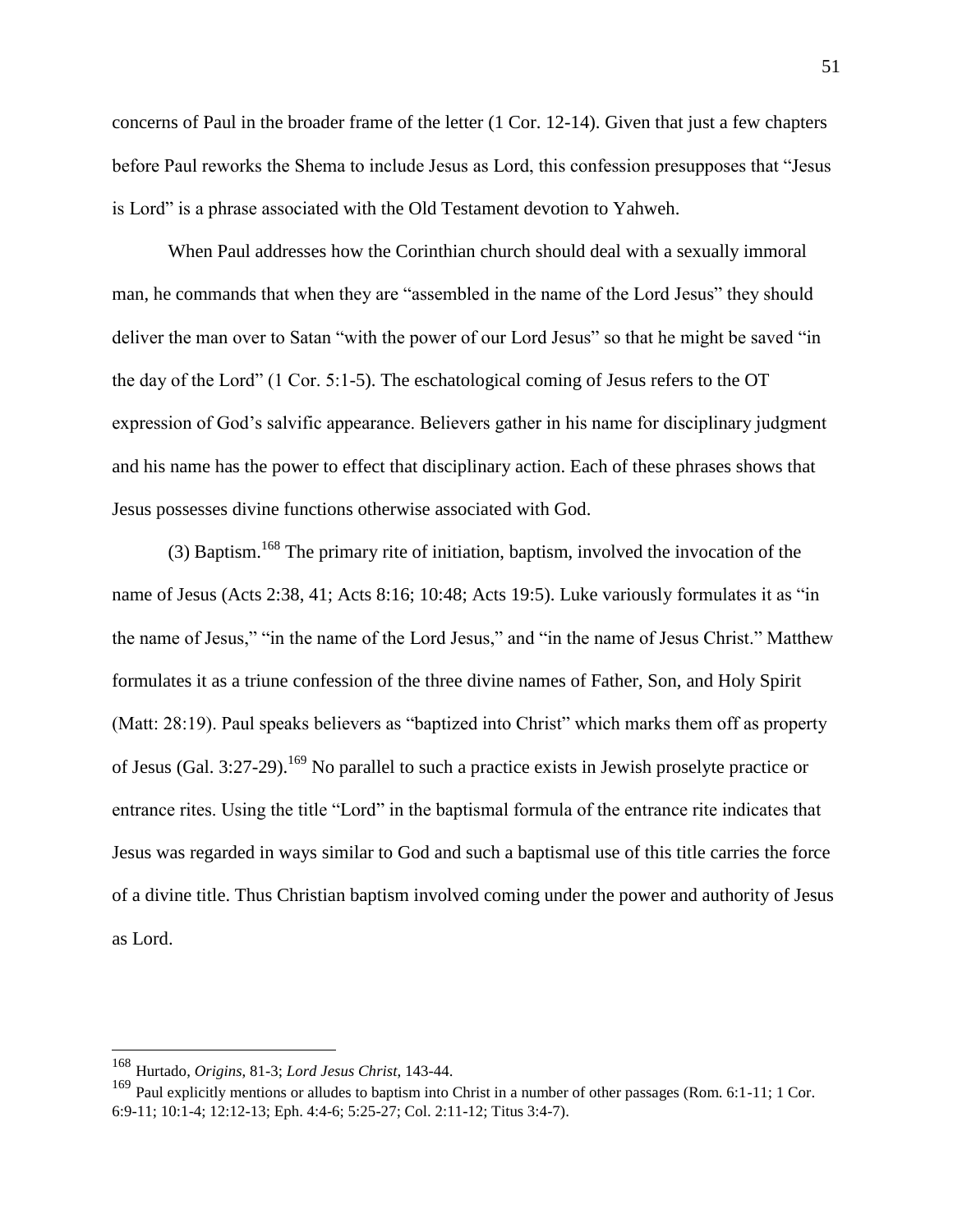(4) The Lord's Supper.<sup>170</sup> This exclusive Christian fellowship meal, mentioned by Paul as "the Lord's supper" (1 Cor. 11:20), was a cultic occasion that was a part of the devotional pattern Paul inherited (1 Cor. 11:23). Paul refers to it in 1 Corinthians 11:17-34 where he corrects misbehavior and in 1 Corinthians 10:14-22 where he compares and contrasts it with the cult meals of the pagan deities of Corinth. He associates the "bread" and "cup" with the redemptive death of Jesus that constitutes a "new covenant" and his eschatological return (1 Cor. 11:23-26). Partaking of "the cup of demons" (i.e. pagan deities) and "the cup of the Lord," Paul warned, may provoke the Lord (Jesus) to jealousy, hearkening back to Yahweh in the Old Testament (1 Cor. 10:20-22). Provoking the Lord by "drinking in an unworthy manner" could have serious consequences of judgment (1 Cor. 11:27-32). Jesus plays a role similar to the deities of the pagan cults and of God. Again, no analogy exists for such a role in Jewish religious circles in the Second Temple period.

(5) Hymns.<sup>171</sup> Explicit reference of Christian hymns occurs in 1 Corinthians 14:26, Colossians 3:16, and Ephesians 5:19-20. Paul talks about "singing and making melody to the Lord," "giving thanks to God the Father in the name of our Lord Jesus Christ," and "submitting" to one another out of reverence for Christ" (Eph. 5:19-20). A similar instruction occurs in the Colossians 3:16 passage. Thus hymns were sung to Jesus and to God the Father and Jesus serves as the content and occasion for the worship. The most common passages recognized as hymns are profoundly Christological (Phil. 2:5-11; Col. 1:15-20; 1 Tim. 3:16). The celebration of the work and significance of Jesus serve as the content of early Christian hymns and indicate that such hymns were characteristic of worship rather than simply occasional. Old Testament texts color the Christology of the hymns, especially Psalm 110 where Jesus is exalted at the right hand

<sup>170</sup> Hurtado, *Origins*, 83-86; *Lord Jesus Christ*, 144-46.

<sup>171</sup> Hurtado, *Origins*, 86-92; *Lord Jesus Christ*, 146-49. See also R.P. Martin, "Hymns, Hymn Fragments, Songs, Spiritual Songs" in *Dictionary of Paul and His Letters*, 419-423; and Hengel, *Between Jesus and Paul*, 78-96.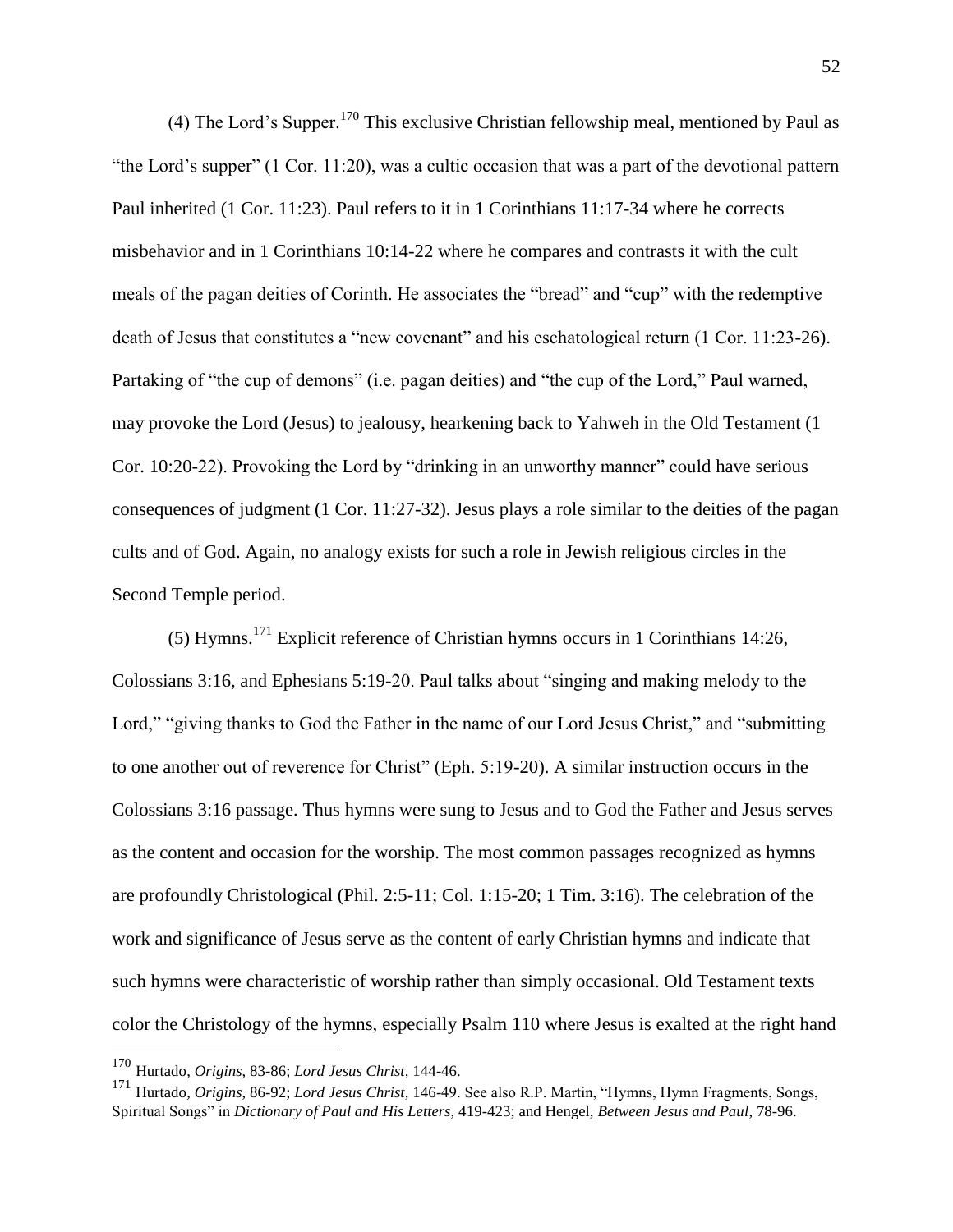of God. The common story of these hymns are that Jesus, the preexistent one, "made himself nothing" (Phil. 2:7) in the incarnation and his death where he is then raised up to the right hand of God where he pacifies the hostile powers of the universe, enthroned as cosmic Lord who received the right to rule humanity and to judge from the Father. No wonder Pliny wrote that Christians reported singing hymns to Christ as to a god (see above). The Christological focus of early Christian hymns is distinctive compared to any Jewish religious group of the period.<sup>172</sup>

(6) Prophecy.<sup>173</sup> Among the features of the early Christian worship assembly was prophetic speech (1 Cor. 12:10; 14:1-5, 24-5, 31; Rom. 12:8; Eph. 4:11).<sup>174</sup> It is important that prophecy lays claim that one speaks under direct divine inspiration for the deity, that is, speaking the words of the deity.<sup>175</sup> In the New Testament, Jesus is depicted as being a source of such oracles, thus he functioned in the way Yahweh and his Spirit did in the Old Testament. A number of passages indicate prophecy linked to Jesus in the New Testament (2 Cor. 12:9; 1 Thess. 4:15-17; possibly 1 Thess. 4:2 and 2 Thess. 3:6, 12; and 1 Cor. 14:37-8 Paul appears to claim prophetic authority). No divine agent figures take such a role in prophecy in any contemporary Jewish group. Combine this with the concern about false prophecy (Deut. 13:1-5) and the phenomenon becomes even more extraordinary.

(7) Christological Exegesis of the Old Testament.<sup>176</sup> The very act of Christological exegesis of Old Testament texts is a cultic devotional act because of its programmatic inclusion as a feature of devotion to Jesus. The corporate recognition of Jesus fulfilling Old Testament

 $172$  In the Old Testament Psalter there were psalms praising kings (e.g. Ps. 2; 42; 110), but such a concentration of the figure of Jesus characteristic of early Christian worship offers a major degree of difference at the least. See, Hurtado, *Origins*, 89-90.

<sup>173</sup> Hurtado, *Origins*, 93-4.

<sup>174</sup> By prophetic speech I mean, "oracles delivered as revelatory speech" (Hurtado, *Origins*, 93).

<sup>&</sup>lt;sup>175</sup> Hence the Old Testament phrase, "Thus says the LORD [Yahweh]."

<sup>176</sup> For a broad and in-depth survey of the New Testament use of the Old Testament, see *Commentary on the New Testament Use of the Old Testament*, ed. G.K. Beale and D.A. Carson (Grand Rapids, Michigan: Baker Academic, 2007).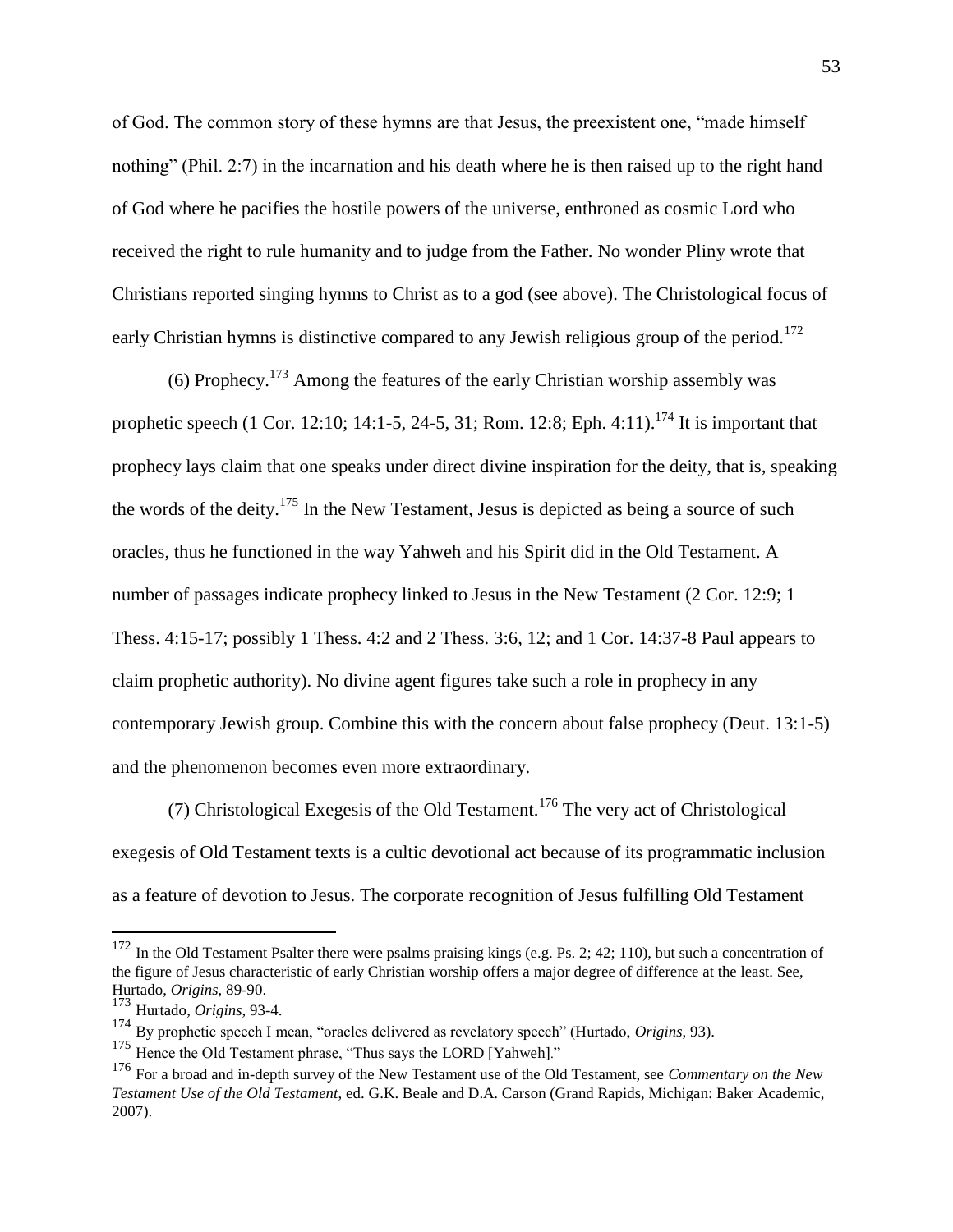texts, especially those that associate Jesus with Yahweh and attribute to him divine status and functions, within the other devotional practices indicate that Christological exegesis was central to early Christian devotion. Since the Christological exegesis of the Old Testament is so pervasive, I will give the most prominent example.<sup>177</sup> Early Christian use of Psalm 110 as a Christological text depicting Jesus as Davidic Messiah and Lord goes back to the interpretation of Jesus himself (Mat. 22:41-45; Mar. 12:35-37; Luk.  $20:41-44$ )<sup>178</sup> and pervades the rest of the New Testament as the central Old Testament text (Acts 2:32-36; 5:31; 7:55-56; Rom. 8:34; 1 Cor. 15: 25-27; Eph. 1:20-23; Col. 3:1; Heb. 1:3, 13; 8:1; 10:12; 12:2; 1 Peter 3:22). The collective force of the texts in their various New Testament contexts view Jesus as *seated* at the right hand of God with all things subjected to him on the earth and in heaven whether angels, authorities, or powers, and that he shares the name ("Lord") and attributes of Yahweh. Such exegesis has no real parallel in Second Temple Jewish literature and it unequivocally qualifies Jesus for inclusion in the divine identity of Yahweh.<sup>179</sup>

(8) Nomina Sacra?<sup>180</sup> Instead of writing out in full the words  $K\psi\rho\psi\phi$  (Lord),  $I\eta\sigma\phi\hat{\psi}\phi$ (Jesus),  $X\rho\sigma\sigma\sigma\zeta$  (Christ), and  $\Theta\epsilon\sigma\zeta$  (God), Christian scribes wrote abbreviated forms known as the nomina sacra ("sacred names," sg. nomen sacrum).<sup>181</sup> To form a nomen sacrum a scribe used

<sup>&</sup>lt;sup>177</sup> Other important OT texts include Joel 2:32 (Acts 2:21; Rom. 10:13); Deut. 6:4 (1 Cor. 8:6); Psalm 102:25-27 (Heb. 1:10-12)

<sup>178</sup> For further explanation that the widespread use of this Psalm originated with Jesus, see, Barnett, *Rise*, 168.

<sup>179</sup> Bauckham, *Jesus and the God of Israel*, 21-3. See Appendix B.

<sup>180</sup> J. Harold Greenlee, *Introduction to New Testament Textual Criticism: Revised Edition,* (Peabody, Massachusetts: Hendrickson Publishers, 1995), 20-21; Philip Comfort, *Encountering the Manuscripts: An Introduction to New Testament Paleography & Textual Criticism,* (Nashville, Tennessee: Broadman & Holman Publishers, 2005), 199-253; Larry W. Hurtado, *The Earliest Christian Artifacts: Manuscripts and Christian Origins*, (Grand Rapids, Michigan: William B. Eerdmans Publishing Company, 2006), 95-134; *Lord Jesus Christ*, 625-27.

<sup>&</sup>lt;sup>181</sup> The nomen sacrum for  $\pi v \in \partial \mu \alpha$  (Spirit) is also attested widely in the earliest MSS, but may have developed slightly later (Comfort, *Manuscripts*, 199). Other nomina sacra entered into the manuscript tradition over time for the Greek words for "Son," "Father," "Mother," "Savior," "cross," "man/person," "heaven," "David," "Israel," and "Jerusalem." For the list in Greek, see, Greenlee, *Textual Criticism*, 20. For the specific manuscript evidence for the nomina sacra, see, Comfort, *Manuscripts*, 214-53. The nomina sacra did not originate out of a concern for saving space, adaptation from documentary texts, or influence from Greek literary texts. See, Hurtado, *Artifacts*, 99-101.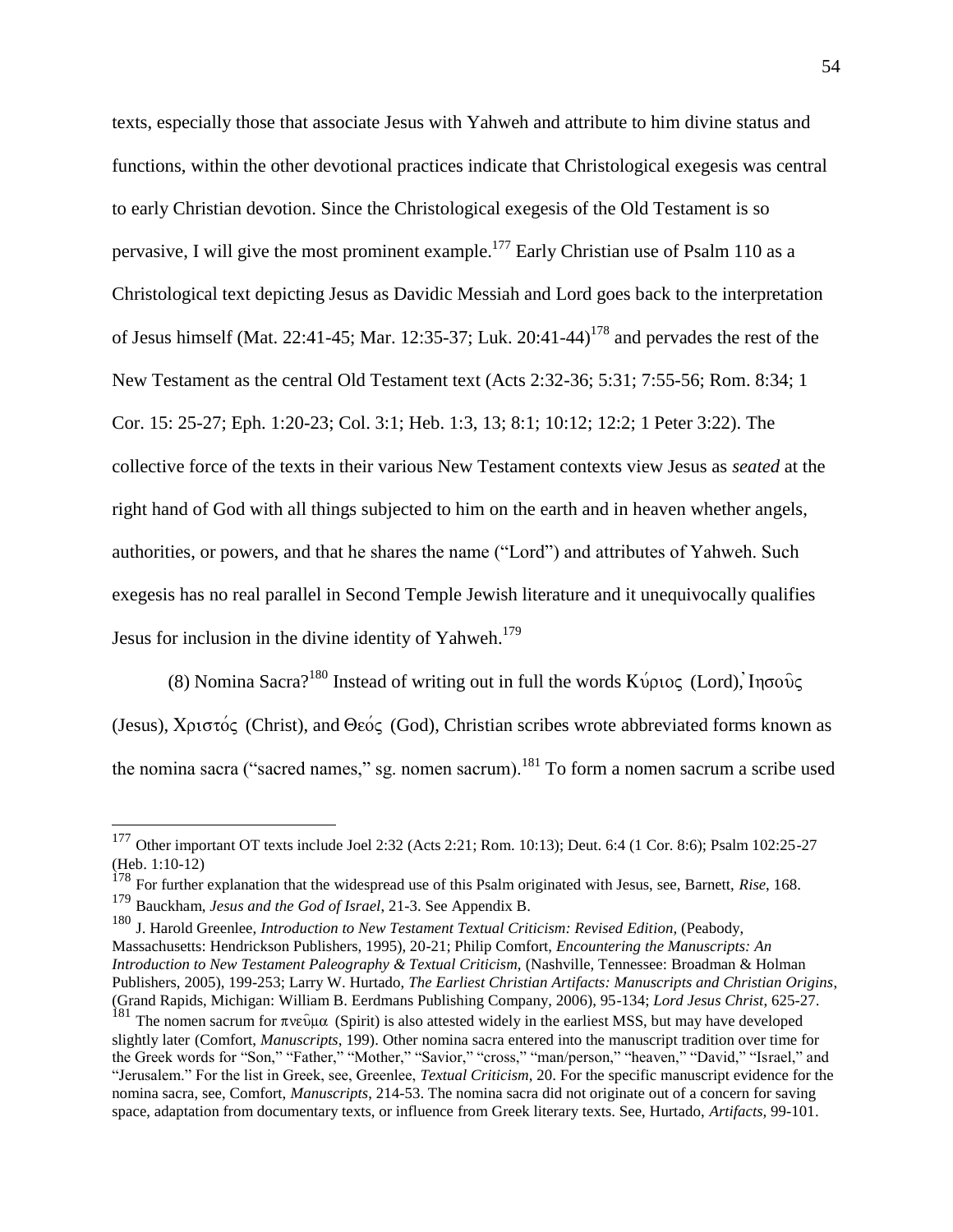either contraction or suspension and placed a line over the word. With contraction the scribe writes the first and last letters while the letters in between drop out. For example, KC was written instead of  $\kappa$  v $\rho$  to and XC instead of  $X\rho\sigma\sigma\sigma\zeta$ . Suspension is when the scribe writes the first two letters of the word and the rest of the letters get "suspended" and thus drop out. For example, IH was written instead of  $Infty\tilde{\nu}$  and XP instead of  $X\rho\upsilon\sigma\upsilon\varsigma$ .<sup>182</sup> More precisely the first nomina sacra were actually nomina divina, "divine names." <sup>183</sup> They registered religious devotion *visually* for early Christian scribes.<sup>184</sup> Although the use of nomina sacra may have been influenced by Jewish scribal practices of treating the Tetragrammaton, the divine name of Yahweh (YHWH), differently than all other words, the particular scribal techniques are uniquely Christian phenomena.<sup>185</sup> While our manuscript evidence only goes back so far, whenever the words "Lord," "Jesus," "God," and "Christ" occur in the earliest manuscripts they appear as nomina sacra.<sup>186</sup> Because of their consistent appearance of these four nomina sacra in the earliest manuscripts and in the different geographic textual traditions, that at least one of the nomina sacra (perhaps all 4) originated in the autographs provides a possible explanation as to their universal proliferation thereafter.<sup>187</sup> At this point, though, more manuscript evidence is required to turn "possible" into "probable." Such universal practice from the second century onward with regard to "Lord," "Jesus," "Christ," "God," and "Spirit" indicates that while the text of the New Testament was in its earliest stages it was copied according to a sort of universal standard.<sup>188</sup> Whichever nomen sacrum developed first, whatever early point they entered the textual tradition,

<sup>&</sup>lt;sup>182</sup> Sometimes a combination of contraction and suspension was used, e.g. IHC for Inσους.

<sup>183</sup> Hurtado, *Lord Jesus Christ*, 626.

<sup>184</sup> Hurtado, *Lord Jesus Christ*, 627.

<sup>185</sup> Hurtado, *Artifacts*, 120. Hebrew and Greek MSS of the OT show that the Tetragrammaton was treated in a special way. For a more detailed account of how Jewish scribes used the Tetragrammaton, see, Comfort, *Manuscripts*, 206-11.

<sup>186</sup> Comfort, *Manuscripts*, 199, 214.

<sup>187</sup> Comfort, *Manuscripts*, 211.

<sup>188</sup> Comfort, *Manuscripts*, 214.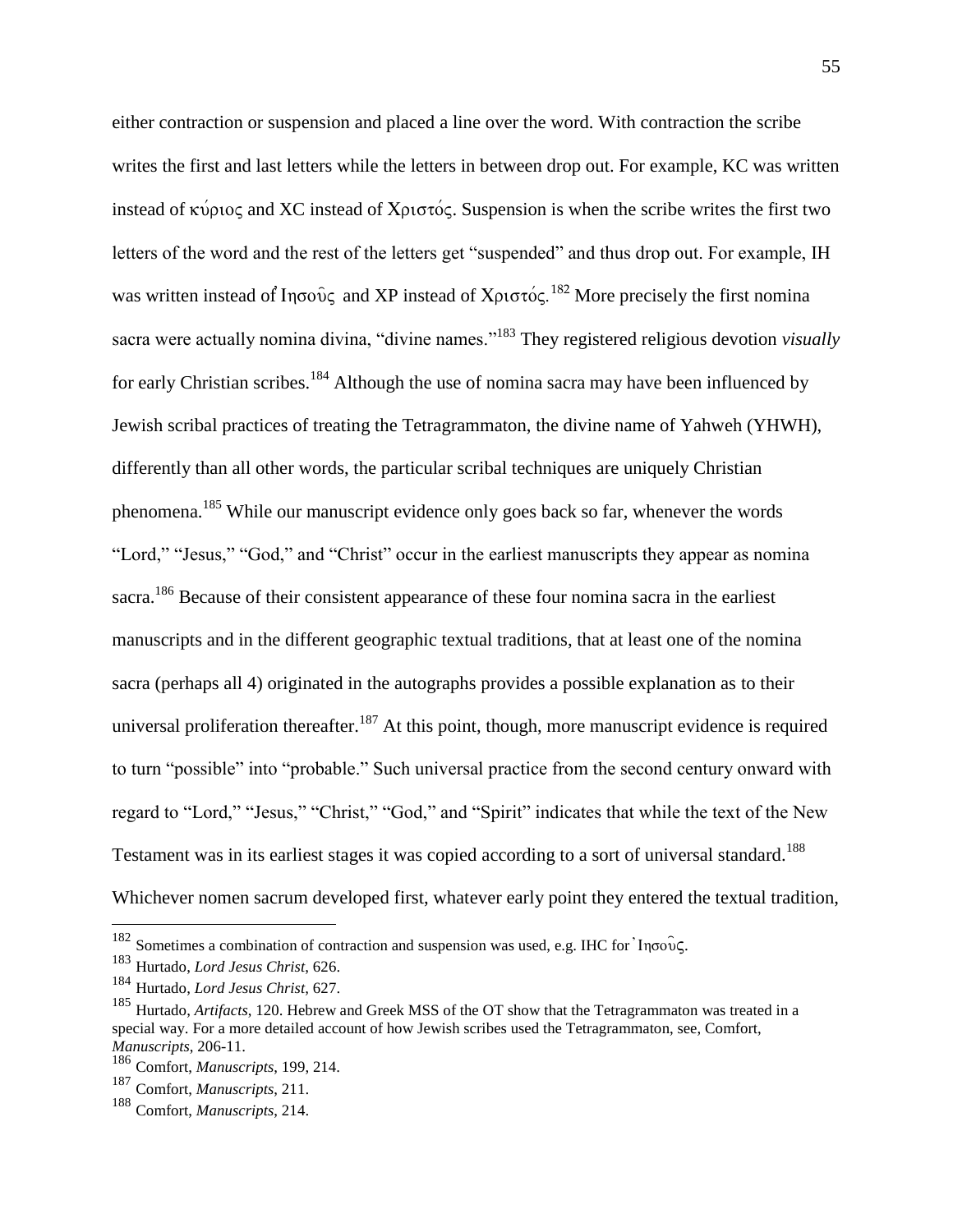Jesus is given devotion to the same degree as God and it is one that reflects the Jewish treatment of the Tetragrammaton.<sup>189</sup> While the evidence does not compel one to believe that this type of Jesus devotion originated in the earliest Christian circles, it is highly conducive to such a view. At the very least it indicates a remarkable reverence for Jesus as divine sometime in the earliest stages of the textual tradition of the New Testament.

#### *Summary*

 $\overline{a}$ 

Despite the fact that two figures, God and Jesus, received Christian devotion in programmatic fashion, I must also reiterate that Christians maintained Jewish scruples about exclusive monotheism and did not see themselves as worshipping two separate deities. One is not worshiped to the exclusion of the other. Early Christians did not simply throw their exclusive worship away to make room for Jesus. They maintained exclusive worship to Yahweh and believed God required that Jesus be worshiped<sup>190</sup> and that Jesus deserved such worship because of his person and work. The content and occasion of worship is usually Christological, but the worship of Jesus is always bound up with the worship of the Father and redounds to his glory (see esp. Phil. 2:9-11). Maintaining monotheism with two figures is seen by the way Paul reworks the Shema in "binitarian" or "dyadic" fashion.<sup>191</sup> They rejected pagan deities and instead worshiped "one God, the Father" and "one Lord, Jesus Christ" without violating Jewish monotheistic scruples (1 Cor. 8:4-6).<sup>192</sup> The name Yahweh is consistently associated with God

<sup>&</sup>lt;sup>189</sup> Comfort argues that the nomen sacrum for "Lord" may have been first, but Hurtado argues that the nomen sacrum for "Jesus" as first has the most explanatory power. See, Comfort, *Manuscripts*, 206-11; Hurtado*, Artifacts*, 111-20.

<sup>190</sup> Hurtado makes this point on numerous occasions. See, Hurtado, *Origins*, 97; *How on Earth?*, 29-30.

<sup>191</sup> Hurtado, *How on Earth?*, 48-53; *Origins*, 95-7; *Lord Jesus Christ*, 152-53.

<sup>&</sup>lt;sup>192</sup> Bauckham refers to this as "Christological Monotheism," that monotheism is viewed in terms of Christology and that Jesus is included in the divine identity in a way that maintains monotheism. He argues, rightly I believe, that the only way for Paul to maintain monotheism by including Jesus in the Shema is that if Jesus is included in the divine uniqueness. See, Bauckham, *Jesus and the God of Israel*, 26-30.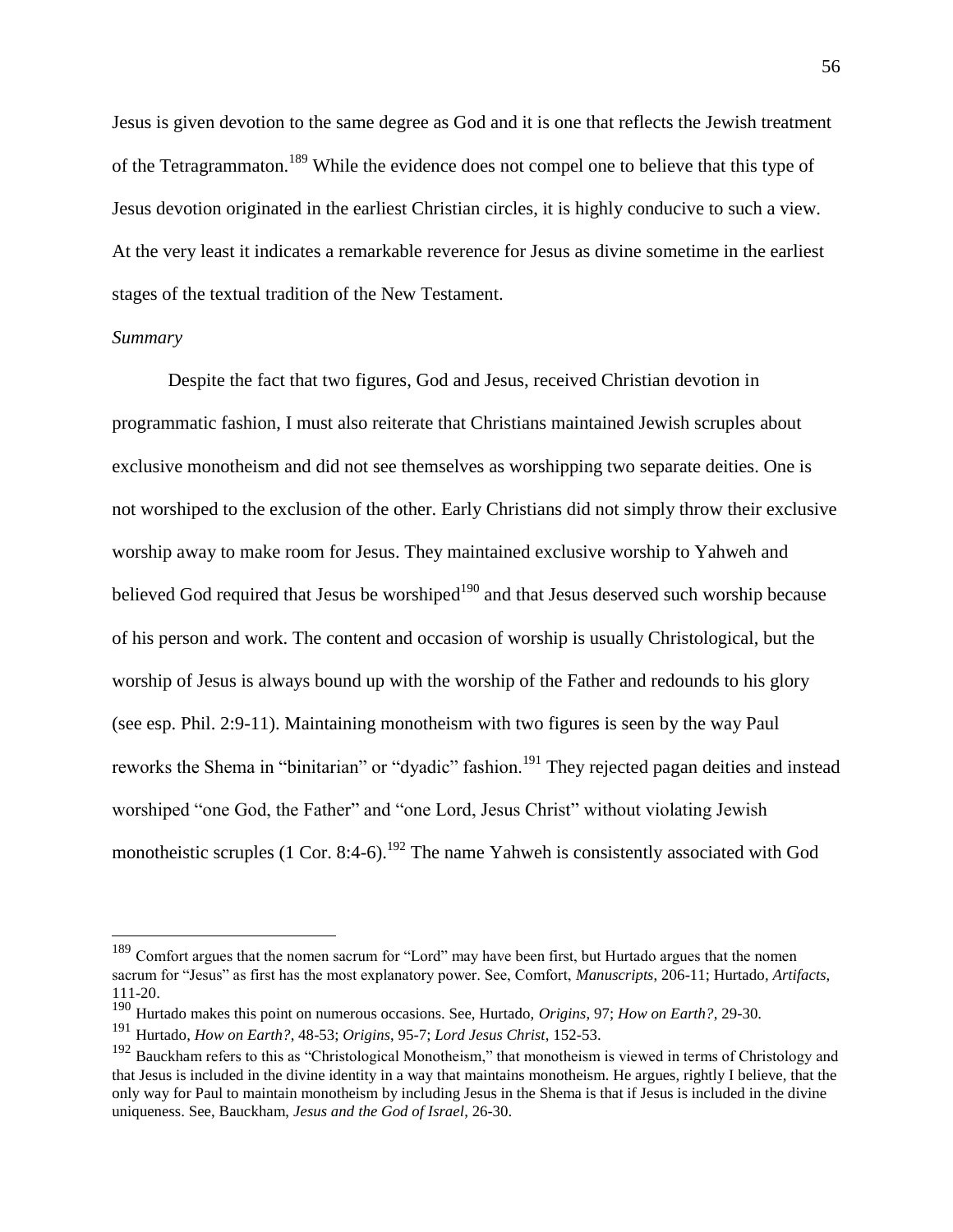the Father and Jesus through their dual inclusion in the constellation of Christian devotional practices.<sup>193</sup>

# **Paul and Jerusalem**

## *Common Creedal Confessions*

In the main, Pauline Christology substantially agrees with that of the Jerusalem community that preceded him. Three creed-like passages in Pauline literature supports this assertion, 1 Corinthians 15:1-8, Romans 1:3-5, and Galatians 4:4-6. Paul tells the Corinthians, "the gospel which I preached to you, and which you *received* […] I *delivered* to you as of first importance, what I also *received*" (1 Cor. 15:1-3, italics mine). He describes the content of that gospel (1 Cor. 15:3-8) in creedal form. Such a creedal formulation served the function of a "summary drawn up for catechetical purposes or for preaching" that "gives the gist of the Christian message in a concentrated form."<sup>194</sup> Three main considerations support the reading of this passage as a creedal statement. The repetition of  $\ddot{\text{o}}\tau\text{t}$  ("that") four times indicates a fixed set of propositions; the vocabulary is rare for Paul; and, as already noted, the material gets introduced as "received" and "delivered," which are "semitechnical terms for the transmission of "holy words" of the faith, both Jewish and Christian."<sup>195</sup> The content reads:

- (1) That ( $\delta \tau$ ) Christ died on behalf of our sins in accordance with the Scriptures, (v. 3)
- (2) that  $(\ddot{\text{o}}\tau\text{t})$  he was buried, (v. 4)
- (3) that  $(\tilde{\text{o}}\tau\tilde{\text{o}}\tau)$  he was raised on the third day in accordance with the Scriptures, (v. 4)
- (4) that  $(\ddot{\text{o}}\tau)$  he appeared to Cephas then to the Twelve then he appeared to more than five hundred brothers<sup>196</sup> [...] then he appeared to James then to all the apostles [...] and he appeared to me [Paul] (v. 5-8).

 $193$  The Holy Spirit in the NT is seen as the OT Spirit of Yahweh.

<sup>194</sup> J.N.D. Kelly, *Early Christian Creeds*, (London: Continuum International Publishing Group, 1972), 17. For similar brief Pauline 'creedal formulae', see also, Rom. 1:3-5, 8:34; 2 Tim. 2:8.

<sup>195</sup> R.P. Martin, "Creed," in *Dictionary of Paul and His Letters*, ed. G.F. Hawthorne and R.P. Martin, (Downers Grove, Illinois: Intervarsity Press, 1993), 191.

<sup>&</sup>lt;sup>196</sup> Paul states that most of these "five hundred brothers" are still alive, though some have "fallen asleep" (1 Cor. 15:6).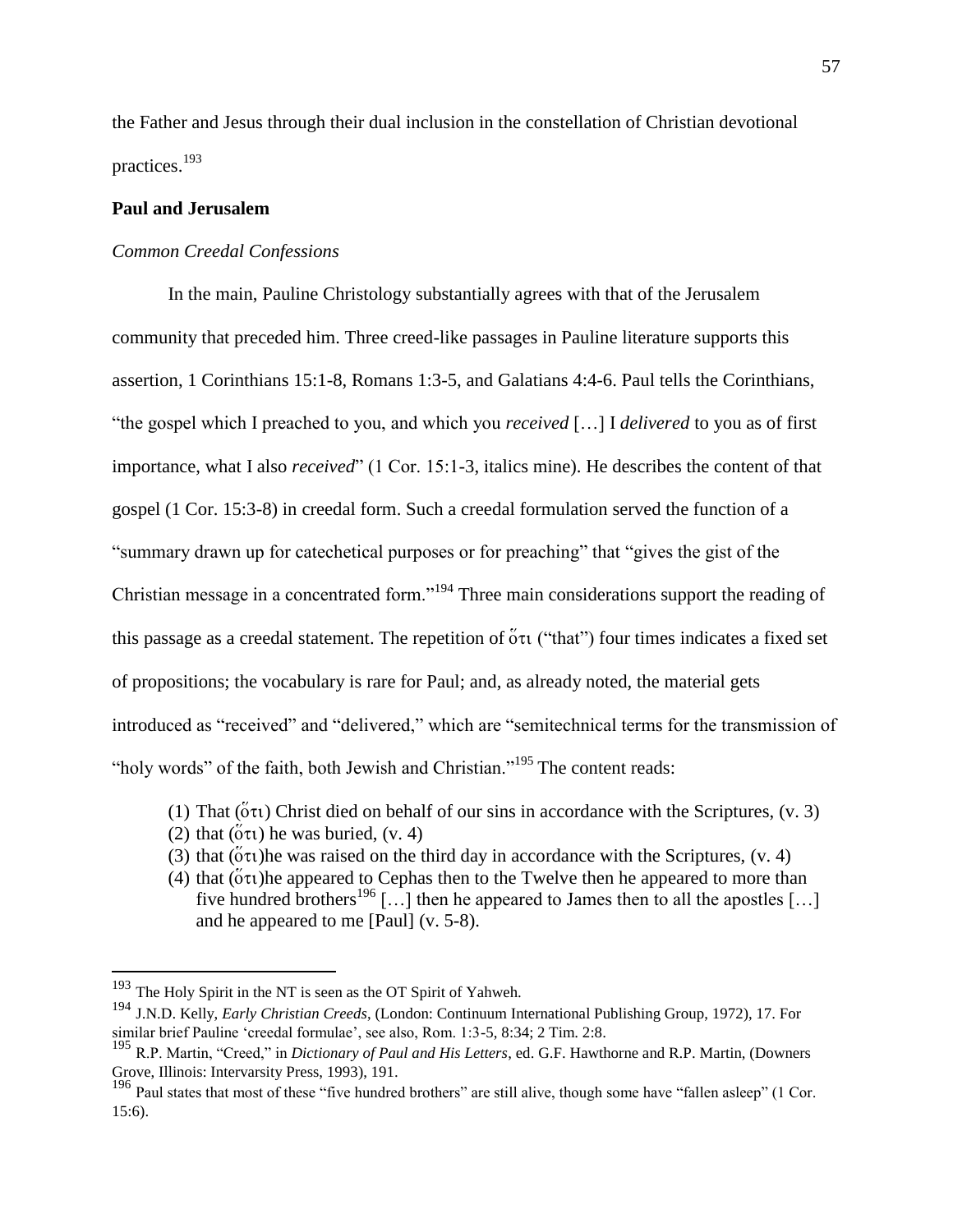This provides a link between the beliefs of Christians before the conversion of Paul and those of Christian Paul and his communities, showing them as essentially the same, which certainly includes the centrally important Christological beliefs contained in this passage and a devotional pattern that coincides with them.<sup>197</sup> This "received" Christological creed parallel's Luke's summary of Peter's speech in Caesarea (Acts 10:39b-43):

- (1) They put him to death by hanging him on a tree, (v. 39)
- (2) but God raised him on the third day (v. 40)
- (3) and made him to appear […] to us who had been chosen by God as witnesses (v. 40- 41)
- (4) […]. To him all the prophets bear witness that everyone who believes in him receives forgiveness of sins through his name (v. 43).

Jesus' burial, resurrection, and appearances form the central historical Christological beliefs. But the practice of "Christological exegesis" of the Old Testament Scriptures provides meaning to those historical occurrences for the earliest Christians. The twice-repeated phrase in the 1 Corinthians 15 text reflects this practice, "in accordance with the Scriptures" and the phrase in Acts, "to him all the prophets bear witness." Old Testament Christological exegesis and the appearances of the risen Christ undergird and support the Christological propositions of the substitutionary death of Christ and "that he was raised on the third day." Historically, the "teaching" ( $\delta \delta \alpha \gamma$ ) of Peter and the other apostles (e.g. Acts 2:42) likely serve as the source of the "received" Pauline creed. But in order to establish a stronger historical connection some other Pauline texts deserve consideration.

A similar condensed creed-like statement occurs in Romans 1:3-5, which reads,

"concerning his [God's] son":

 $\overline{a}$ 

(1) who was descended from David according to the flesh, (v. 3)

 $197$  By this I do not mean that the beliefs and practices were exact 'photocopies'; rather, there exists the same basic content and form between those who "passed on" and those who "received," e.g. Jesus the Davidic Messiah is exalted to and sitting at right hand of the Father, believers sing psalms of/through the risen Christ to God, and they refer to Jesus as "Lord." The last clause, the appearance to Paul, can be seen as a Pauline addition.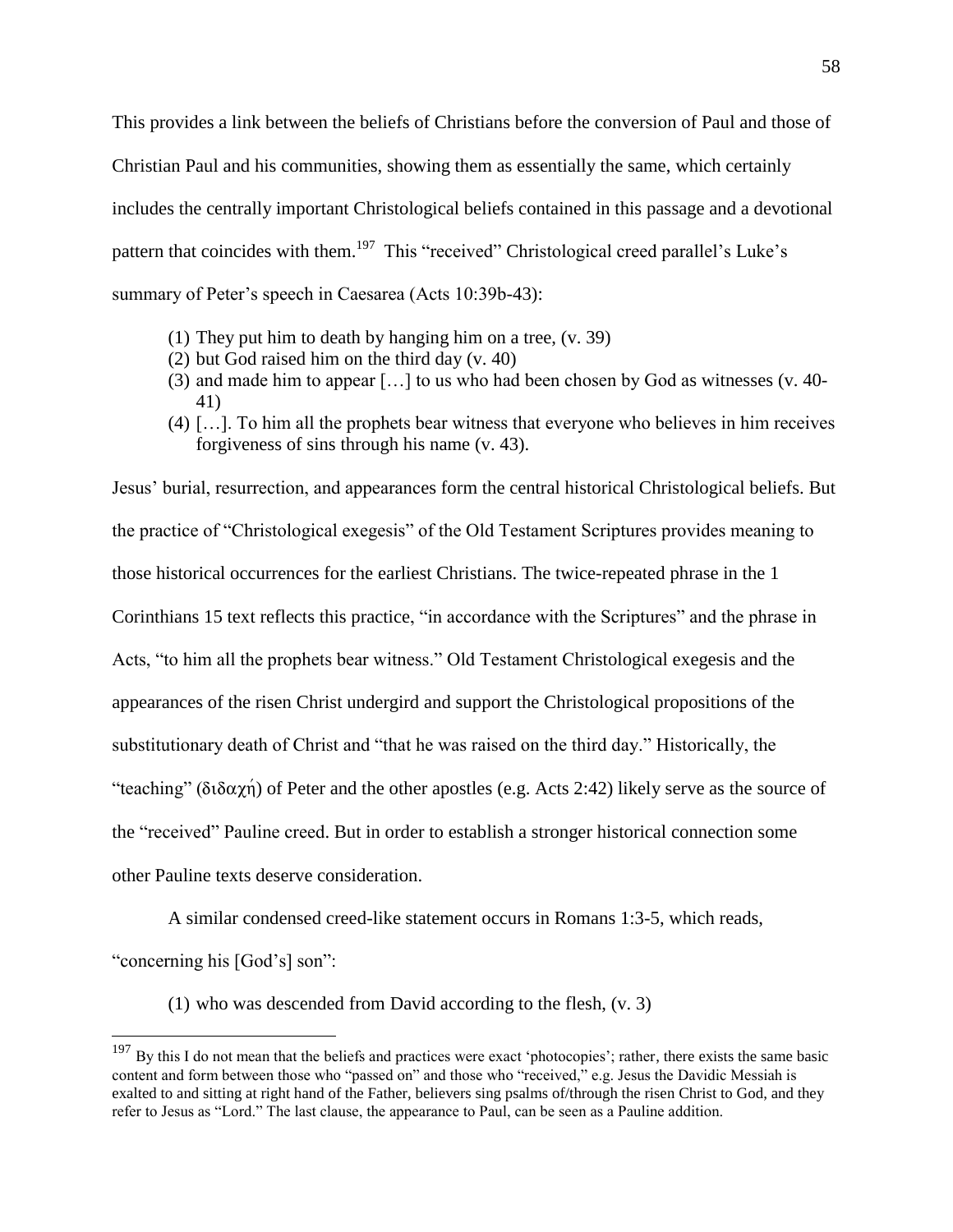- (2) who was declared to be the Son of God in power according to the Spirit of holiness by his resurrection from the dead, (v. 4)
- (3) Jesus Christ our Lord, (v. 4)
- (4) through whom we received grace and apostleship to bring about the obedience of faith *on behalf of his name* among all the nations… (v. 5)

The material about the resurrection serves as an overlap with the material from 1

Corinthians 15, but in Romans 1:3-5 Paul relates other information, namely that Jesus, the Christ, was of Davidic lineage and was declared Son of God and believers now call him their Lord. Of particular note is also the use of the phrase "his name" in reference to Jesus that was also typical of the early Jerusalem community (see above). Basically all of the Christological information in Romans 1:3-5 is present in Peter's speech at Pentecost.<sup>198</sup> Here are the parallel Christological

affirmations:

 $\overline{a}$ 

| <b>Fulfillment of Scripture</b>   | Rom. 1:2   | Acts 2:25-26             |
|-----------------------------------|------------|--------------------------|
| Jesus' descent from David         | Rom. 1:3   | Acts $2:20$              |
| Jesus' special relationship w/God | Rom. $1:2$ | Acts 2:31                |
| Jesus' resurrection               | Rom. 1:4   | Acts 2:32                |
| Jesus as Lord                     | Rom. 1:4   | Acts 2:36                |
| Coming of the Spirit at that time | Rom. 1:4   | Acts 2:17 <sup>199</sup> |

Such agreement defies coincidence and must be connected in some way, especially given the short time frame and personal connection between Paul and Jerusalem Christians (see below). It is reasonable to conclude that Pauline Christology is closely connected to and in line with "the teaching" ( $\delta \delta \alpha \chi_1$ ) of the apostles in Jerusalem frequently mentioned in the early chapters of Acts (Acts 2:42; 4:2; 5:21, 42).

<sup>&</sup>lt;sup>198</sup> Absent from Peter's speech is the specific title "Son of God." This title stems from Jesus himself and is no doubt included in Petrine and early Jerusalem Christology. The "Johannine Thunderbolt" supports this view. It reads, "All things have been handed over to me by my Father, and no one knows the Son except the Father, and no one knows the Father except the Son and anyone to whom the Son chooses to reveal him" (Matthew 11:27; Luke 10:22). It is called the "Johannine Thunderbolt" because it is a Synoptic passage pregnant with Johannine Christology. The Lukan parallel varies slightly at this point, reading, "no one knows who the Son is except the Father, or who the Father is except the Son…" The four Gospels are littered with evidence for Jesus' belief in his unique Sonship, but some of the primary texts include Peter's confession (Matthew 16:16), Martha's confession (John 11:27), Jesus' teaching of the Parable of the Tenants (Mat. 23:33-46; Mar. 12:1-12: Luk. 20:9-18), and Jesus in front of the high priest before his death (Mat. 26:63-64; Mar. 14:61-62; Luk. 23:67-70).

<sup>199</sup> This table is slightly modified from Barnett, *Birth*, 91.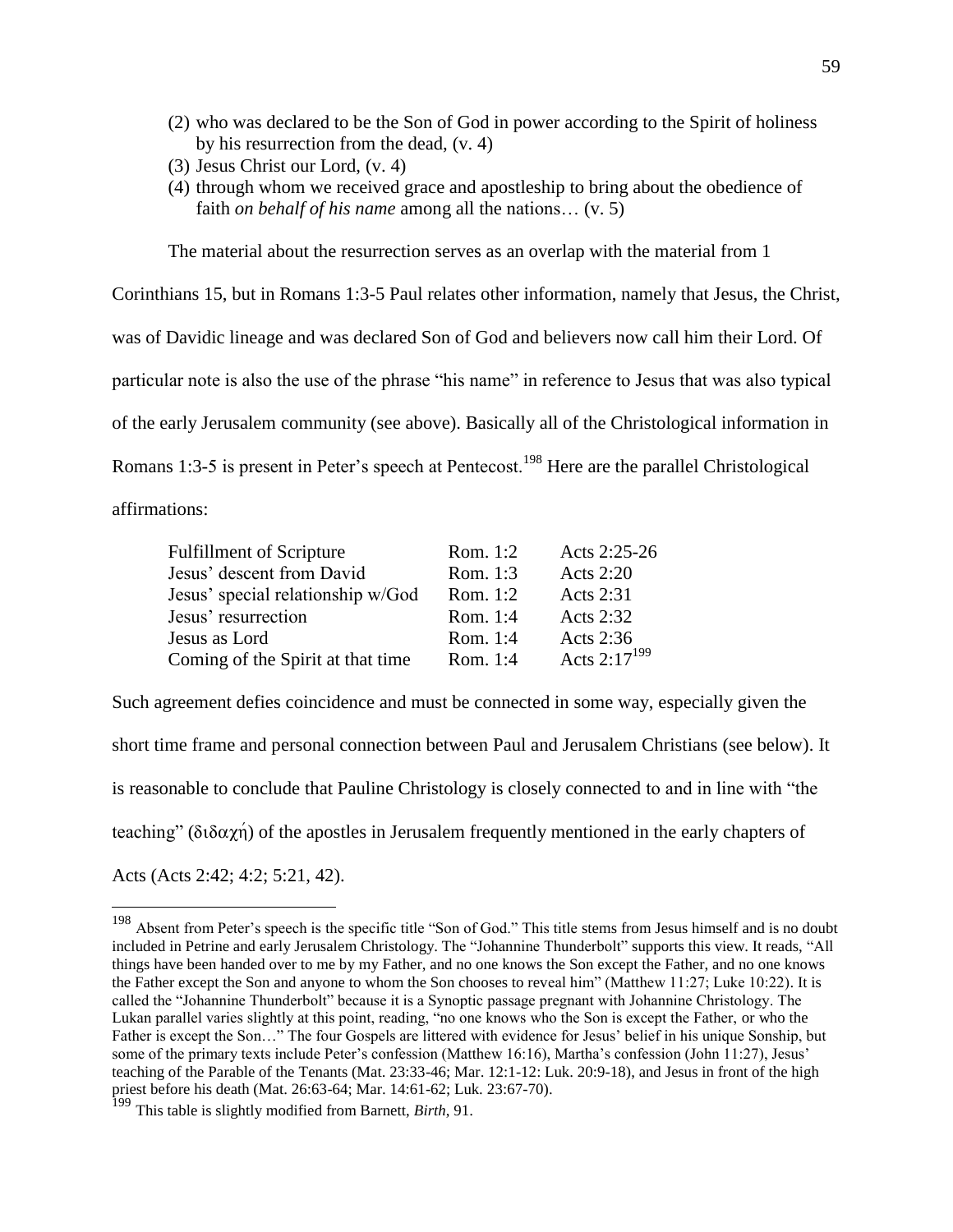One additional creed-like statement will suffice and it is from Galatians 4. It reads, "but when the fullness of time had come"

- (1) God sent forth  $[\dot{\epsilon}\xi\alpha\pi\acute{\epsilon}\sigma\tau\epsilon\lambda\epsilon v]$  his son, (v. 4)
- (2) born of a woman, (v. 4)
- (3) born under the law, (v. 4)
- (4) to redeem those who were under the law, (v. 5)
- (5) so that we might receive adoption as sons (v. 5). And because you are sons,
- (6) God has sent the Spirit of his Son into our hearts, crying, "Abba! Father!"… (v. 6)

Paul uses the word "sent forth  $\left[\epsilon \xi \alpha \pi \epsilon \sigma \tau \epsilon \lambda \epsilon \nu\right]$ " with reference to the sending of Jesus as opposed to just the verb "sent"  $\left[\alpha \pi \epsilon \sigma \tau \epsilon \lambda \epsilon \nu\right]$ . This verb seen in light of the similar text of Romans 8:3, which states that God sent "his own Son in the likeness of sinful flesh," strongly suggests that this text presupposes the heavenly preexistence of Jesus as a person prior to his birth "of a woman."<sup>200</sup> Aside from the use of the verb "sent forth," two other considerations indicate that Paul assumes that Jesus preexisted as the divine Son. (1) In verse four there is "the otherwise unnecessary clause  $\gamma \in \mathcal{C}$  ( $\gamma \in \mathcal{C}$   $\gamma \in \mathcal{C}$  (*"born" of a woman*); and (2) "the use of the participle *yevoluevoc (having come to be)* rather than *yevvoluevoc*, the ordinary verb for "birth."<sup>201</sup> Like in the 1 Corinthians and Romans 1 creeds, the propitiatory death of Jesus "to" redeem those who were under the law" comes into a creed-like formula here in Galatians 4. The context of Galatians firmly establishes that Paul, when he says Jesus was sent "to redeem," writes about redemption in Galatians 4:5 in light of his previous assertion that:

Christ redeemed us from the curse of the law by becoming a curse for  $us -$  for it is written, "Cursed is everyone who is hanged on a tree  $(GaI, 3:13)$ .<sup>202</sup>

Thus contained in Galatians 4:5 is the substitutionary death of Christ and it once again receives a prime place in creedal formulations.<sup>203</sup> Immediately after the creed, Paul draws out further

<sup>200</sup> Simon J. Gathercole, *The Preexistent Son: Recovering the Christologies of Matthew, Mark, and Luke*, (Grand Rapid, Michigan: William B. Eerdmans Publishing Company, 2006), 28-9.<br>201 Beach West Lines

<sup>201</sup> For fuller discussion, see Fee, *Pauline Chrisotology*, 211-220.

<sup>202</sup> Paul references the Old Testament text of Deut. 21:23 here.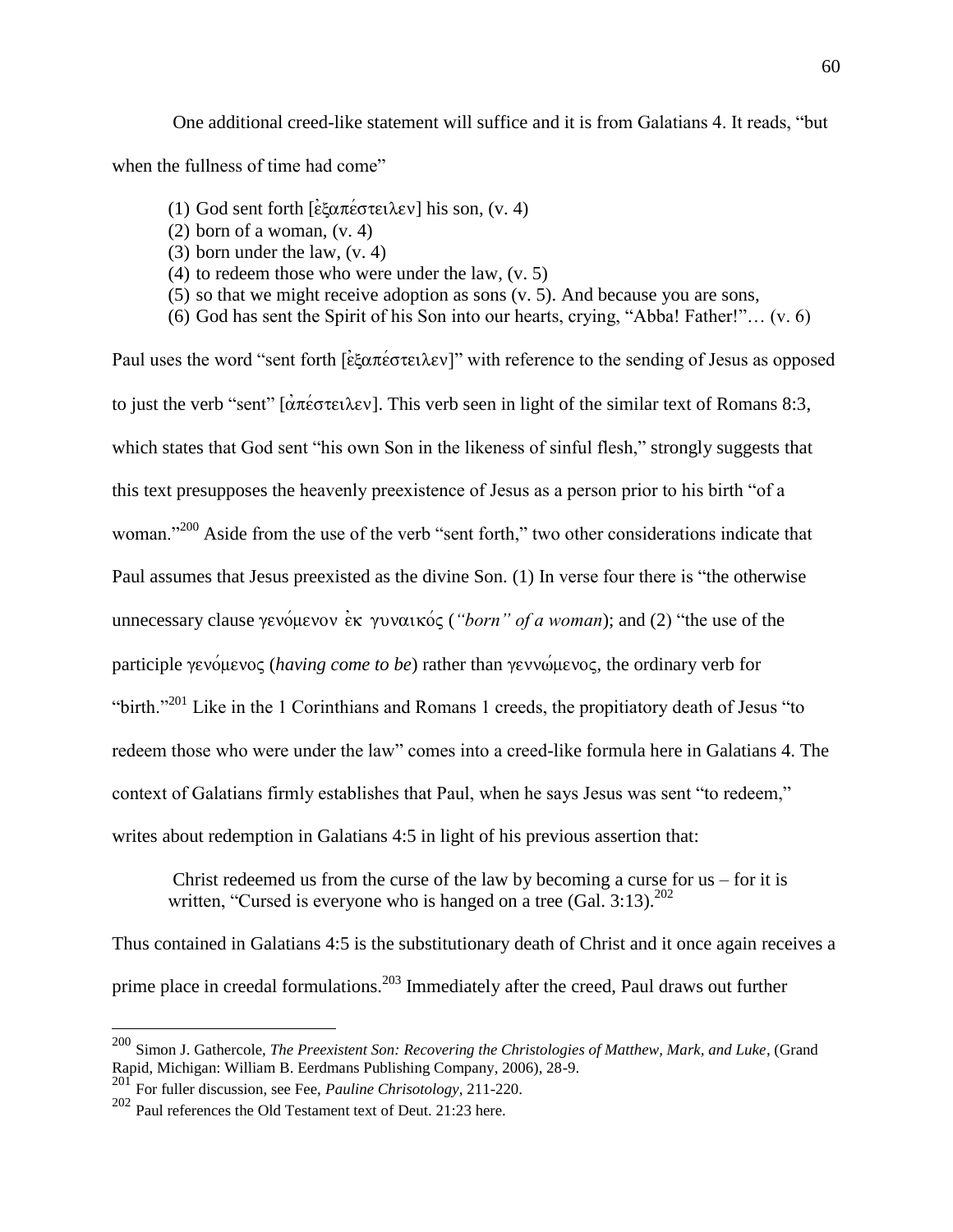meaning for his readers. Believers, having been adopted by God as sons, the Spirit of his Son now abides in their hearts and cries, "Abba! Father!" (Gal. 4:6). Paul uses the word "Abba," an Aramaic term mediated through the "teaching" of the apostles to Paul that ultimately stems from Jesus (see below). The fact that Paul can use fixed creedal forms handed down to him and to his audience to make theological points shows that the early Christian community, starting in Jerusalem, understood itself as tied to certain identifiable beliefs about who Jesus was and what he did that were then "delivered" and "received" to those who became Christians in a reliable manner.

Given that Pauline Christology bears the marks of a Christology received from the mother church in Jerusalem, the question arises then, when, where specifically, and from whom in particular did Paul acquire his Christology? Though Paul certainly possessed some knowledge of "The Way" while he persecuted it, his first formal catechetical instruction occurred, after the appearance of Christ to him on the road to Damascus, in Damascus (Acts 9:8-  $22$ ).<sup>204</sup> Paul was baptized in Damascus (Acts 9:18), before which he would have certainly received some catechetical teaching regarding "the faith," as well as after baptism during his stay there. This is evident by the fact that Luke records that, after a stay in Damascus with the disciples there "for some days," Paul went into the synagogues in the city and proclaimed that Jesus was "the Son of God" and "the Christ" (Acts 9:19b-22). Pauline Christology in his letters confirms the Lukan narrative that Paul proclaimed that Jesus was Son of God and the Christ after his conversion (see above). A man named Ananias was among those "disciples in Damascus"

 $^{203}$  Some might say that this issue is soteriological (concerning the doctrine of salvation) and not Christological. But to argue that is to miss the point, soteriology and Christology necessarily inform each other. Soteriology has everything to do with the person and work of Christ.

<sup>&</sup>lt;sup>204</sup> Barnett, *Paul*, 73-5; Barnett, *Birth*, 87. This is not to ignore whatever information Paul received in his encounter with the risen Christ on the road to Damascus that caused him to radically change his view about Jesus, but to focus on the formal catechetical origins of his Christology.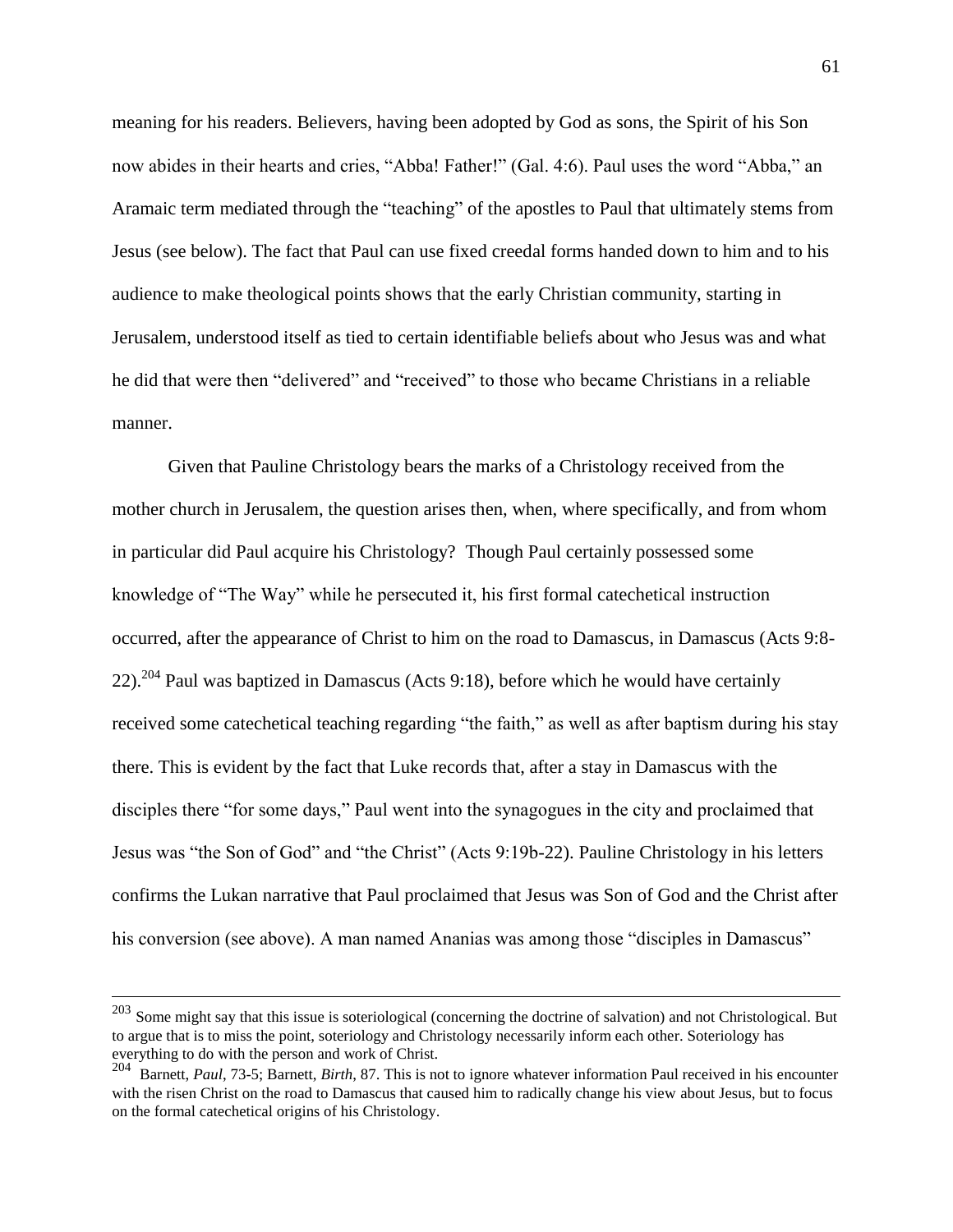who would have initially instructed Paul in the faith and baptized him (Acts 9:10, 17-19a). Thus Paul here proclaims that Jesus is Son of God and the Christ, beliefs he received from Christians in Damascus. The conversion of Paul pushes two major features of Pauline Christology, Jesus as Son of God and Christ, and the initiation rite of baptism back inside a year from the time of the death of Jesus. Where else would the Damascus believers have received their Christology and devotional pattern but from believers who had come from Jerusalem? There is no viable alternative to the assertion that Damascus Christology and Jesus-devotion reflected that which originated in Jerusalem.

#### *Aramaisms and Historical Interaction Between Paul and the Jerusalem Church*

Furthermore, the use of 'Abba,' 'amen,' and 'maranatha' by Paul displays this unity between Aramaic and Greek-speaking communities and the dependence of Paul upon the earliest believers for his Christology and devotional practice.<sup>205</sup> One might argue, though, that this similarity need not indicate shared or derived Christology or devotional practices but Paul might merely have adopted some of the cultural language present in the intellectual and religious environment. This approach provides an explanation for Pauline Aramaisms that connects to the Jerusalem predecessors directly or indirectly, but also leaves room for a large degree of Pauline theological and liturgical innovation. But is this a viable explanation for the Pauline Aramaisms? Such a minimalist approach must ignore a large body of evidence to the contrary that demonstrates Paul's concern for maintaining ties with the Judean churches and apostles that preceded him. Looking at the broad demographic of the earliest Christians and the association between Paul and major and minor figures from the Jerusalem churches provides a wider historical context that helps explain the Pauline use of Aramaisms.

<sup>&</sup>lt;sup>205</sup> Paul uses 'Abba' in Rom. 8:15, Gal. 4:6, 'maranatha' in 1 Cor. 16:22, and 'amen' in Rom. 1:25; 9:5; 11:36; Gal. 1:3-5; Eph 3:21; Phil. 4:20; 1 Tim. 1:17; 6:16; 2 Tim. 4:18; 1 Cor. 16:23-24; Gal. 6:18; 2 Cor. 1:20.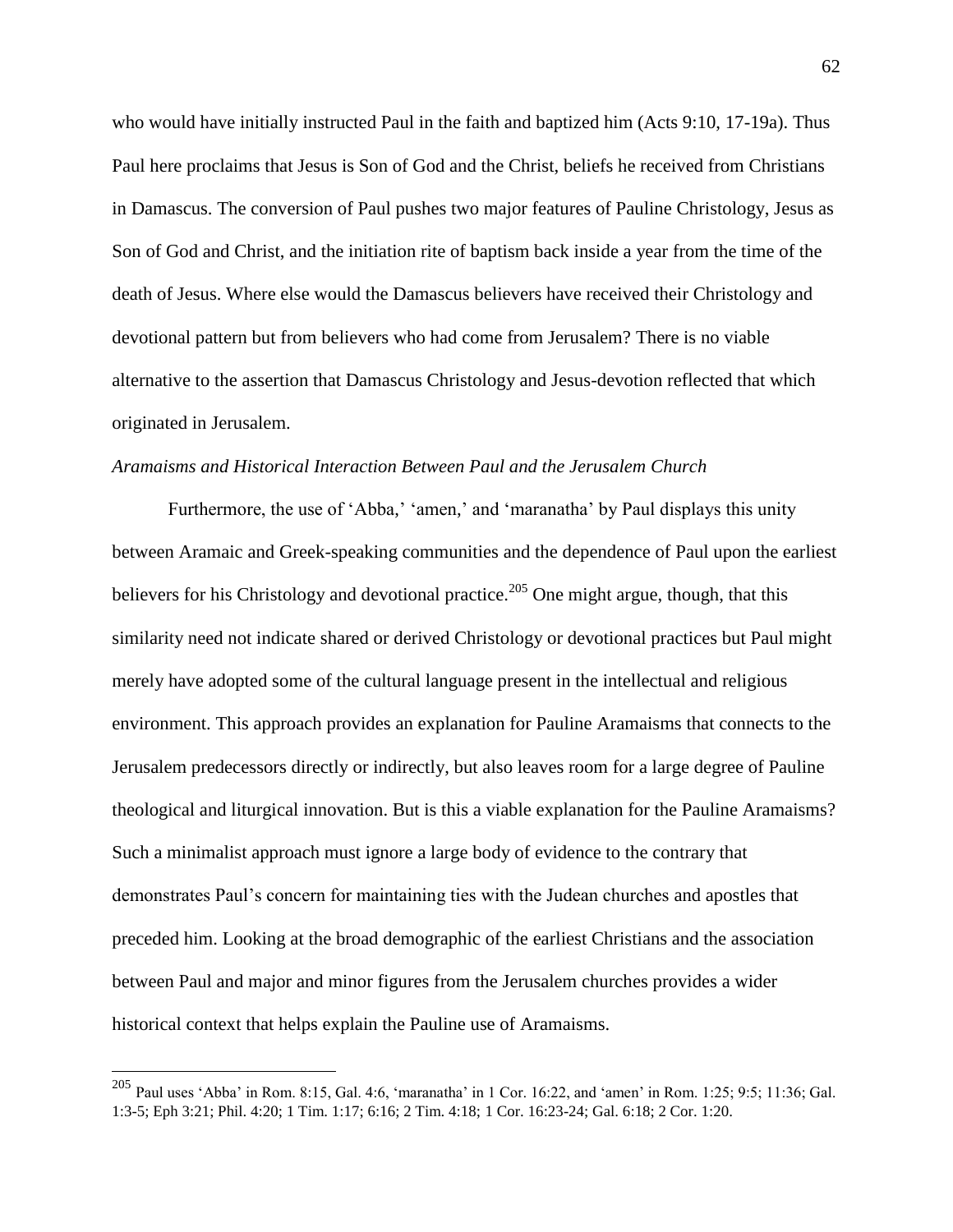Along with the four Gospels, the book of Acts indicates that the earliest Christians were predominantly Jews. Some of these figures include Jesus' mother, Mary (Mat. 13:55; Mar. 6:3; Luk. 1:27; Acts 1:14), the Twelve, namely, Simon/Peter, Andrew, John and James Zebedee, Philip, Thomas, Matthew, Bartholomew, James son of Alphaeus, Thaddeus, Simon the zealot, and Matthias (replaced Judas Iscariot) (Mat. 10:2-4, Mar. 3:16-19, Luk. 6:13-16, and Acts 1:13), other women, e.g. Mary Magdalene (Mat. 27:56, 61; 28:1; Mar. 15:40, 47; 16:1; Luk. 8:2; 24:10; Jn. 19:25) and Salome (Mar. 15:40; 16:1), James the brother of Jesus (Mar. 6:3; Mat. 13:55), Barnabas (Acts 4:36-37; 13:1), Stephen (Acts 6:5-6), and Saul/Paul (Acts 8:1; 9:1-31, etc.). Pauline evidence supports that the leaders of the early Jerusalem community were Cephas/Peter, James "the Lord's brother," and John Zebedee (Gal. 1:18-19; 2:9). Other evidence suggests that many of Paul's associates were Jewish Christians, prominent of who were Priscilla (Prisca) and Aquila (Rom. 16:3; 1 Cor. 16:19; Acts 18:2), Apollos (1 Cor. 16:12; Acts 18:24), Herodian (Rom. 16:11), Lucius, Jason, Sosipater (Rom. 16:21), and Barnabas (Gal. 2:13).<sup>206</sup>

At least two implications can be drawn by this dominant Jewish demographic of identifiable figures in the first few decades of the Christian movement. First, it is strong reason to reject the notion that the rise of devotion to Jesus as true deity, witnessed in the earliest Christian circles, came about via massive influence or appropriation of pagan religious ideas and practices.<sup>207</sup> Although that view that Christians appropriated pagan religion is not widely found among professional historians, it deserves brief consideration because it still finds a surface level possibility and has been the subject of many a popular author. Jewish reactions to Hellenism under the Hellenistic kingdoms in the third and second centuries BCE support the rejection of

 $^{206}$  For a more extensive discussion and lists of names in the Gospels and in Palestine during this time, see Richard Bauckham, *Jesus and the Eyewitnesses: The Gospels as Eyewitness Testimony*, (Grand Rapids, Michigan: William B. Eerdmans Publishing Company, 2006), 39-92. For early Christian demographics, see Hurtado, *How on Earth?*, 38-42.

<sup>207</sup> Hurtado, *How on Earth?*, 39.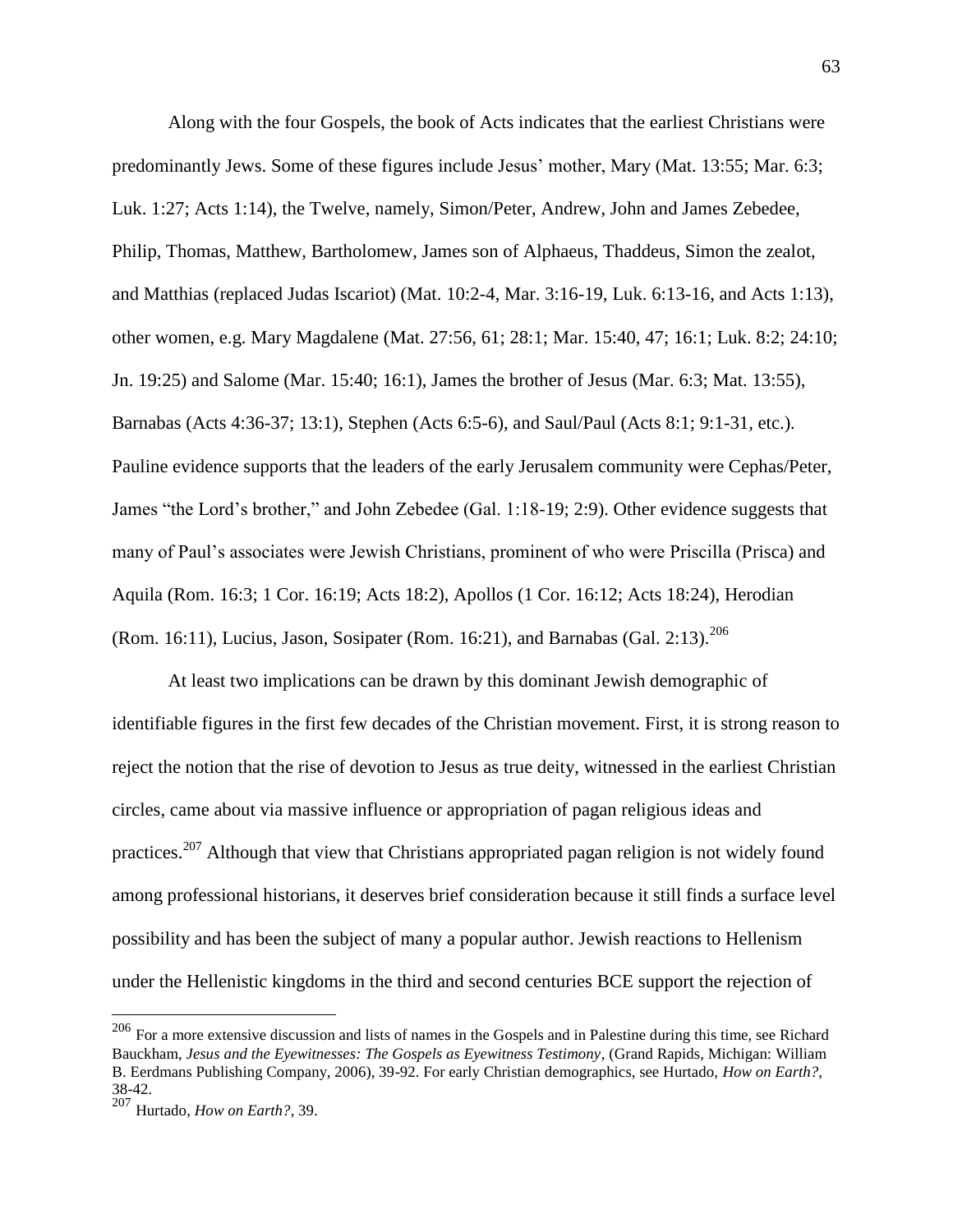that position. It is true that some Jews, usually in the upper echelons of society, assimilated to certain Hellenistic cultural and religious practices under Ptolemaic and Seleucid rule. Such influences included the lingua franca Koine Greek, philosophy, dress, and dining customs. It did not follow, though, that these cultural adaptations signaled that those Jews were ready to adopt pagan religion.<sup>208</sup> There is no evidence that Jews who embraced their ancestral religion at the same time embraced pagan religion by adding other deities other than the one God of Israel. Likewise there is no evidence that they were ready to accept the idea that deified humans should share in the reverence reserved for God alone.<sup>209</sup> While under Hellenistic administration Jewish apocalyptic thought along with adherence to the law of Yahweh, temple participation, and celebrations of great saving events, came to define the corporate life of the Jewish covenant people. This conservative reaction to Hellenism sharpened after the accession of the Seleucid king, Antiochus IV, in 175 BCE.<sup>210</sup> Antiochus IV introduced overt Hellenism and launched an attack on the fundamentals of the Jewish ancestral religion. He inserted his own Hellenizing puppets as high priests (e.g. Menelaus), and an altar dedicated to Zeus was erected on the alter in the temple of Yahweh in Jerusalem on which pigs were sacrificed. The actions of Antiochus provoked a variety of Jewish reactions and eventually the Jews revolted. Led by the Hasmonaean Judas "Maccabeus" they defeated the Seleucids and rededicated the temple. Subsequent Hasmonaean elites succumbed to Hellenism and corruption, but the other Jewish groups withdrew their support from them.<sup>211</sup> Stark aversion and opposition to Hellenism with regard to religion characterized the Jewish people, even in the Diaspora, throughout the Hellenistic and Hasmonaean periods, and it continued into the Roman period.

<sup>208</sup> Hurtado, *How on Earth?*, 40; Barnett, *Rise*, 50.

<sup>209</sup> Hurtado, *How on Earth?*, 40.

<sup>210</sup> Barnett, *Rise*, 50-51.

<sup>211</sup> Barnett, *Rise*, 52-63.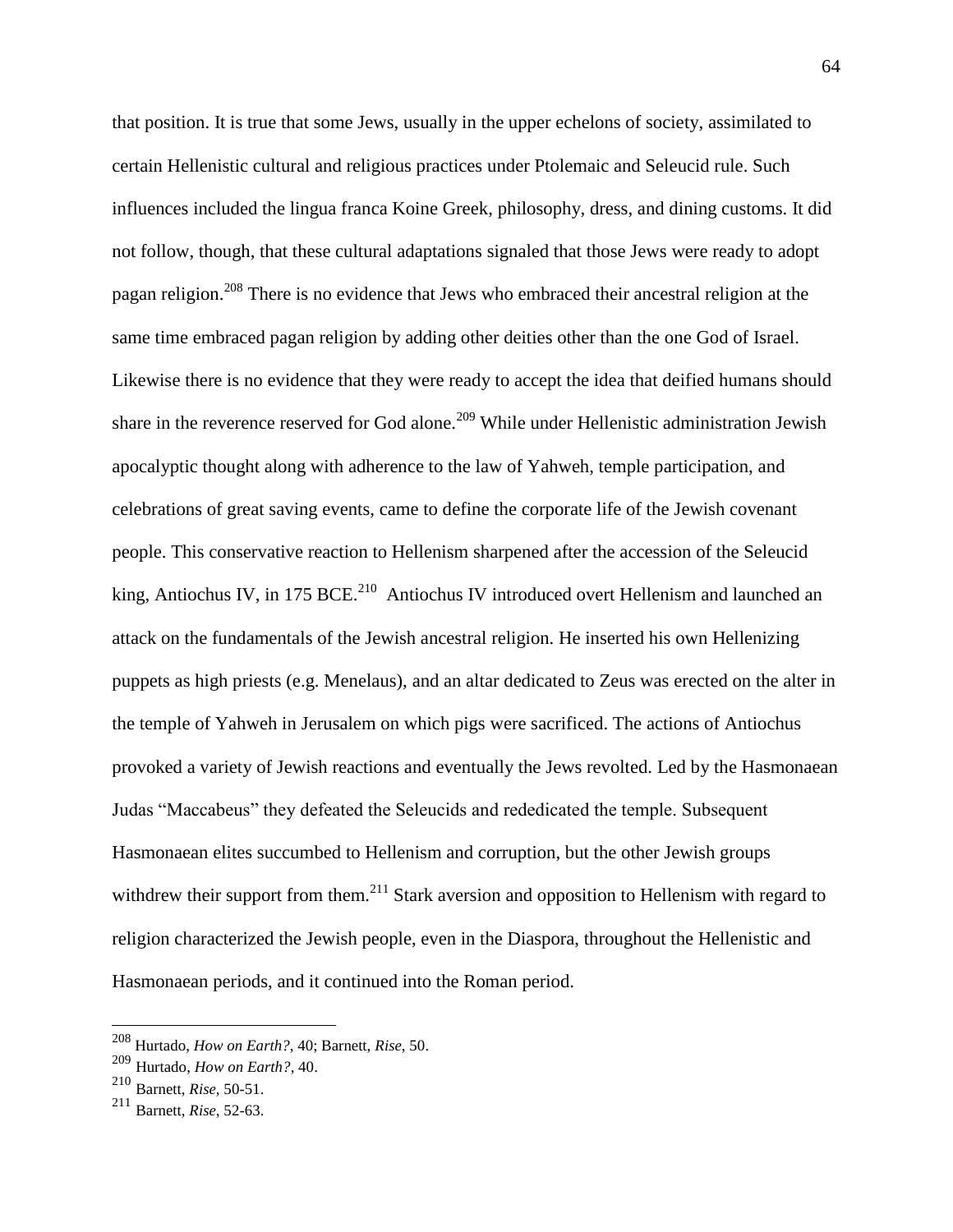The earliest Christians continued this consistent affirmation of explicit monotheism and sharp rejection of pagan notions of religion (e.g. polytheism). Paul commended the Thessalonians for their faith and how they "turned to God from idols to serve the living and true God, and to wait for his Son from heaven, whom he raised from the dead, Jesus who delivers us from the wrath to come" (1 Thess. 1:8-9). This demonstrates that early Christians rejected their pagan practices and religion to turn to the one true God and his Son Jesus. Indeed, rejection of pagan religion with their gods and lords was requisite in order to enter Christian fellowship. In 1 Corinthians 8-10 Paul addresses Gentile converts in Corinth about surrounding pagan religious setting, indicative of the sort issues Gentile converts would have faced throughout cities of the Roman world outside Judea.<sup>212</sup> He strongly directs them to shun any overt pagan religious activity. Paul in the strong monotheistic passage of 1 Corinthians 8:4-6, states that pagan idols, the many "so-called gods" and lords, have no real existence but "there is no God but one." This is right before he reconstructs the Shema to include the one God, the Father, and the one Lord, Jesus Christ (see above). Becoming a Christian involved explicit rejection of pagan deities. Participation in pagan religious practices was not consistent with the service of the one true God and Paul made this known with explicit teaching for Christians to "flee from idolatry" since "what pagans sacrifice they offer to demons and not to God" (1 Cor. 10:14, 20). The "cup of the Lord" and "the cup of demons" were incompatible (1 Cor. 10:21). Paul also speaks of former pagans who were once "enticed and led astray to idols that could not speak" (1 Cor. 12:2). The earliest Christian evidence clearly displays an antithesis between Christian monotheism and pagan religion in belief and practice. Thus there was no room for the incorporation of pagan practices let alone pagan deities or deified men. These possible pagan analogies to Jesus

<sup>212</sup> Hurtado, *How on Earth?*, 44.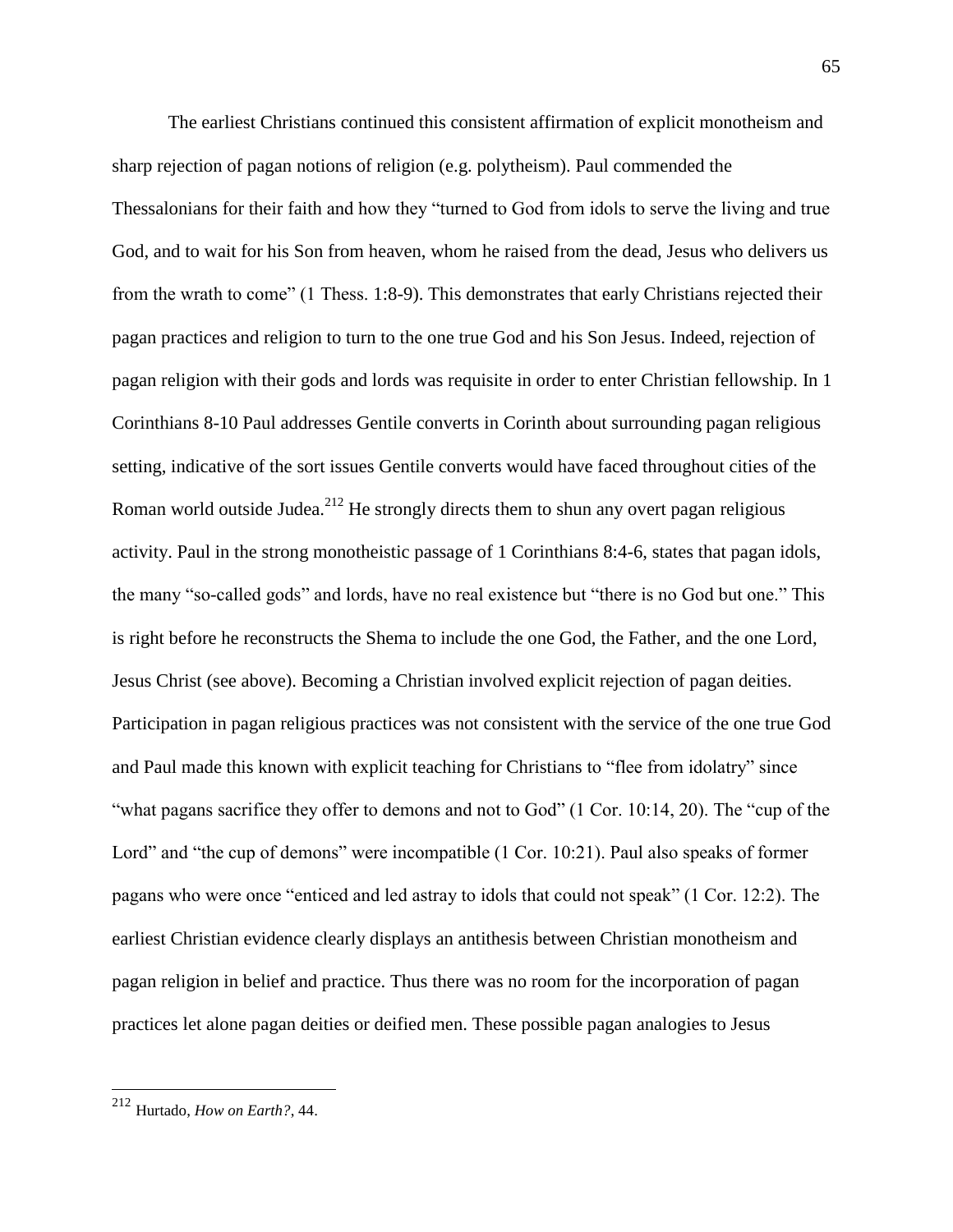devotion, the deities, deified heroes/humans, or emergence of new deities, fail because they require the "logic" of pagan polytheism.<sup>213</sup> Christian rhetoric and devotional practices exclusively focused on two figures that shared divine attributes and the exalted status of the one God, namely, God the Father and the Lord Jesus Christ.<sup>214</sup> Clearly the earliest Christians consciously sought to remain faithful to their monotheism and displayed hostility to pagan religious practices and its range of deities and deified people.

The author of Acts narrates a few additional examples in the first few decades of the early church from the missionary activity of Paul. In Lystra, some of the native people began to proclaim that Paul and Barnabas were like the gods Hermes and Zeus, respectively (Acts 14:12). When the temple priest came to offer a sacrifice, the apostles tore their clothes and protested to the crowd, they cried out, "Men, why are you doing these things? We also are men, of like nature with you, [...] you should turn from these vain things to a living God who made the heaven and earth and the sea and all that is in them" (Acts 14:14-15). Paul and Barnabas rejected pagan religion on the basis of the exclusivity of one true God. There is a clear distinction in the mindset of paganism and mindset of Christianity, hardly conducive to syncretism. In Athens Paul conversed in the marketplace with Epicurean and Stoic philosophers. While at the Areopagus he declared that,

The God who made the world and everything in it, being Lord of heaven and earth, does not live in temples by man, nor is he served by human hands, as though he needs anything, […] we ought not think that the divine being is like gold or silver or stone, an image formed by the art and imagination of man (Acts 17:24-25a, 29).

<sup>213</sup> Hurtado, *How on Earth?*, 46.

<sup>&</sup>lt;sup>214</sup> Deeply embedded in earliest Christian thought and practice regarding the Godhead was also the Holy Spirit. He is mentioned in a number of "tripartite" formulas and statements alongside God the Father and the Lord Jesus, e.g. Mat. 28:19; Rom. 1:1-4; 5:1-5; 14:17; 15:17, 30; 1 Cor. 2:10-16; 6:11, 13-20; 12:3, 4; 2 Cor. 1:21; 3:3; 13:14; Gal. 3:11-14; Eph. 1:3, 11-13, 17; 2:18-22; 3:3-7, 14-17; 4:4-6, 30-32; 5:18-20; Phil. 3:3; Col. 1:6-8; 1 Thess. 5:18; 2 Thess. 2:13-15; Tit. 3:4-6; 1 Pet. 1:2; 4:14; Heb. 10:29; Jud. 20. For discussion, see Kelly, *Creeds*, 22-23.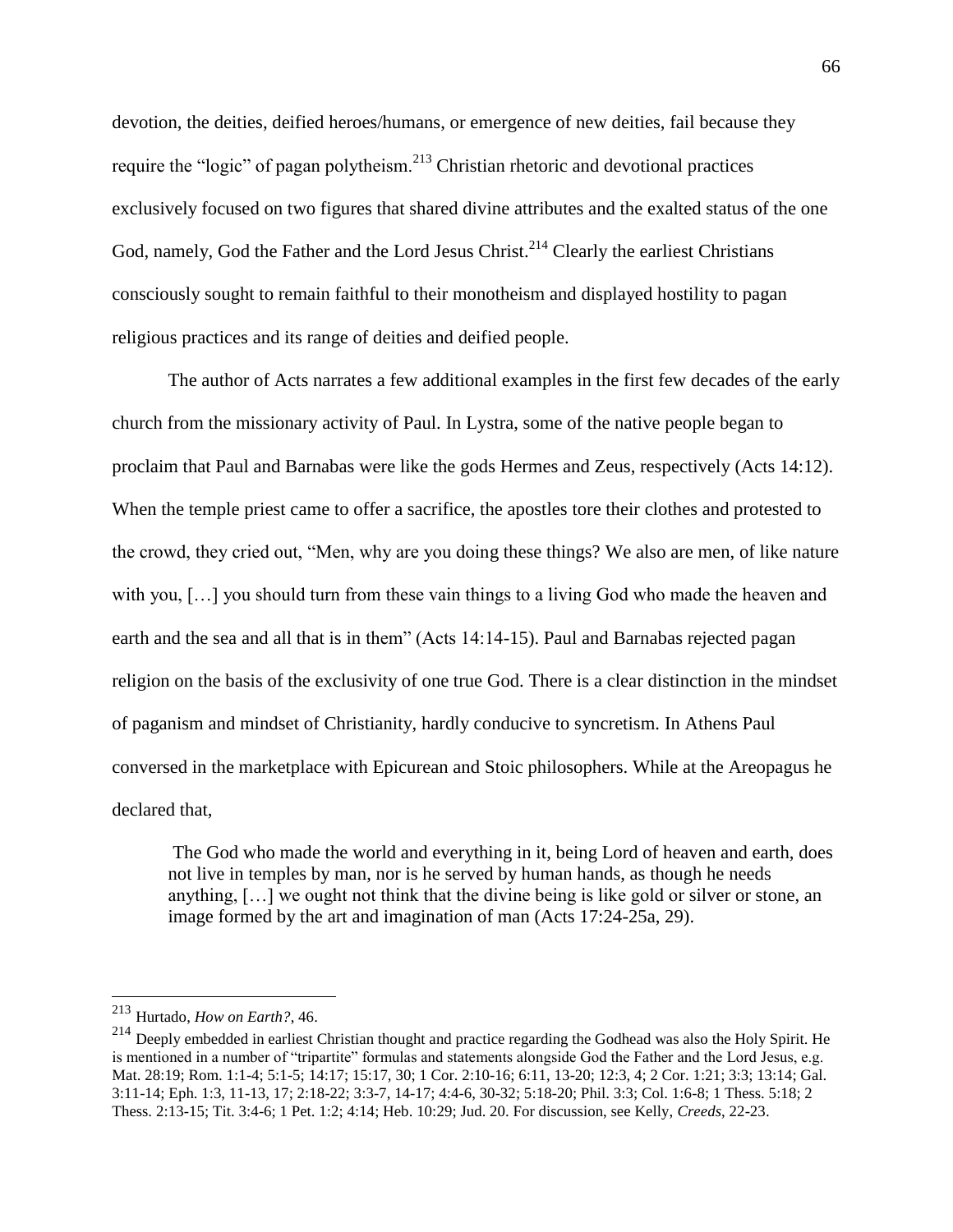There is a distinct difference that Paul maintains between the one God who is Creator and Sovereign over all things and the deities "formed by the art and imagination of man." Luke narrates that when a number of people became believers in Ephesus they repudiated their old practices in "magic arts" and demonstrated this by publically burning the books of the magic arts (Acts 19:18-19). That becoming Christian entailed repudiating pagan religion wholesale is demonstrated by the concern of the pagan craftsmen that their trade would founder and the goddess Artemis might be deposed if Paul kept persuading people that "gods made with hands are not gods" (Acts 19:23-27). Pagan reaction against Christianity evidences that there was a sharp distinction between the two forms of religion, Christianity allowed worship for only one true God, and this qualitative difference posed an economic threat to the reigning religious paradigm. Narrative evidence strongly supports that Pauline Christianity, much less Judean Jewish Christianity, did not incorporate pagan religion into their beliefs and cultic practices; rather, syncretism was roundly rejected and condemned.

Second, the strong Jewish demographic with identifiable figures is strong reason to accept that Paul had extensive personal contact with the Jerusalem community. The nature of their association confirms what the creedal formulations suggest, that his Christological beliefs and devotional practices aligned with theirs. Paul, when he wrote to the Thessalonians ca. 50 CE, commends them because "they were imitators of the churches of God in Christ Jesus that are in Judea" (1 Thess. 2:13-16). Context reveals that the imitating done by the Thessalonians refers to suffering persecution from their fellow Thessalonians like the Judean churches suffered persecution on account of their fellow Jews (Acts 4:1-22; 5:17-40; 8:1). The main point here is not necessarily the content or nature of the imitation, rather that Paul refers to the Judean churches in order to point to a commendable standard of practice. In the same letter Paul also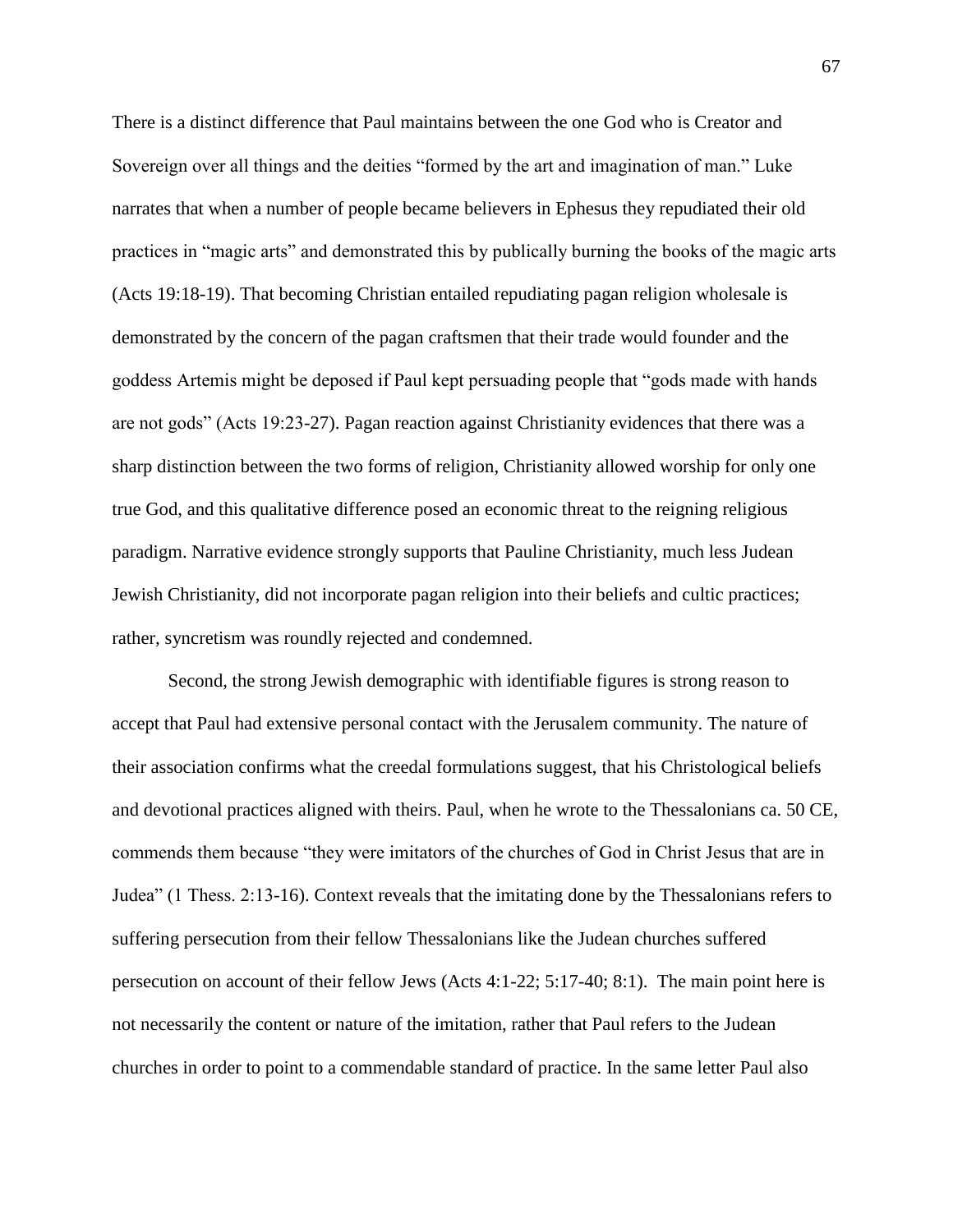notes that the Thessalonians "became imitators of us [Paul, Silvanus, Timothy] and of the Lord" because they "received the word in much affliction" and thus became an example to believers in Macedonia and Achaia (1 Thess. 1:6-7). So imitating Paul and his associates, the churches in Judea, and the Lord Jesus is commendable. One might object that Christology is now in view here, but merely persecution by fellow kinsmen. But is it likely that Paul commends the Thessalonians for imitating Judean churches but at the same time teaches a fundamentally different or novel Christology? Given the creedal overlap and extensive personal contact with Jerusalem Christians, such a position is highly dubious to maintain without strong evidence to support it. Paul presupposes in the letter that a basic solidarity and unity in belief between these three represented by a unit of propositions he calls "the word of the Lord" and "the word of God" (1 Thess. 1:8; 2:13). In Galatians Paul also writes that there were "churches of Judea that are in Christ" before his conversion and he presupposes that they a shared a common "faith" with him (Gal. 1:22-23). At the end of his letter to the Romans, Paul gives a long list of believers who he asks the recipients of the letter to greet for him. Among these individuals are fellow Jews Andronicus and Junia. Importantly, Paul provides brief but significant details that Andronicus and Junia "are well known to the apostles, and they were in Christ before me" (Rom. 16:7). Since Paul became a Christian around one year after the death of Jesus, Andronicus and Junia became Christians even before that in the infancy of the Jerusalem church under the "teaching" of the apostles. That they associated with Paul having been instructed in the faith before him by the original apostles, however this occurred historically, indicates that Paul legitimately carried the apostolic message that preceded him and that lesser known figures like Andronicus and Junia acknowledged this fact.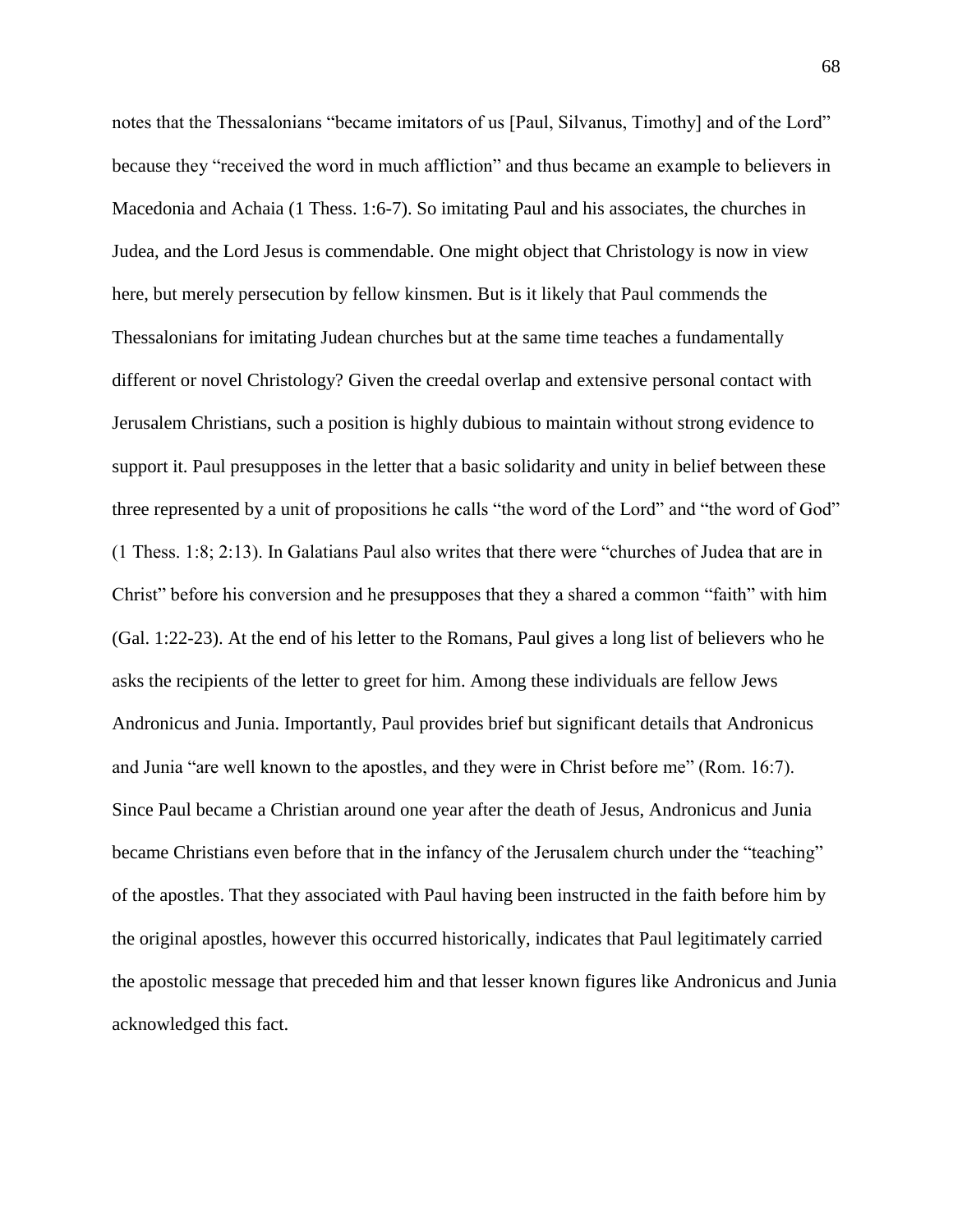Paul was personally familiar with the Jerusalem apostles, having met with some of them on a number of occasions. In his letter to the Galatian churches Paul references that "those who were apostles before me" were originally located in Jerusalem (Gal. 1:17). Among those apostles were the "pillars" of the Jerusalem church and leaders of the gospel to the Jews, "James and Cephas and John" (Gal. 2:9). These three gave Paul and Barnabas "the right hand of fellowship" to go to the Gentiles (Gal. 2:9).<sup>215</sup> Elsewhere, he shows his more than surface knowledge of the Jerusalem community by knowing that "the other apostles and Lord's brothers and Cephas" were married (1 Cor. 9:5). His meetings with them would have likely provided him with this personal information about the marital status of the Jerusalem apostles. The book of Acts combined with the letters of Paul indicates that Paul visited Jerusalem at least five times.<sup>216</sup> Paul mentions two, the first visit took place three years after his conversion (Gal. 1:18) and the second fourteen years later (Gal. 2:1).<sup>217</sup> Acts narrates five visits: (1) after his conversion (Acts 9:26-28); (2) a "famine" visit" (Acts 11:30; 12:25); (3) a visit involving the issue of circumcision (Acts 15:1, 5); (4) a brief visit following his second missionary journey; (5) a visit after his third missionary journey that involved bringing the collection to the Jerusalem church, his arrest, imprisonment and appeal to Rome (Acts 21:17-25:12).

Paul's account of his first visit in Galatians around 37 CE parallels the passage narrated in Acts 9:26-28. Here Paul befriended Barnabas and met with Peter and James, the Lord's

<sup>&</sup>lt;sup>215</sup> James, Cephas, and John are no doubt part of the group in Jerusalem Paul calls "those who were apostles before me", as he identifies Cephas and "James the Lord's brother" as apostles when he visited Jerusalem after three years in Damascus, Arabia, and Damascus again (Gal. 1:17-19).

<sup>216</sup> For a more detailed discussion, see Robert Stein, "Jerusalem," in *Dictionary of Paul and His Letters*, ed. G.F. Hawthorne and R. P. Martin (Downers Grove, Ill.: Intervarsity Press, 1993), 464-473.

 $217$  There is dispute as to whether Paul meant 14 years after his conversion or 14 years after the first Jerusalem visit. The latter view is more likely given that in Galatians 1:18, 21: 2:1 there are three "then(s)" ( $\epsilon \pi \epsilon_1 \tau \alpha$ ). Paul in other instances when he uses this term, except one, ties what follows to what preceded (1 Cor. 15:6, 7, 23, 46; 1 Thess. 4:17; the exception is 1 Cor. 12:28). So it is best to see this passage as referring to 14 years after the first Jerusalem visit. For this view, see Stein, "Jerusalem," 466-67. For the opposite view, see Carson and Moo, *Introduction*, 361- 63.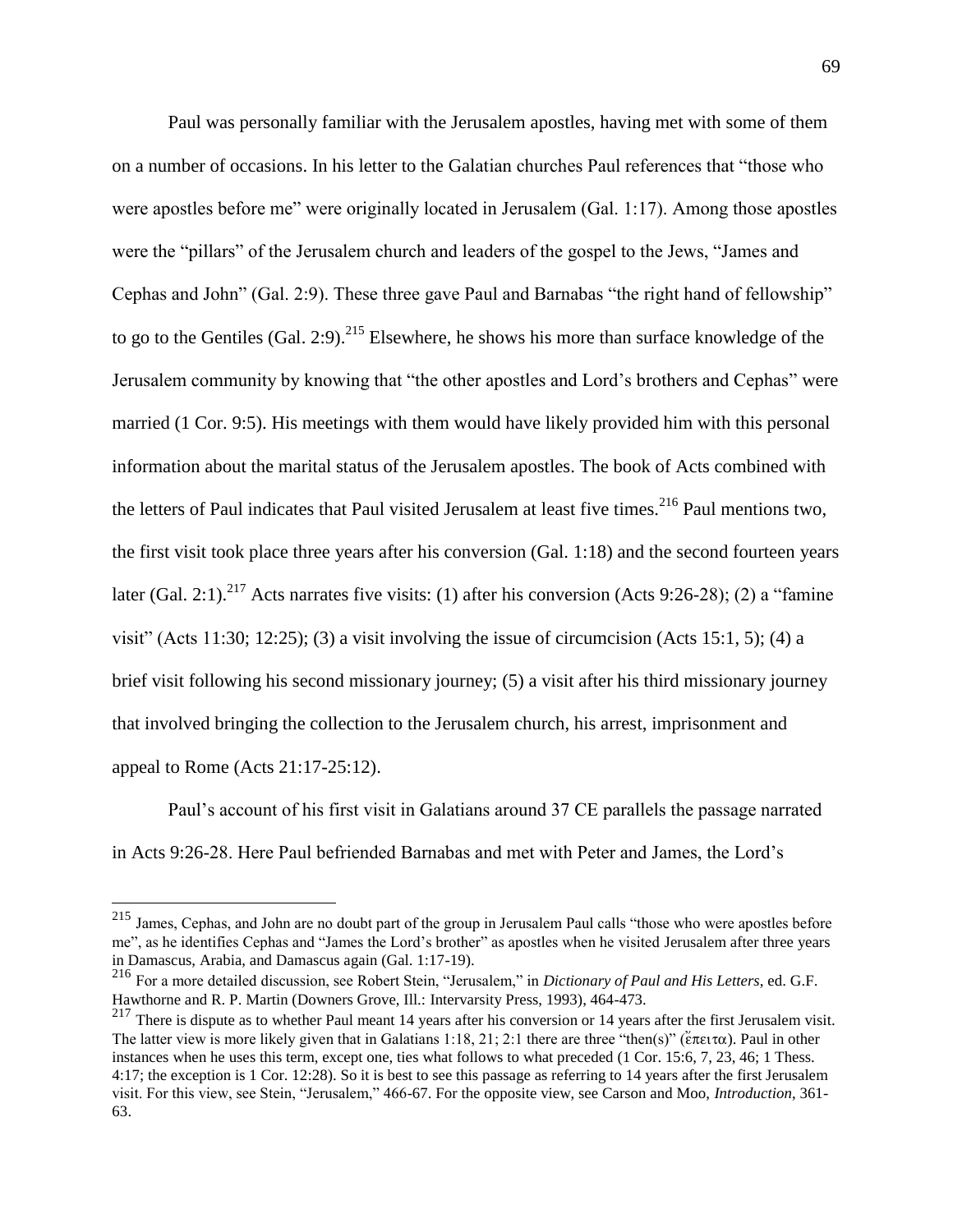brother in private for fifteen days. To repeat the oft-cited phrase, they surely talked about more than just the weather. The verb  $\overline{\text{toppoint}}$  suggests that Paul went there to "acquire" information" from the apostles (Gal. 1:18). It is likely that he received some of the traditions at this meeting that he then also delivered among which were that Peter and James were both married (1 Cor. 7:10) and the accounts concerning the appearances of the Lord Jesus to them (1 Cor. 15:5, 7).

The second visit that Paul mentions (Gal. 2:1-10) parallels the Acts 15 "Jerusalem Council" that involved a group that was teaching the necessity of circumcision for salvation  $(Acts 15:1).<sup>218</sup>$  For Paul there were two key issues at stake, one was the primary theological issue of justification before God and the other issue was his own apostleship. The council, which included James and Peter, recognized with Paul that circumcision was not necessary for salvation and thus salvation was through grace alone. The Gentiles only needed to believe in order to be justified. The council recognized salvation through grace alone because the Spirit had come upon the believing Gentiles, which confirmed their acceptance by God (Acts 15:7-9, 12, 14). The council issued a decree to the churches in Antioch, Syria, and Cilicia that advised them to abstain from meat sacrificed to idols, non-kosher meat, and sexual immorality (Acts 15:29). This was not a theologically driven decree, but one that sought to promote sensitivity between the Gentiles and Jews in those locations where the social intercourse was likely more tense than elsewhere.<sup>219</sup> Paul reflects this attitude with his own practice and instruction concerning "weaker" brothers (Rom. 14; 1 Cor. 8-10). Therefore there is no reason to doubt that Paul supported the decree.

The second issue for Paul at the council was the vindication of his own apostleship by the Jerusalem leaders. They not only acknowledged his message, but also his divine calling as

<sup>&</sup>lt;sup>218</sup> For a more detailed discussion of the Jerusalem Church Council, see Stein, "Jerusalem," 468-71.

<sup>219</sup> Stein, "Jerusalem," 471.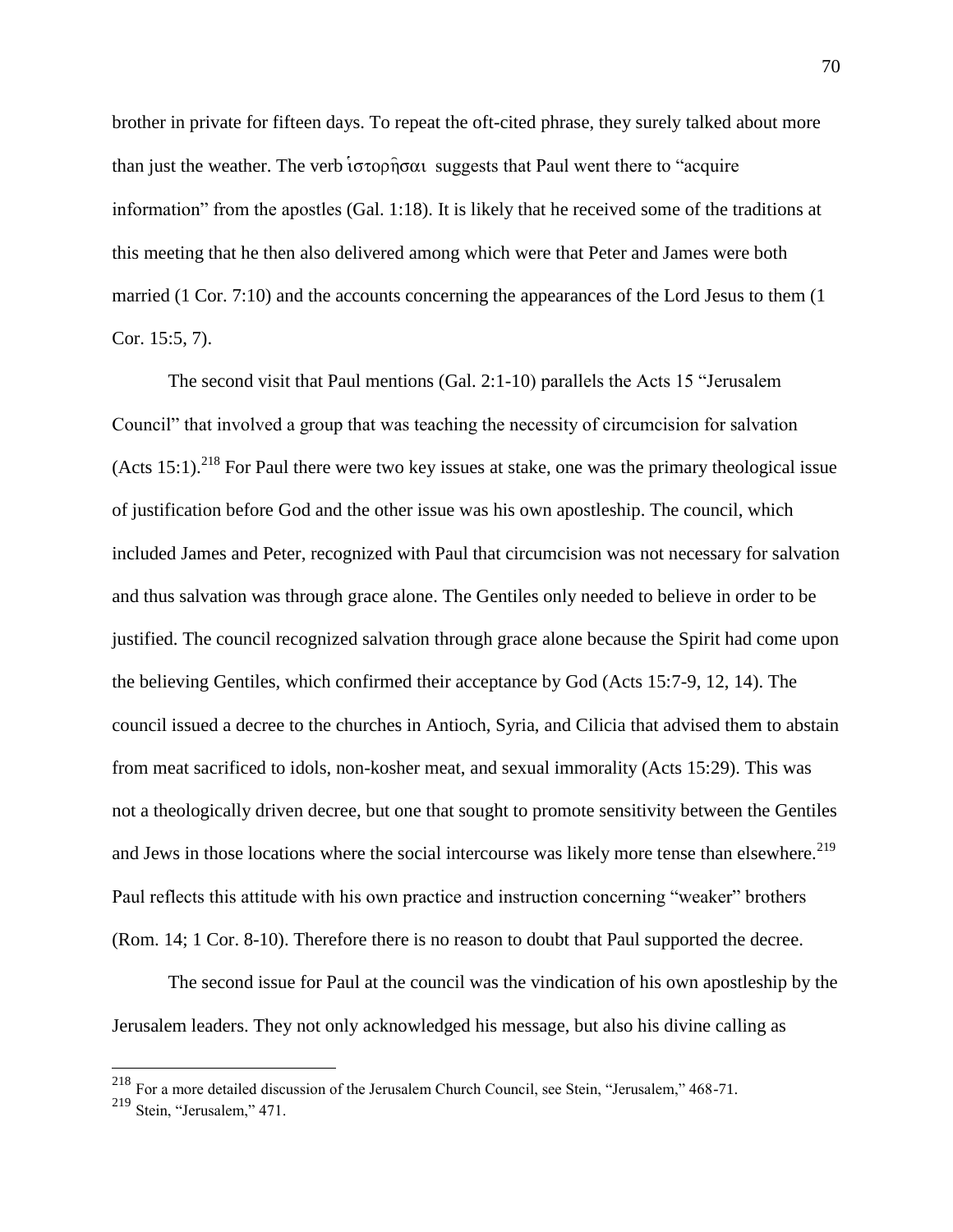apostle to the Gentiles. Having a common faith with the Jerusalem leaders, Paul can then say, speaking of the *same* gospel, he "had been entrusted with the gospel to the uncircumcised" in the way that Peter "had been entrusted with the gospel to the circumcised" (Gal. 2:7). This apostleship to the Gentiles did not limit Paul to speaking to only ethnic Gentiles; rather, it should be understood as a primarily geographic distinction. That Paul was based in synagogues in his Gentile mission and that his churches contained both Jewish believers (Rom. 2:17-3:20; Rom. 16:3; Acts 18:2) and Gentile believers (Rom. 1:5, 14; 11:13-16, 25-31; Gal 5:2; Eph. 2:11-22) supports this view. Without the foundation previously established – that Paul and Jerusalem had the same gospel message – Paul would have no reason to confront Peter and "oppose him to his face" because Peter's "conduct was not in step with the truth of the gospel" (Gal. 2:11, 14). What gospel? It is the gospel of Christ that they held in agreement, the one with which Peter and others on this particular occasion did not act in accordance. Paul knew that Peter understood the gospel in the manner Paul himself did and that Peter, who knew he was wrong, nevertheless acted hypocritically.

## *A "Conspicuous" Silence*

It is important to note here the conspicuous silence on Christological controversy related to divinity of Christ or devotion to Jesus.<sup>220</sup> There is never a notion of controversy between Christians regarding these issues. While arguments from silence are often rightly rejected, there is good reason to believe that this one has weight. One has reason to expect that if the divinity of Christ or if cultic devotion to Jesus was a contentious issue that controversy would certainly show up in the early decades. Paul was clearly not shy when important theological controversy arose. He did not hesitate when confronted with disagreement even with leaders of the Jerusalem

<sup>220</sup> Hurtado, *Lord Jesus Christ*, 165-67.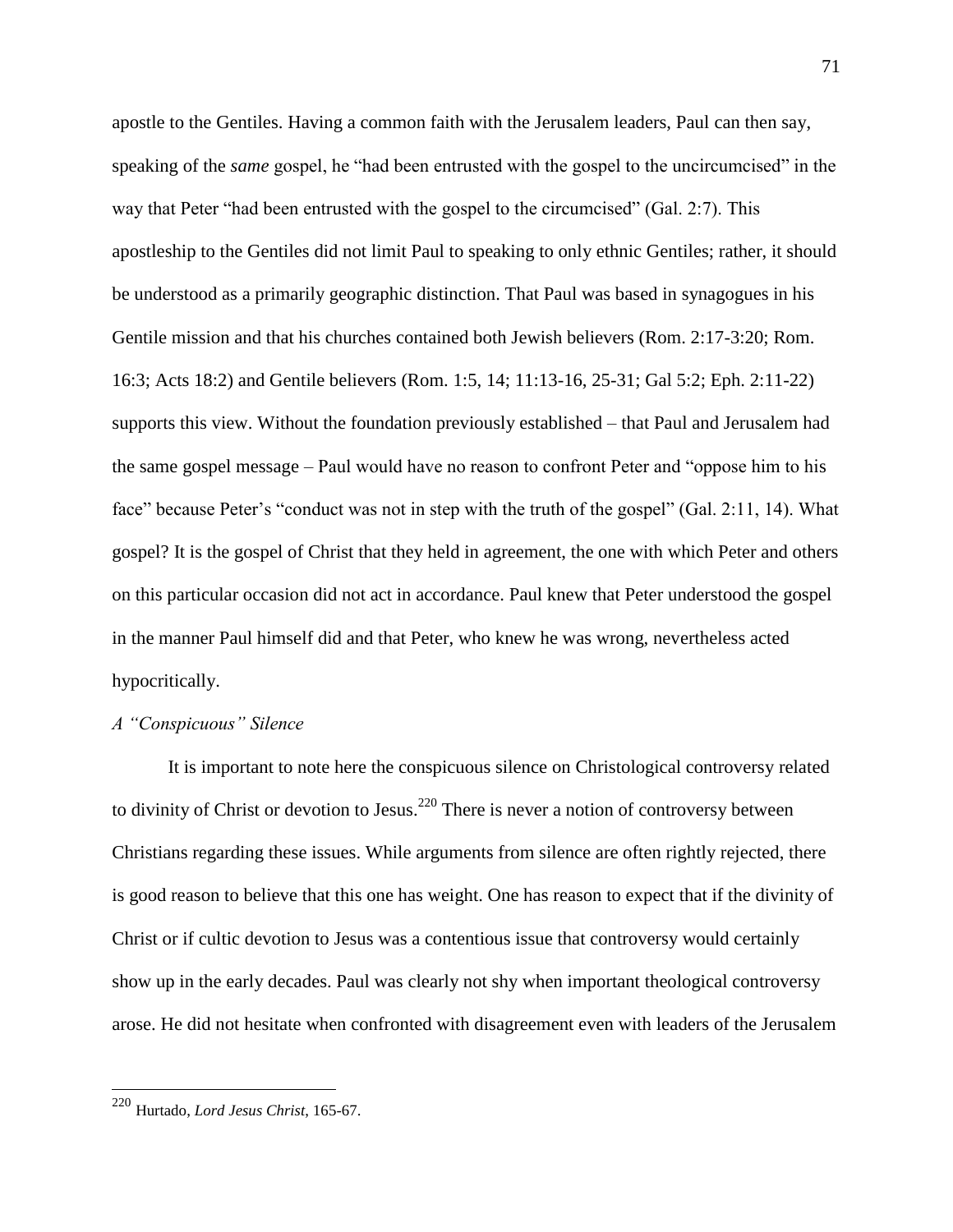church (Gal. 2:11-14). Since Paul never offered a defense regarding devotion to Christ to his fellow Jewish Christians, especially given the exclusive Jewish monotheism at that time, one must draw the conclusion that there was no such disagreement over devotion to Christ. This is especially striking given his association with the known leaders of the Jerusalem church and with lesser-known figures like Andronicus and Junia who were "in Christ" before Paul and knew the Jerusalem apostles well.

If those self-proclaimed devotees to the Judean leaders who are called "super-apostles" that Paul mentions in 2 Corinthians, who proclaimed "another Jesus," found Paul's Christology and devotional practices objectionable, then Paul would surely have defended himself against their claims (2 Cor. 11:4-5). But Paul defends neither the exalted status of Jesus nor the cultic reverence given to him.<sup>221</sup> One must conclude that other issues were at stake in Corinth, e.g. tolerance of sexual immorality (1 Cor. 5:1-12), readiness to go to court against other believers (1 Cor. 6:1-11) and causing other believers to stumble by eating food offered to idols (1 Cor. 8:1- 13). Once again the evidence indicates that Paul agreed in his Christology and pattern of devotion to Jesus with the believers before him, which included those based in the mother church in Jerusalem. Furthermore, the Judaizers who had no hesitation to require Gentiles to perform the Jewish tradition of circumcision in opposition to Paul would surely have qualms about correcting Paul regarding the exclusive devotion to the one God of Israel if they believed devotion to Jesus was inappropriate.<sup>222</sup> Thus the statement that Pauline Christianity radically departed from the beliefs and practices before him must answer to the historical data before it is asserted. When the relevant data is considered, there is no reason to believe that there were major Christological or

<sup>221</sup> Hurtado, *Lord Jesus Christ*, 166.

<sup>222</sup> Hurtado, *Lord Jesus Christ*, 167.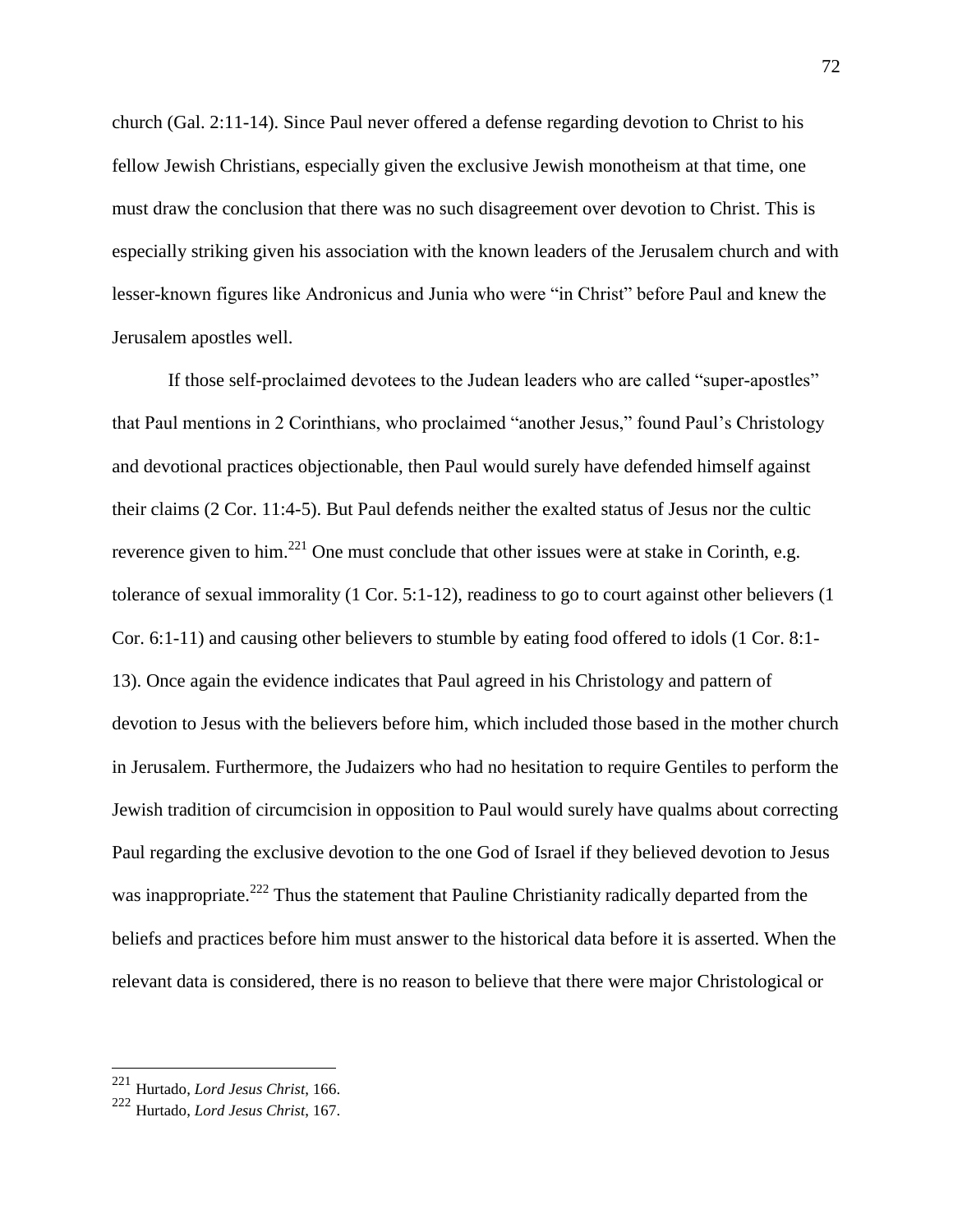devotional differences. In fact the evidence indicates the exact opposite, that Paul maintained the basic Christology and devotional practices that he received.

To Paul the collection for the Jerusalem church was a task of great importance indicated by the fact that he mentions it at length in his letters to the Romans and Corinthians (Rom. 15:25-33; 1 Cor. 16:1-4; 2 Cor. 8-9). He spends years collecting and needs many people to organize such an endeavor. At minimum the collection was an act of love designed to met a serious need in the Jerusalem church pressed upon them because of the lasting economic consequences of the famine mentioned in Acts 11:28-30. Second, the collection would serve as proof of the Gentile faith through a demonstration of love. It also served to demonstrate Jew-Gentile unity and that the body of Christ was one. Third, the collection symbolized the "first fruits" of the offering of the Gentiles to God (Rom. 15:16) and it symbolized that the Gentile world had come to faith in God.<sup>223</sup> Through the "collection for the saints" Paul shows his faithfulness to the Jerusalem church as fellow believers and his desire to remain in unity with the original faith of the apostles by supporting them financially.

There was certainly a degree of theological diversity in the early church, but the question is, were there infrastructure and mechanisms in place by which correct teaching could be confidently delivered and received that started with the original followers of Christ? The various Christological creedal statements and formulations functioned as control mechanisms. $^{224}$ Christology, within the first few years, began to harden into Christological formulas and summaries and thus obtained fixity that could survive geographically and temporally as it was dispersed from the center, Jerusalem. This is why the reader continually comes across creed-like

<sup>&</sup>lt;sup>223</sup> Stein, "Jerusalem," 472-73.

<sup>224</sup> Though not the only control mechanisms.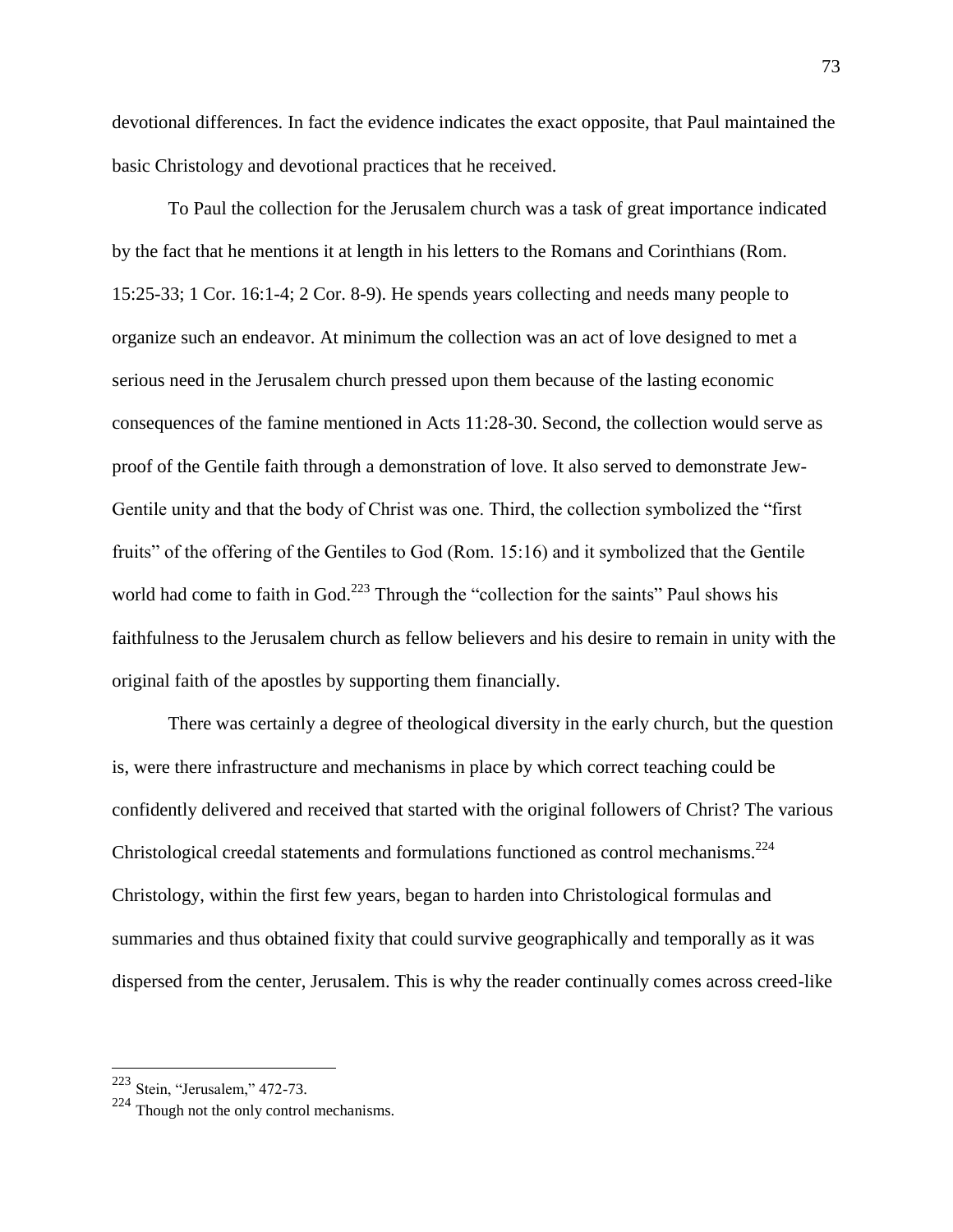slogans, catchwords and phrases, by the time the New Testament writers started writing.<sup>225</sup> These creeds and formulas did not form haphazardly. They formed when provoked by particular situations such as the catechetical instruction that preceded baptism. Other occasions included the different styles of preaching by various teachers, the day-to-day polemic against outsiders, whether heretics within or pagans without, liturgy with regard to expressions of faith, hymns, prayers, and devotional cries. Formal correspondence between church leaders with their congregations was also occasion for brief confessional formulas.<sup>226</sup> These various situations helped determine the style, substance, and structure of the formulations. For example, some circumstances may have called for a binitarian formula and others a Trinitarian one.<sup>227</sup> The controversy settled by the "Jerusalem Council" indicates that there were other mechanisms in place to deal with theological controversy. Early church leaders addressed issues of major controversy that primarily involved whether Gentiles needed the law imposed on them. The question is by what standard did they adjudicate these issues? It was their common faith and the testimony of the Spirit to the validity of that message. The absence of controversy over Jesus devotion or Christology is a notable silence, especially given Paul's propensity to deal with major theological controversies.

Given these historical and demographic considerations, it should be understood that the transliterated phrases served "to unite believers across linguistic and cultural lines in a shared devotional practice" that reflect a devotional pattern that originated among Aramaic-speaking Jewish Christians in Judea/Palestine and then was promoted among Greek-speaking Pauline

<sup>225</sup> Kelly, *Creeds*, 13.

<sup>226</sup> Kelly, *Creeds*, 13-14.

<sup>227</sup> Kelly, *Creeds*, 14-15.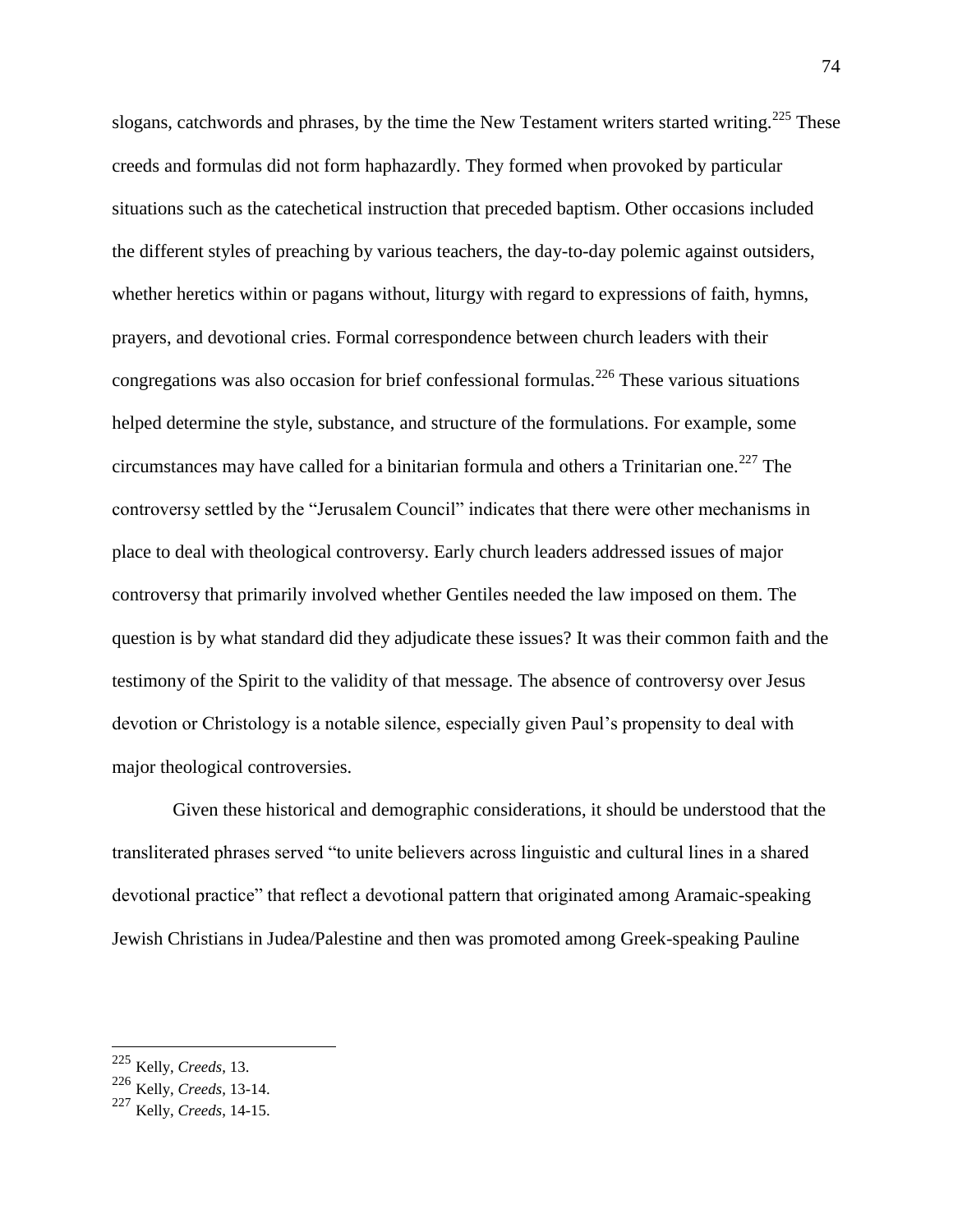churches.<sup>228</sup> This not just an adoption of vocabulary terms but also the meaning and function of the words that were specific features of devotional life. It is a "*shared religiousness*" that indicates that Paul sought to align the Christological terminology and devotional practices of his converts with those of earlier circles of Jewish Christians.<sup>229</sup>

## *Summary*

Creedal statements demonstrate that Pauline Christology and Jerusalem Christology overlapped in its essential features. They both regarded the historical figure Jesus of Nazareth as Christ, from Davidic lineage, their Lord, and uniquely appointed by God (the Father). The exegesis of 1 Cor. 8:6, Col. 1:15-17, and Phil. 2:6-11 (see above) provide a richer context and meaning to the terms of overlap in the creedal formulations. That is, the earliest Christians, aided in part by Christological exegesis of Old Testament texts, understood that Christ was Yahweh incarnate, agent in creation and the goal of all things. Reliable transmission processes developed and Paul received catechetical instruction in Damascus around 34 CE, about one year after the execution of Jesus. Paul's extensive personal contact with the Jerusalem apostles and lesserknown figure (e.g. Andronicus and Junia) confirms his alignment with them on Christological matters in the main. Certain Aramaic terms made their way into Pauline liturgical practices from the believers before him as a way to reflect the shared devotional life and thought with his Jerusalem predecessors. Given these factors, the Christological alignment between Paul and his predecessors is not surprising, but expected and confirmed.

## **Conclusion**

 $\overline{a}$ 

Amazingly, monotheistic Jews incorporated into their conception of Yahweh a recently crucified man named Jesus of Nazareth. To explain the hymn to Christ as a god in Bithynia in

<sup>228</sup> Hurtado, *Lord Jesus Christ*, 110-11.

<sup>229</sup> Hurtado, *Lord Jesus Christ*, 111.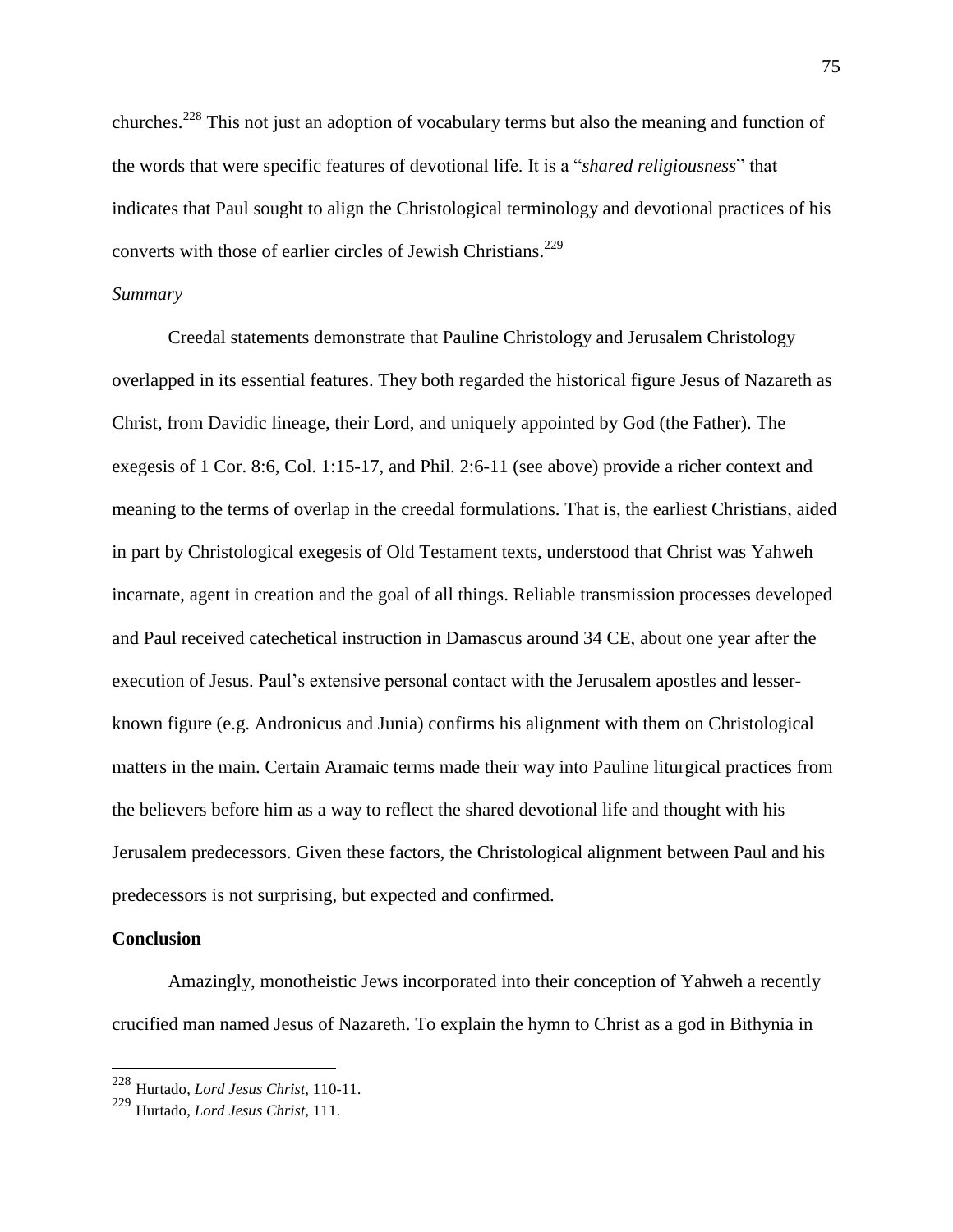the beginning of the second century and Ignatius' belief in Jesus as true deity does not necessitate an evolutionary process whereby Gentile inclusion brought about a massive influx of pagan religion or decades of theological reflection. Not only is the evolutionary view unnecessary, it is also unwarranted given that the "highest" Christology is already present among the earliest Christians. In fact, the greatest period of Christological development took place among the Jerusalem community in the earliest weeks and months after the death of Jesus. The inclusion of Jesus into the Christian devotional pattern took place first in the context of exclusivist monotheistic Jews who self-consciously maintained that monotheism. Yet they incorporated Jesus into their understanding of that monotheism that indicates that the early Christians did not limit their understanding of Yahweh to a unitary view. Paul acts as the key cog in the discussion of Christological development and Jesus devotion who connects the original Jerusalem Christology that emerged in the early 30s with the Pauline communities in the 50s and 60s CE. This primary development arose not over the course of many decades of syncretism, but in the weeks, months, and first few years after Jesus' death. Christology did not develop in a vacuum. And since identifiable figures pervaded earliest Christianity, in Jerusalem and abroad, any account for the development of Christology must do so with reference to the historical figures associated with it. Identification of the primary [and secondary] historical figures like Paul, Peter, and James, demonstrate that the geographical and demographic movement from Jerusalem and primarily Jewish to surrounding cities and Gentile inclusion occurred in a manner in which the main Christological beliefs and devotional practices were passed on through reliable processes. The originalist position rests on strong historical grounds for an early and "high" Christology that seriously cripples the entire evolutionary approach.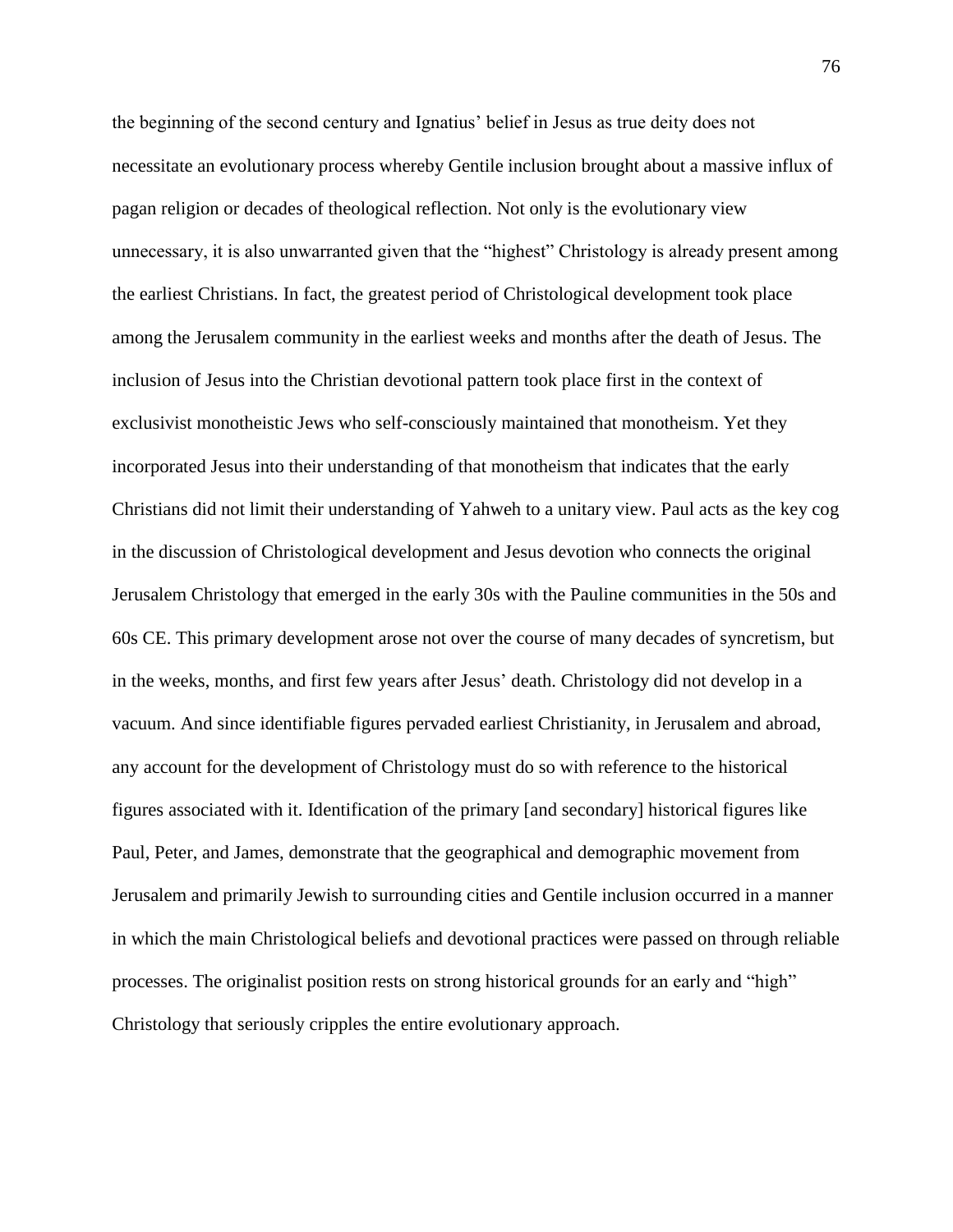# **Appendix A: Yahweh Texts with Jesus as Referent<sup>230</sup>**

## **Paul**

(1) Quotations that include  $\kappa \omega \rho \omega_0^{231}$ 

| Joel 2:32      |
|----------------|
| Jer. 9:24      |
| Isa. 40:13     |
| Ps. $23(24):1$ |
| Jer. 9:24      |
| Num. 16:5      |
|                |

(2) Quotation to which Paul adds  $\lambda \acute{\epsilon}$  (the Lord says) (the Lord says)

Rom. 14:11 Isa. 45:23

(3) Quotation not including  $\kappa \psi$ 

Rom. 9:33 Isa. 8:14

(4) Allusions including  $\kappa \psi \rho \iota o \varsigma$ 

| 1 Cor. 8:6      | Deut. $6:4$                                                     |
|-----------------|-----------------------------------------------------------------|
| 1 Cor. 10:21    | Mal 1:7, 12                                                     |
| 1 Cor. 10:22    | Deut. 32:21 ( $\kappa \omega \rho \omega \varsigma$ not in LXX) |
| 2 Cor. 8:21     | Prov. $3:4$                                                     |
| Phil. $2:10-11$ | Isa. $45:23$                                                    |
| 1 Thess. 3:13   | Zech. 14:5                                                      |
| 1 Thess. 4:16   | Ps. 47:5 (LXX 46:6)                                             |
| 2 Thess, $1:7$  | Isa. 66:15                                                      |
| 2 Thess. 1:9    | Isa. 2:10, 19, 21                                               |
| 2 Thess. $1:12$ | Isa. 66:5                                                       |
| 2 Thess. 3:5    | 1 Chr. 29:18                                                    |
| 2 Thess, $3:16$ | Num. 6:26                                                       |
| 2 Tim. $4:14$   | Ps. 62:12 (LXX 61:13); Prov. 24:12                              |
| 2 Tim. $4:17$   | Exod. 34:5                                                      |
|                 |                                                                 |

(5) Stereotyped OT phrases that include  $\kappa \nu \nu \nu o \varsigma$ 

"To call on the name of the Lord"

<sup>230</sup> The content of this Appedix is taken from Bauckham, *Jesus and the God of Israel*, 186-190, 219-221. For Yahweh texts with reference to God the Father in Paul, see pages 189-90.

 $^{231}$  Κύριος is the representation of the divine name, YHWH, in the Septuagint.

<sup>&</sup>lt;sup>232</sup> Contra Bauckham, who has 2 Timothy texts as a non-Pauline Yahweh text.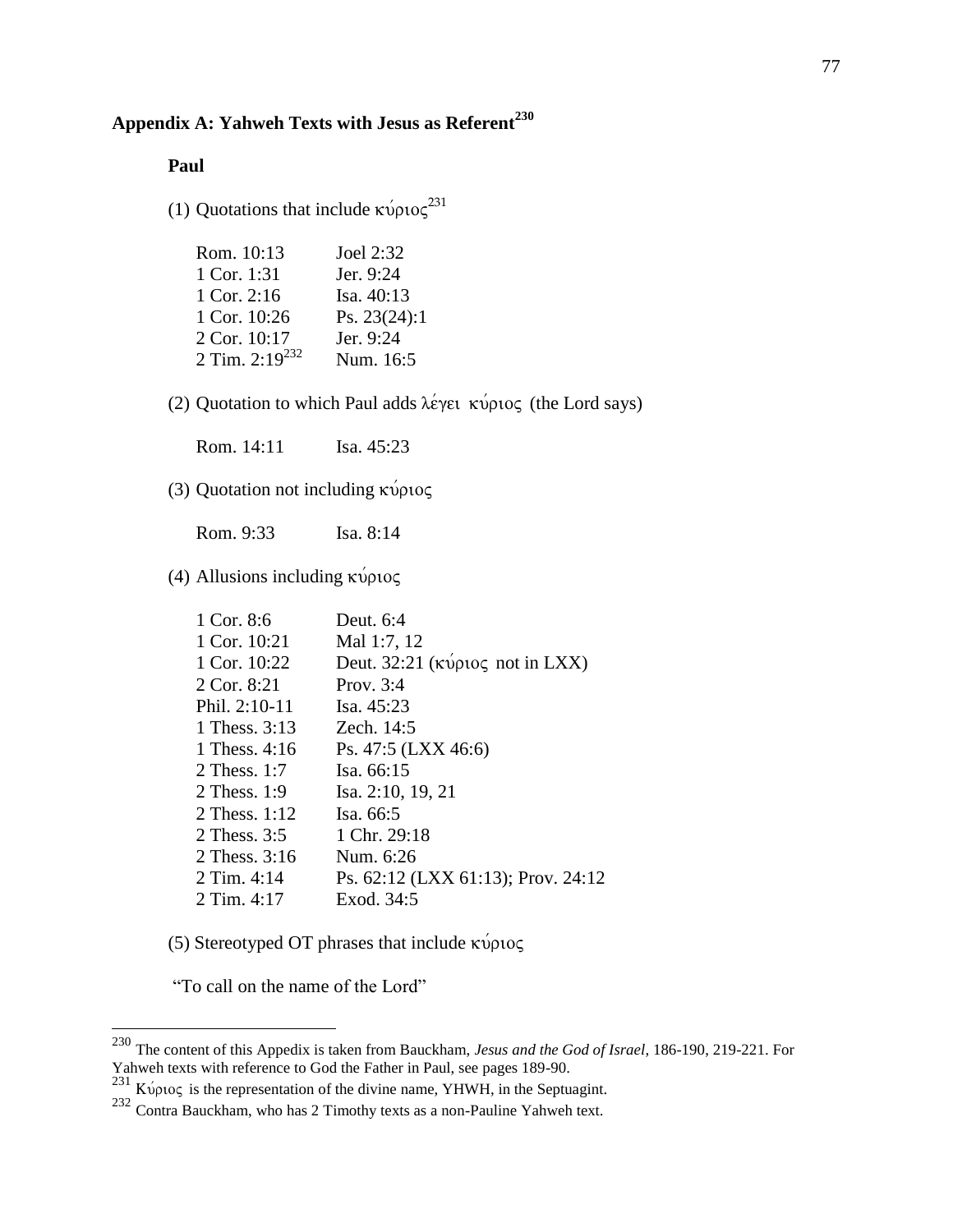| 1 Cor. 1:2 (cf. Rom. 10:13); 2 Tim. 2:22                                                        | Joel 2:32; Zeph. 3:9; Zech. 13:9; Jer. 10:25.          |
|-------------------------------------------------------------------------------------------------|--------------------------------------------------------|
| "The name of the Lord" (other uses)<br>1 Cor. 1:10; 5:4; 6:11; 2 Thess.<br>1:12; 3:6; Col. 3:17 | Gen. 12:8; Mic. 4:5; etc.                              |
| "The day of the Lord"<br>1 Cor. 1:8; 5:5; 2 Cor. 1:14;<br>1 Thess. 5:2; 2 Thess. 2:2            | Joel 1:15; 2:1, 11, 31; Amon 5:18; Isa. 13:16, 9; etc. |
| "To serve the Lord"<br>Rom. 12:11; 16:18; Col 3:24                                              | 1 Kgdms. 12:20; Ps. 2:11; 99 (100):2; 101(102):22      |
| "The word of the Lord"<br>1 Thess. 1:8; 4:15; 2 Thess. 3:1                                      | Isa. 2:3; etc.                                         |
| "The fear of the Lord"<br>2 Cor. 5:11; cf. Col. 3:22                                            | Isa. 2:10, 19, 21; etc.                                |
| "The Spirit of the Lord"<br>2 Cor. 3:17                                                         | Judg. 3:10; 6:34; etc.                                 |
| "The glory of the Lord"<br>2 Cor. 3:18; cr. 2 Thess. 2:14                                       | Exod. 24:16, 17; 40:34, 35; etc.                       |
| "The command of the Lord"<br>1 Cor. 14:37                                                       | Deut. 11:27-28; etc.                                   |
| "The Lord is near"<br>Phil. 4:5                                                                 | Ps. 34:18 (LXX 33:19); 145:18 (LXX 144:18)             |

## **New Testament Outside Paul**

| (1) Quotations that include $\kappa \psi \rho \omega \zeta$ |                               |
|-------------------------------------------------------------|-------------------------------|
| Matt. 3:3                                                   | Isa. 40:3                     |
| Mark $1:3$                                                  | Isa. $40:3$                   |
| Luke $3:4$                                                  | Isa. $40:3$                   |
| John 1:23                                                   | Isa. 40:3                     |
| Acts 2:21                                                   | Joel 2:32                     |
| Heb. 1:10-12                                                | Ps. 102:25-27 (LXX 101:26-28) |
| 1 Pet. 2:3                                                  | Ps. 34:8 (LXX 33:9)           |
| 1 Pet. 3:10-12                                              | Ps. 34:12-16 (LXX 33:13-17)   |
|                                                             |                               |

(2) Quotations to which the authors add  $\kappa\acute{\nu}\rho\iota o\varsigma$ 

| 1 Pet. $1:24-25$ | Isa. 40:6-8 |
|------------------|-------------|
| Jude 14          | 1 En. 1:9   |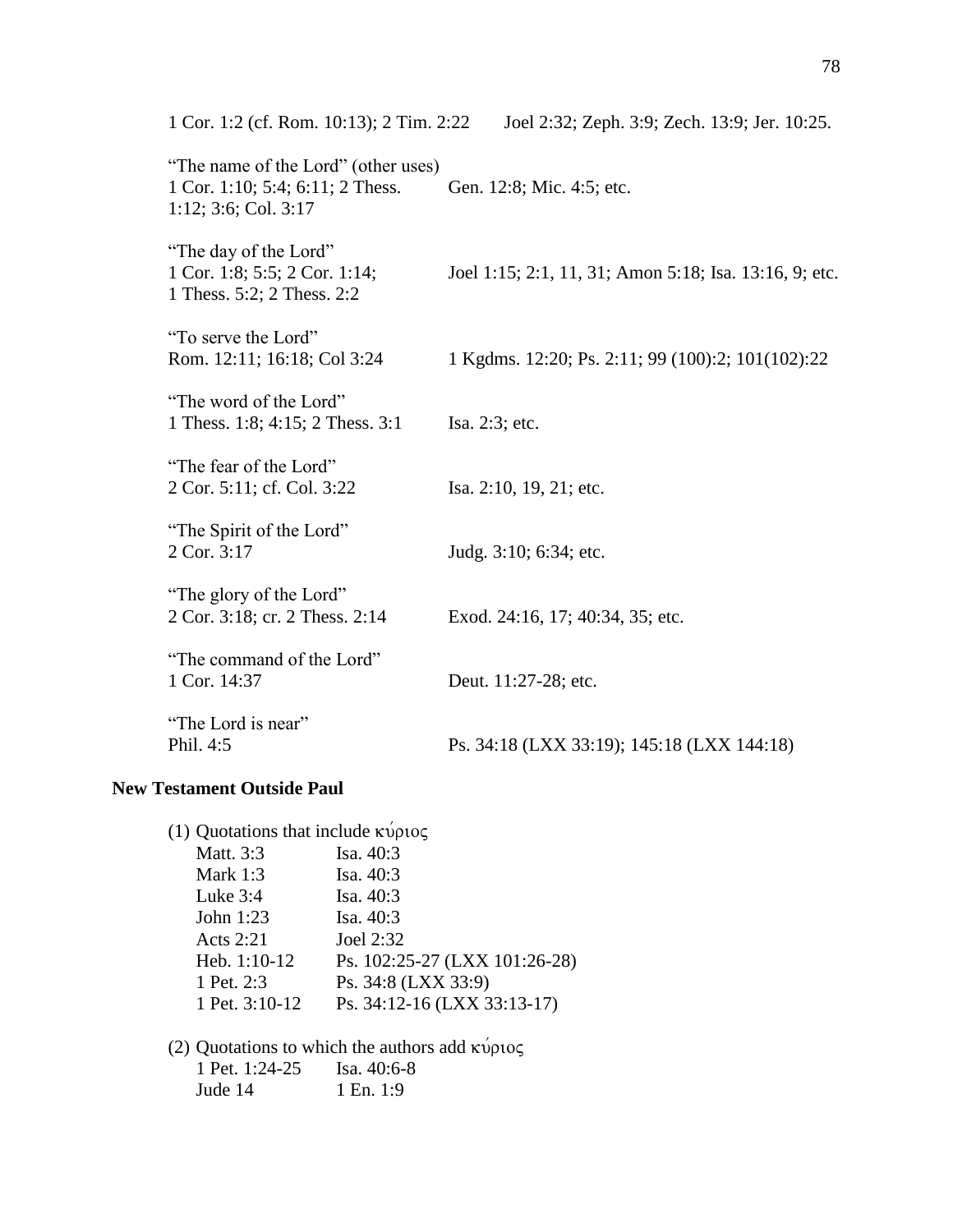| (3) Quotations that do not include $\kappa \nu \rho \nu o \varsigma$ |
|----------------------------------------------------------------------|
| Ps. 68:18 (LXX 67:19)                                                |
| Isa. $8:14$                                                          |
| Rev. 1:17; 22:13 Isa. 44:6; 48:12                                    |
|                                                                      |

(4) Allusions the include  $\kappa \psi$ Luke 1:76 Mal. 3:1 Eph. 6:19 Ps. 27:6 (LXX 26:6) Jas. 5:7 Hos. 2:3

(5) Allusions not including  $\kappa \psi \rho \omega \varsigma$ John 12:41 Isa. 6:1 (LXX) 1 Pet. 3:14-15 Isa. 8:12-13 Rev. 2:23 Jer. 17:10 Rev. 22:12 Isa. 40:10

(6) Stereotyped OT phrases that include  $\kappa \nu \rho \nu o \varsigma$ 

"To name the name of the Lord" Acts 19:13 Isa. 26:13; Lev. 24:16; Amos 6:11; etc.

"To call on the name of the Lord" Acts 9:14, 22:16 Joel. 2:32; Zeph. 3:9; Zech. 13:9; Jer. 10:25; etc.

"The name [of the Lord] invoked over" people Jas. 2:7 Amos 9:12; 2 Chr. 7:14; Jer. 14:9; etc.

"The name of the Lord" (other uses) Acts 9:29; 10:48; 19:17; 21:13; Gen. 12:8; Mic. 4:5; etc. Eph. 5:20; Jas. 5:14

"The day of the Lord" 2 Pet. 3:10 Joel 1:15; 2:1, 11, 31; Amos 5:18; Isa. 13:6, 9; etc.

"The way of the Lord" Acts 18:25; cf. the absolute use Isa. 40:3 of "the Way" (Acts 9:2; 18:25-26; 19:9, 23: 22:4; 24: 14, 22)

"The world of the Lord" Acts 8:25; 13:44, 48, 49; Isa. 2:3; etc. 15:35, 36; 16:32; 19:10

"To serve the Lord" Acts 21:19 1 Kgdms. 12:20; Ps. 2:11; 99 (100):2; 101(102):22; etc.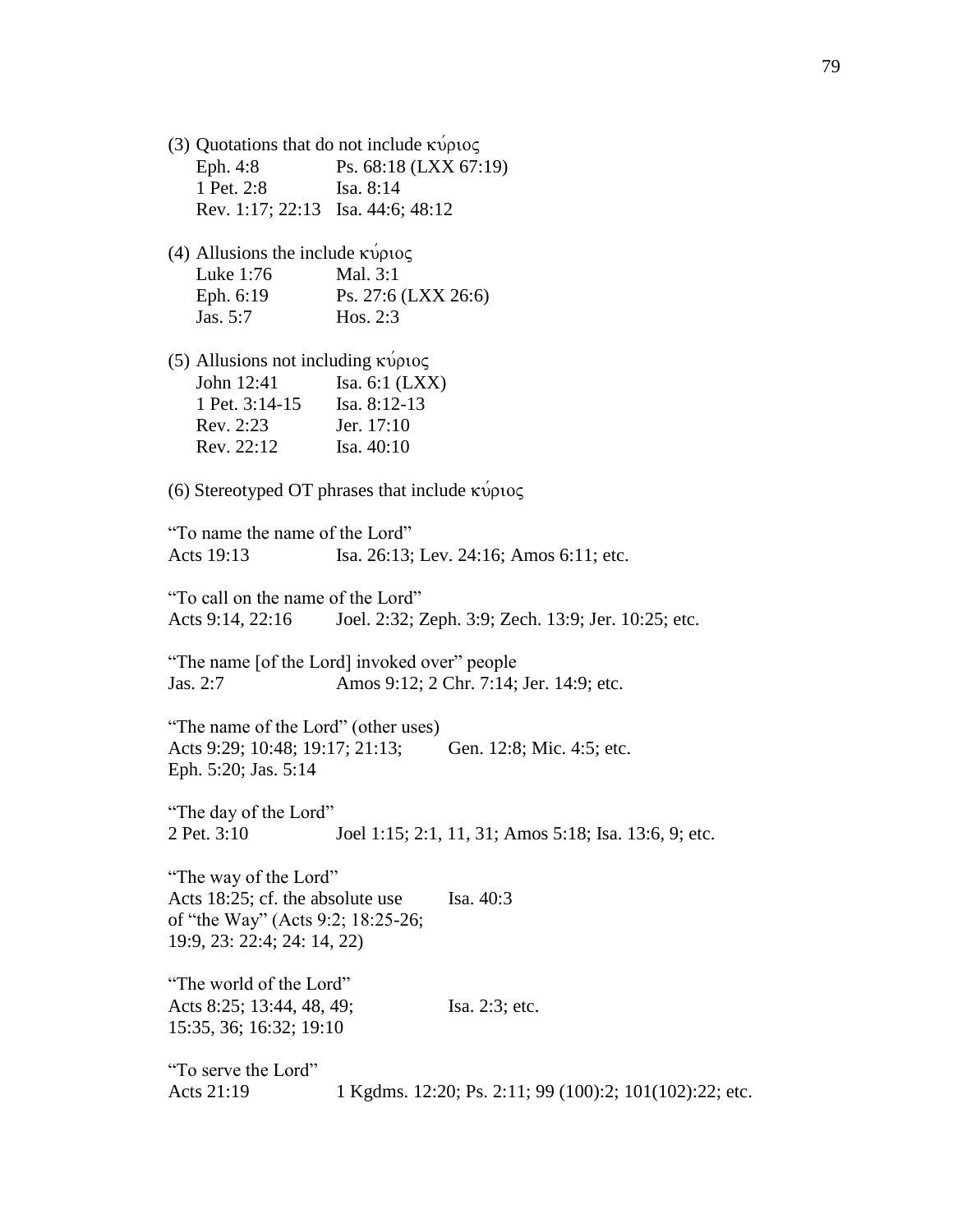"The fear of the Lord" Acts 9:31 Isa. 2:10, 19, 21; Prov. 1:7; etc.

## **Appendix B: Category of Divine Identity**

Recently in New Testament scholarship the category of "divine identity" has been proposed.<sup>233</sup> Essentially, the divine identity consists of two distinctive characteristics: (1) the relationship between God and Israel, and (2) the relationship between God and all creation as Creator and sovereign ruler. The category developed out of the concern for clarity in the relationship between Second Temple Jewish Monotheism and New Testament Christology. Generally two positions have been dominant in understanding this relationship. In the first approach Jewish monotheism is "strict" in that it was impossible to attribute real divinity to any being other than the one God of Israel. Thus, the early Jewish Christians could not have attributed real deity to Jesus. The second approach denies a strict monotheistic character by focusing on intermediary figures, principal agents, personified divine attributes, and exalted humans that possess semi-divine or subordinate divinity to the one God.<sup>234</sup> So in effect the former forces Jesus completely out of divine status in the earliest Christology while the latter puts him into an Arian-like status.<sup>235</sup> Both essentially disallow divine Christology in the full sense of the word divine. The category of divine identity recasts the debate by arguing for both "strict" Jewish monotheism and that Christ is included in the unique identity of the one God. $^{236}$ 

<sup>233</sup> Richard Bauckham proposed the category of Divine Identity in his book *God Crucified* (1998). He has since developed it further in *Jesus and the God of Israel: God Crucified and Other Studies on the New Testament's Christology of Divine Identity* (2008).

<sup>234</sup> Bauckham, *Jesus and the God of Israel*, 2.

<sup>235</sup> Arianism asserts, among other things, that Jesus the Word is a created being with a beginning and thus not truly deity. Their catchphrase was, "there was when he was not." The Council of Nicaea was specifically directed at condemning Arianism. See Kelly, *Creeds*, 205-62.

<sup>236</sup> Bauckham, *Jesus and the God of Israel*, 3. As a result, the various intermediary and principal agent figures are judged inadequate to provide a place for the way Jesus is included in early Christology. See below.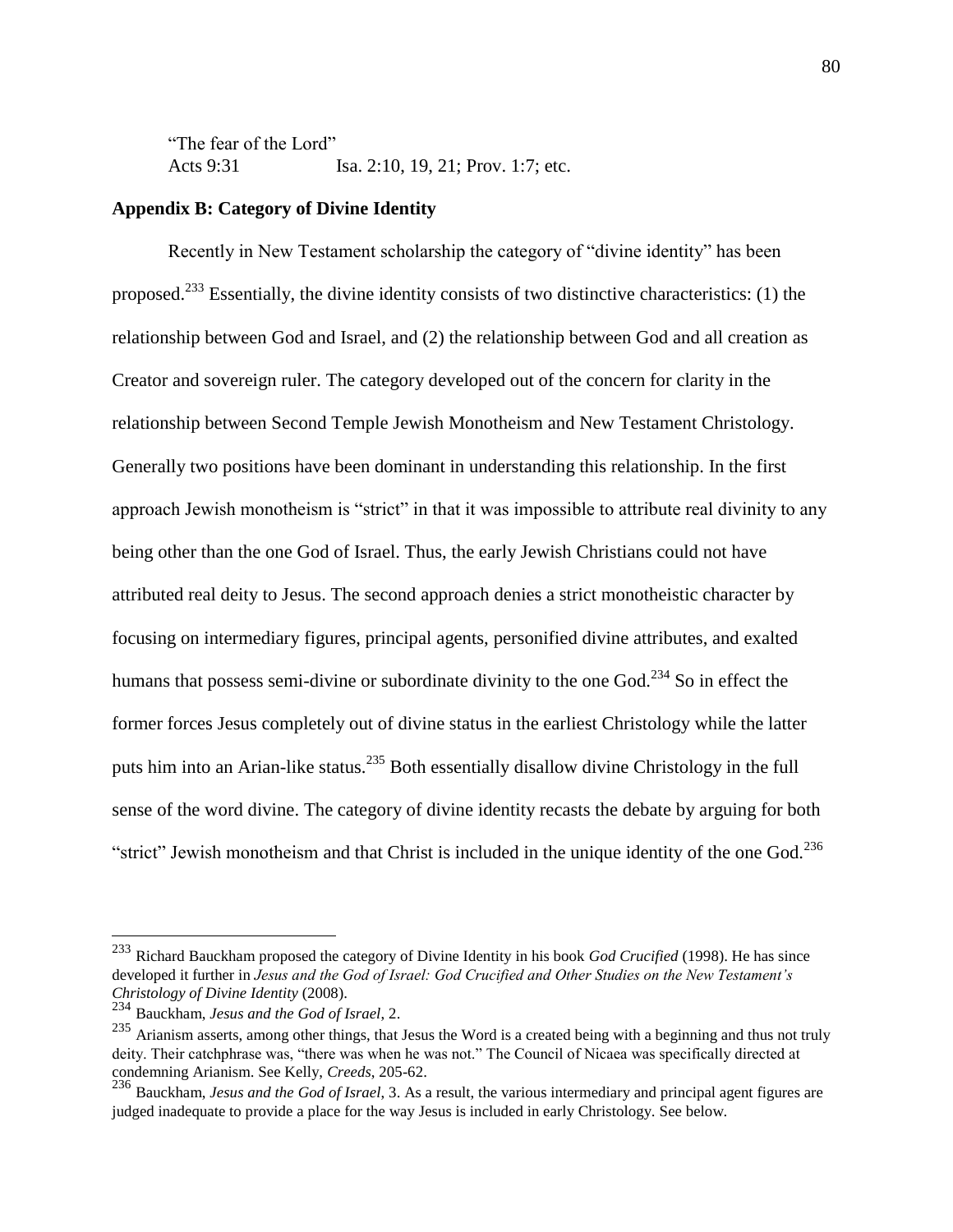Divine identity concerns itself with *who* this one God of Israel is in terms of personal identity, though not necessarily the precise modern definition of personal identity.<sup>237</sup> It attempts to replace the Greek categories of functional and ontological that make it possible to separate divinity and divine functions with specifically Jewish categories of thought that identify Yahweh.<sup>238</sup> There are two main categories of identifying features of the God of Israel: (1) those that identify God in his relationship with Israel and (2) those that identify God in his relation to all reality.<sup>239</sup> The revealed name of God, YHWH, and his participation in the history of Israel in which he revealed his character identify him. Thus, the acts of God and his revealed character combine to show a consistent identity of the one called YHWH. In relation to all reality the two unique characteristics of YHWH are that he is Creator of all things and sovereign Ruler over all things.<sup>240</sup> One need only look to the centrality of "Deutero-Isaiah" (esp. Isa. 40-48) in the Second Temple Period to see this exclusive identity of YHWH.<sup>241</sup>

Exclusive worship, then, signals the distinction between YHWH and all other reality in the praxis "on the ground," so to speak. He alone must be worshipped because he alone is Creator and sovereign over all things. It is important to note that this worship is not the distinguishing factor of the God of Israel; rather, worship is a recognition and response to the distinguishing factors that are the unique divine identity.<sup>242</sup> Since Jews understood the divine

<sup>237</sup> Bauckham, *Jesus and the God of Israel*, 7. Compared to Greek philosophical terms identity concerns *who* someone is while nature concerns *what* a thing is. The focus is not numerical oneness or ontological sameness (Bauckham, *Jesus and the God of Israel*, 6).

 $^{238}$  Though indeed "identity" is not how Jews spoke of God as Bauckham recognizes, he argues the concept is there.

<sup>239</sup> Bauckham, *Jesus and the God of Israel*, 7. Bauckham focuses heavily on the second.

<sup>240</sup> Bauckham, *Jesus and the God of Israel*, 8-11. These two characteristics do not exhaust who YHWH is, but are the consistent Jewish response when asked what set him apart from all other reality. God acted alone in creation and any participation in his unique sovereignty is ruled out by strictly subordinating other heavenly beings as servants.

<sup>241</sup> Bauckham provides a lengthy list of passages that cover a large portion of the Second Temple Period that consistently characterize God as sole Creator and unique Sovereign in footnotes 8-15 on pages 9-10 in *Jesus and the God of Israel*.

<sup>242</sup> Bauckham, *Jesus and the God of Israel*, 11-12. That is, his unique identity is what requires exclusive worship and worship of other beings is inappropriate because they are not included in the divine identity.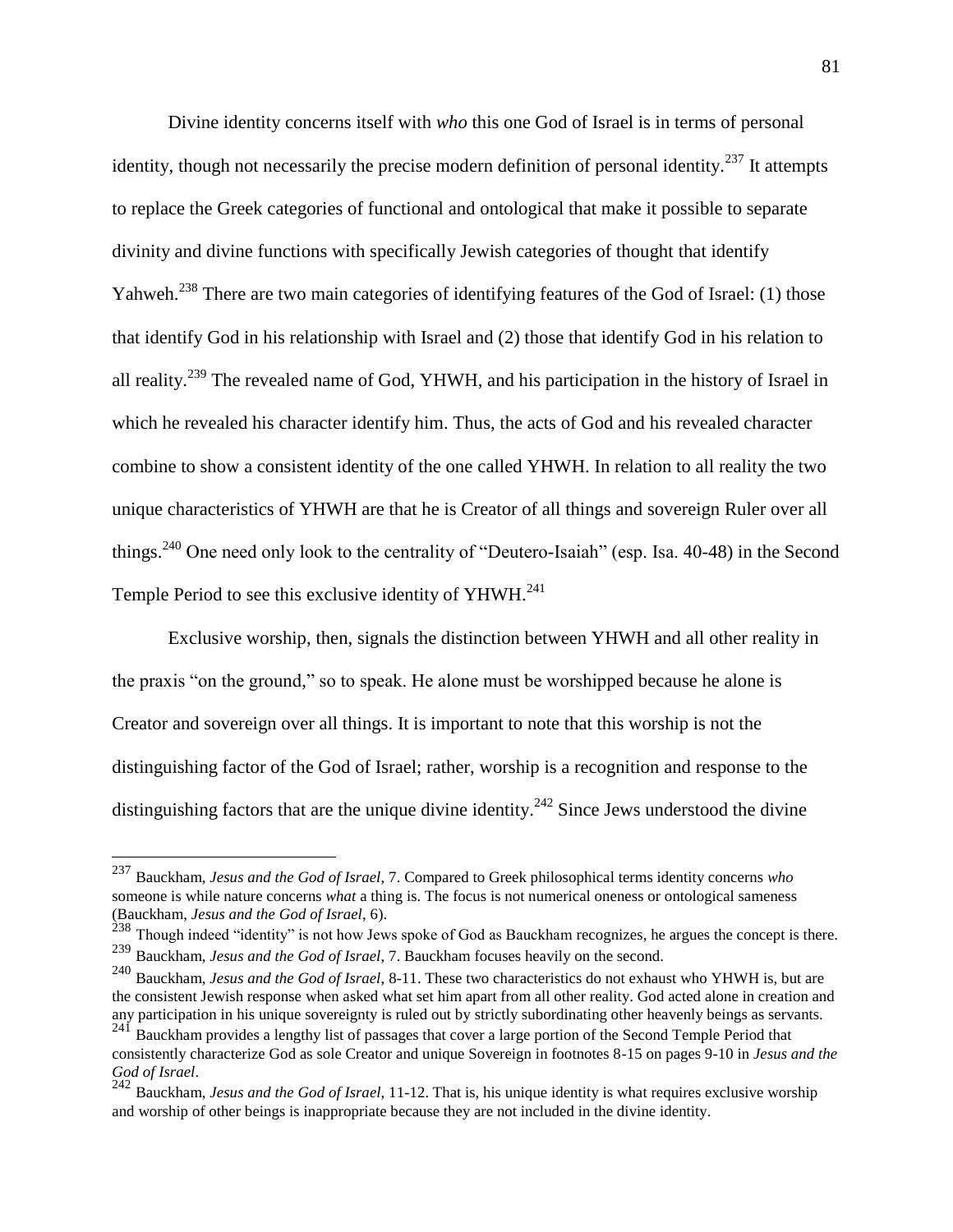identity of YHWH as occupying an absolutely unique category as the impetus for worship, the unique identity of God and exclusive worship of him are corollaries that reinforce each other. $^{243}$ 

This leads naturally to the question of intermediary figures and their place in (or out of) the divine identity. Broadly, two distinctions separate intermediary figures: angelic or human figures with an important role in the rule of God over the world, and personifications or hypostatizations of aspects of God himself (e.g. Wisdom, Word). Principal agents, in this view, do not provide a precedent for Christology because most of the arguments for a heavenly viceroy who is in charge of the cosmos next to God have been mistakenly manufactured. In fact, such a figure appears in very few Jewish texts. Exalted angels are always depicted as servants of God and explicitly refuse worship when given to them.<sup>244</sup> On the other hand, personifications of God's Word and God's Wisdom are aspects of the identity of God. They express God and belong in the unique identity.<sup>245</sup> Thus real distinctions exist within the divine identity itself without compromising monotheism. Monotheism does not equal unitarianess in the Second Temple Jewish understanding of the identity of the one God.

Jesus in the New Testament is included in the divine identity. First, he participates in the sovereignty over all things. The widespread usage of Psalm 110:1 with reference to Jesus throughout the New Testament shows all things subjected to Jesus (e.g. Acts 2:34-35; Heb. 1:13; Mar. 12:36; 1 Pet. 3:22; 1 Cor. 15:25). Second, he participates in the creation of all things. As seen above, a number of New Testament texts attest that Christ was agent of creation before the beginning of the world (e.g. 1 Cor. 8:6; Col. 1:15-17; Jn. 1:1-5). Third, the writers of the New Testament consistently apply the divine name YHWH to him. Hebrews 1:4 and Philippians 2:9

<sup>243</sup> Bauckham, *Jesus and the God of Israel*, 12.

<sup>244</sup> Bauckham, *Jesus and the God of Israel*, 14-16. Bauckham mentions one exception found in the *Parables of Enoch*. A future eschatological figure (Son of Man) will be placed by God on God's throne to exercise judgment and receive worship. This figure is only a partial since he does not participate in creation or divine sovereignty. <sup>245</sup> Bauckham, *Jesus and the God of Israel*, 16-17.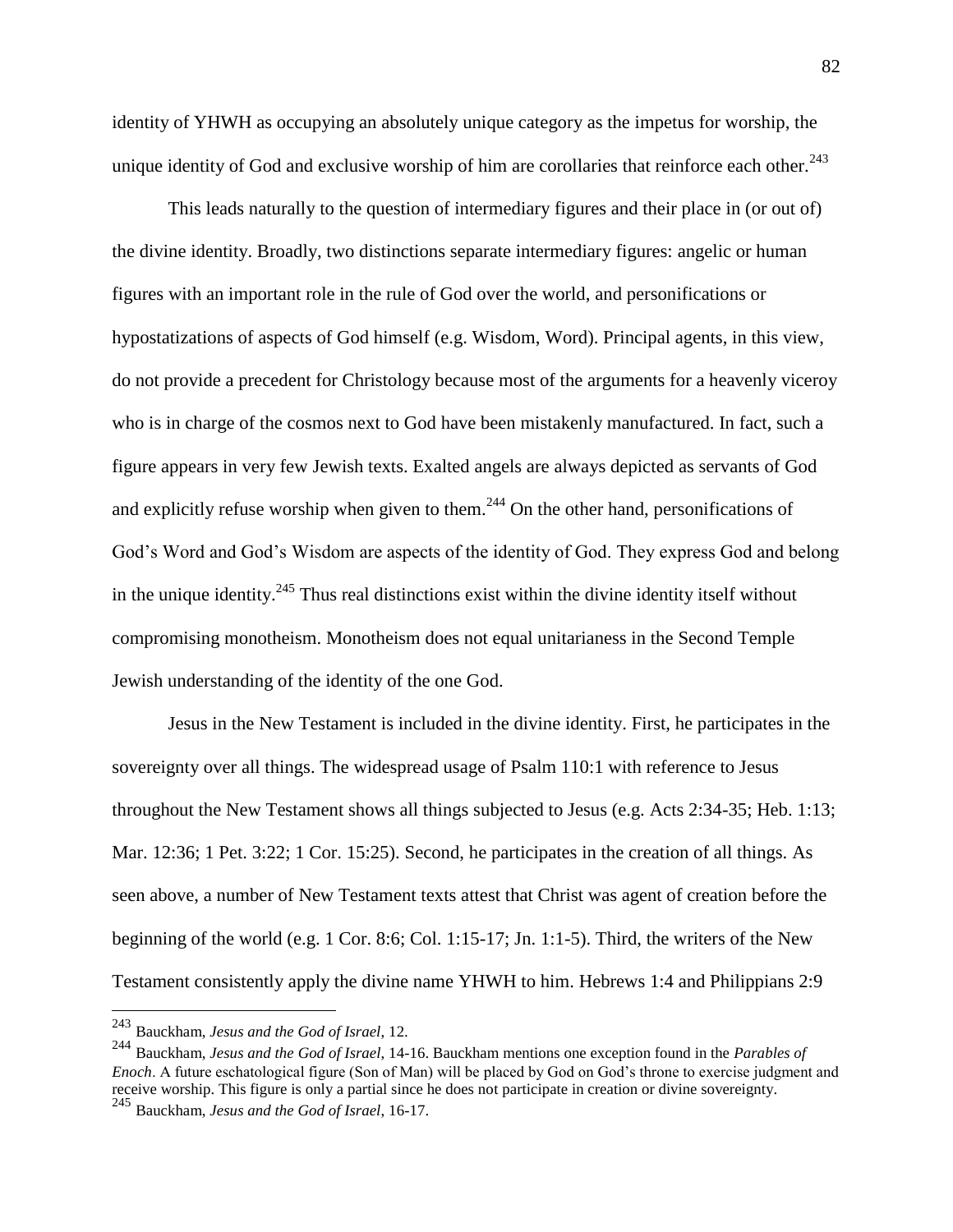are the most prominent examples. Also, the phrase "call upon the name of the Lord" refers to Jesus (mostly) in the New Testament (e.g. Acts 2:21, 38; Rom. 10:13), a phrase that references Yahweh in the Old Testament (e.g. Ps. 80:18; Joel 2:32; Zeph. 3:9; Zech 13:9). Last, worship of Jesus occurs.<sup>246</sup> This includes the programmatic devotion to Jesus alongside God the Father (see above) and a number of instances other instances where Jesus receives worship (Phil 2:9-11; Rev. 5:13-14; Mat. 28:17). Since these phenomena occur in the entire New Testament corpus it stands to reason that the "highest possible Christology – the inclusion of Jesus in the unique divine identity – was central to the faith of the early church even before any of the New Testament writings were written."<sup>247</sup>

The Christology of divine identity has not been without its detractors though. Dunn believes the term "identity" confuses rather than clarifies because of its varied usage in the modern world.<sup>248</sup> He charges Bauckham with facilitating Modalism<sup>249</sup> and asserts that the authors of the New Testament are explicit that "Jesus is not the God of Israel. He is not the Father. He is not Yahweh."<sup>250</sup> Dunn's first critique largely stems from his own confusion. Bauckham clearly defines what he means by "divine identity." The problem with his charge of Modalism is that the statements, "Jesus is not the God of Israel," "not the Father," and "not Yahweh" are not equivocal statements. Jesus can be both the God of Israel and Yahweh without being the Father. His critique seems to falsely equate the categories of unitarianism and monotheism.

<sup>246</sup> Bauckham, *Jesus and the God of Israel*, 18-31.

<sup>247</sup> Bauckham, *Jesus and the God of Israel*, 19.

<sup>248</sup> Dunn, *Worship*, 142.

<sup>&</sup>lt;sup>249</sup> A form of Monarchianism that regarded the Godhead as a monad that expressed itself in three successive forms – first as Father, then Son, and then Spirit. It was roundly regarded as heresy. See J.N.D. Kelly, *Early Christian Doctrines*, (New York, New York: HarperOne, 1978), 115-123.

<sup>250</sup> Dunn, *Worship*, 142.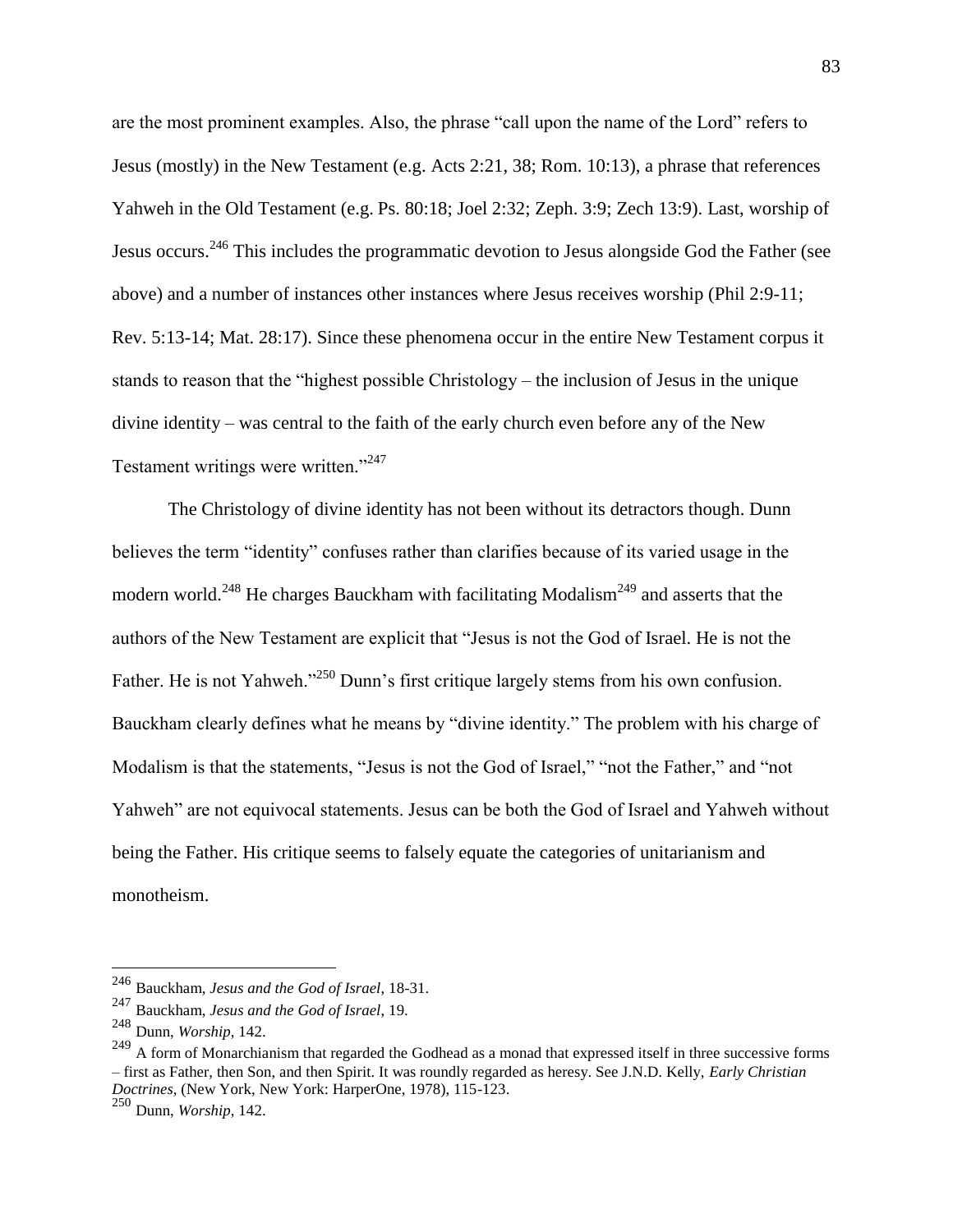The other concern Dunn espouses is a bit more founded. It remains unclear as to how the category "divine identity" produces any advantages to functional and ontological categories other than that it purports a greater fidelity to Jewish modes of thought.<sup>251</sup> Functional and ontological categories, however, provide an adequate framework with which to deal with the relationship between God the Father and Jesus (and the Holy Spirit). While the category of divine identity is fine, one need not eschew "functional" and "ontological" categories altogether in order to make sense of New Testament Christology.

<sup>251</sup> Dunn, *Worship*, 143. Norelli, Review of *Worship*, by Dunn. http://rdtwot.files.wordpress.com/2010/07/bookreview\_dunn\_did1.pdf.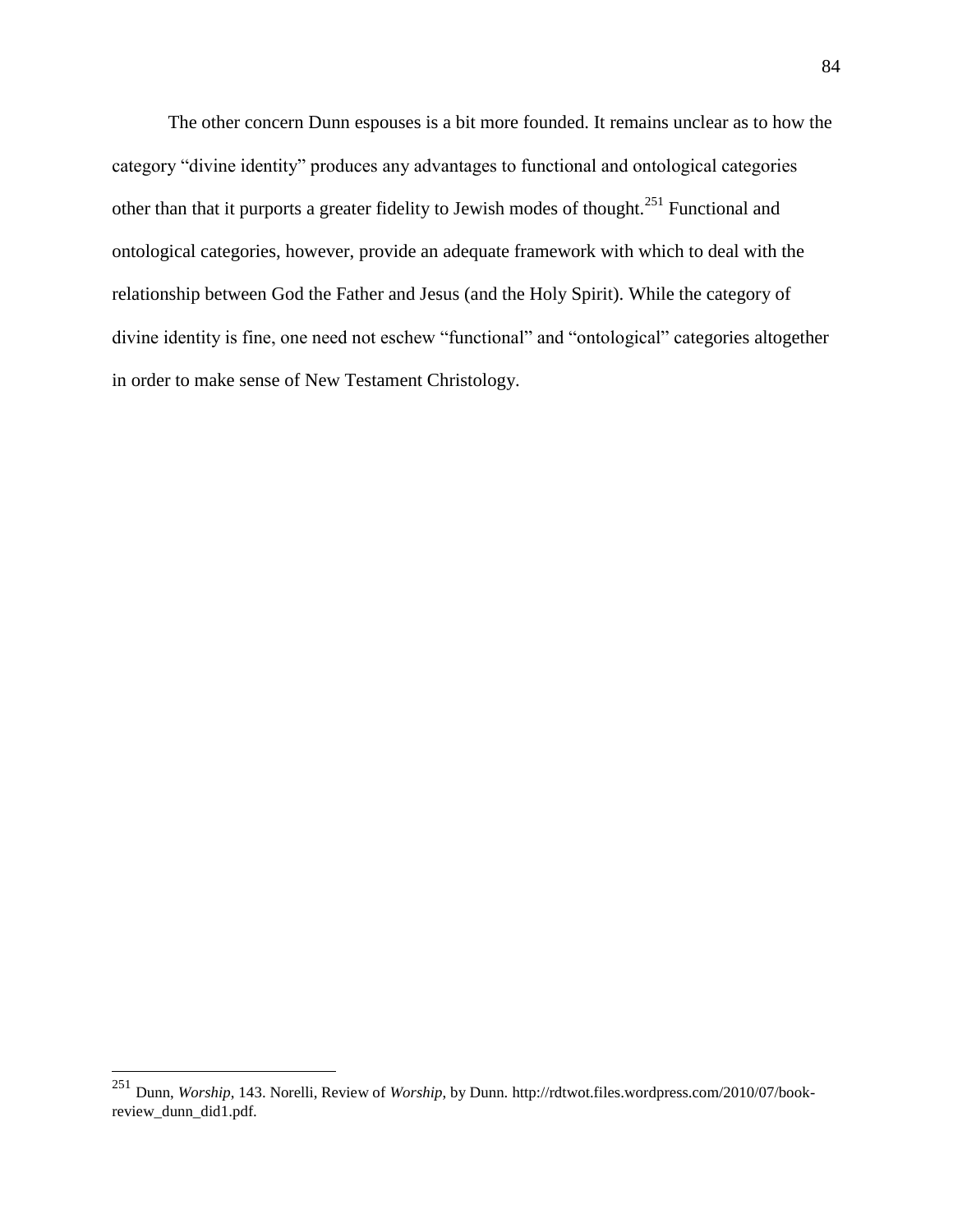#### Bibliography

- Alexander, L. C. A. "Chronology of Paul." In *Dictionary of Paul and His Letters*, edited by G.F. Hawthorne and R. P. Martin. Downers Grove: Intervarsity Press, 1993.
- Barnett, Paul. *Jesus and the Rise of Christianity: A History of New Testament Times*. Downers Grove: Intervarsity Press, 1999.
- ———. *The Birth of Christianity: The First Twenty Years*. Grand Rapids: William B. Eerdmans Publishing Company, 2005.
- ———. *Paul: Missionary of Jesus*. William B. Eerdmans Publishing Company, 2008.
- Bauckham, Richard. *Jesus and the God of Israel: God Crucified and Other Studies on the New Testament's Christology of Divine Identity*. Grand Rapids: William B. Eerdmans Publishing Company, 2008.

———. *Jesus and the Eyewitnesses: The Gospels as Eyewitness Testimony*. Grand Rapids: William B. Eerdmans Publishing Company, 2006.

- Bettenson, Henry, and Maunder, Chris, ed. *Documents of the Christian Church: Fourth Edition*. Oxford: Oxford University Press, 2011.
- Carson, D. A., and Moo, Douglas J. *An Introduction to the New Testament*. Grand Rapids: Zondervan, 2005.
- Ciampa, Roy E., and Rosner, Brian S. "1 Corinthians." In *Commentary on the New Testament Use of the Old Testament*, edited by G.K. Beale and D.A. Carson, 2007.
- Cohen, Shaye J. D. *From Maccabees to the Mishnah*. Louisville: Westminster John Knox Press, 1988.
- Comfort, Philip. *Encountering the Manuscripts: An Introduction to New Testament Paleography & Textual Criticism*. Nashville: Broadman & Holman Publishers, 2005.
- Dunn, James D.G. *Did the First Christians Worship Jesus: The New Testament Evidence*. Louisville: Westminster John Knox Press, 2010.

———. "Christ, Adam, and Preexistence." In *Where Christology Began: Essays on Philippians 2*, edited by Ralph P. Martin and Brian J. Dodd. Louisville: Westminster John Knox Press, 1998.

Everts, J.M. "Conversion and Call of Paul." In *Dictionary of Paul and His Letters*, edited by G.F. Hawthorne and R. P. Martin. Downers Grove: Intervarsity Press, 1993.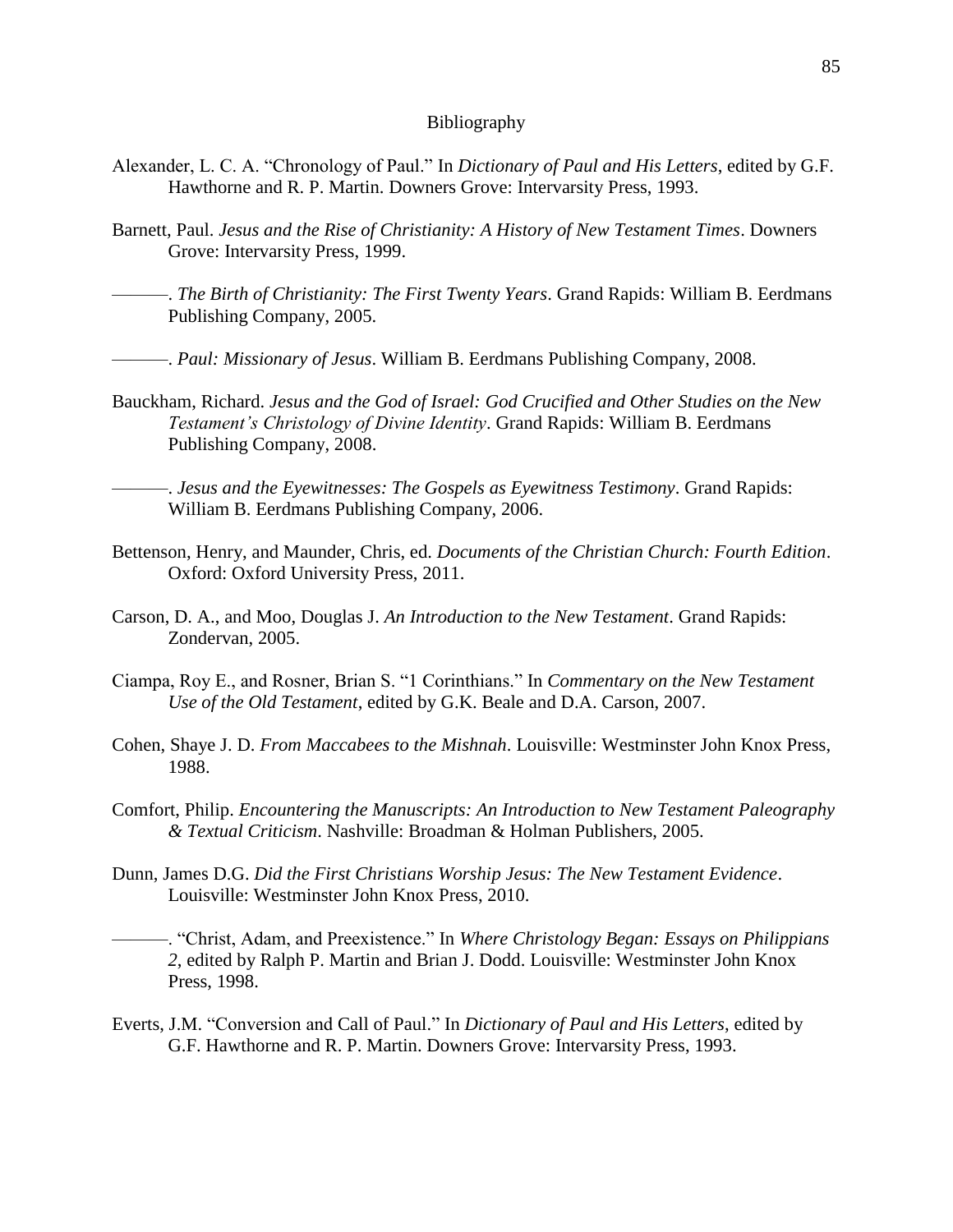- Fee, Gordon D. *Pauline Christology: An Exegetical-Theological Study*. Peabody: Hendrickson Publishers, 2007.
- Gathercole, Simon J. *The Preexistent Son: Recovering the Christologies of Matthew, Mark, and Luke*. Grand Rapids: William B. Eerdmans Publishing Company, 2006.
- Greenlee, J. Harold. *Introduction to New Testament Textual Criticism: Revised Edition*. Peabody: Hendrickson Publishers, 1995.
- Hawthorne, Gerald F. "In the Form of God and Equal with God (Philippians 2:6)." In *Where Christology Began: Essays on Philippians 2*, edited by Ralph P. Martin and Brian J. Dodd. Louisville: Westminster John Knox Press, 1998.
- Hengel, Martin. *Between Jesus and Paul: Studies in the Earliest History of Christianity*. Eugene: Wipf and Stock Publishers, 1983.

———. *Crucifixion: In the ancient world and the folly of the message of the cross*. Philadelphia: Fortress Press, 1977.

- Hurst, Lincoln D. "Christ, Adam, and Preexistence Revisited." In *Where Christology Began: Essays on Philippians 2*, edited by Ralph P. Martin and Brian J. Dodd. Louisville: Westminster John Know Press, 1998.
- Hurtado, Larry W. "New Testament Christology: A Critique of Bousset's Influence." In *Theological Studies 40* (1979): 306-17.

———. *Lord Jesus Christ: Devotion to Jesus in Earliest Christianity*. Grand Rapids: William B. Eerdmans Publishing Company, 2003.

———. *How on Earth Did Jesus Becomes a God? Historical Questions about Earliest Devotion to Jesus*. Grand Rapids: William B. Eerdmans Publishing Company, 2005.

———. *At the Origins of Christian Worship: The Context and Character of Earliest Christian Devotion*. Grand Rapids: William B. Eerdmans Publishing Company, 1999.

———. *The Earliest Christian Artifacts: Manuscripts and Christian Origins*. Grand Rapids: William B. Eerdmans Publishing Company, 2006.

Kelly, J.N.D. *Early Christian Creeds*. London: Continuum International Publishing Group, 1972.

———. *Early Christian Doctrines*. New York: HarperOne, 1978.

Kreitzer, Larry J. "When He at Last Is First!" In *Where Christology Began: Essays on Philippians 2*, edited by Ralph P. Martin and Brian J. Dodd. Louisville: Westminster John Know Press, 1998.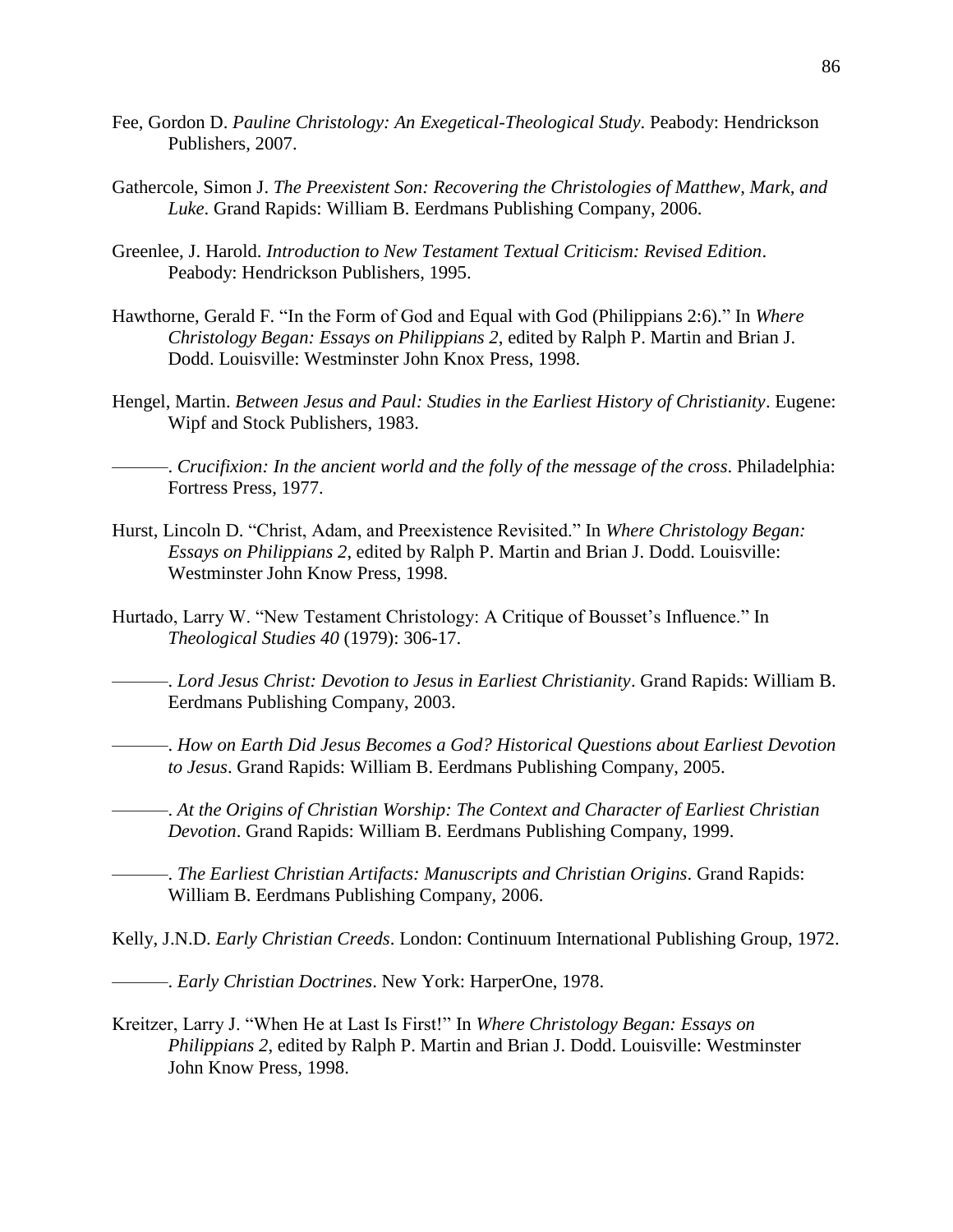- Martin, R.P. "Hymns, Hymn Fragments, Songs, Spiritual Song." In *Dictionary of Paul and His Letters*, edited by G.F. Hawthorne and R. P. Martin. Downers Grove: Intervarsity Press, 1993.
	- ———. "Creed." In *Dictionary of Paul and His Letters*, edited by G.F. Hawthorne and R. P. Martin. Downers Grove: Intervarsity Press, 1993.
- Norelli, Nick. Review of *Did the Earliest Christians Worship Jesus?: The New Testament Evidence*, by James D.G. Dunn, Rightly Dividing the Word of Truth. http://rdtwot.files.wordpress.com/2010/07/book-review\_dunn\_did1.pdf.
- Pao, David W. *Colossians and Philemon: Zondervan Exegetical Commentary on the New Testament*. Grand Rapids: Zondervan, 2012.

Richardson, Cyril C., ed. *Early Christian Fathers*. New York: Touchstone, 1996.

Silva, Moisés. "Philippians." In *Commentary on the New Testament Use of the Old Testament*, edited by G.K. Beale and D.A. Carson, 2007.

Staniforth, Maxwell, trans. *Early Christian Writings*. London: Penguin Books, 1968.

- Stein, Robert. "Jerusalem." In *Dictionary of Paul and His Letters*, edited by G.F. Hawthorne and R. P. Martin. Downers Grove: Intervarsity Press, 1993.
- Wallace, Daniel B. *Greek Grammar Beyond the Basics: An Exegetical Syntax of the New Testament*. Grand Rapids: Zondervan, 1996.
- Witherington III, Ben. "Jesus as the Alpha and Omega of New Testament Thought." In *Contours of Christology in the New Testament*, edited by Richard N. Longenecker, 2005.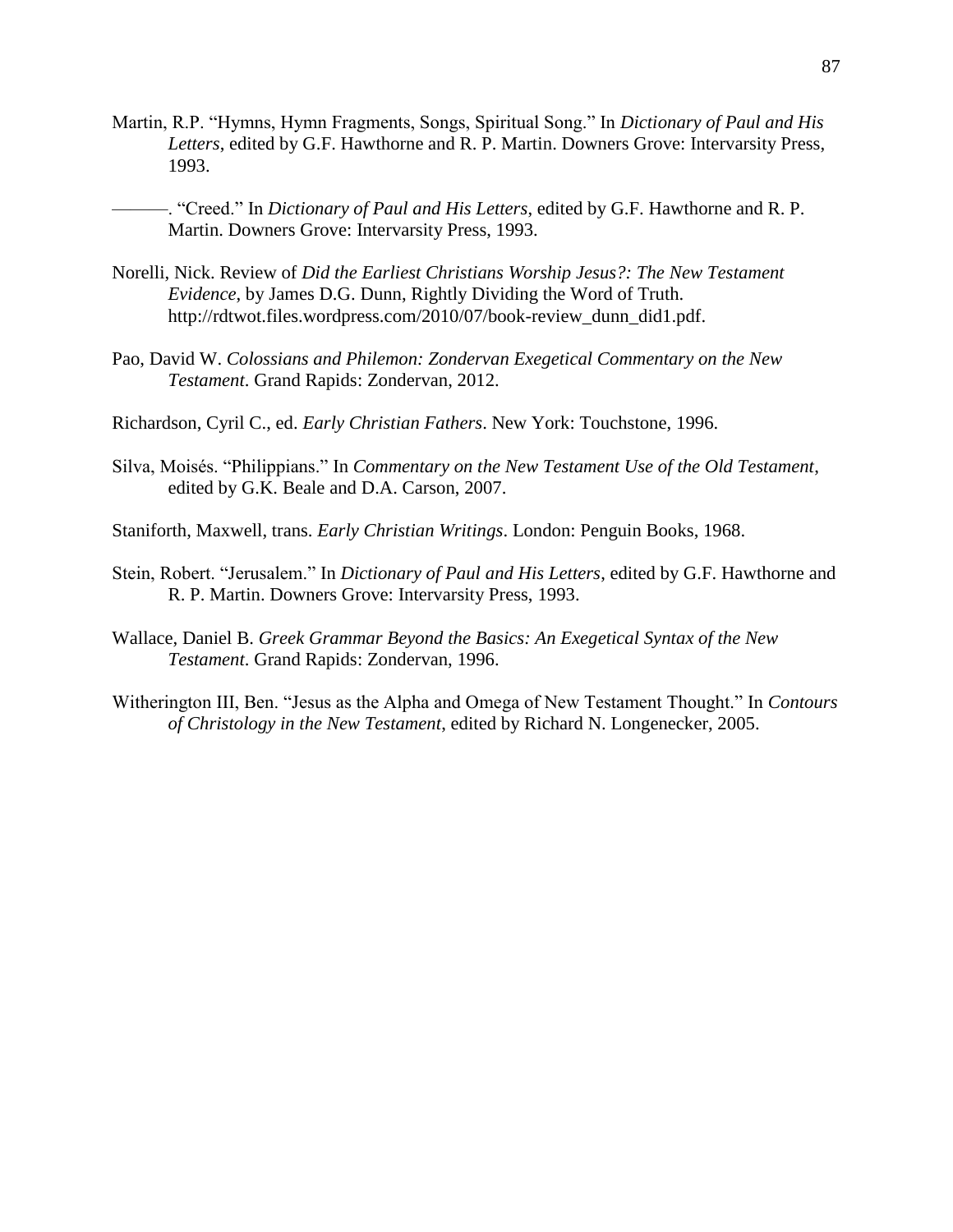|                      |                | 41:4                    | 35  | 13:55       | 62    |
|----------------------|----------------|-------------------------|-----|-------------|-------|
| <b>Old Testament</b> |                | 41:21-22                | 35  | 16:16       | 58    |
|                      |                | 43:10                   | 35, | 22:41-45    | 53    |
| <b>Genesis</b>       |                | 36                      |     | 23:33-46    | 58    |
| $1:26-27$            | 20             | 45:5                    | 29  | 26:63-64    | 58    |
| 1:27                 | 26             | $45:6 - 7$              | 30  | 27:56       | 62    |
| $3:1 - 24$           | 20             | 45:21-23                | 10  | 27:61       | 62    |
| 3:5                  | 26             | 45:23                   | 25, | 28:1        | 62    |
|                      |                | 29                      |     | 28:17       | 82    |
| <b>Exodus</b>        |                | 46:4                    | 35  | 28:19       | 50,   |
| 4:22                 | 20             |                         |     | 65          |       |
| $20:1 - 17$          | $\overline{4}$ | <b>Jeremiah</b>         |     |             |       |
|                      |                | 31:9                    | 20  | <b>Mark</b> |       |
| <b>Numbers</b>       |                |                         |     | $1:1-12$    | 58    |
| $25:1-13$            | 45             | <b>Daniel</b>           |     | $3:16-19$   | 62    |
|                      |                | $7:13-14$               | 7,9 | 6:3         | 62    |
| <b>Deuteronomy</b>   |                |                         |     | 8:34-35     | 22    |
| $5:6-21$             | $\overline{4}$ | Joel                    |     | $12:1 - 12$ | 58    |
| 6:4                  | 4,             | $2:28-32$               | 36  | 12:29-30    | 4, 15 |
| 15, 53               |                | 2:32                    | 44, | 12:35-37    | 53    |
| 6:5                  | 14             | 49, 53, 82              |     | 12:36       | 81    |
| $13:1-5$             | 52             |                         |     | 14:61-62    | 58    |
| 21:23                | 59             | Zephaniah               |     | 15:40       | 62    |
|                      |                | 3:9                     | 82  | 15:47       | 62    |
| <b>Psalms</b>        |                |                         |     | 16:1        | 62    |
| $\overline{2}$       | 52             | <b>Zechariah</b>        |     |             |       |
| 16                   | 40             | 13:19                   | 82  | Luke        |       |
| 16:8-11              | 36             |                         |     | 1:27        | 62    |
| 42                   | 52             | <b>Intertestamental</b> |     | 2:7         | 20    |
| $45:6 - 7$           | 11             |                         |     | $6:13-16$   | 62    |
| 80:18                | 82             | <b>4 Maccabees</b>      |     | 8:2         | 62    |
| 89:27                | 21             | 4:23                    | 45  | 10:22       | 58    |
| 102:25-27            | 34,            | 11:4                    | 45  | 11:3        | 42    |
| 36, 53               |                |                         |     | $20:9-18$   | 58    |
| 110                  | 40,            | <b>New Testament</b>    |     | 20:41-44    | 53    |
| 51, 52, 53           |                |                         |     | 24:10       | 62    |
| 110:1                | 49,            | <b>Matthew</b>          |     |             |       |
| 81                   |                | 1:23                    | 11  | John        |       |
|                      |                | $5:10-11$               | 22  | 1:1         | 11,   |
| Isaiah               |                | 6:11                    | 42  | 32-33       |       |
| 40-48                | 29,            | $10:2 - 4$              | 62  | 1:3         | 29,   |
| 36,80                |                | 11:27                   | 58  | 34-35       |       |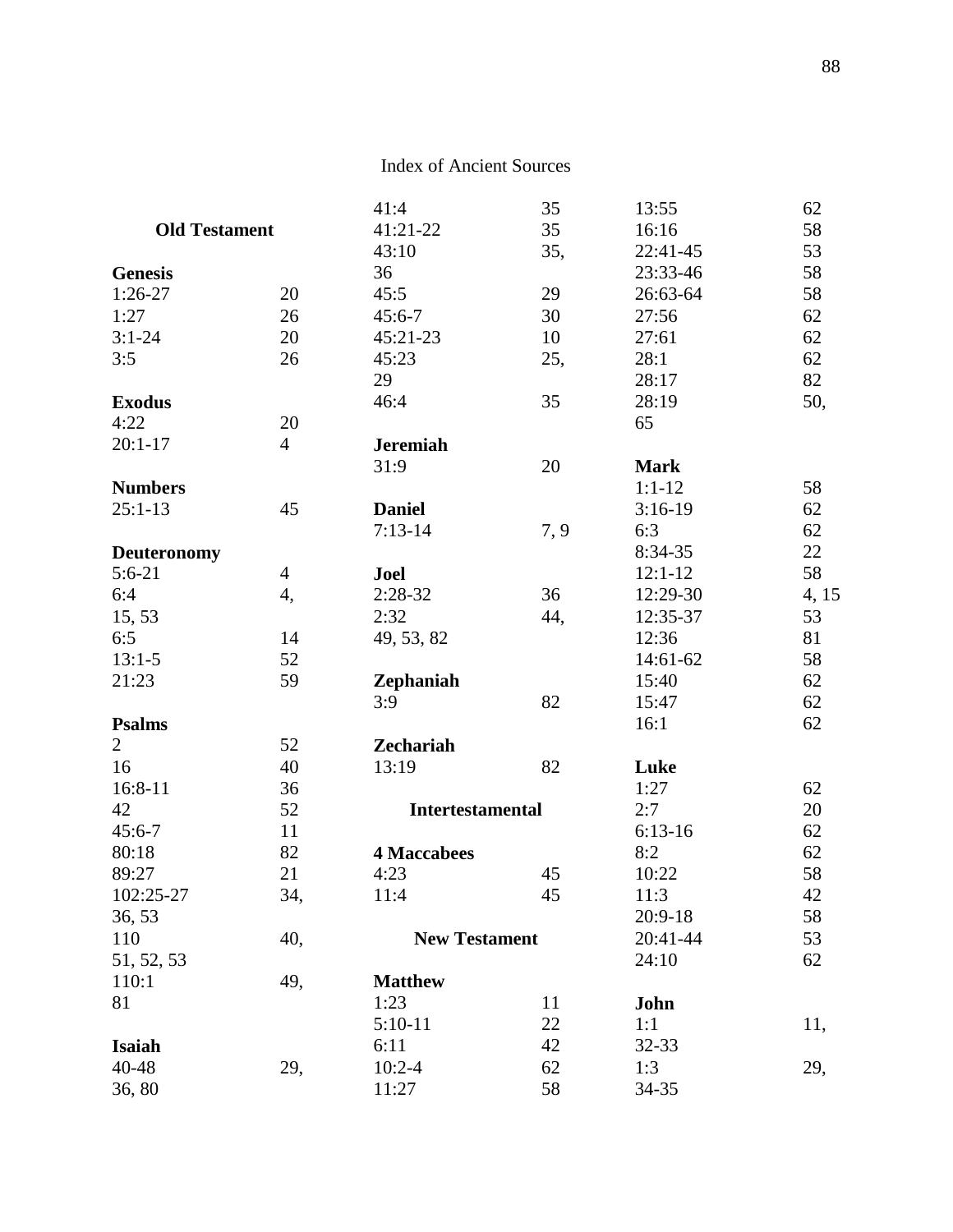| $1:1-5$     | 81     | $4:1 - 22$ | 43, | 13:1          | 62   |
|-------------|--------|------------|-----|---------------|------|
| 1:14        | 32     | 66         |     | 14:12         | 65   |
| $1:17-18$   | 32     | 4:2        | 58  | 14:14-15      | 65   |
| 1:18        | 11     | 4:10       | 44  | 15:1          | 68,  |
| 8:24        | 35     | 4:12       | 44  | 70            |      |
| 8:58        | 35     | $4:17-18$  | 44  | 15:5          | 68   |
| 11:27       | 58     | 4:30       | 44  | $15:7-9$      | 69   |
| 13:18-19    | 36     | $4:32-5:2$ | 41  | 15:12         | 69   |
| 13:19       | 35     | 4:36-37    | 62  | 15:14         | 69   |
| 16:23-24    | $47 -$ | $5:12-13$  | 40  | 15:29         | 69   |
| 48          |        | $5:17-40$  | 43, | 17:24-25      | 65   |
| 17:5        | 28,    | 66         |     | 17:29         | 66   |
| 33          |        | 5:21       | 58  | 18:2          | 62,  |
| $18:5-6$    | 35     | 5:28       | 44  | 70            |      |
| 19:25       | 62     | 5:31       | 53  | 18:24         | 62   |
| 20:28       | 11     | 5:34-39    | 43  | 19:5          | 50   |
|             |        | 5:40       | 44  | 19:18-19      | 66   |
| <b>Acts</b> |        | 5:42       | 58  | 19:23-27      | 66   |
| 1:13        | 62     | 6:1        | 41  | 21:17-25:12   | 68   |
| $1:13-15$   | 39     | 6:2        | 42  | 21:37-22:21   | 38   |
| 1:14        | 62     | $6:5-6$    | 62  | 22:19         | 40   |
| $1:21-22$   | 39     | $6:8-9$    | 41  | $26:1-32$     | 38   |
| 1:24        | 48     | $7:55-56$  | 53  | 26:11         | 40   |
| $2:9-11$    | 39     | $7:57-8:3$ | 45  |               |      |
| 2:17        | 58     | $7:59-60$  | 48  | <b>Romans</b> |      |
| $2:17-21$   | 36     | 8:1        | 62, | 1:2           | 58   |
| 2:20        | 58     | 66         |     | 1:3           | 3,58 |
| 2:21        | 53,    | 8:16       | 50  | $1:1-4$       | 65   |
| 82          |        | $9:1-2$    | 45  | $1:3-5$       | 40,  |
| $2:25-26$   | 58     | $9:1 - 31$ | 38, | 43, 56, 57-58 |      |
| $2:25-28$   | 36     | 62         |     | 1:4           | 58   |
| 2:31        | 58     | $9:8-22$   | 60  | 1:5           | 70   |
| 2:32        | 58     | 9:10       | 61  | 1:7           | 48   |
| $2:32-36$   | 53     | 9:14       | 44  | 1:8           | 47   |
| $2:34-35$   | 81     | $9:17-19$  | 61  | 1:14          | 70   |
| 2:36        | 58     | 9:18       | 60  | 1:25          | 61   |
| 2:38        | 40,    | 9:19-22    | 60  | $2:17-3:20$   | 70   |
| 44, 50, 82  |        | 9:20       | 41  | $5:1-5$       | 65   |
| 2:41        | 39,    | 9:22       | 41  | $6:1-11$      | 50   |
| 50          |        | $9:26-28$  | 68  | $6:1-14$      | 18   |
| 2:42        | 40,    | 9:29       | 41  | 8:15          | 43,  |
| 57, 58      |        | 10:39-43   | 56  | 61            |      |
| 2:44        | 41     | 10:48      | 50  | 8:29          | 21   |
| 3:6         | 44     | 11:28-30   | 72  | 8:34          | 53,  |
| 3:11        | 40     | 11:30      | 68  | 56            |      |
| 3:16        | 44     | 12:25      | 68  |               |      |
|             |        |            |     |               |      |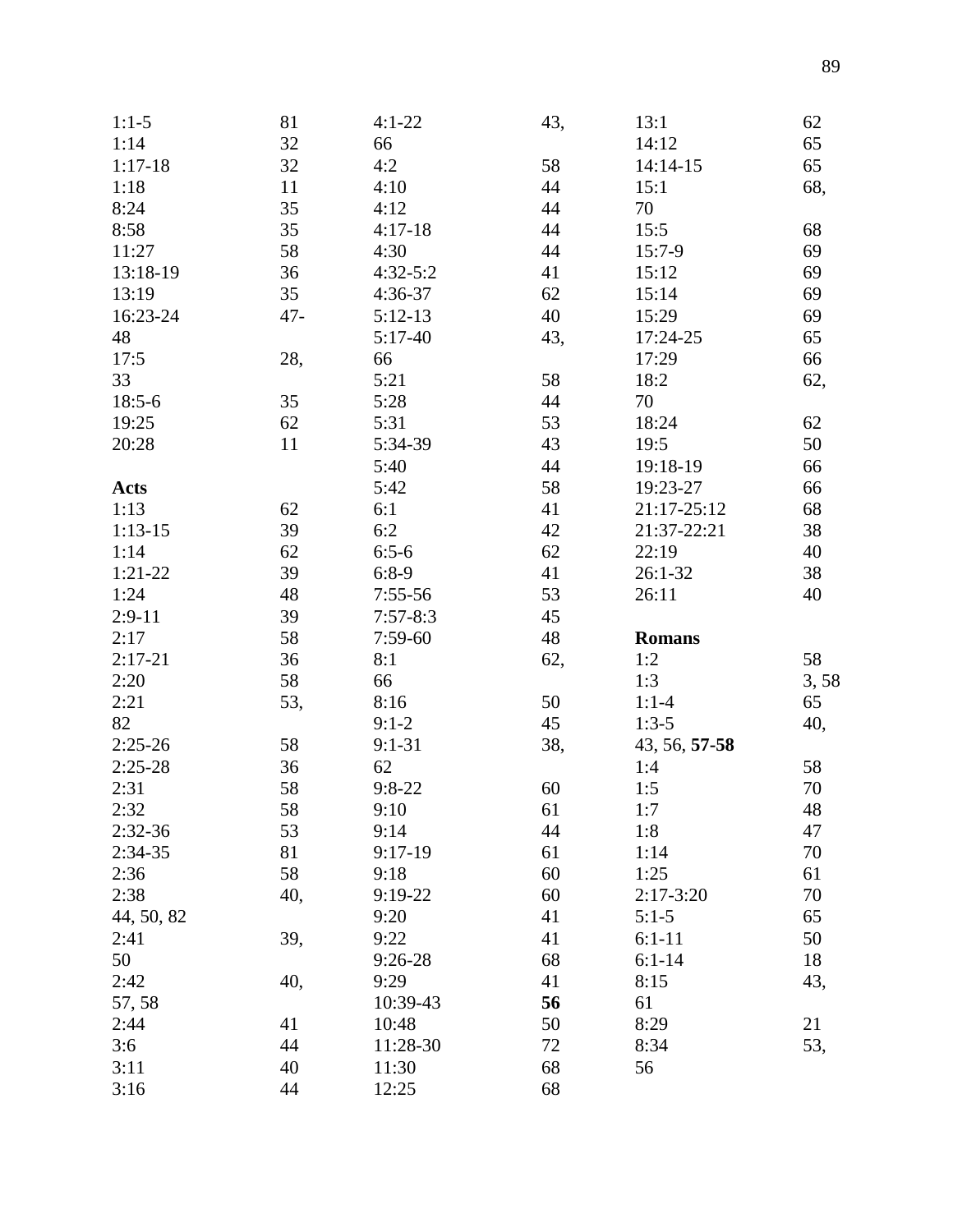| 9:5           | 10, | 8:6                        | 9,  | 15:23            | 68  |
|---------------|-----|----------------------------|-----|------------------|-----|
| 61            |     | 13, 13-17, 14, 18, 21, 30, |     | 15:24-28         | 10  |
| 10:9-13       | 49  | 32, 34, 36, 53, 74, 81     |     | 15:25            | 81  |
| 10:12         | 49  | 8:7                        | 10  | 15:25-27         | 53  |
| 10:13         | 9,  | 8:10                       | 13  | 15:25-33         | 72  |
| 53, 82        |     | 8:12                       | 14  | 15:46            | 68  |
| $11:13-16$    | 70  | 8:13                       | 14  | $16:1 - 4$       | 72  |
| 11:25-31      | 70  | $8 - 10$                   | 4,  | 16:12            | 62  |
| 11:36         | 21, | 23, 65, 69                 |     | 16:12-19         | 6   |
| 34, 61        |     | $8 - 14$                   | 13  | 16:19            | 62  |
| 12:8          | 52  | 9:5                        | 68  | 16:22            | 7,  |
| 14            | 69  | $10:1 - 4$                 | 50  | 43, 49, 61       |     |
| 14:17         | 65  | 10:14                      | 64  | 16:23            | 48  |
| 15:16         | 72  | 10:14-20                   | 51  | 16:23-24         |     |
| 15:17         | 65  | 10:20                      | 64  |                  |     |
| 15:30         | 65  | 10:20-22                   | 51  | 2 Corinthians    |     |
| $16:1-23$     | 6   | 10:21                      | 64  | 1:3              | 10, |
| 16:3          | 62, | 11:17-34                   | 51  | 48               |     |
| 70            |     | 11:20                      | 51  | 1:20             | 61  |
| 16:7          | 21, | 11:23                      | 51  | 1:21             | 65  |
| 67            |     | 11:23-26                   | 51  | 3:3              | 65  |
| 16:11         | 62  | 11:27-32                   | 51  | $4:4-6$          | 20  |
| 16:20         | 48  | $12 - 14$                  | 50  | $8-9$            | 72  |
| 16:21         | 62  | 12:2                       | 64  | $11:4-5$         | 71  |
|               |     | 12:3                       | 49, | 12:2             | 21  |
| 1 Corinthians |     | 65                         |     | 12:8-9           | 48  |
| 1:2           | 9   | 12:4                       | 65  | 12:9             | 52  |
| 1:3           | 48  | 12:10                      | 52  | 13:14            | 65  |
| 2:7           | 21  | 12:28                      | 68  |                  |     |
| $2:10-16$     | 65  | $14:1-5$                   | 52  | <b>Galatians</b> |     |
| 4:5           | 21  | 14:24-25                   | 52  | 1:3              | 48  |
| $5:1-5$       | 50  | 14:26                      | 51  | $1:3-5$          | 61  |
| $5:1-12$      | 71  | 14:31                      | 52  | $1:11-2:21$      | 38  |
| $6:1-11$      | 71  | 14:37-38                   | 52  | $1:13-14$        | 45  |
| 6:11          | 65  | $15:1-3$                   | 56  | 1:17             | 21, |
| $6:9-11$      | 50  | $15:3-8$                   | 56  | 68               |     |
| $6:13-20$     | 65  | $15:1-8$                   | 56  | $1:17-19$        | 68  |
| 7:10          | 69  | $15:1 - 11$                | 40, | 1:18             | 69  |
| 8:1           | 13  | 43                         |     | $1:18-19$        | 62  |
| $8:1-13$      | 71  | 15:5                       | 69  | $1:22-23$        | 67  |
| 8:4           | 14  | 15:6                       | 56, | 2:1              | 68  |
| $8:4-6$       | 8,  | 68                         |     | $2:1-10$         | 69  |
| 55, 65        |     | 15:7                       | 68, | 2:7              | 70  |
| 8:5           | 14  | 69                         |     | 2:9              | 62, |
|               |     | $15:8-10$                  | 38  | 68               |     |
|               |     | 15:9                       | 45  | 2:11             | 70  |
|               |     |                            |     |                  |     |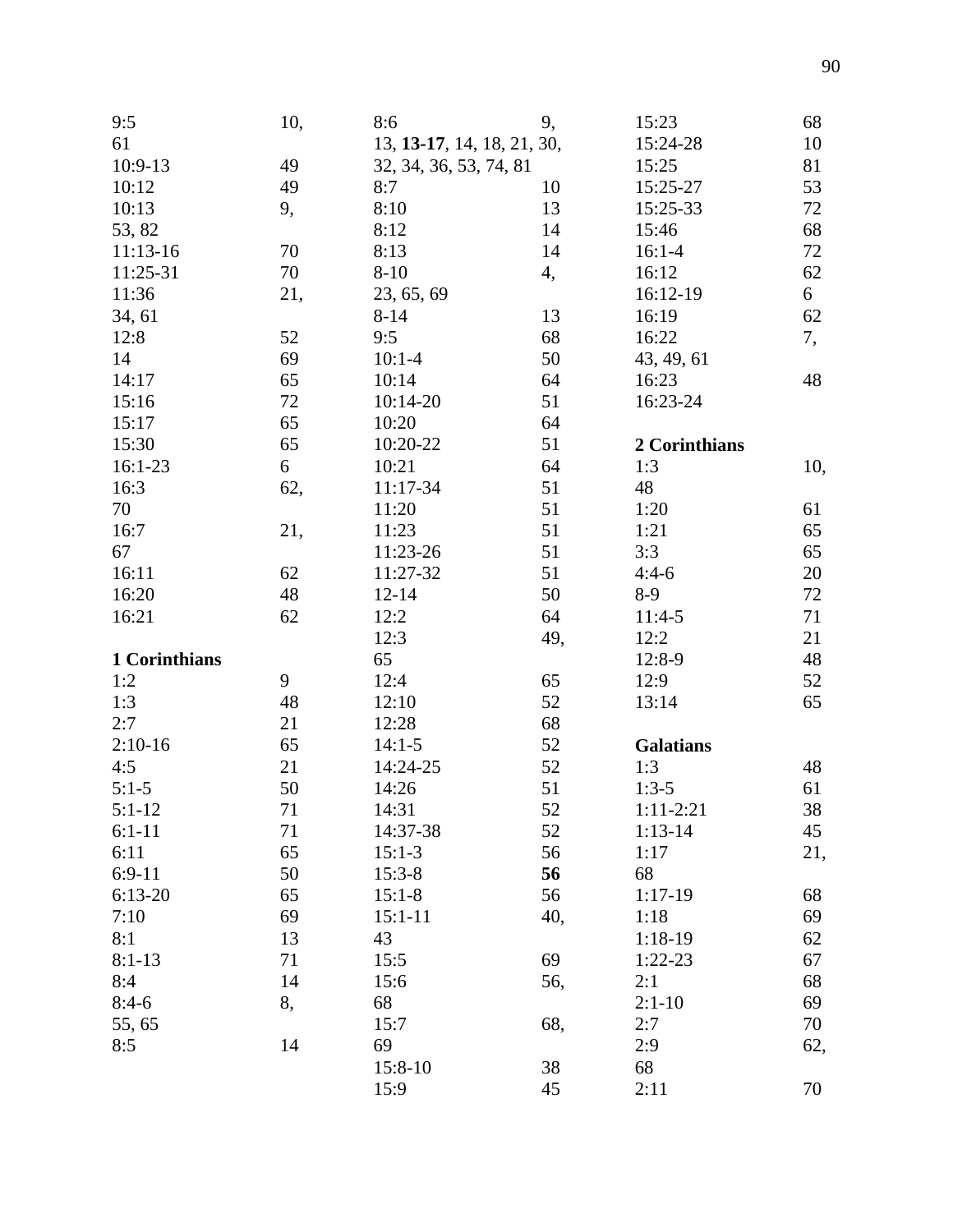| $2:11 - 14$        | 71  | 1:27                      | 22  | 1:16            | 16,    |
|--------------------|-----|---------------------------|-----|-----------------|--------|
| 2:12               | 21  | 1:27-29                   | 22  | 21, 35          |        |
| 2:13               | 62  | 1:29                      | 22  | 1:17            | $33 -$ |
| 2:14               | 70  | $2:1-2$                   | 22  | 34              |        |
| $3:11 - 14$        | 65  | $2:3-4$                   | 22  | 1:19            | 20     |
| 3:13               | 59  | 2:5                       | 25  | 2:8             | 19     |
| 3:23               | 21  | 2:6                       | 25, | 2:9             | 20,    |
| $3:27-29$          | 51  | 29, 31                    |     | 34              |        |
| 3:28               | 23  | $2:6-7$                   | 33  | $2:11-12$       | 50     |
| 4:4                | 20  | 2:7                       | 25, | $2:12-13$       | 18     |
| $4:4-5$            | 40, | 28, 31, 52                |     | $2:16-23$       | 19     |
| 43                 |     | 2:8                       | 28, | 3:1             | 18,    |
| $4:4-6$            | 56, | 31                        |     | 53              |        |
| 59                 |     | $2:5-11$                  | 9,  | 3:11            | 23     |
| 4:5                | 59  | 10, 49, 51                |     | 3:16            | 51     |
| 4:6                | 43, | $2:6-8$                   | 24  | $4:7-16$        | 6      |
| 60, 61             |     | $2:6-11$                  | 13, | 4:9             | 18     |
| 5:2                | 70  | 22-31, 23-24, 25, 32, 34, |     | 4:10            | 19     |
| 6:18               | 48, | 74                        |     | $4:10-14$       | 18     |
| 61                 |     | 2:8                       | 28  | 4:18            | 17,    |
|                    |     | 2:9                       | 27, | 19              |        |
| <b>Ephesians</b>   |     | 31, 81                    |     |                 |        |
| 1:3                | 10, | $2:9-11$                  | 8,  | 1 Thessalonians |        |
| 65                 |     | 27, 28, 36, 49, 55, 82    |     | 1:1             | 6      |
| 1:4                | 21  | 2:10                      | 18, | $1:6-7$         | 67     |
| $1:11-13$          | 65  | 30                        |     | 1:8             | 67     |
| 1:17               | 65  | $2:10-11$                 | 31  | $1:8-9$         | 64     |
| $1:20-23$          | 53  | 2:11                      | 30  | 2:13            | 67     |
| 2:11               | 70  | $3:1 - 11$                | 38  | $2:13-16$       | 66     |
| $2:11-22$          | 70  | 3:3                       | 65  | $3:11-13$       | 48     |
| 2:14               | 70  | $3:5-6$                   | 45  | 4:2             | 52     |
| $2:18-22$          | 65  | 4:22                      | 61  | $4:15-17$       | 52     |
| $3:3-7$            | 65  | 4:23                      | 48  | 4:17            | 68     |
| $3:14-17$          | 65  |                           |     | 5:18            | 65     |
| 3:21               | 61  | <b>Colossians</b>         |     | 5:28            | 48     |
| $4:4-6$            | 50, | 1:1                       | 17  |                 |        |
| 65                 |     | $1:6-8$                   | 65  | 2 Thessalonians |        |
| 4:11               | 52  | $1:9-10$                  | 20  | 1:1             | 6      |
| 4:30-32            | 65  | $1:11-14$                 | 19  | 1:2             | 48     |
| 5:18-20            | 65  | 1:15                      | 29, | $2:13-15$       | 65     |
| $5:19-20$          | 51  | 33                        |     | $2:16-17$       | 48     |
|                    |     | $1:15-17$                 | 13, | 3:5             | 48     |
| <b>Philippians</b> |     | 17-22, 19, 20, 32, 74, 81 |     | 3:6             | 52     |
| 1:2                | 48  | $1:15-20$                 | 18, | 3:12            | 52     |
| 1:12               | 22  | 51                        |     | 3:18            | 48     |
| 1:18               | 22  |                           |     |                 |        |
|                    |     |                           |     |                 |        |